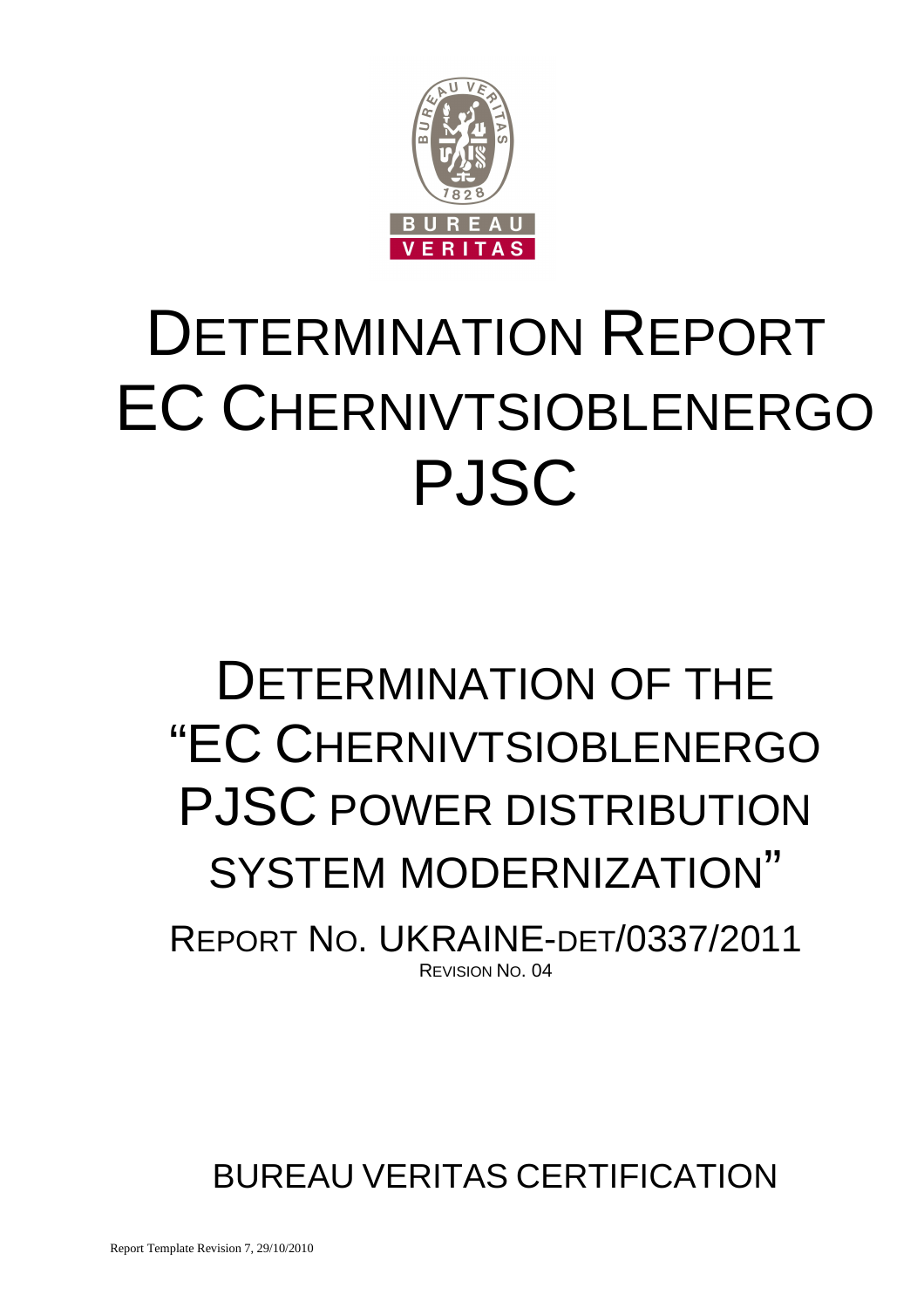T

Organizational unit:



#### DETERMINATION REPORT

Date of first issue:

| 27/01/2011                                                                                                                                                                                                                                                                                                                                                                                                                                                                                                                                                                       | <b>Bureau Veritas Certification</b><br><b>Holding SAS</b>                                                                                                                                                                                                                                                                                                                                                                                                                                                                                                                                                                                       |                                                                                          |  |
|----------------------------------------------------------------------------------------------------------------------------------------------------------------------------------------------------------------------------------------------------------------------------------------------------------------------------------------------------------------------------------------------------------------------------------------------------------------------------------------------------------------------------------------------------------------------------------|-------------------------------------------------------------------------------------------------------------------------------------------------------------------------------------------------------------------------------------------------------------------------------------------------------------------------------------------------------------------------------------------------------------------------------------------------------------------------------------------------------------------------------------------------------------------------------------------------------------------------------------------------|------------------------------------------------------------------------------------------|--|
| Client:<br>PJSC "EC "Chernivtsioblenergo"                                                                                                                                                                                                                                                                                                                                                                                                                                                                                                                                        | Client ref.:<br>Yaroslav Komaniak                                                                                                                                                                                                                                                                                                                                                                                                                                                                                                                                                                                                               |                                                                                          |  |
| Summary:<br>Bureau Veritas Certification has made the determination of the «EC Chernivtsioblenergo PJSC power<br>distribution system modernization" project of EC Chernivtsioblenergo PJSC located in Chernivtsi city, Ukraine,<br>on the basis of UNFCCC criteria for the JI, as well as criteria given to provide for consistent project operations,<br>monitoring and reporting. UNFCCC criteria refer to Article 6 of the Kyoto Protocol, the JI rules and modalities<br>and the subsequent decisions by the JI Supervisory Committee, as well as the host country criteria. |                                                                                                                                                                                                                                                                                                                                                                                                                                                                                                                                                                                                                                                 |                                                                                          |  |
|                                                                                                                                                                                                                                                                                                                                                                                                                                                                                                                                                                                  | The determination scope is defined as an independent and objective review of the project design document,<br>the project's baseline study, monitoring plan and other relevant documents, and consisted of the following<br>three phases: i) desk review of the project design and the baseline and monitoring plan; ii) follow-up interviews<br>with project stakeholders; iii) resolution of outstanding issues and the issuance of the final determination report<br>and opinion. The overall determination, from Contract Review to Determination Report & Opinion, was<br>conducted using Bureau Veritas Certification internal procedures. |                                                                                          |  |
| The first output of the determination process is a list of Clarification and Corrective Actions Requests (CL and<br>CAR), presented in Appendix A. Taking into account this output, the project proponent will revise its project<br>design document.                                                                                                                                                                                                                                                                                                                            |                                                                                                                                                                                                                                                                                                                                                                                                                                                                                                                                                                                                                                                 |                                                                                          |  |
| In summary, it is Bureau Veritas Certification's opinion that the project correctly applies Guidance on criteria for<br>baseline setting and monitoring and meets the relevant UNFCCC requirements for the JI and the relevant host<br>country criteria.                                                                                                                                                                                                                                                                                                                         |                                                                                                                                                                                                                                                                                                                                                                                                                                                                                                                                                                                                                                                 |                                                                                          |  |
|                                                                                                                                                                                                                                                                                                                                                                                                                                                                                                                                                                                  |                                                                                                                                                                                                                                                                                                                                                                                                                                                                                                                                                                                                                                                 |                                                                                          |  |
|                                                                                                                                                                                                                                                                                                                                                                                                                                                                                                                                                                                  |                                                                                                                                                                                                                                                                                                                                                                                                                                                                                                                                                                                                                                                 |                                                                                          |  |
|                                                                                                                                                                                                                                                                                                                                                                                                                                                                                                                                                                                  |                                                                                                                                                                                                                                                                                                                                                                                                                                                                                                                                                                                                                                                 |                                                                                          |  |
| Report No.:<br>Subject Group:<br>UKRAINE-det/0337/2011<br>JI                                                                                                                                                                                                                                                                                                                                                                                                                                                                                                                     |                                                                                                                                                                                                                                                                                                                                                                                                                                                                                                                                                                                                                                                 |                                                                                          |  |
| Project title:<br>"EC Chernivtsioblenergo PJSC power distribution<br>system modernization"                                                                                                                                                                                                                                                                                                                                                                                                                                                                                       |                                                                                                                                                                                                                                                                                                                                                                                                                                                                                                                                                                                                                                                 |                                                                                          |  |
| Work carried out by:<br>Oleg Skoblyk - Team Leader, Lead Verifier<br>Team Member, Financial<br>Denis Pishchalov -<br>Specialist                                                                                                                                                                                                                                                                                                                                                                                                                                                  | $\bowtie$                                                                                                                                                                                                                                                                                                                                                                                                                                                                                                                                                                                                                                       | No distribution without permission from the<br>Client or responsible organizational unit |  |
| Work verified by:<br>Ivan Sokolov - Internal Technical Reviewer                                                                                                                                                                                                                                                                                                                                                                                                                                                                                                                  |                                                                                                                                                                                                                                                                                                                                                                                                                                                                                                                                                                                                                                                 | Limited distribution                                                                     |  |
| Work signed by:<br>Ivan Sokolov - Operational Manager ertification<br>Mumber of pages:<br>Date of this revision:<br>Rev. No.:                                                                                                                                                                                                                                                                                                                                                                                                                                                    |                                                                                                                                                                                                                                                                                                                                                                                                                                                                                                                                                                                                                                                 |                                                                                          |  |
| 13/04/2012<br>72<br>04                                                                                                                                                                                                                                                                                                                                                                                                                                                                                                                                                           |                                                                                                                                                                                                                                                                                                                                                                                                                                                                                                                                                                                                                                                 | Unrestricted distribution                                                                |  |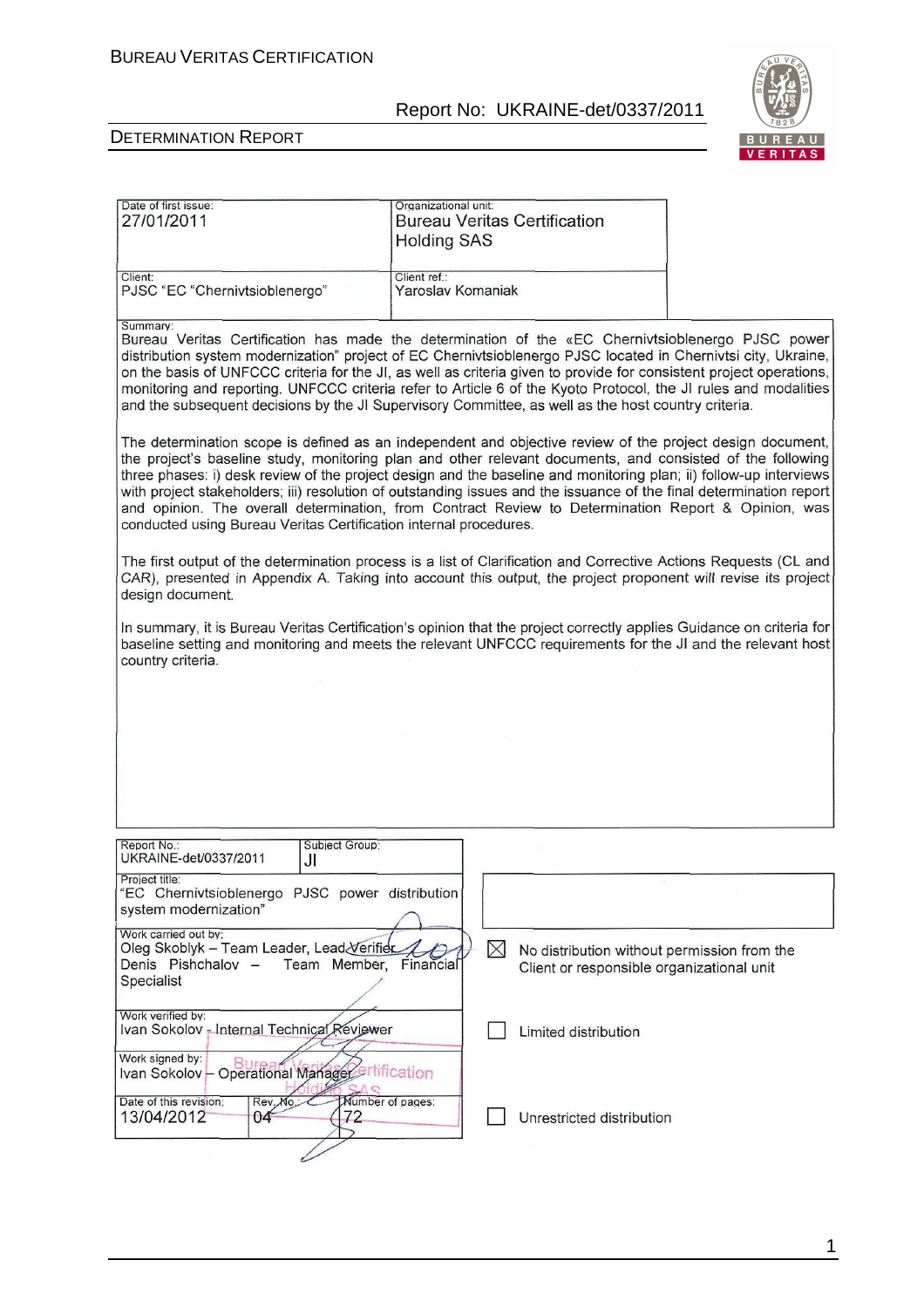

DETERMINATION REPORT

## **Table of Contents Page 2018**

| 1              |                                                                                       | .3             |
|----------------|---------------------------------------------------------------------------------------|----------------|
| 1.1<br>1.2     | Objective<br>Scope                                                                    | 3<br>3         |
| 1.3            | Determination team                                                                    | 3              |
|                |                                                                                       |                |
| $\overline{2}$ |                                                                                       | .4             |
| 2.1            | <b>Review of Documents</b>                                                            | $\overline{4}$ |
| 2.2            | Follow-up Interviews                                                                  | 4              |
| 2.3            | Resolution of Clarification and Corrective Action Requests                            | 5              |
| 3              |                                                                                       |                |
| 4              |                                                                                       |                |
| 4.1            | Project approvals by Parties involved (19-20)                                         | 13             |
| 4.2            | Authorization of project participants by Parties involved (21)                        | 14             |
| 4.3            | Baseline setting (22-26)                                                              | 14             |
| 4.4            | Additionality (27-31)                                                                 | 15             |
| 4.5            | Project boundary (32-33)                                                              | 16             |
| 4.6            | Crediting period (34)                                                                 | 16             |
| 4.7            | Monitoring plan (35-39)                                                               | 17             |
| 4.8            | Leakage (40-41)                                                                       | 20             |
| 4.9            | Estimation of emission reductions or enhancements of net removals<br>$(42 - 47)$      | 20             |
| 4.10           | Environmental impacts (48)                                                            | 23             |
| 4.11           | Stakeholder consultation (49)                                                         | 26             |
| 4.12           | Determination regarding small scale projects (50-57)                                  | 26             |
| 4.13           | Determination regarding land use, land-use change and forestry                        |                |
| 4.14           | (LULUCF) projects (58-64)<br>Determination regarding programmes of activities (65-73) | 26<br>27       |
|                |                                                                                       |                |
| 5              | SUMMARY AND REPORT OF HOW DUE ACCOUNT WAS<br>TAKEN OF COMMENTS RECEIVED PURSUANT TO   |                |
|                |                                                                                       |                |
| 6              |                                                                                       |                |
| $\overline{7}$ |                                                                                       |                |
|                |                                                                                       |                |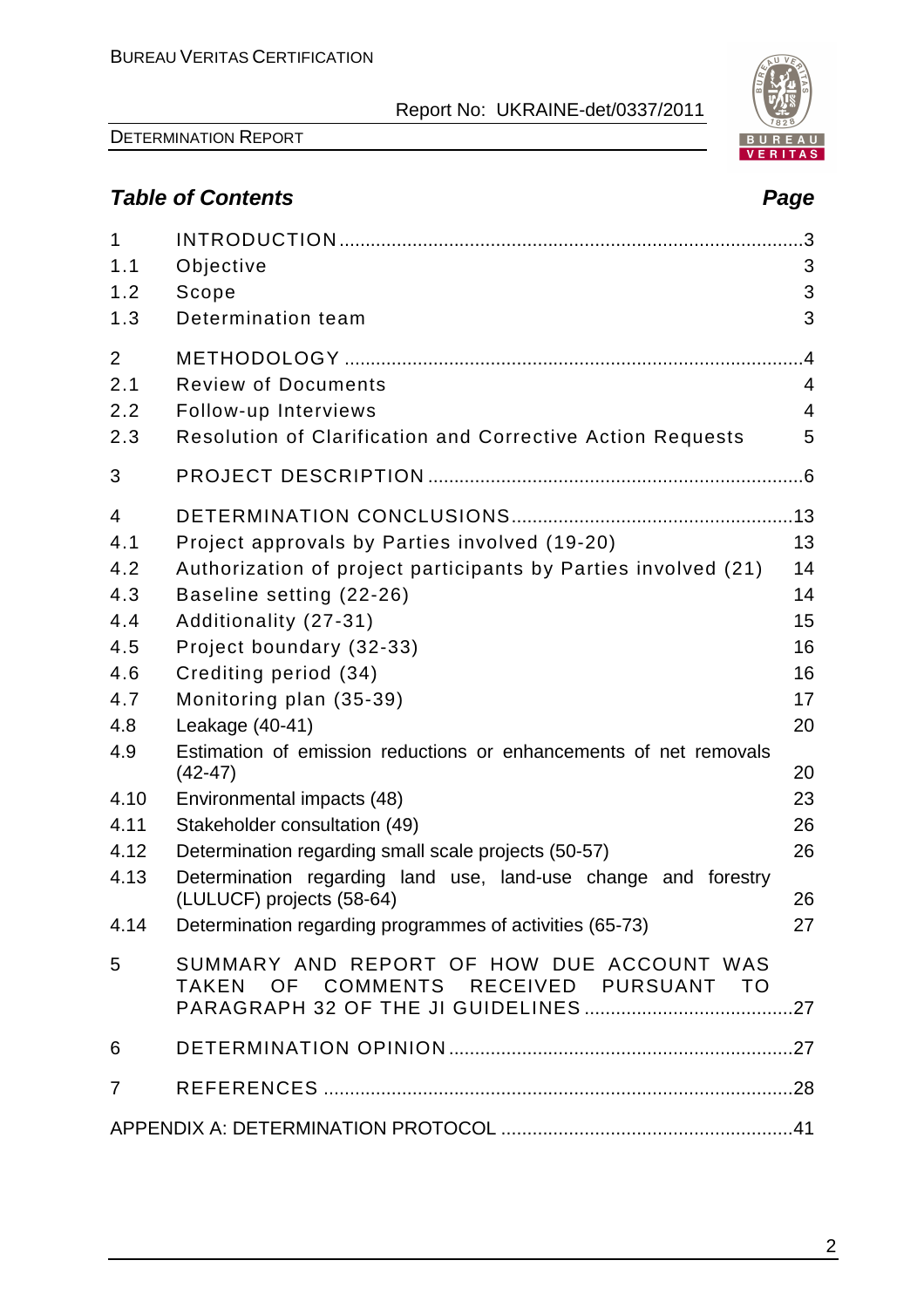

DETERMINATION REPORT

## **1 INTRODUCTION**

EC Chernivtsioblenergo PJSC has commissioned Bureau Veritas Certification to determinate its JI project "EC Chernivtsioblenergo PJSC power distribution system modernization" (hereafter called "the project") in Chernivtsi city, Ukraine.

This report summarizes the findings of the determination of the project, performed on the basis of UNFCCC criteria, as well as criteria given to provide for consistent project operations, monitoring and reporting.

## **1.1 Objective**

The determination serves as project design verification and is a requirement of all projects. The determination is an independent third party assessment of the project design. In particular, the project's baseline, the monitoring plan (MP), and the project's compliance with relevant UNFCCC and host country criteria are derminated in order to confirm that the project design, as documented, is sound and reasonable, and meet the stated requirements and identified criteria. Determination is a requirement for all JI projects and is seen as necessary to provide assurance to stakeholders of the quality of the project and its intended generation of emissions reductions units (ERUs).

UNFCCC criteria refer to Article 6 of the Kyoto Protocol, the JI rules and modalities and the subsequent decisions by the JI Supervisory Committee, as well as the host country criteria.

## **1.2 Scope**

The determination scope is defined as an independent and objective review of the project design document, the project's baseline study and monitoring plan and other relevant documents. The information in these documents is reviewed against Kyoto Protocol requirements, UNFCCC rules and associated interpretations.

The determination is not meant to provide any consulting towards the Client. However, stated requests for clarifications and/or corrective actions may provide input for improvement of the project design.

## **1.3 Determination team**

The determination team consists of the following personnel:

Oleg Skoblyk

Bureau Veritas Certification Team Leader, Climate Change Lead Verifier

Denis Pishchalov

Bureau Veritas Certification Team member, Financial Specialist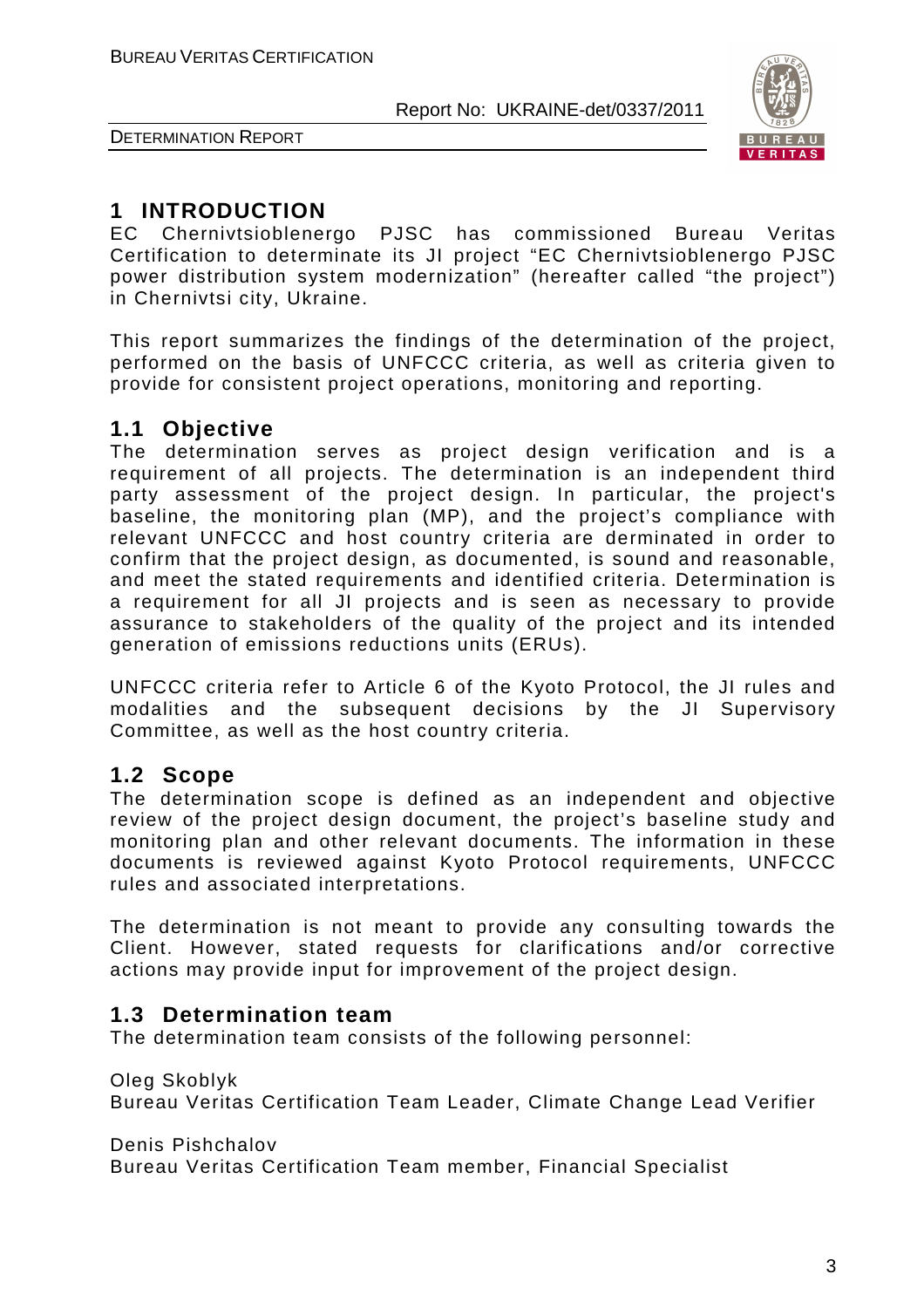

DETERMINATION REPORT

This determination report was reviewed by:

Ivan Sokolov

Bureau Veritas Certification, Internal reviewer

## **2 METHODOLOGY**

The overall determination, from Contract Review to Determination Report & Opinion, was conducted using Bureau Veritas Certification internal procedures.

In order to ensure transparency, a determination protocol was customized for the project, according to the version 01 of the Joint Implementation Determination and Verification Manual, issued by the Joint Implementation Supervisory Committee at its 19 meeting on 04/12/2009. The protocol shows, in a transparent manner, criteria (requirements), means of determination and the results from determining the identified criteria. The determination protocol serves the following purposes:

- It organizes, details and clarifies the requirements a JI project is expected to meet;
- It ensures a transparent determination process where the determiner will document how a particular requirement has been determined and the result of the determination.

The completed determination protocol is enclosed in Appendix A to this report.

#### **2.1 Review of Documents**

The Project Design Document (PDD) submitted by EC Chernivtsioblenergo PJSC and additional background documents related to the project design and baseline, i.e. country Law, Guidelines for users of the joint implementation project design document form, Guidance on criteria for baseline setting and monitoring, Kyoto Protocol, Clarifications on Determination Requirements to be Checked by a Accredited Independent Entity were reviewed.

PDD «EC Chernivtsioblenergo PJSC power distribution system modernization» project of EC Chernivtsioblenergo PJSC version 1.0 was submitted on 25/10/2010.

To address Bureau Veritas Certification Сorrective Action, Forward Action and Clarification Requests EC Chernivtsioblenergo PJSC revised the PDD and resubmitted it as version 4.0 of 06/03/2012 which is deemed final.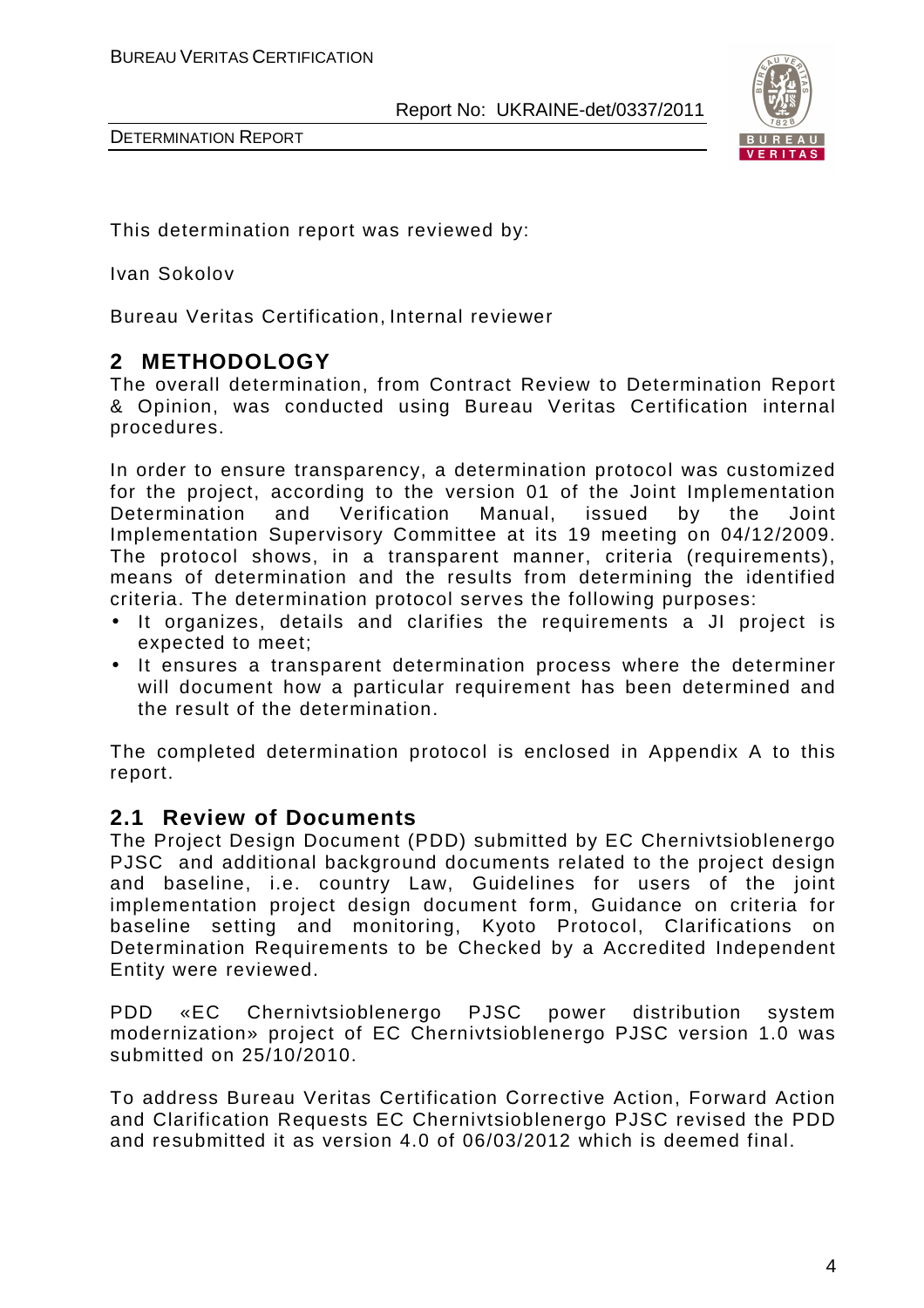

DETERMINATION REPORT

The determination findings presented in this report relate to the project as described in the PDD version 1.0 dated 25/10/2010.

## **2.2 Follow-up Interviews**

On 04/05/2011 Bureau Veritas Certification performed on-site visit interviews with project stakeholders to confirm selected information and to resolve issues identified in the document review. Representatives of EC Chernivtsioblenergo PJSC and ЕЕS Ltd were interviewed (see References). The main topics of the interviews are summarized in Table 1.

| Interviewed organization      | <b>Interview topics</b>                                                            |
|-------------------------------|------------------------------------------------------------------------------------|
| <b>EC Chernivtsioblenergo</b> | Implementation schedule<br>≻                                                       |
| <b>PJSC</b>                   | Project management organisation<br>⋗                                               |
|                               | Evidence and records on reconstruction and new equipment and its<br>➤<br>operation |
|                               | <b>Environmental Impact Assessment</b><br>≻                                        |
|                               | Project monitoring responsibilities                                                |
|                               | Monitoring equipment                                                               |
|                               | Quality control and quality assurance procedures                                   |
|                               | Environmental impacts affected<br>➤                                                |
|                               | Local authorities and public opinion<br>⋗                                          |
| <b>CONSULTANT</b>             | Applicability of methodology<br>≻                                                  |
| <b>EES Ltd</b>                | <b>Baseline and Project scenarios</b><br>≻                                         |
|                               | Barriers analysis<br>≻                                                             |
|                               | Additionality justification<br>➤                                                   |
|                               | Common practice analysis                                                           |
|                               | Monitoring plan<br>≻                                                               |
|                               | Conformity of PDD to JI requirements                                               |

**Table 1 Interview topics** 

## **2.3 Resolution of Clarification and Corrective Action Requests**

The objective of this phase of the determination is to raise the requests for corrective actions and clarification and any other outstanding issues that needed to be clarified for Bureau Veritas Certification positive conclusion on the project design.

Corrective Action Requests (CAR) is issued, where:

(a) The project participants have made mistakes that will influence the ability of the project activity to achieve real, measurable additional emission reductions;

(b) The JI requirements have not been met;

(c) There is a risk that emission reductions cannot be monitored or calculated.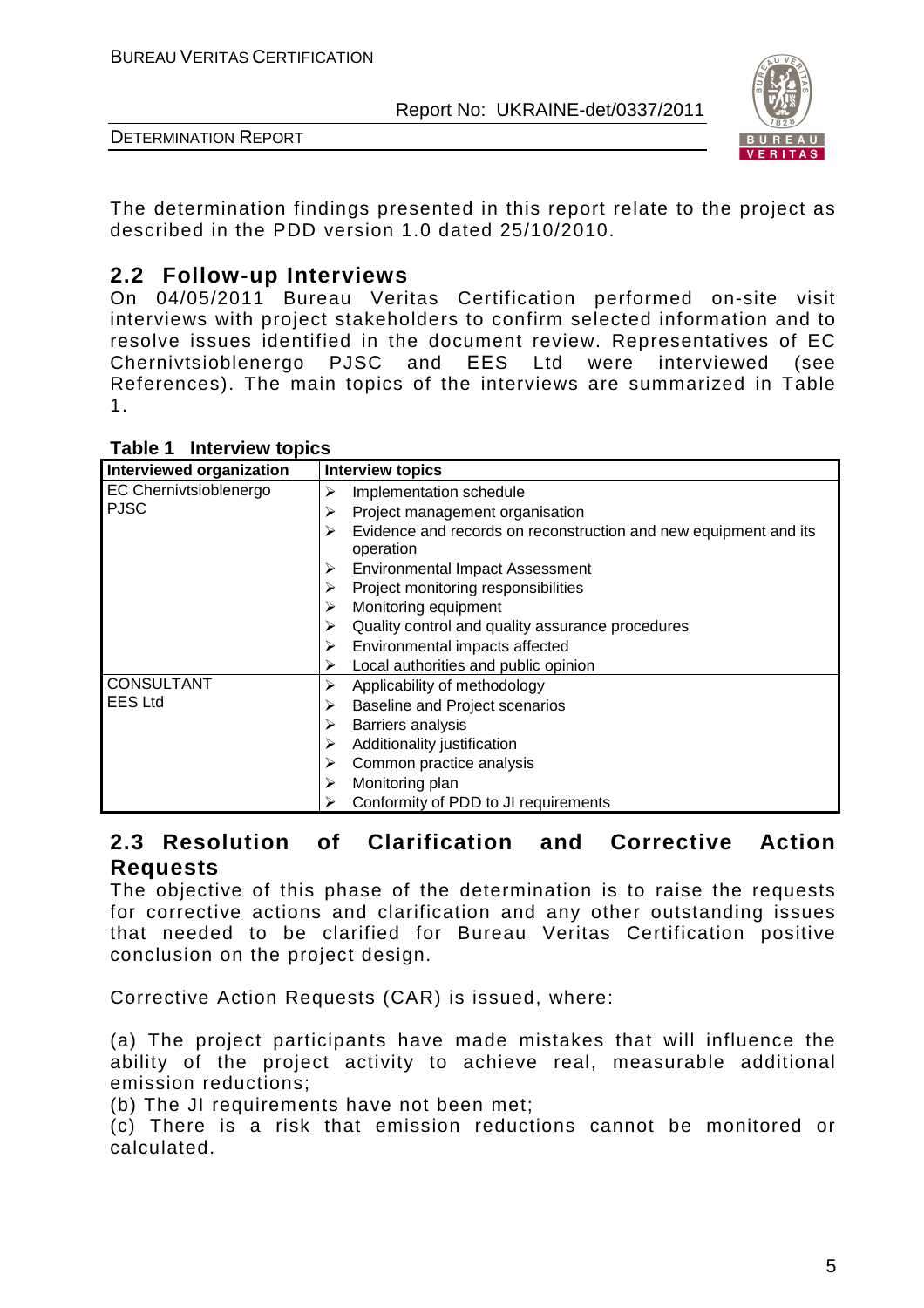



The determination team may also use the term Clarification Request (CL), if information is insufficient or not clear enough to determine whether the applicable JI requirements have been met.

To guarantee the transparency of the verification process, the concerns raised are documented in more detail in the verification protocol in Appendix A.

## **3 PROJECT DESCRIPTION**

**The main objective** of the Joint Implementation project introduction «EC Chernivtsioblenergo PJSC power distribution system modernization» is the technical reconstruction of electrical network and equipment programme realization, introduction of the progressive technologies, organization structure improvement, transition to the higher level organization of electricity grid transmission and distribution.

Taking measures, foreseen by the draft, will let to increase the reliability and effectiveness of the electric power distribution network in Chernivtsi and Chernivtsi region, and enhance the quality of consumer's service. As well as, taking such measures, will help to reduce the amount of electric power, that is lost in the distributive and transport electrical networks of EC Chernivtsioblenergo PJSC, and that, in its turn, will help to reduce the amount of the generated electric energy, and, as the result, pollutant emissions in the atmosphere.

#### **Situation at the beginning of the activity of the Project.**

Power supply company EC Chernivtsioblenergo PJSC is an integral part of the unified energy system (UES) of Ukraine and provide the consumers of Chernivtsi region with the electric energy regularly and reliably under the regulated tariff.

At the beginning of the project (2002) EC Chernivtsioblenergo PJSC was realizing only such measures that were directed on the maintaining of electrical networks in good working order. These measures mainly included repairing work on eliminations of errors, that arise during the operation of electric networks. That resulted in the losses, in 2002, in networks of EC Chernivtsioblenergo PJSC which reached 34.45% from the electric energy amount, that was coming into the company's network.

Most of the used, at that moment, equipment in the networks of EC Chernivtsioblenergo PJSC was already physically and morally outdated, but because of the insufficient financing and operational reserves of this equipment, remained still in use. Besides, changing of this situation was possible not only in the case of modification of technical provision of the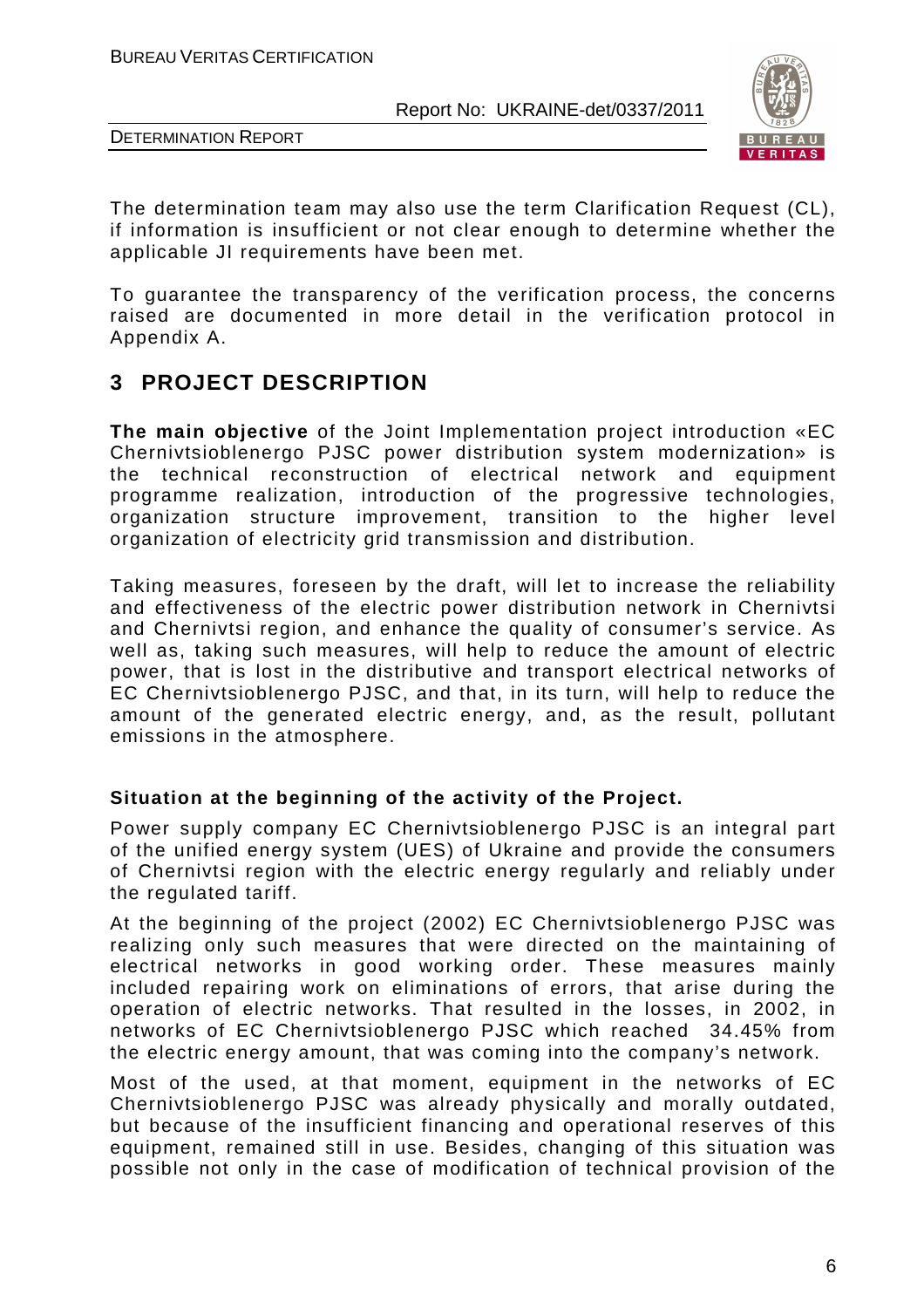DETERMINATION REPORT



network, but also in the case of company's organizational structure improvement, which also required financing and people.

Selling possibility of greenhouse reduction units, became one of the factors for the start of introduction program, the goal of which is the reduction of technological power consumption in the EC Chernivtsioblenergo PJSC electric network.

#### **Project Scenario**

Joint implementation project is based on the introduction of investment program, directed on the reduction of technological power losses in the EC Chernivtsioblenergo PJSC, complex of measures on elimination of over normative power consumption, which is introduced and financed since 2002 - 2003.

Measures taken within the framework of this program, as well as introduction and completion of regular monitoring of possible losses sources and there prevention, let EC Chernivtsioblenergo PJSC to reduce losses in the networks.

#### **Baseline Scenario**

Baseline scenario foresees further usage of available equipment with performing of planned repairing work without substantial investment.

#### **History of the project**

21/02/2002 EC Chernivtsioblenergo PJSC management decision about TPL reduction programme development and realization, (Protocol № 8), and this is also the date of the given project recognition as JI project.

June 2002 - TPL reduction, in the EC Chernivtsioblenergo PJSC electric networks, programme introduction start

04/05/2011 – signing of a contract for PDD preparation.

#### Project advantages

Besides the reduction of greenhouse gasses, implementation project of the program «Reduction of electrical energy losses in the EC Chernivtsioblenergo PJSC electric network» has the following advantages:

- Creation of additional working positions, connected with the introducing of new equipment, erection and reconstruction of enterprise's establishments;
- Pollutant emissions reduction due to the electric energy generation cut down as a result of losses shortening in the networks.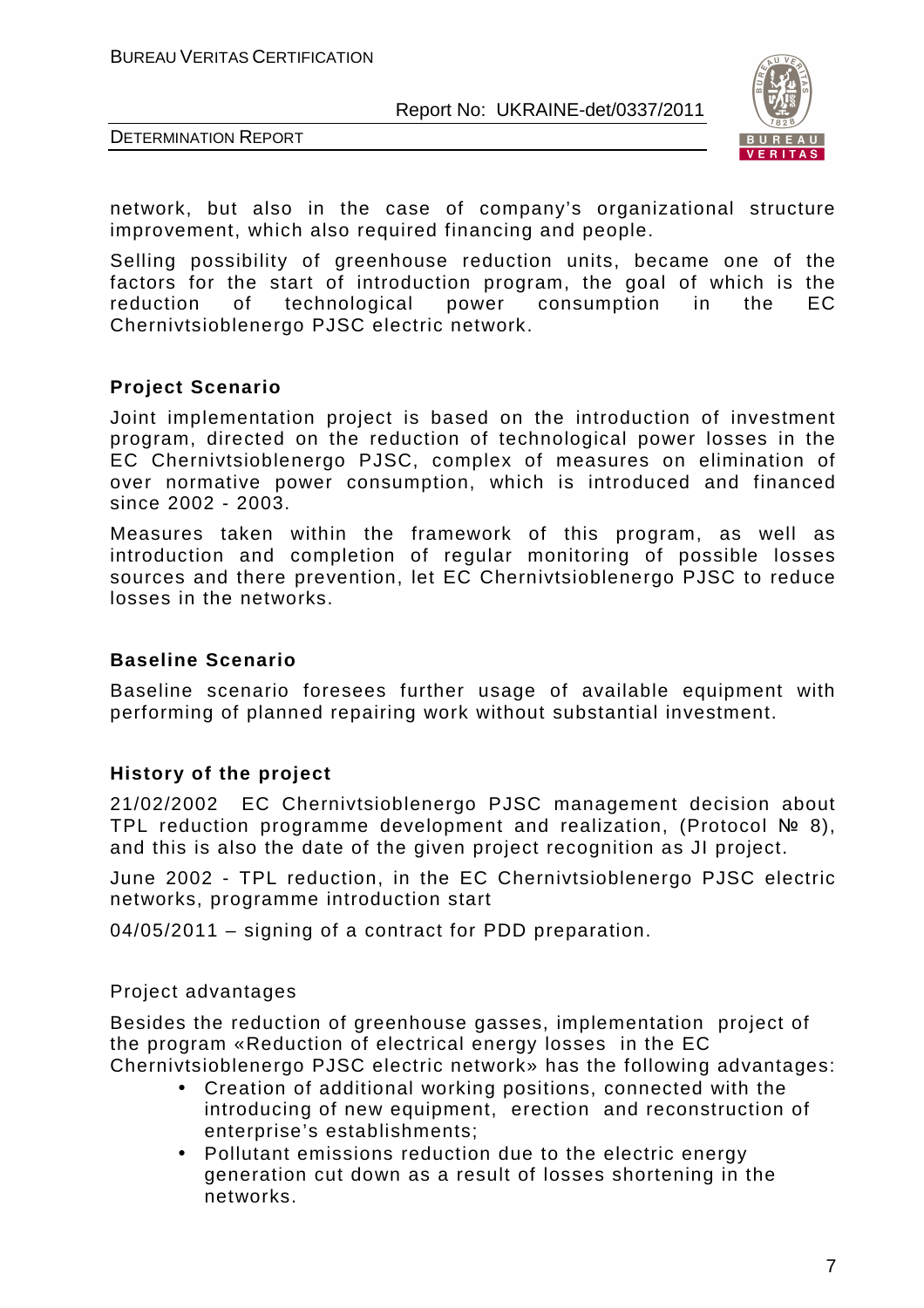



DETERMINATION REPORT

• Production cost price cut down.

Joint implementation project realization will provide pollutant emissions reduction due to the electric energy, that comes to the EC Chernivtsioblenergo PJSC network, generation cut down. In such a way, project realization will lead to the greenhouses gasses reduction and prevention of their further accumulation in the atmosphere, which in its turn, will loosen climate changes.

Power supply company EC Chernivtsioblenergo PJSC is an integral part of the unified energy system (UES) of Ukraine and provide the consumers of Chernivtsi region with the electric energy regularly and reliably under the regulated tariff.

At the beginning of the project (at the end of 2003) EC Chernivtsioblenergo PJSC was realizing only such measures that were directed on the maintaining of electrical networks in good working order. These measures mainly included repairing work on eliminations of errors, that arise during the operation of electric networks. That resulted in the losses, in 2001, in networks of EC Chernivtsioblenergo PJSC which reached 38.89% from the electric energy amount, that was coming into the Company's network.

The main objective of the project introduction Joint Implementation EC Chernivtsioblenergo PJSC is the technical reconstruction of electrical network and equipment programme realization, introduction of the progressive technologies, organization structure improvement, and transition to the higher level of service organization, by means of investments.

Joint implementation project is based on the introduction of investment program, directed on the reduction of technological power losses in the EC Chernivtsioblenergo PJSC, complex of measures on elimination of over normative power consumption, which is introduced and financed since 2004.

Prospective development program include:

- scientific and technical support realization, functioning equipment exploitation term over rated extension, equipment diagnostics system realization and its residual operating time prognostication;
- introduction of organizational and technical measures for technological power losses reduction;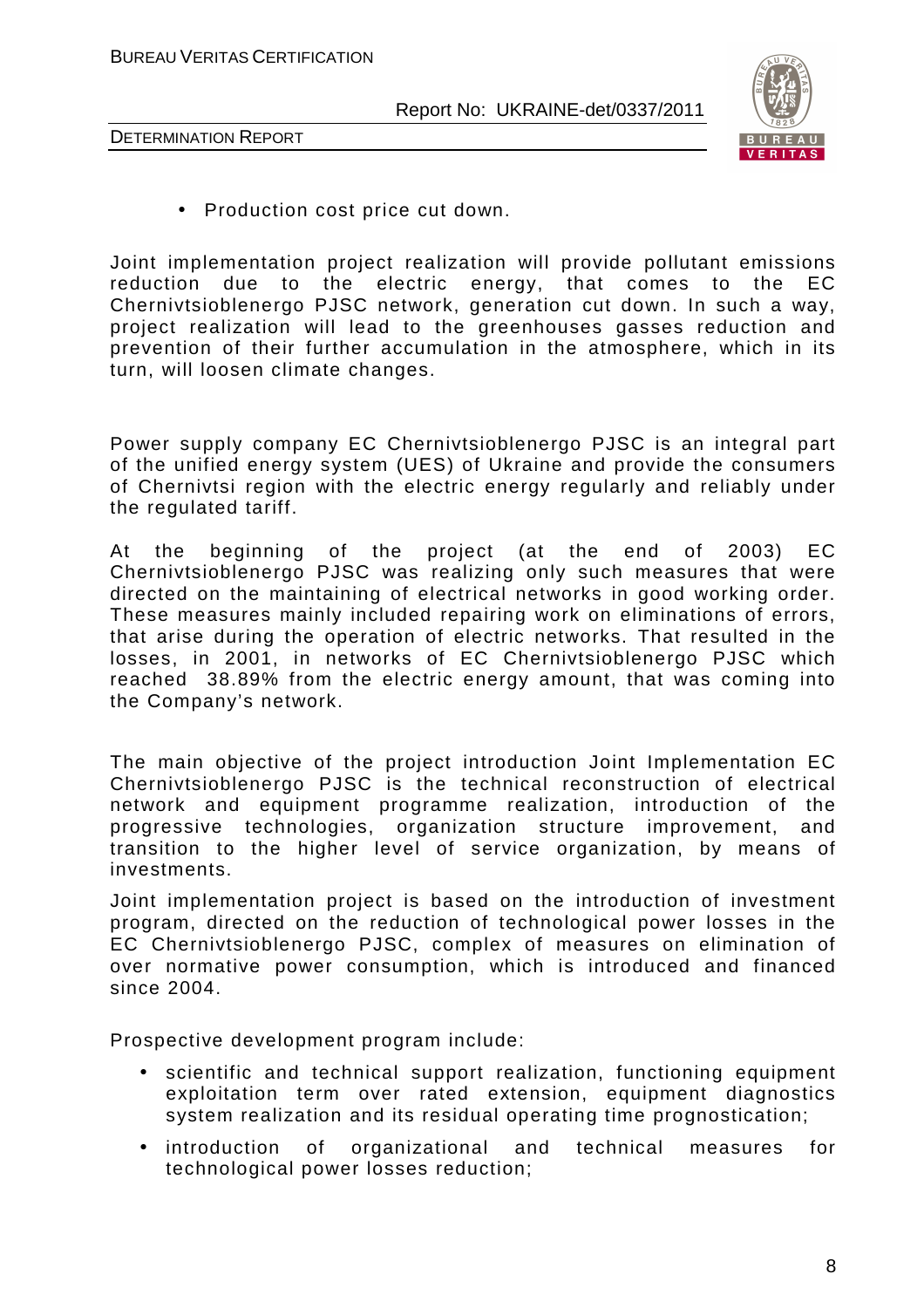



- conducting of reconstructions and renovation works in the electric networks, and substitution of outdated equipment;
- attraction of investments for the development and achievement of high technical and economical level of the Company;
- increase of power supply reliability level for the region consumers, by means of, Automatize commercial accounting power consumption system (ACAPCS), and complex technical power losses reduction Program introduction;
- equipment diagnostics system realization and its residual operating time prognostication;
- complex technical power losses reduction Program introduction;
- operating equipment modernization, within the framework of electric networks development investment programs;

Within the framework of this project there is foreseen a system of TPL administration (powernormalization, power audit, and power management) in the company in order to realize effectively a number of organizational and technical measures, and measures of development and improvement of TPL methodical insurance reduction during the licensed activity kinds realization on power transfer and supply, namely:

- 1. Organizational measures in methodological ensuring.
- 2. Organizing technical measures.
- 3. Technical measures.

All these measures, and also introduction and carrying out of losses possible sources constant monitoring, and there prevention allowed EC Chernivtsioblenergo PJSC to reduce technical power losses in their own electrical networks from 38,89% ( 2001 year) to 21,30% (2009 year) from the electrical power amount that came to the network.

Losses reduction in the networks allowed to reduce СО2 emissions, that were caused by the generation of electric power, that was lost.

Duration of the draft is unlimited, as measures taken to find and remove power losses in the EC Chernivtsioblenergo PJSC electrical networks, are a constant and continual process. CO2 eq emissions reduction are affirmed on one crediting period (22 years) according to the modality and JI Mechanism procedures(3).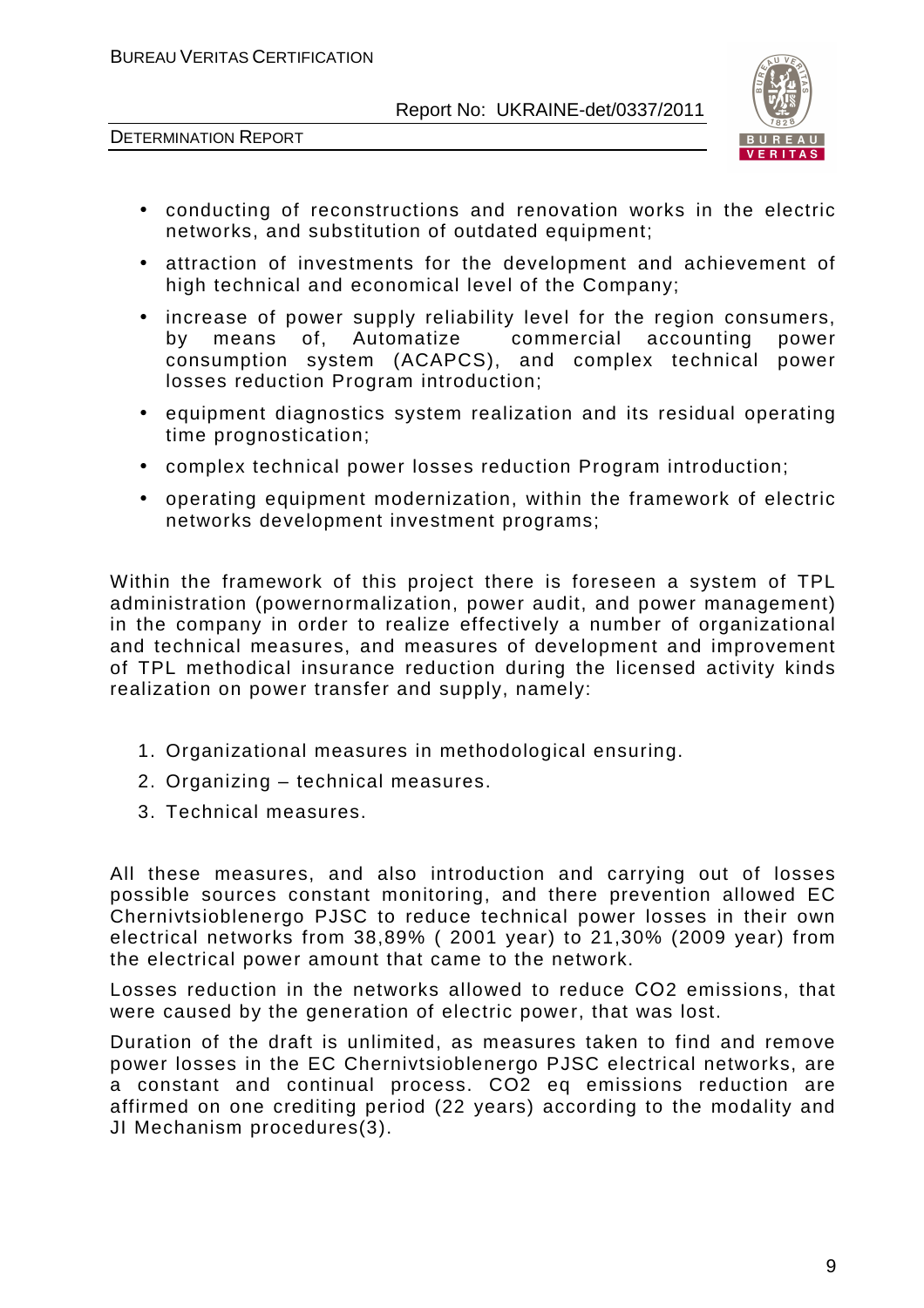



CARs (CAR01-CAR06), CLs (CL01-CL02) and their resolutions/conclusions applicable to project description are listed in the APPENDIX A: DETERMINATION PROTOCOL (Table 2) below.

## **4 DETERMINATION CONCLUSIONS**

In the following sections, the conclusions of the determination are stated.

The findings from the desk review of the original project design documents and the findings from interviews during the follow up visit are described in the Determination Protocol in Appendix A.

The Clarification and Corrective Action Requests are stated, where applicable, in the following sections and are further documented in the Determination Protocol in Appendix A. The determination of the Project resulted in 16 Corrective Action Requests and 10 Clarification Requests.

## **4.1 Project approvals by Parties involved (19-20)**

After receiving Determination Report from the Accredited Independent Entity the project documentation will be submitted to the State Environmental Investment Agency of Ukraine and Federal Department of the Environment, Transport, Energy and Communications of Switzerland for receiving a Letter of Approval.

The project was approved by State Environmental Investment Agency of Ukraine (Letter #3445/23/7 dated 24.11.2011) and Federal Office for the Environment (Switzerland) (Letter #J294-0485 dated 23.03.2012).

CAR07, CL03 and their resolutions/conclusions applicable to project approvals by Parties involved are listed in the APPENDIX A: DETERMINATION PROTOCOL (Table 2) below.

## **4.2 Authorization of project participants by Parties involved (21)**

The participation of each project participant listed in the PDD will be authorized by Letter of Approval from appropriate party explicitly stating the name of the legal entity.

The project was approved by State Environmental Investment Agency of Ukraine (Letter #3445/23/7 dated 24.11.2011) and Federal Office for the Environment (Switzerland) (Letter #J294-0485 dated 23.03.2012).

CAR07, CL03 and their resolutions/conclusions applicable to project approvals by Parties involved are listed in the APPENDIX A: DETERMINATION PROTOCOL (Table 2) below.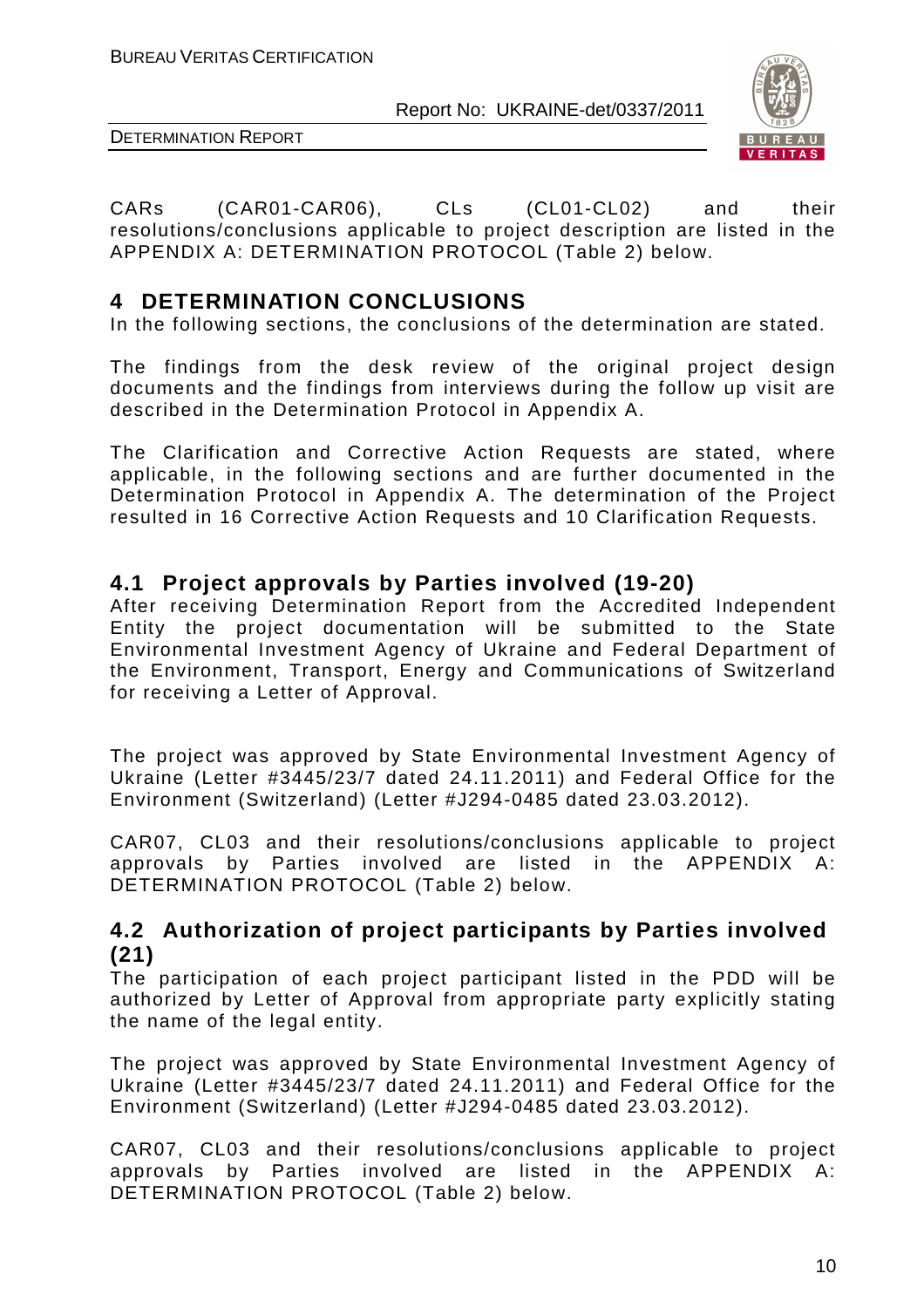

DETERMINATION REPORT

## **4.3 Baseline setting (22-26)**

The PDD explicitly indicates that JI specific approach was the selected approach for identifying the baseline.

The baseline scenario has been established in accordance with Appendix B of the JI Guidelines and in accordance with the 'Guidance on Criteria for Baseline Setting and Monitoring' (Version 2) adopted at 18<sup>th</sup> Meeting of the JISC and used Methodological Tool "Combined tool to identify the baseline scenario and demonstrate additionality" (Version 03.0.0).

The 'Guidance on Criteria for Baseline Setting and Monitoring' established by the JISC states: "The baseline for a JI project is the scenario that reasonably represents the anthropogenic emissions by sources or anthropogenic removals by sinks of GHG that would occur in the absence of the proposed project."

The PDD provides a detailed theoretical description in a complete and transparent manner, as well as justification, that the baseline is established:

- (a) By listing and describing the following plausible future scenarios on the basis of conservative assumptions and selecting the most plausible one:
	- a. continuation of the existing practice of power grid operation;
	- b. implementation of the above project without JI mechanism.
- (b) Taking into account relevant national and/or sectoral policies and circumstances, such as sectoral reform initiatives, local fuel availability, power sector expansion plans, and the economic situation in the project sector. In this context, the following key factors that affect a baseline are taken into account:
	- Electricity and main fuel prices are fixed by the government and change independently from the enterprise needs.
	- The Power Grid is a very complicated system, which consists of the groups of power transformation, transmission and distributing equipment, management and monitoring systems and only if these groups work coherently the result will be positive. It means that all of the groups of measures implemented in the EC Chernivtsioblenergo PJSC power grid should be coordinated with the other parts of the system. Besides, some new equipment will be implemented on the Units and there is no experience or historical data that could show the possibility of the effective work of such a system.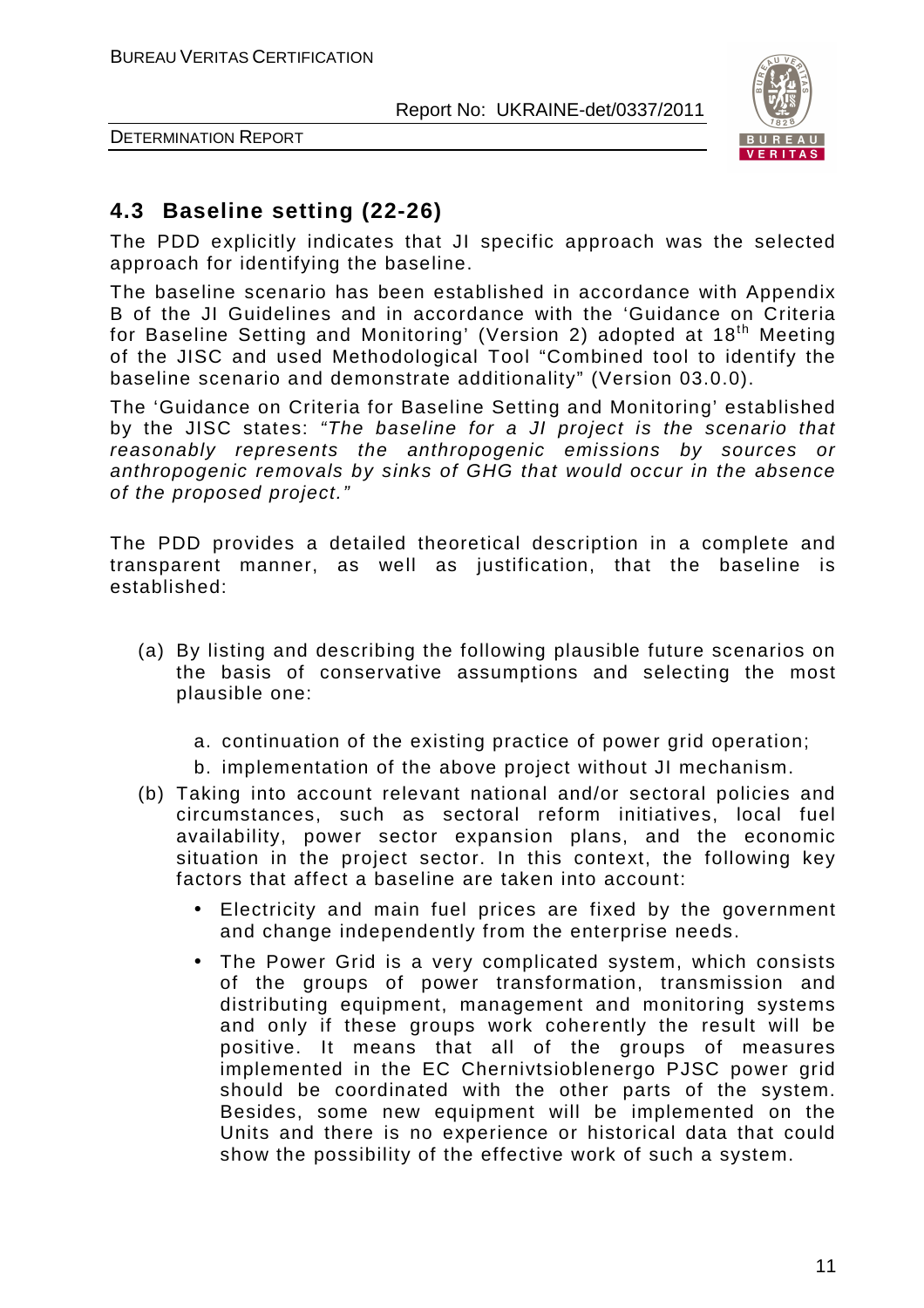DETERMINATION REPORT



• Ukraine has one of the lowest electricity tariffs in Europe. Therefore, it is really hard invest some cost for the reconstruction or the rehabilitation of the equipment.

In order to establish the baseline scenario project participants has chosen the use of JI specific approach and "Combined tool to identify the baseline scenario and demonstrate additionality" (Version 03.0.0). Default multi-project emission factors for Ukraine National Power Grid defined by National Environmental Investment Agency of Ukraine have been applied for calculation of greenhouse gases emissions.

All explanations, descriptions and analyses pertaining to the baseline in the PDD are made in accordance with the identified JI specific approach and the baseline is identified appropriately.

CAR08, CL04 and and their resolutions/conclusions applicable to baseline setting are listed in the APPENDIX A: DETERMINATION PROTOCOL (Table 2) below.

## **4.4 Additionality (27-31)**

Barrier analysis and common practice analysis were used to demonstrate additionality of the project activity. All explanations, descriptions and analyses are made in accordance with the selected tool or method.

The following additionality proofs are provided:

- 1. there are two alternative scenarios to the project activity identified;
- 2. the identified financial barrier would credibly prevent the implementation of the proposed project activity undertaken without being registered as a JI activity;
- 3. the common practice analyses carried out by the PP's, complementing the investment and barrier analysis

Additionality is demonstrated appropriately as a result of the analysis using the approach chosen.

CAR09 and its resolution/conclusion applicable to additionality are listed in the APPENDIX A: DETERMINATION PROTOCOL (Table 2) below.

#### **4.5 Project boundary (32-33)**

The project boundary defined in the PDD, encompasses all anthropogenic emissions by sources of greenhouse gases (GHGs) that are:

Reasonably attributable to the project:

• СО2 emissions related to electric energy production for electrical grid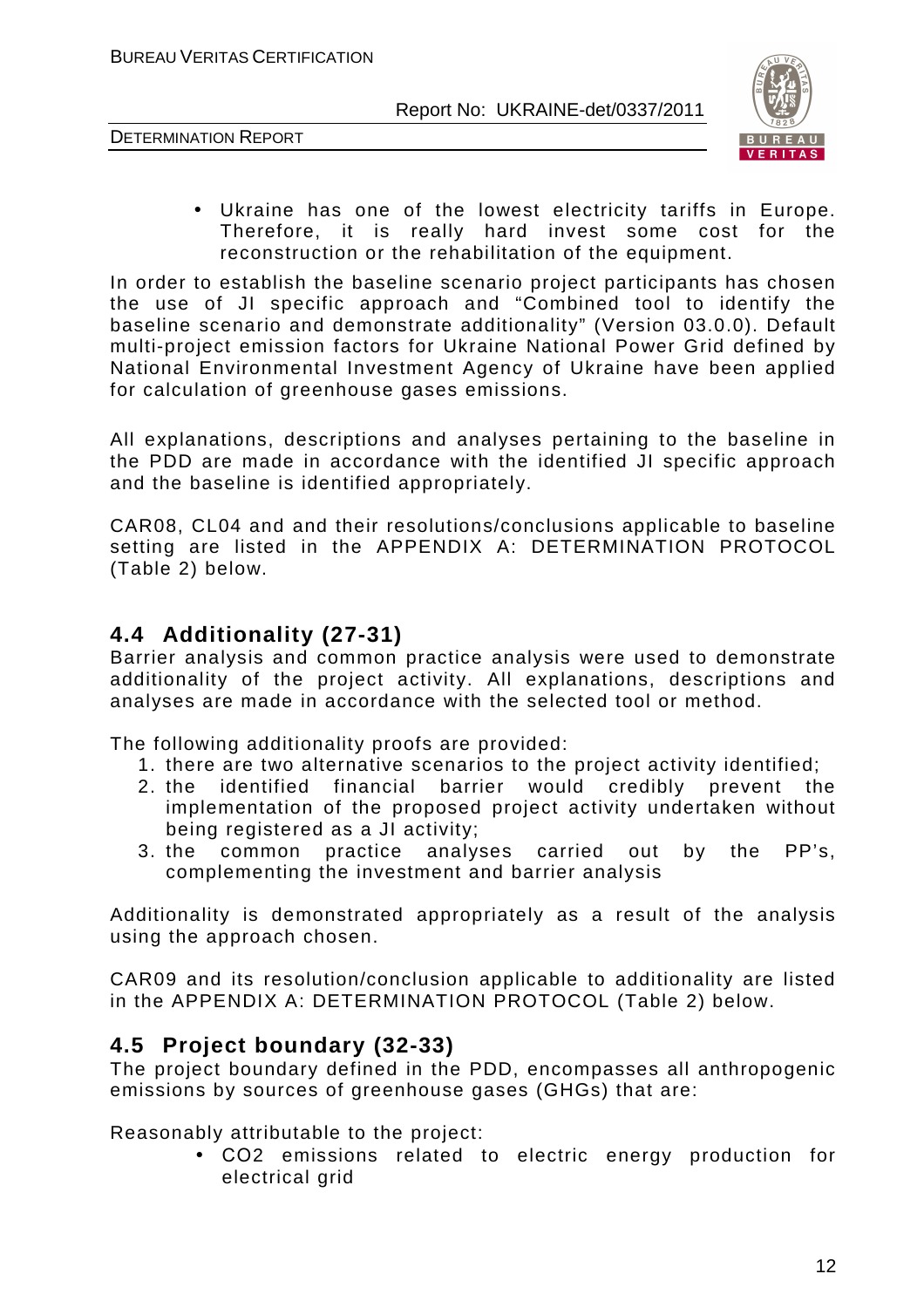

DETERMINATION REPORT

The delineation of the project boundary and the gases and sources included are appropriately described and justified in the PDD.

The AIE determinated the project boundary by:

a) Detailed review of relevant documentation (list of all determinated documents provided in "Category 2 Document" below).

b) Interviews and observations during site visit to EC Chernivtsioblenergo PJSC dated 04/05/2011 (list of interviewd persons provided in "Persons interviewed" below).

Based on the above assessment, the AIE hereby confirms that the identified boundary and the selected sources and gases are justified for the project activity.

CAR10, CLs (CL05, CL06) and their resolutions/conclusions applicable to project boundary are listed in the APPENDIX A: DETERMINATION PROTOCOL (Table 2) below.

#### **4.6 Crediting period (34)**

The PDD states the starting date of the project as the date on which the implementation or construction or real action of the project will begin or began, and the starting date is 21/02/2002, which is after the beginning of 2000.

The PDD states the expected operational lifetime of the project in years and months, which is 25 years (300 months).

The PDD states the length of the crediting period in years and months, which is 22 years or 264 months, and its starting date as 01/01/2004, which is the date the first emission reductions or enhancements of net removals are generated by the project.

The PDD states that the crediting period for the issuance of ERUs starts only after the beginning of 2008 and does not extend beyond the operational lifetime of the project.

The PDD states that the extension of its crediting period beyond 2012 is subject to the host Party approval, and the estimates of emission reductions or enhancements of net removals are presented separately for those until 2012 and those after 2012 in all relevant sections of the PDD.

CLs (CL07, CL08) and their resolutions/conclusions applicable to crediting period are listed in the APPENDIX A: DETERMINATION PROTOCOL (Table 2) below.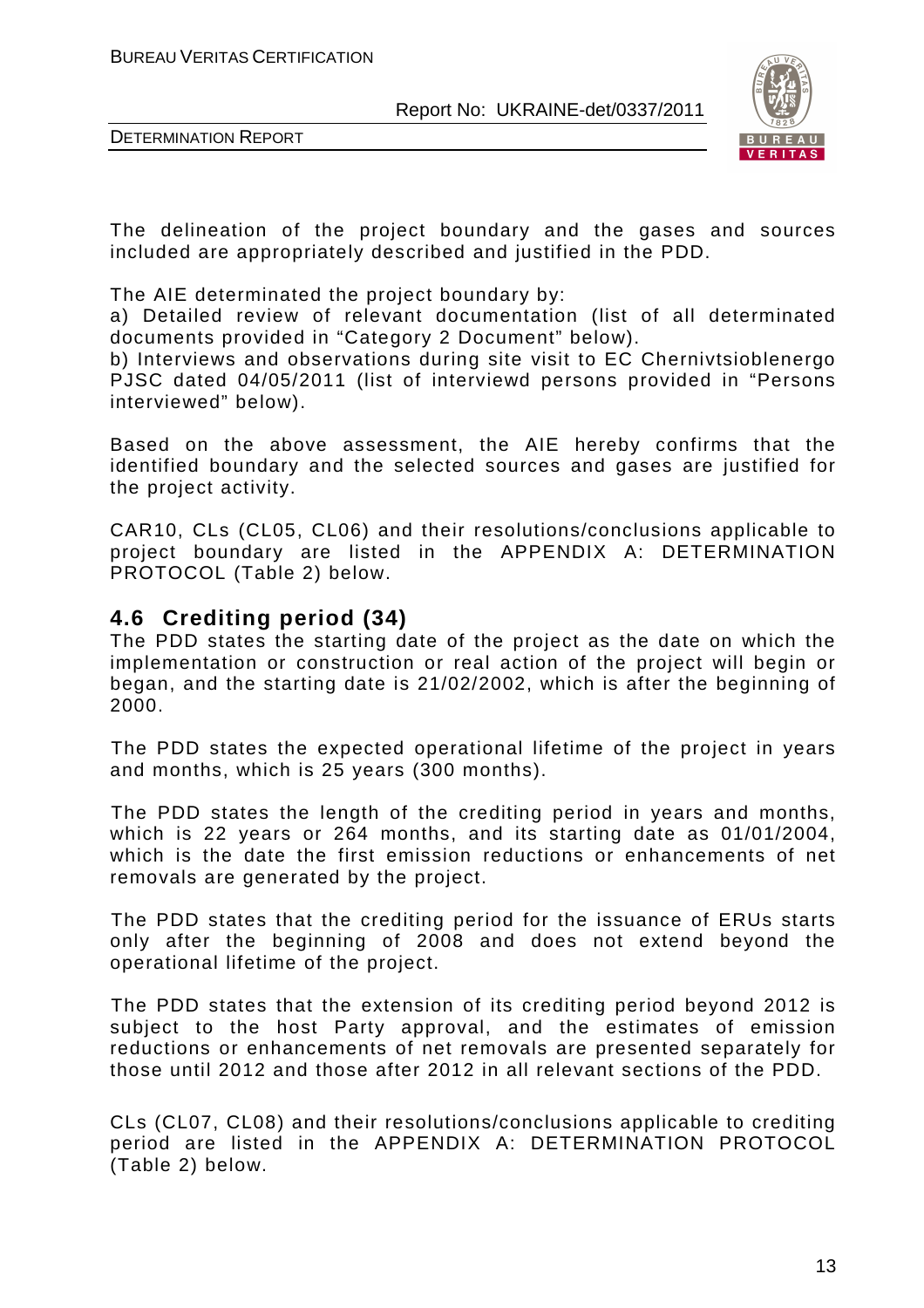

DETERMINATION REPORT

## **4.7 Monitoring plan (35-39)**

The PDD, in its monitoring plan section, explicitly indicates that JI specific approach was the selected.

The monitoring plan describes all relevant factors and key characteristics that will be monitored, and the period in which they will be monitored, in particular also all decisive factors for the control and reporting of project performance, such as fuel saving.

The monitoring plan specifies the indicators, constants and variables that are reliable (i.e. provide consistent and accurate values), valid (i.e. be clearly connected with the effect to be measured), and that provide a transparent picture of the emission reductions or enhancements of net removals to be monitored such as:

- 1. Actual receiving of electricity to the grid;
- 2. Total reduction of technical power losses;
- 3. CO2 emission factor for Ukranian Grid.

The monitoring plan draws on the list of standard variables contained in appendix B of "Guidance on criteria for baseline setting and monitoring" developed by the JISC, such as  $PE_v$ ;  $BE_v$ ;  $GEF_v$ .

The monitoring plan explicitly and clearly distinguishes:

(i) Data and parameters that are not monitored throughout the crediting period, but are determined only once (and thus remain fixed throughout the crediting period), and that are available already at the stage of determination, such as: N/A.

(ii) Data and parameters that are monitored throughout the crediting period, such as:  $PE_v$ ;  $BE_v$ ;  $GEF_v$ ,  $V_v$ .

The monitoring plan describes the methods employed for data monitoring (including its frequency) and recording depending on its kind. It is provided in comprehensive manner in Tables for the key-parameters in Section B.1. of the PDD.

The monitoring plan elaborates all algorithms and formulae used for the estimation/calculation of baseline emissions and project emissions/removals or direct monitoring of emission reductions from the project, leakage, as appropriate, such as:

#### **Project emissions**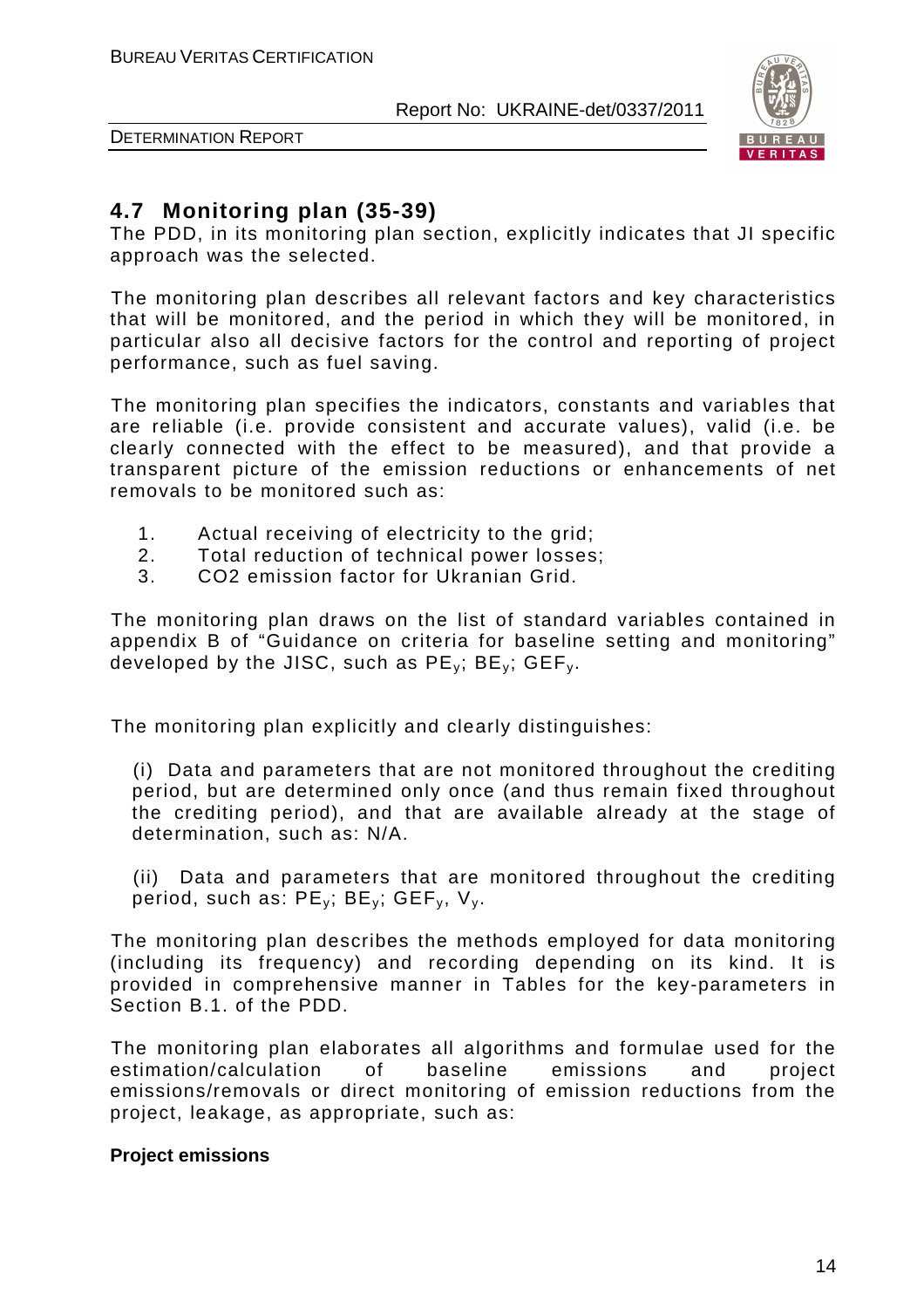



The mission reduction will be achieved by reducing power losses in the company's power grids which in its turn will be achieved as a result of the project implementation.

Since the baseline emissions are calculated based on difference between of power loss before and after the project implementation, consequently the project emission will equal zero.

$$
PE_{y}=0
$$

#### **Baseline emissions**

Baseline emissions are defined by the following equation:

$$
BE_y = V_y \cdot GEF_y, \tag{1}
$$

where

 $BE<sub>v</sub>$  = baseline emissions (tCO2e);

 $V_v$  = total technical loss reduction in the power distribution system during the period  $y$  of the project scenario compared with the baseline, MWh;

 $GEF<sub>v</sub> = CO<sub>2</sub>$  emission factor in UPS of Ukraine for the the power replacement projects in the year  $v$ ,  $tCO<sub>2</sub>e/MWh$ ;

 $y =$  the year for which estimates are made.

#### **Emission reduction**

Emissions reductions are defined by the following equation:

$$
ER_y = BE_y - (PE_y + LE_y), \qquad (2)
$$

Where:

 $ER<sub>v</sub>$  = emission reduction during the year y, t CO2e;  $BE<sub>v</sub>$  = baseline emission of the greenhouse gases in the year y, t CO2e;  $PE<sub>v</sub>$  = greenhouse gases emission caused by the project activity in the year y, t CO2e;  $LE<sub>v</sub>$  = escape emission in the year y, t CO2e.

The monitoring plan presents the quality assurance and control procedures for the monitoring process. This includes, as appropriate, information on calibration and on how records on data and/or method validity and accuracy are kept and made available on request.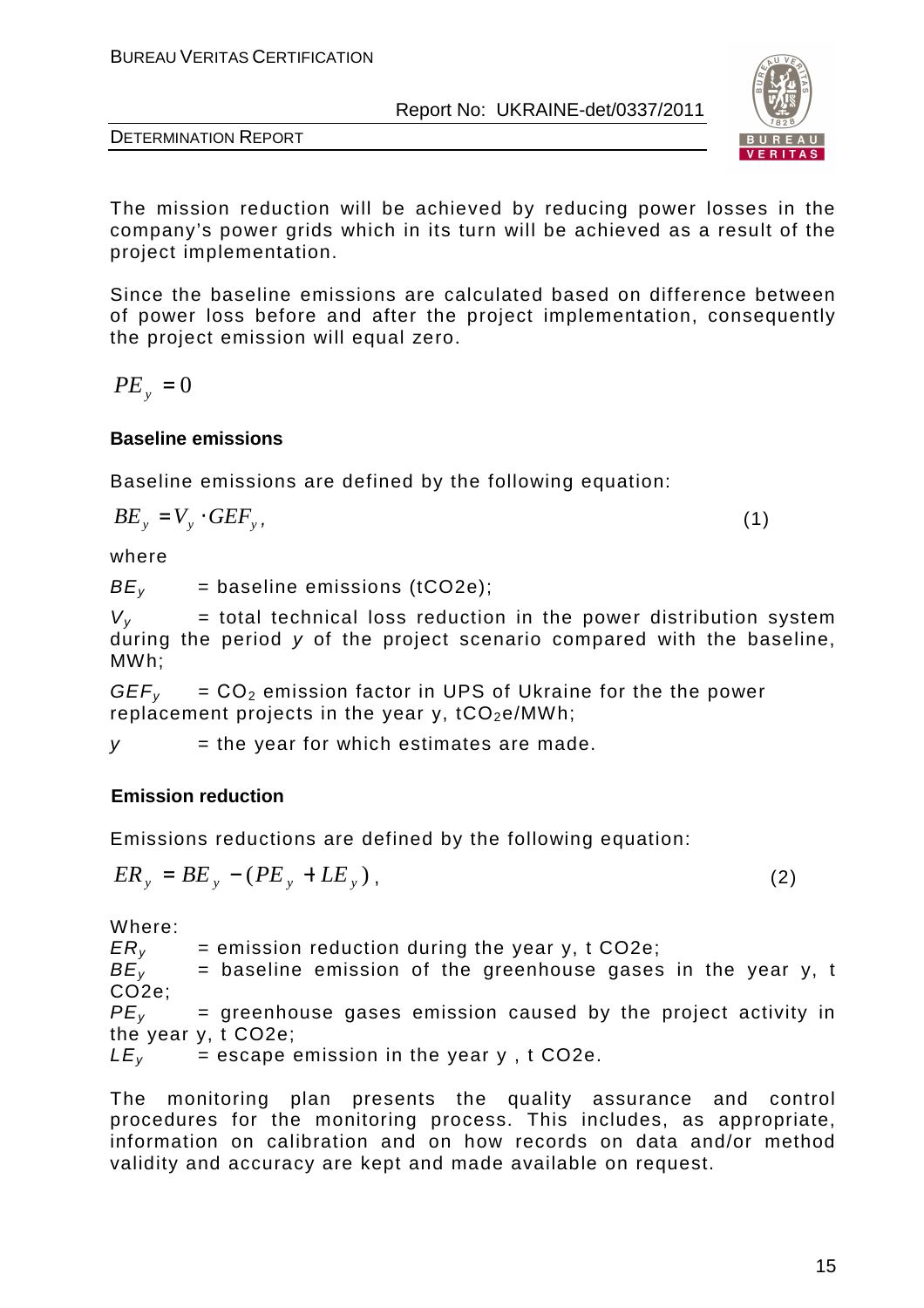



Data monitored and required for verification are to be kept for two years after the last transfer of ERUs for the project.

The monitoring plan clearly identifies the responsibilities and the authority regarding the monitoring activities. The roles and responsibilities of the persons involved to monitoring process are described in full in section D.3 of PDD and vividely demonstrated on the Scheme of data collection for Monitoring Report.

On the whole, the monitoring report reflects good monitoring practices appropriate to the project type.

The monitoring plan provides, in tabular form, a complete compilation of the data that need to be collected for its application, including data that are measured or sampled and data that are collected from other sources (e.g. official statistics, IPCC, commercial and scientific literature etc.) but not including data that are calculated with equations.

The monitoring plan indicates that the data monitored and required for verification are to be kept for two years after the last transfer of ERUs for the project.

CARs (CAR11-CAR15), CLs (CL09, CL10) and their resolutions/conclusions applicable to monitoring plan are listed in the APPENDIX A: DETERMINATION PROTOCOL (Table 2) below.

#### **4.8 Leakage (40-41)**

The PDD appropriately describes an assessment of the potential Indirect external leakage of CO2, СН4, N2O generated by fuel production and its transportation and appropriately explains that they are neglected.

## **4.9 Estimation of emission reductions or enhancements of net removals (42-47)**

The PDD indicates assessment of emissions in the baseline scenario and in the project scenario as the approach chosen to estimate the emission reductions generated by the project.

The PDD provides the ex ante estimates of:

(a) Emissions for the project scenario (within the project boundary), which are: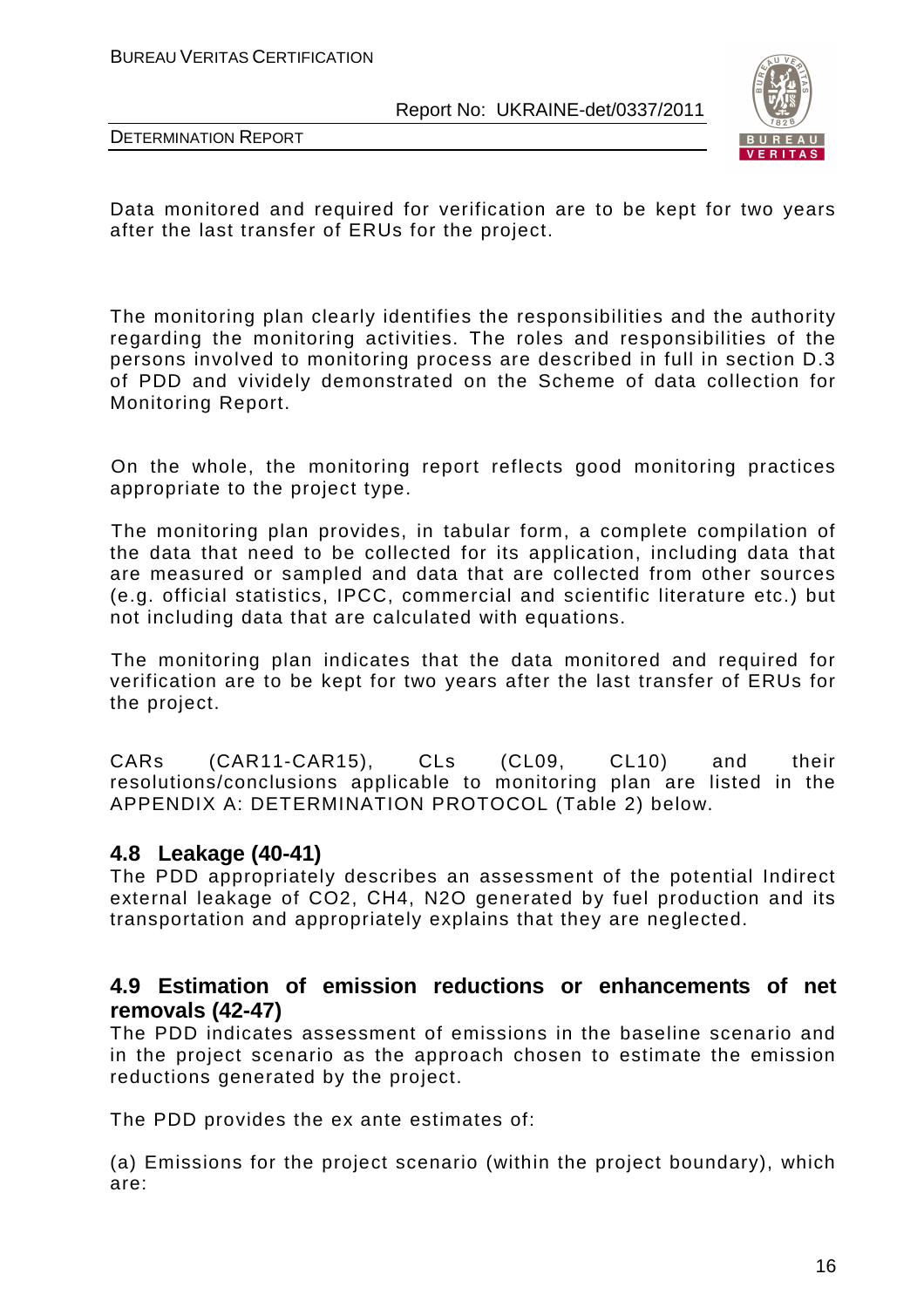



The mission reduction will be achieved by reducing power losses in the company's power grids which in its turn will be achieved as a result of the project implementation.

Since the baseline emissions are calculated based on difference between of power loss before and after the project implementation, consequently the project emission will equal zero.

## $PE_y = 0$

- (b) No leakage is expected during the project activity;
- (c) Emissions for the baseline scenario (within the project boundary), which are:

|                            | Greenhouse gases baseline<br>emission |
|----------------------------|---------------------------------------|
| Year                       | (tonnes of CO2 equivalent)            |
| 2004                       | 32074                                 |
| 2005                       | 31219                                 |
| 2006                       | 42083                                 |
| 2007                       | 105272                                |
| <b>Total 2004-2007:</b>    | 210648                                |
| Average number of baseline |                                       |
| emission 2004-2007:        | 52662                                 |
| 2008                       | 167129                                |
| 2009                       | 196108                                |
| 2010                       | 166570                                |
| 2011                       | 176504                                |
| 2012                       | 176504                                |
| Total 2008-2012:           | 882815                                |
| Average number of baseline |                                       |
| emission 2008-2012:        | 176563                                |
| 2013                       | 176504                                |
| 2014                       | 176504                                |
| 2015                       | 176504                                |
| 2016                       | 176504                                |
| 2017                       | 176504                                |
| 2018                       | 176504                                |
| 2019                       | 176504                                |
| 2020                       | 176504                                |
| 2021                       | 176504                                |
| 2022                       | 176504                                |
| 2023                       | 176504                                |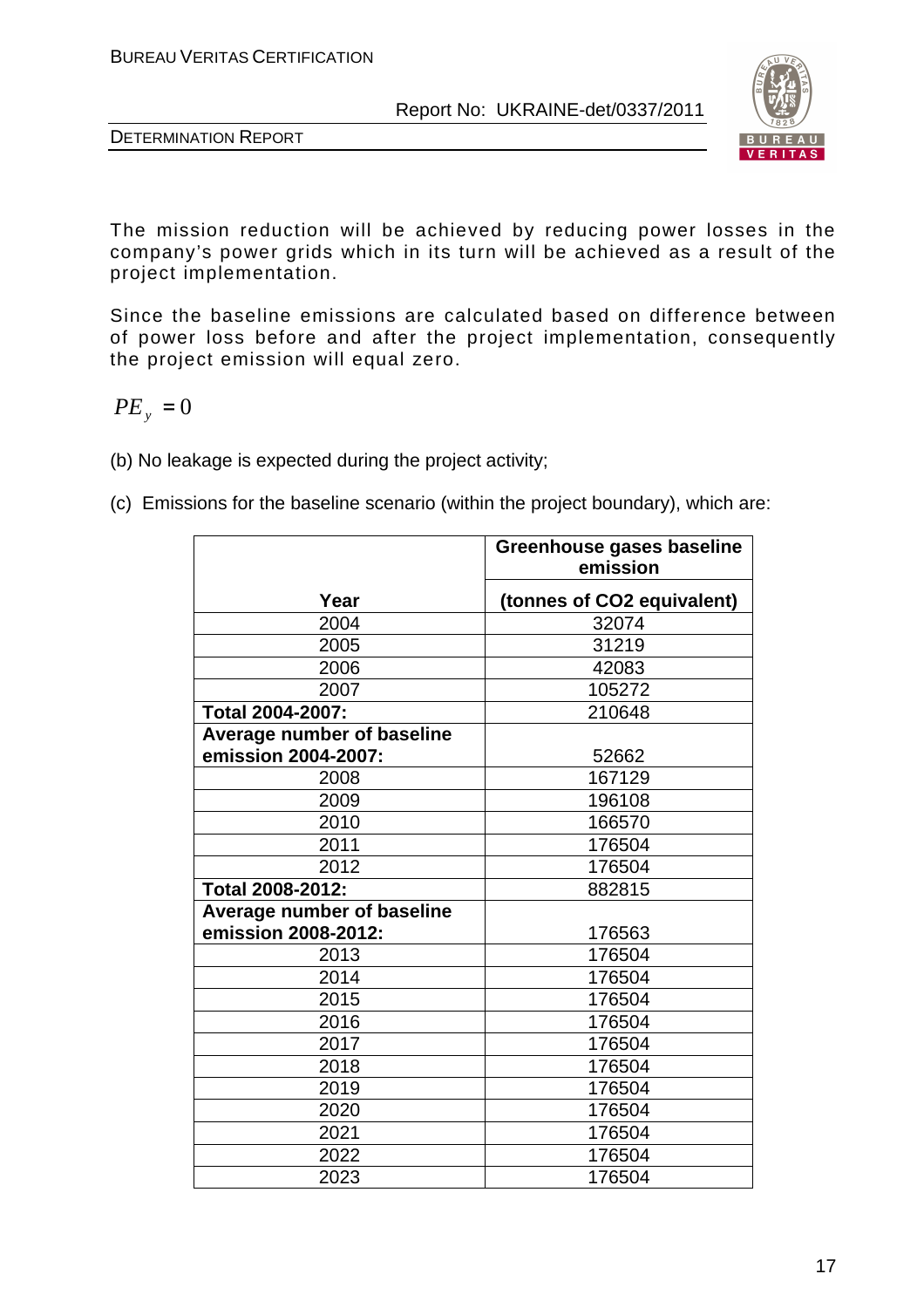

DETERMINATION REPORT

| 2024                       | 176504  |
|----------------------------|---------|
| 2025                       | 176504  |
| Total 2013-2025:           | 2294552 |
| Average number of baseline |         |
| emission 2013-2025:        | 176504  |

(d) Emission reductions adjusted by leakage (based on (a)-(c) above), which are:

|                             | <b>Estimated emission</b>  |
|-----------------------------|----------------------------|
|                             | reductions                 |
| Year                        | (tonnes of CO2 equivalent) |
| 2004                        | 32074                      |
| 2005                        | 31219                      |
| 2006                        | 42083                      |
| 2007                        | 105272                     |
| Total 2004-2007:            | 210648                     |
| Average number of reduction |                            |
| 2004-2007:                  | 52662                      |
| 2008                        | 167129                     |
| 2009                        | 196108                     |
| 2010                        | 166570                     |
| 2011                        | 176504                     |
| 2012                        | 176504                     |
| Total 2008-2012:            | 882815                     |
| Average number of reduction |                            |
| 2008-2012:                  | 176563                     |
| 2013                        | 176504                     |
| 2014                        | 176504                     |
| 2015                        | 176504                     |
| 2016                        | 176504                     |
| 2017                        | 176504                     |
| 2018                        | 176504                     |
| 2019                        | 176504                     |
| 2020                        | 176504                     |
| 2021                        | 176504                     |
| 2022                        | 176504                     |
| 2023                        | 176504                     |
| 2024                        | 176504                     |
| 2025                        | 176504                     |
| Total 2013-2025:            | 2294552                    |
| Average number of reduction |                            |
| 2013-2025:                  | 176504                     |

Emission reductions estimation after the first commitment period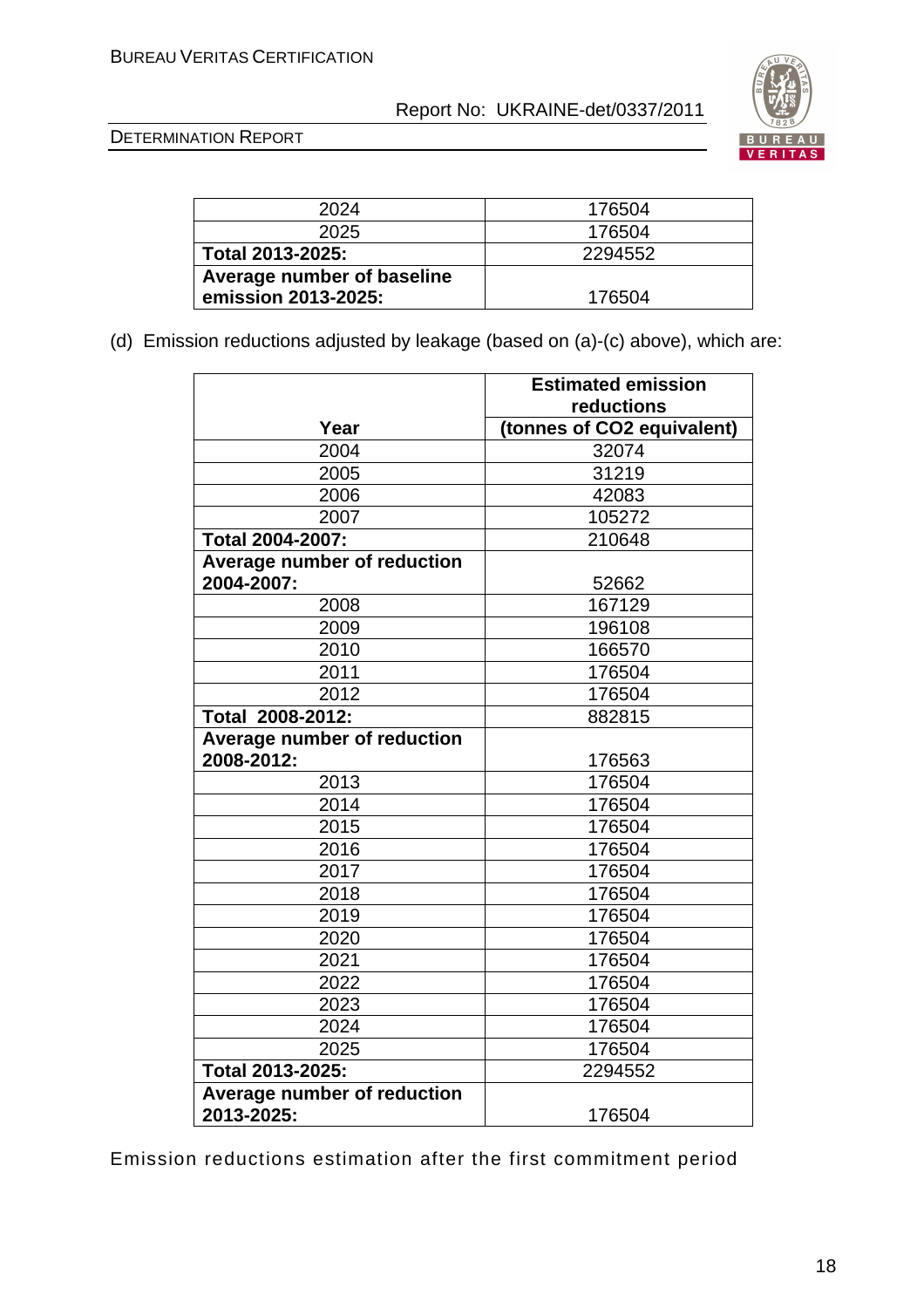

DETERMINATION REPORT

The estimates referred to above are given:

- (a) On a periodic basis;
- (b) From 01/01/2004 to 31/12/2025, covering the whole crediting period;
- (c) On a source-by-source basis;
- (d) For CO2

(e) In tonnes of CO2 equivalent, using global warming potentials defined by decision 2/CP.3 or as subsequently revised in accordance with Article 5 of the Kyoto Protocol;

The formula used for calculating the estimates referred above, which is

$$
ER_{y} = BE_{y} - (PE_{y} + LE_{y}),
$$

де

 $ER<sub>v</sub>$  = emission reduction for year y, t CO<sub>2</sub>e;

- $BE<sub>v</sub>$  = baseline emissions for year y, t CO<sub>2</sub>e;
- $PE<sub>y</sub>$  = project emissions for year y, t CO<sub>2</sub>e;
- $LE<sub>v</sub>$  = leakages for year  $v$ , t CO<sub>2</sub>e

is consistent throughout the PDD.

Data sources used for calculating the estimates referred to above, are clearly identified, reliable and transparent.

The estimation referred to above is based on conservative assumptions and the most plausible scenarios in a transparent manner.

The estimates referred to above are consistent throughout the PDD.

No issues applicable to estimation of emission reductions or enhancements of net removals were found.

## **4.10 Environmental impacts (48)**

No EIA was received specially for the project.

The ecological inspections of company were carried out by the State ecological inspection of Chernivtsi region.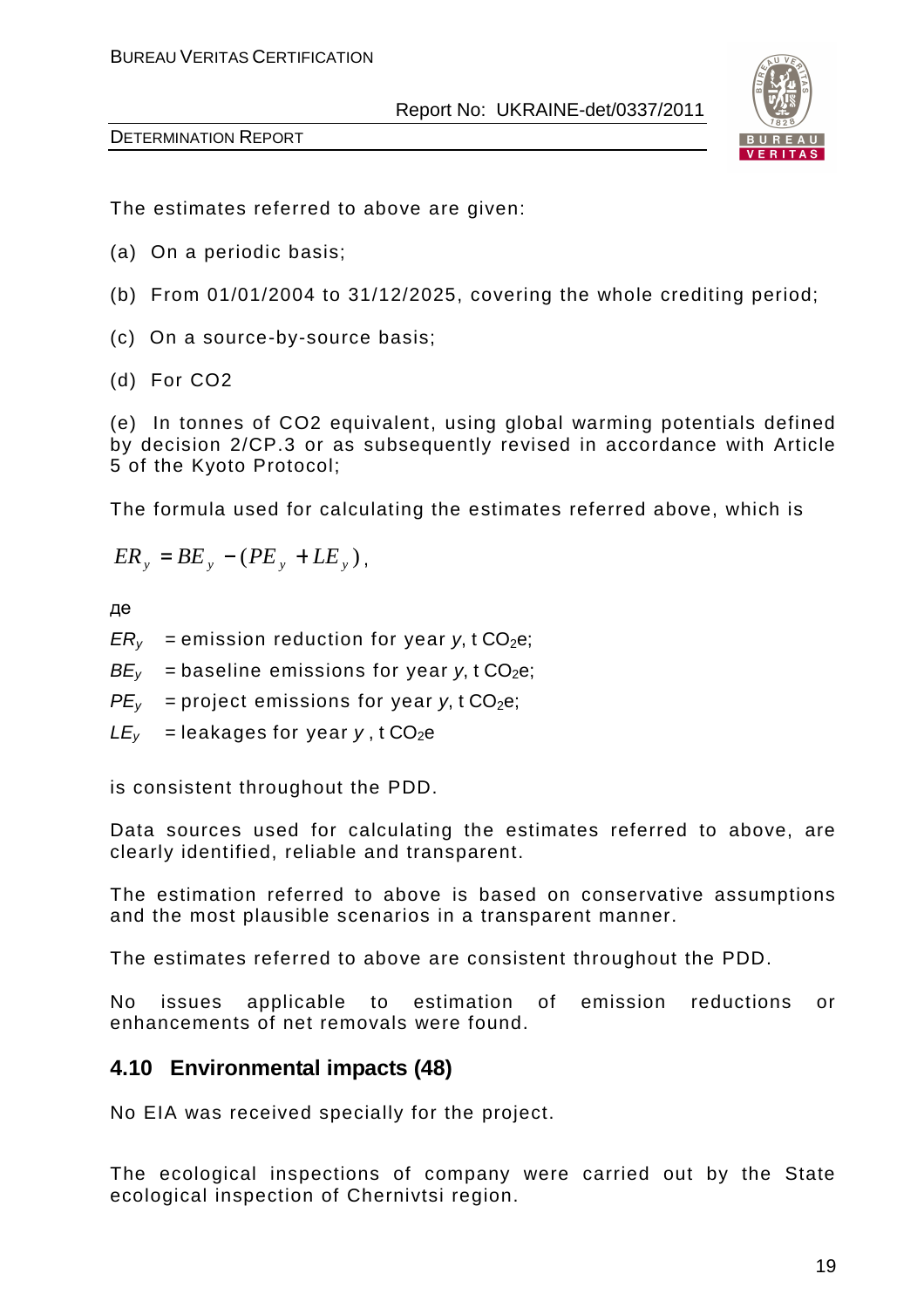

DETERMINATION REPORT

EC Chernivtsioblenergo PJSC submits the following reports: Form 2ТP (water), Form 1 (hazardous wastes), Form 1 (ecological spendings).

The company utilizes wastes: storage cells, fluorescent lamps and other lamps with mercurial fillers, waste tires, ferrous and nonferrous metals scrap. Collection of wastes is done through the storehouse of the company and is utilized by the companies, according to signed treaties. Ferrous and nonferrous metals are utilized through the organization Vtorchormet, storage cells – through «Metal», ltd., waste tires - through «Viza Vtorma», ltd, fluorescent lamps and other lamps with mercurial fillers - through «Ekolog Bukovyny», small private enterprise.

The project will make a positive influence on the environment comparing with the current state, as the reconstructions will improve the effectiveness of the power recourses usage and will reduce the emission of the pollutants into the air. In such a way the influence from the reconstruction is insignificant.

Transboundary Environmental Impact project activities are anticipated.

CAR16 and its resolution/conclusion applicable to environmental impacts are listed in the APPENDIX A: DETERMINATION PROTOCOL (Table 2) below.

#### **4.11 Stakeholder consultation (49)**

No stakeholders' comments were received.

#### **4.12 Determination regarding small scale projects (50-57)**

Not applicable

## **4.13 Determination regarding land use, land-use change and forestry (LULUCF) projects (58-64)**

Not applicable

## **4.14 Determination regarding programmes of activities (65-73)**

Not applicable

## **5 SUMMARY AND REPORT OF HOW DUE ACCOUNT WAS TAKEN OF COMMENTS RECEIVED PURSUANT TO PARAGRAPH 32 OF THE JI GUIDELINES**

No comments, pursuant to paragraph 32 of the JI Guidelines, were received.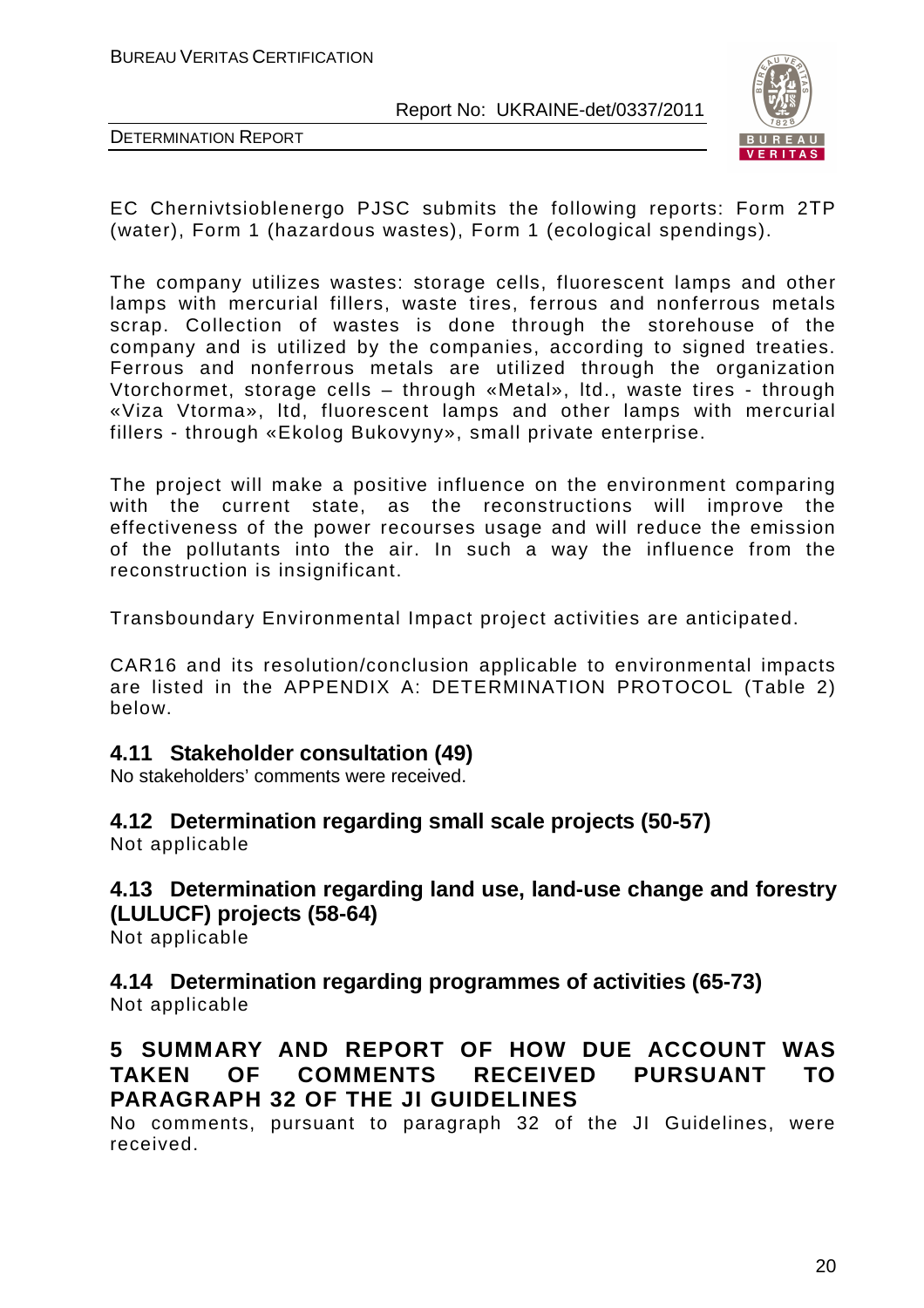

DETERMINATION REPORT

## **6 DETERMINATION OPINION**

Bureau Veritas Certification has performed a determination of the "EC Chernivtsioblenergo PJSC power distribution system modernization" project of EC Chernivtsioblenergo PJSC located in Chernivtsi city, Ukraine. The determination was performed on the basis of UNFCCC criteria and host country criteria and also on the criteria given to provide for consistent project operations, monitoring and reporting.

The determination consisted of the following three phases: i) a desk review of the project design and the baseline and monitoring plan; ii) follow-up interviews with project stakeholders; iii) the resolution of outstanding issues and the issuance of the final Determination report and opinion.

Project participant/s used the latest "Combined tool to identify the baseline scenario and demonstrate additionality". In line with this tool, the PDD provides barrier analysis, investment analysis and common practice analysis, to determine that the project activity itself is not the baseline scenario.

Emission reductions attributable to the project are hence additional to any that would occur in the absence of the project activity. Given that the project is implemented and maintained as designed, the project is likely to achieve the estimated amount of emission reductions.

The determination revealed two pending issues related to the current determination stage of the project: the issue of the written approval of the project and the authorization of the project participant by the host Party. If the written approval and the authorization by the host Party are awarded, it is our opinion that the project as described in the Project Design Document, Version 4.0 meets all the relevant UNFCCC requirements for the determination stage and the relevant host Party criteria.

The review of the project design documentation (version 4.0) and the subsequent follow-up interviews have provided Bureau Veritas Certification with sufficient evidence to determine the fulfillment of stated criteria. In our opinion, the project correctly applies and meets the relevant UNFCCC requirements for the JI and the relevant host country criteria.

The determination is based on the information made available to us and the engagement conditions detailed in this report.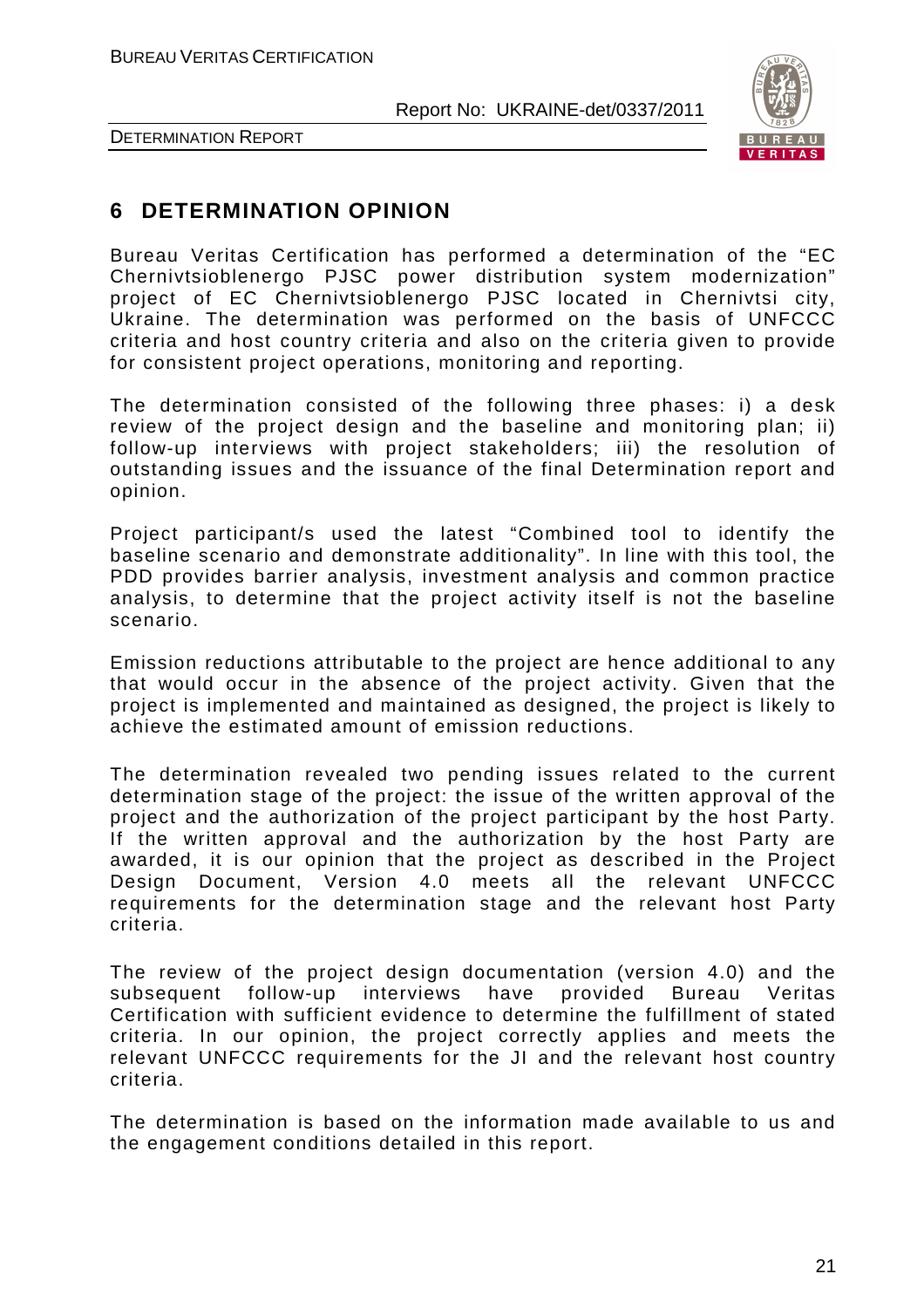



## **7 REFERENCES**

#### **Category 1 Documents:**

Documents provided by EC Chernivtsioblenergo PJSC that relate directly to the GHG components of the project.

- /1/ PDD "EC Chernivtsioblenergo PJSC power distribution system modernization" version 1.0 dated 25/10/2010
- /2/ PDD «EC Chernivtsioblenergo PJSC power distribution system modernization version 2.0 dated 29/08/2011
- /3/ PDD «EC Chernivtsioblenergo PJSC power distribution system modernization version 3.0 dated 01/11/2011
- /4/ PDD «EC Chernivtsioblenergo PJSC power distribution system modernization version 4.0 dated 06/03/2012
- /5/ CI-1БТВЕ-2002-2010-26-08-2011-Km-ok.xls excel file
- /6/ CI-1БТВЕ-2002-2010-18-09-2011-Km-ok.xls excel file
- /7/ CI-1БТВЕ-2002-2010-01-11-2011-Km-ok.xls excel file
- /8/ 20120306\_ChOE\_ER.xls excel file
- /9/ Letter #3445/23/7 dated 24.11.2011 issued by State Environmental Investment Agency of Ukraine
- /10/ Letter #J294-0485 dated 23.03.2012 issued by Federal Office for the Environment (Switzerland)

#### **Category 2 Documents:**

Background documents related to the design and/or methodologies employed in the design or other reference documents.

- /1/ Decree of Cabinet of Ministers of Ukraine #206, dated 22/02/2006
- /2/ Joint Implementation Project Design Document Form, version 01
- /3/ Guidelines for Users of the Joint Implementation Project Design Document Form/Version 04, JISC.
- /4/ JISC Guidance on criteria for baseline setting and monitoring. Version 02.
- /5/ "Combined tool to identify the baseline scenario and demonstrate additionality" (Version 03.0.0)
- /6/ Glossary of Joint Implementation Terms, Version 03.
- /7/ Decree #43 on approval of indexes of specific carbon dioxide emissions in the year 2010 issued by NEIA dated 28.03.2011.
- /8/ Decree #62 on approval of indexes of specific carbon dioxide emissions in the year 2008 issued by NEIA dated 15.04.2011.
- /9/ Decree #63 on approval of indexes of specific carbon dioxide emissions in the year 2009 issued by NEIA dated 15.04.2011.
- /10/ Decree #75 on approval of indexes of specific carbon dioxide emissions in the year 2011 issued by NEIA dated 12.05.2011.
- /11/ The methodology of technical power losses amount determination, in 150-0,38 kV tension power grids power supply company for the indirect carbon dioxide emissions estimation
- /12/ Amendment №1 to GDN 34.09.104-2003. Principles of compilation of electric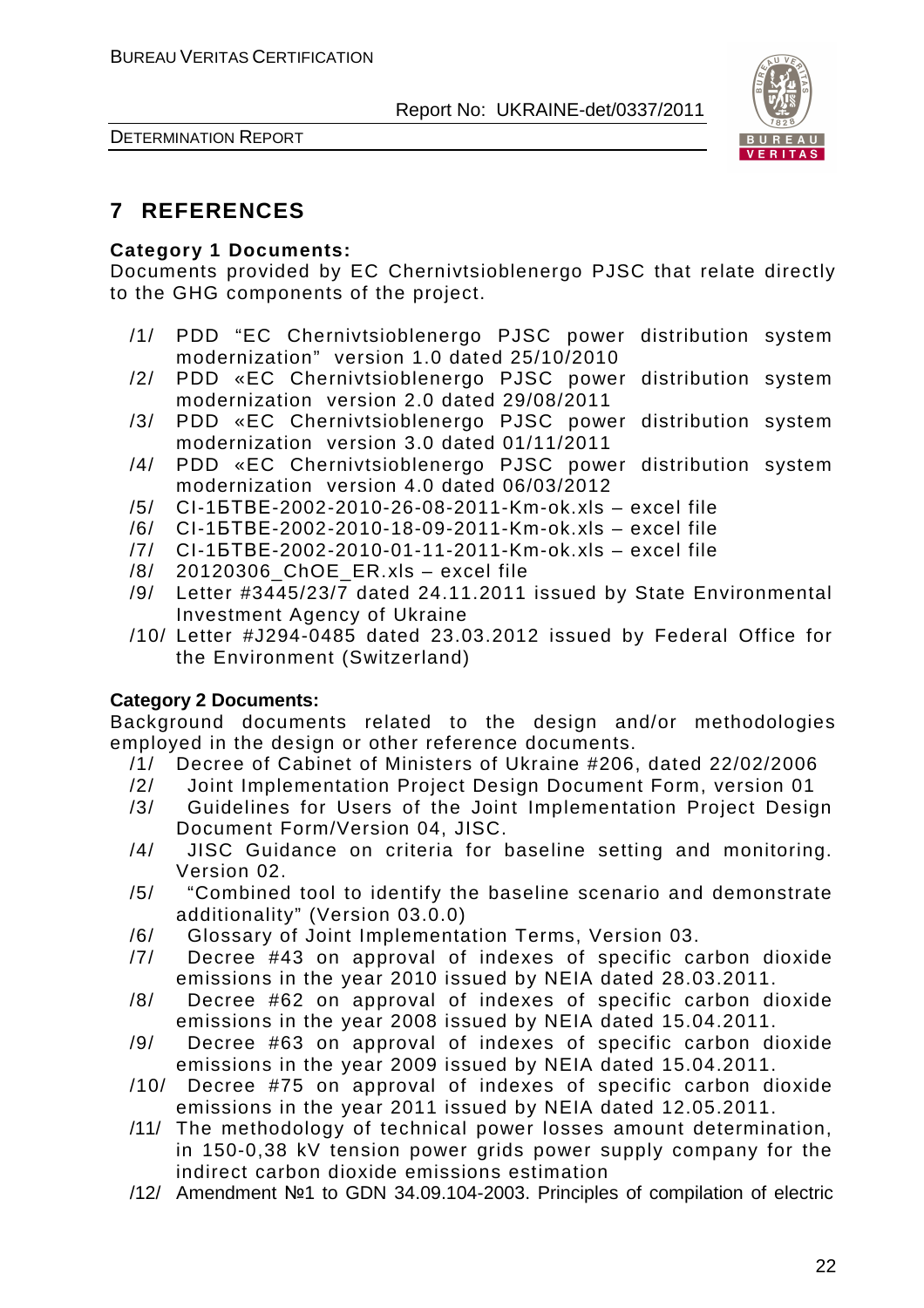



power balance structure in electricity supply networks of 0,38-150 kV, analysis of its rectangular components and regulation of technological expenditure of electricity

- /13/ Amendment №1 to GDN 34.09.203-2004. Electric power wastes regulation
- /14/ Analysis of activities on metrological attestation (verification) of voltage transformers in networks 6-10 kW on substations of OJSC "EK Chernivtsioblenergo" in June 2009
- /15/ Annex to the bill №29387 for active electric power dated 15.04.2011
- /16/ Annex to the Licence series AB №395393. List of licenced professions
- /17/ Announcement on adverticed bidding dated 02.03.2011
- /18/ Announcement on results of adverticed bidding
- /19/ Balance of electric power overflows in OJSC "EC Chernivtsioblenergo" for January 2011
- /20/ Bill №29387 for active electric power according to the agreement №4042/2 dated 15.04.2011
- /21/ Bill №29387 for payment for electric power №6688530 dated 19.04.2011
- /22/ Certificate №54 about entry in register of automatized systems of electric power commercial account. Automatized system of electric power commercial account of OJSC "EC Chernivtsioblenergo" dated 19.04.2011
- /23/ Certificate of measurement device faultiness №0611 Current transformer ТОЛ-10 УТ Reg.№8306 dated 08.07.2009
- /24/ Certificate of measurement device faultiness №0614 Current transformer ТОЛ-10 УТ Reg.№8340 dated 08.07.2009
- /25/ Certificate of measurement device faultiness №1734 Current transformer ТПЛ-10 УЗ Reg.№5196 dated 15.11.2010
- /26/ Certificate of measurement device faultiness №1735 Current transformer ТПЛ-10 УЗ Reg.№1735 dated 16.11.2010
- /27/ Certificate of measurement device faultiness №1746 Current transformer ТПЛ-10 УЗ Reg.№8088 dated 16.11.2010
- /28/ Certificate of measurement device faultiness №1747 Current transformer ТПЛ-10 УЗ Reg.№1712 dated 16.11.2010
- /29/ Certificate of measurement device faultiness №1749 Current transformer ТПЛ-10 УЗ Reg.№3170 dated 16.11.2010
- /30/ Certificate of measurement device faultiness №1750 Current transformer ТПЛ-10 УЗ Reg.№3329 dated 16.11.2010
- /31/ Certificate of measurement device faultiness №1751 Current transformer ТПЛ-10 УЗ Reg.№2168 dated 16.11.2010
- /32/ Certificate of measurement device faultiness №1755 Current transformer ТПЛ-10 УЗ Reg.№1755 dated 16.11.2010
- /33/ Certificate of measurement device faultiness №1756 Current transformer ТПЛ-10 УЗ Reg.№10104 dated 16.11.2010
- /34/ Certificate of measurement device faultiness №1757 Current transformer ТПЛМ-10 Reg.№58042 dated 16.11.2010
- /35/ Certificate of measurement device faultiness №45 Current transformer ТПЛ-10 УЗ Reg.№0554 dated 20.06.2007
- /36/ Certificate of state metrological certification №100 Voltage transformer НАМИ-10 У2 Reg.№11 dated 16.06.2009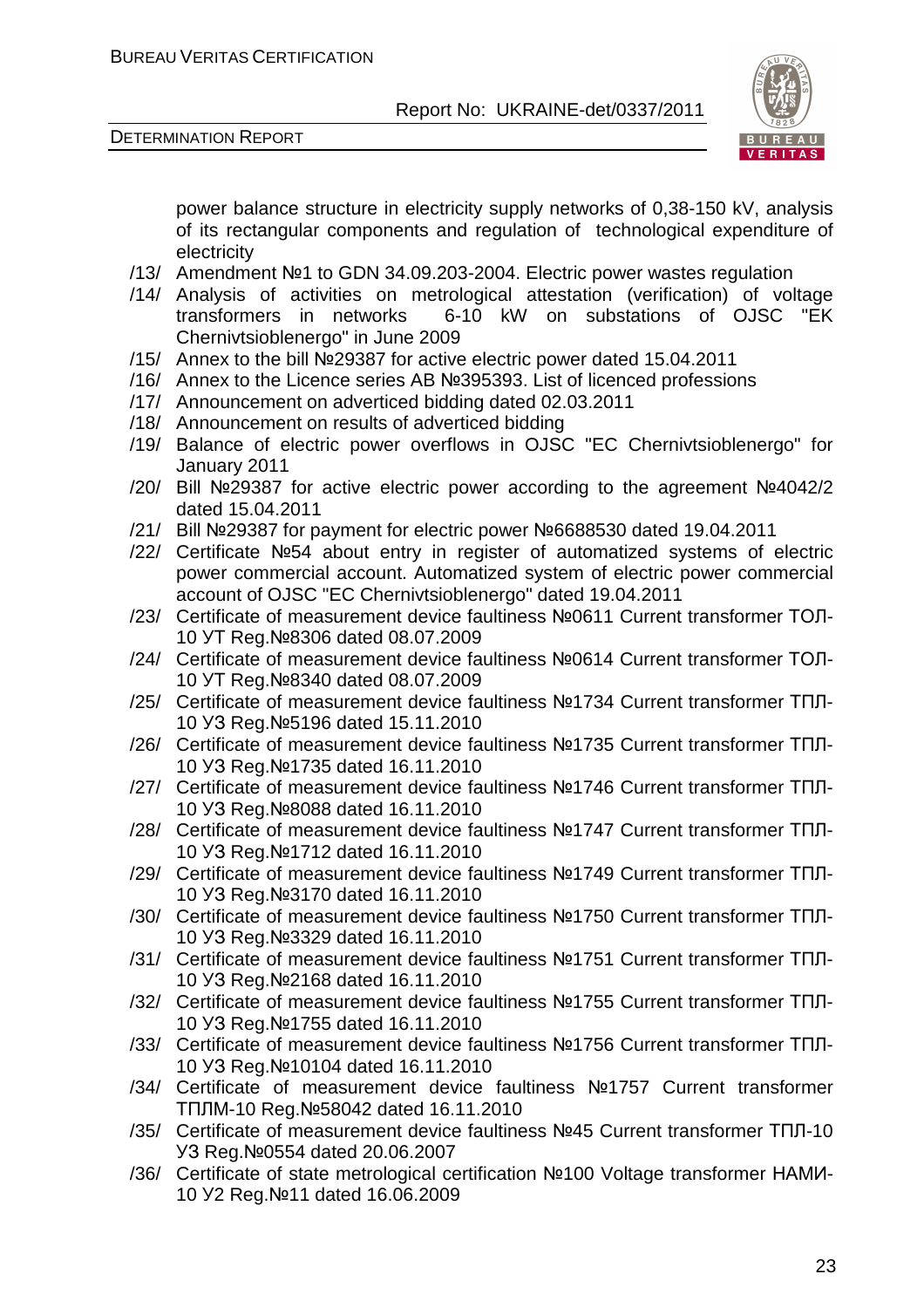

DETERMINATION REPORT

/37/ Certificate of state metrological certification №101 Voltage transformer ЗНОЛ-06-10 УЗ Reg.№19036 dated 15.06.2009 /38/ Certificate of state metrological certification №102 Voltage transformer ЗНОЛ-06-10 УЗ Reg.№9441 dated 15.06.2009 /39/ Certificate of state metrological certification №103 Voltage transformer ЗНОЛ-06-10 УЗ Reg.№9443 dated 15.06.2009 /40/ Certificate of state metrological certification №104 Voltage transformer НТМИ-10 Reg.№1646 dated 15.06.2009 /41/ Certificate of state metrological certification №105 Voltage transformer НАМИ-10 У2 Reg.№2876 dated 10.06.2009 /42/ Certificate of state metrological certification №106 Voltage transformer НТМИ-І-10 УЗ Reg.№2382 dated 10.06.2009 /43/ Certificate of state metrological certification №107 Voltage transformer НАМИ-10 У2 Reg.№220 dated 17.06.2009 /44/ Certificate of state metrological certification №108 Voltage transformer НТМИ-6-66 УЗ Reg.№60363 dated 11.06.2009 /45/ Certificate of state metrological certification №109 Voltage transformer НТМИ-6-66 УЗ Reg.№9685 dated 11.06.2009 /46/ Certificate of state metrological certification №110 Voltage transformer НТМИ-10-66 УЗ Reg.№1191 dated 10.06.2009 /47/ Certificate of state metrological certification №111 Voltage transformer НТМИ-10-66 УЗ Reg.№5735 dated 10.06.2009 /48/ Certificate of state metrological certification №112 Voltage transformer НТАМИ-10 УЗ Reg.№423 dated 10.06.2009 /49/ Certificate of state metrological certification №113 Voltage transformer НТМИ-6 Reg.№1773 dated 15.06.2009 /50/ Certificate of state metrological certification №114 Voltage transformer НТМИ-6 Reg.№1904 dated 12.06.2009 /51/ Certificate of state metrological certification №115 Voltage transformer НТМИ-6 Reg.№6186 dated 12.06.2009 /52/ Certificate of state metrological certification №116 Voltage transformer НТМИ-І-10 УЗ Reg.№090100001 dated 09.06.2009 /53/ Certificate of state metrological certification №117 Voltage transformer НТМИ-І-10 УЗ Reg.№090100010 dated 05.06.2009 /54/ Certificate of state metrological certification №135 Voltage transformer НТМИ-6-66 УЗ Reg.№524 dated 30.12.2005 /55/ Certificate of state metrological certification №18 High-voltage current transformers ТОЛ-10, 200/5 (А) Reg.№10670, 23565 dated 31.03.2010 /56/ Certificate of state metrological certification №19 High-voltage current transformers ТОЛ-10, 100/5 (А) Reg.№25172, 25187 dated 31.03.2010 /57/ Certificate of state metrological certification №20 High-voltage current transformers ТОЛ-10, 50/5 (А) Reg.№42034, 43359 dated 31.03.2010 /58/ Certificate of state metrological certification №21 High-voltage current transformers ТОЛ-10, 50/5 (А) Reg.№43120 dated 31.03.2010 /59/ Certificate of state metrological certification №22 High-voltage current transformers ТПЛ-10, 50/5 (А) Reg.№5111 dated 31.03.2010 /60/ Certificate of state metrological certification №23 High-voltage current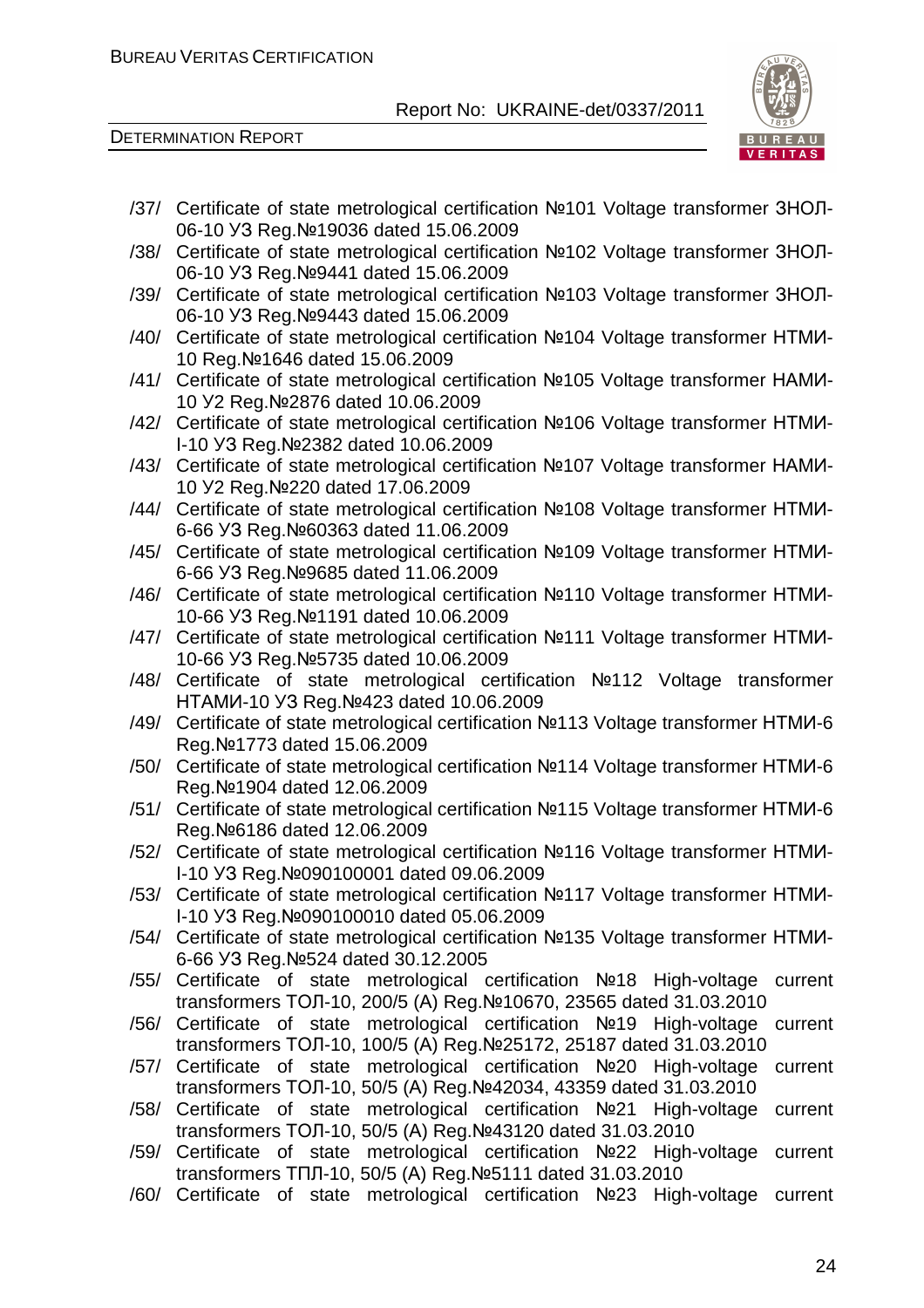

DETERMINATION REPORT

|      | transformers ТПЛ-10, 20/5 (A) Reg. № 32972, 32964 dated 31.03.2010                                                                |
|------|-----------------------------------------------------------------------------------------------------------------------------------|
| /61/ | Certificate of state metrological certification Nº24 High-voltage<br>current                                                      |
|      | transformers TΠЛ-10, 40/5 (A) Reg. Nº76144, 76323 dated 31.03.2010                                                                |
|      | /62/ Certificate of state metrological certification Nº25 High-voltage<br>current                                                 |
|      | transformers ТПЛ-10, 200/5 (A) Reg. №38169, 7515 dated 31.03.2010                                                                 |
| /63/ | Certificate of state metrological certification Nº26 High-voltage<br>current                                                      |
|      | transformers ТВЛМ-10, 75/5 (A) Reg. Nº05257, 93368 dated 31.03.2010                                                               |
| /64/ | Certificate of state metrological certification Nº27 High-voltage current                                                         |
|      | transformers TΠΦM-10, 300/5 (A) Reg. Nº63381, 63281 dated 31.03.2010                                                              |
| /65/ | Certificate of state metrological certification Nº28 Voltage transformer HTMM-                                                    |
|      | 10, 10000/100 (B) Reg. Nº948 dated 31.12.2010                                                                                     |
| /66/ | Certificate of state metrological certification Nº29-2138 Current transformer                                                     |
|      | TФЗМ-110Б-IУ1 Reg. Nº44890 dated 04.12.2008                                                                                       |
| /67/ | Certificate of state metrological certification Nº29-2139 Current transformer                                                     |
| /68/ | TФЗМ-110Б-IУ1 Reg. Nº45211 dated 04.12.2008                                                                                       |
|      | Certificate of state metrological certification Nº29-2140 Current transformer<br>TΦH-35M Reg. Nº21889 dated 04.12.2008            |
| /69/ | Certificate of state metrological certification Nº29-2141 Current transformer                                                     |
|      | TΦH-35M Reg. Nº18032 dated 04.12.2008                                                                                             |
| /70/ | Certificate of state metrological certification Nº29-2142 Current transformer                                                     |
|      | TΦH-35M Reg. Nº18020 dated 04.12.2008                                                                                             |
| /71/ | Certificate of state metrological certification Nº29-2143 Current transformer                                                     |
|      | TΦH-35M Reg. Nº8938 dated 04.12.2008                                                                                              |
| /72/ | Certificate of state metrological certification Nº29-2144 Current transformer                                                     |
|      | TΦH-35M Reg. Nº8814 dated 04.12.2008                                                                                              |
| /73/ | Certificate of state metrological certification Nº29-2145 Current transformer                                                     |
|      | TФЗМ-110Б-IУ1 Reg. Nº22713 dated 04.12.2008                                                                                       |
| /74/ | Certificate of state metrological certification Nº29-2146 Current transformer                                                     |
|      | TΦ3M-110Б-IУ1 Reg. Nº22710 dated 04.12.2008                                                                                       |
| /75/ | Certificate of state metrological certification Nº29-2151 Current transformer                                                     |
|      | TΦ3M-110Б-IУ1 Reg. №25928 dated 04.12.2008                                                                                        |
| /76/ | Certificate of state metrological certification Nº29-2152 Current transformer                                                     |
|      | ТФЗМ-110Б-IУ1 Reg.№19844 dated 04.12.2008                                                                                         |
|      | /77/ Certificate of state metrological certification Nº29-2153 Current transformer<br>TΦ3M-110Б-IУ1 Reg. Nº24792 dated 04.12.2008 |
| /78/ | Certificate of state metrological certification Nº29-2154 Current transformer                                                     |
|      | TΦ3M-110Б-IУ1 Reg. Nº24819 dated 04.12.2008                                                                                       |
| /79/ | Certificate of state metrological certification Nº29-2155 Current transformer                                                     |
|      | TФЗМ-110Б-IУ1 Reg. №22538 dated 04.12.2008                                                                                        |
| /80/ | Certificate of state metrological certification Nº29-2156 Current transformer                                                     |
|      | ТФНД-35М Reg. №17118 dated 04.12.2008                                                                                             |
| /81/ | Certificate of state metrological certification Nº29-2157 Current transformer                                                     |
|      | TΦH-35M Reg. Nº1847 dated 04.12.2008                                                                                              |
|      | /82/ Certificate of state metrological certification Nº29-2160 Current transformer                                                |
|      | TΦH-35M Reg. Nº1462 dated 04.12.2008                                                                                              |
| /83/ | Certificate of state metrological certification Nº29-2161 Current transformer                                                     |
|      | TΦH-35M Reg. Nº1383 dated 04.12.2008                                                                                              |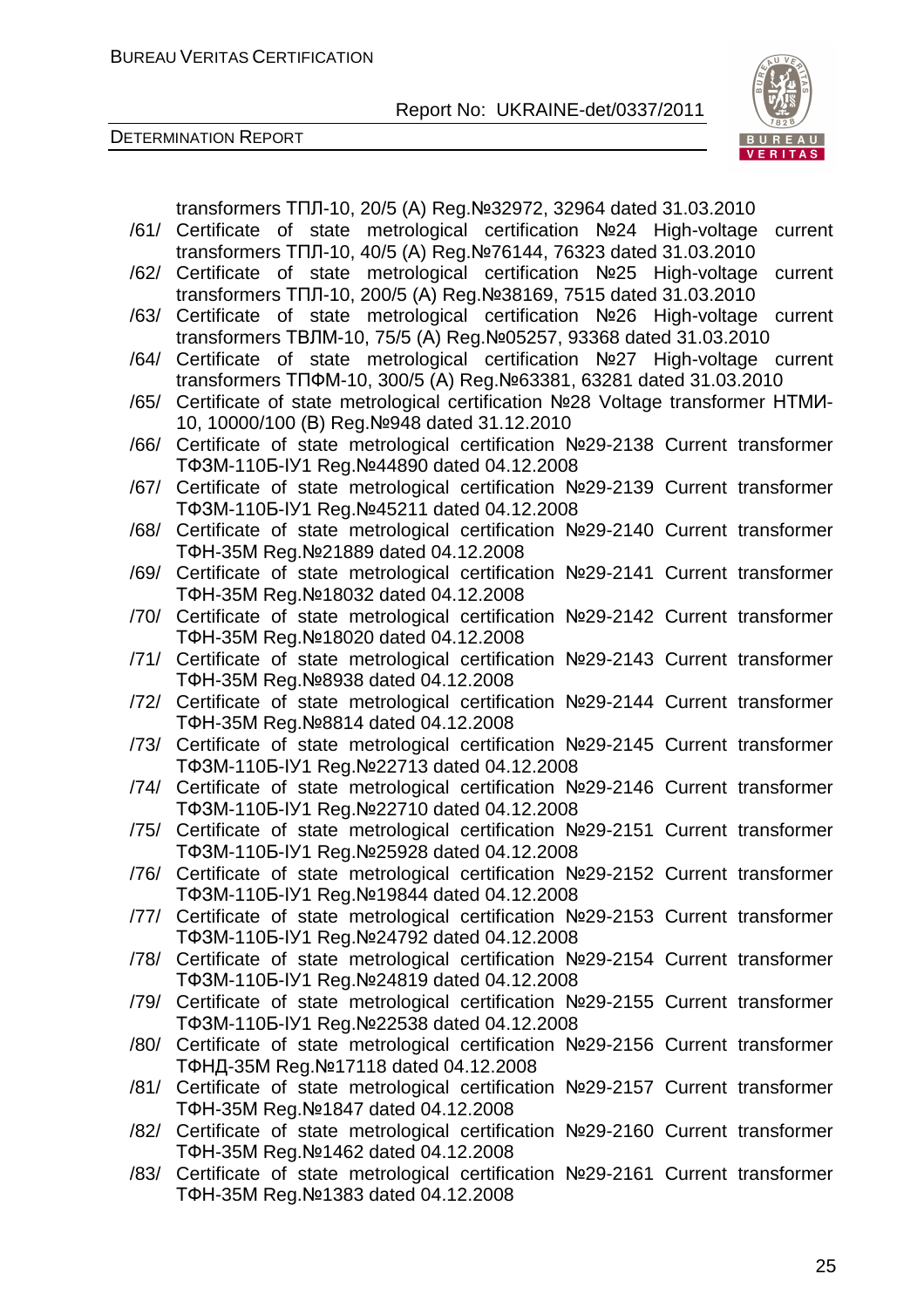

DETERMINATION REPORT

|      | /84/ Certificate of state metrological certification Nº29-2162 Current transformer<br>TΦ3M-110Б-IУ1 Reg. №21198 dated 04.12.2008 |
|------|----------------------------------------------------------------------------------------------------------------------------------|
| /85/ | Certificate of state metrological certification Nº29-2163 Current transformer                                                    |
| /86/ | TΦ3M-110Б-IУ1 Reg. Nº21542 dated 04.12.2008<br>Certificate of state metrological certification Nº29-2164 Current transformer     |
| /87/ | ТФНД-110M Reg. №16435 dated 04.12.2008<br>Certificate of state metrological certification Nº29-2165 Current transformer          |
| /88/ | ТФНД-110M Reg. №16331 dated 04.12.2008<br>Certificate of state metrological certification Nº29-2165 Current transformer          |
| /89/ | ТФНД-110M Reg. №16331 dated 04.12.2008<br>Certificate of state metrological certification<br>Nº29-2167 Current transformer       |
| /90/ | ТФНД-110M Reg. №321 dated 04.12.2008<br>Nº29-2168 Current transformer<br>Certificate of state metrological certification         |
| /91/ | ТФНД-110M Reg. №326 dated 04.12.2008<br>Certificate of state metrological certification<br>Nº29-2169 Current transformer         |
| /92/ | ТФНД-110M Reg. №02373 dated 04.12.2008<br>Certificate of state metrological certification<br>Nº29-2170 Current transformer       |
| /93/ | ТФНД-110M Reg. №2552 dated 04.12.2008<br>Certificate of state metrological certification Nº29-2178 Voltage transformer           |
| /94/ | HKΦ-110-57У1 Reg. № 5613 dated 04.12.2008<br>Certificate of state metrological certification Nº29-2179 Voltage transformer       |
| /95/ | HKΦ-110-57У1 Reg. Nº5543 dated 04.12.2008<br>Certificate of state metrological certification Nº29-2180 Voltage transformer       |
| /96/ | HKΦ-110-57У1 Reg. Nº5433 dated 04.12.2008<br>Certificate of state metrological certification Nº94 Voltage transformer HAMU-      |
| /97/ | 10 Y2 Reg. Nº 5073 dated 09.06.2009<br>Certificate of state metrological certification Nº95 Voltage transformer HTMU-            |
|      | 10-66 Reg. Nº1211 dated 09.06.2009                                                                                               |
| /98/ | Certificate of state metrological certification Nº96 Voltage transformer HAMI-<br>10 Y2 Reg. Nº861 dated 05.06.2009              |
| /99/ | Certificate of state metrological certification Nº97 Voltage transformer HTMU-I-<br>10 УЗ Reg. № 358 dated 05.06.2009            |
|      | /100, Certificate of state metrological certification Nº98 Voltage transformer 3BTM-10<br>Reg. Nº 00438 dated 05.06.2009         |
|      | /101, Certificate of state metrological certification Nº99 Voltage transformer HTMU-<br>10-66 УЗ Reg. № ВАВ dated 16.06.2009     |
|      | /102 Contract 06/05 on the acceptance of wastes related to the motor transport<br>services dated 5.05.2010                       |
|      | /103 Contract Nº08/02-B/M on acceptance and utilization of wastes dated<br>08.02.2011                                            |
|      | /104 Contract Nº1/47 on utilization and burial of solid domestic wastes dated<br>10.02.2011                                      |
|      | /105/ Contract №1033 on provision of services related to collecting and removal of<br>solid domestic wastes dated 15.06.2008     |
|      |                                                                                                                                  |
|      | /106 Contract №338253 on electric power usage dated 03.02.2010                                                                   |
|      | /107, Contract Nº4042/2 on electric power supply dated 19.03.2010                                                                |
|      | /108/ Contract Nº585 on purchase and sale dated 09.07.2009                                                                       |

26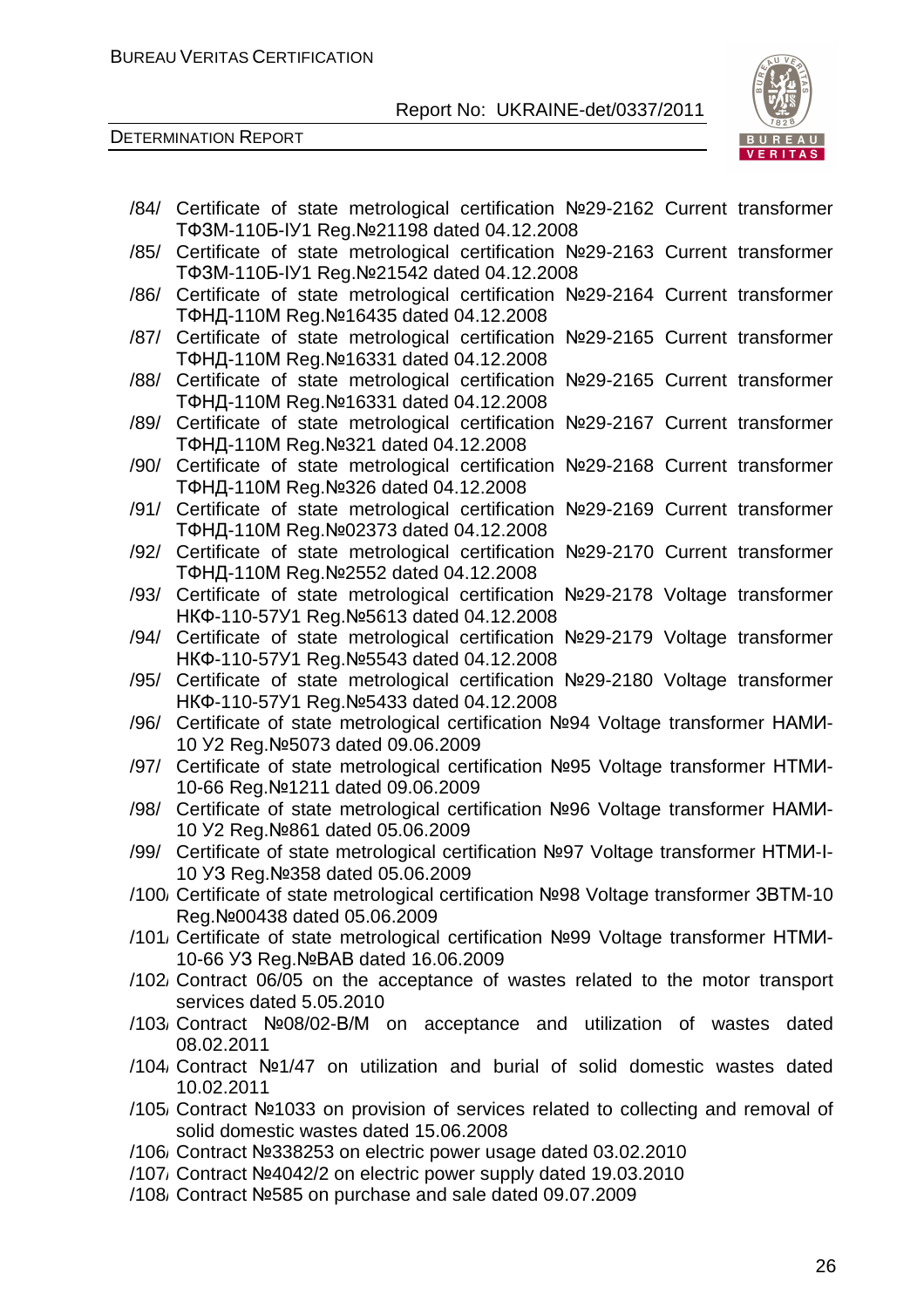

DETERMINATION REPORT

- /109/ Contract №Л-10/02-136 on utilization of toxic industrial wastes dated 25.05.2010
- /110/ Documentation of competitive auction for the object of purchase 72.20.3. Advisory services in software support and the other services in software development
- /111/ Electric and heat power balance and calculation of technical and economic performances of OJSC "EC Chernivtsioblenergo" for 2001
- /112/ Electric and heat power balance and calculation of technical and economic performances of OJSC "EC Chernivtsioblenergo" for 2002
- /113/ Electric and heat power balance and calculation of technical and economic performances of OJSC "EC Chernivtsioblenergo" for 2003
- /114/ Electric and heat power balance and calculation of technical and economic performances of OJSC "EC Chernivtsioblenergo" for 2004
- /115/ Electric and heat power balance and calculation of technical and economic performances of OJSC "EC Chernivtsioblenergo" for 2005
- /116/ Electric and heat power balance and calculation of technical and economic performances of OJSC "EC Chernivtsioblenergo" for 2006
- /117/ Electric and heat power balance and calculation of technical and economic performances of OJSC "EC Chernivtsioblenergo" for 2007
- /118/ Electric and heat power balance and calculation of technical and economic performances of OJSC "EC Chernivtsioblenergo" for 2008
- /119/ Electric and heat power balance and calculation of technical and economic performances of OJSC "EC Chernivtsioblenergo" for 2009
- /120/ Electric and heat power balance and calculation of technical and economic performances of OJSC "EC Chernivtsioblenergo" for 2010
- /121/ Electricity balance structure and TEE for transfer in electricity supply networks of OJSC "EC Chernivtsioblenergo" for 2001
- /122/ Electricity balance structure and TEE for transfer in electricity supply networks of OJSC "EC Chernivtsioblenergo" for 2002
- /123/ Electricity balance structure and TEE for transfer in electricity supply networks of OJSC "EC Chernivtsioblenergo" for 2003
- /124/ Electricity balance structure and TEE for transfer in electricity supply networks of OJSC "EC Chernivtsioblenergo" for 2004
- /125/ Electricity balance structure and TEE for transfer in electricity supply networks of OJSC "EC Chernivtsioblenergo" for 2005
- /126/ Electricity balance structure and TEE for transfer in electricity supply networks of OJSC "EC Chernivtsioblenergo" for 2006
- /127/ Electricity balance structure and TEE for transfer in electricity supply networks of OJSC "EC Chernivtsioblenergo" for 2007
- /128/ Electricity balance structure and TEE for transfer in electricity supply networks of OJSC "EC Chernivtsioblenergo" for 2008
- /129/ Electricity balance structure and TEE for transfer in electricity supply networks of OJSC "EC Chernivtsioblenergo" for 2009
- /130/ Electricity balance structure and TEE for transfer in electricity supply networks of OJSC "EC Chernivtsioblenergo" for 2010
- /131/ Investment program of OJSC "EC Chernivtsioblenergo" for 2002 2006 years
- /132/ Investment program of OJSC "EC Chernivtsioblenergo" for 2003 2004 years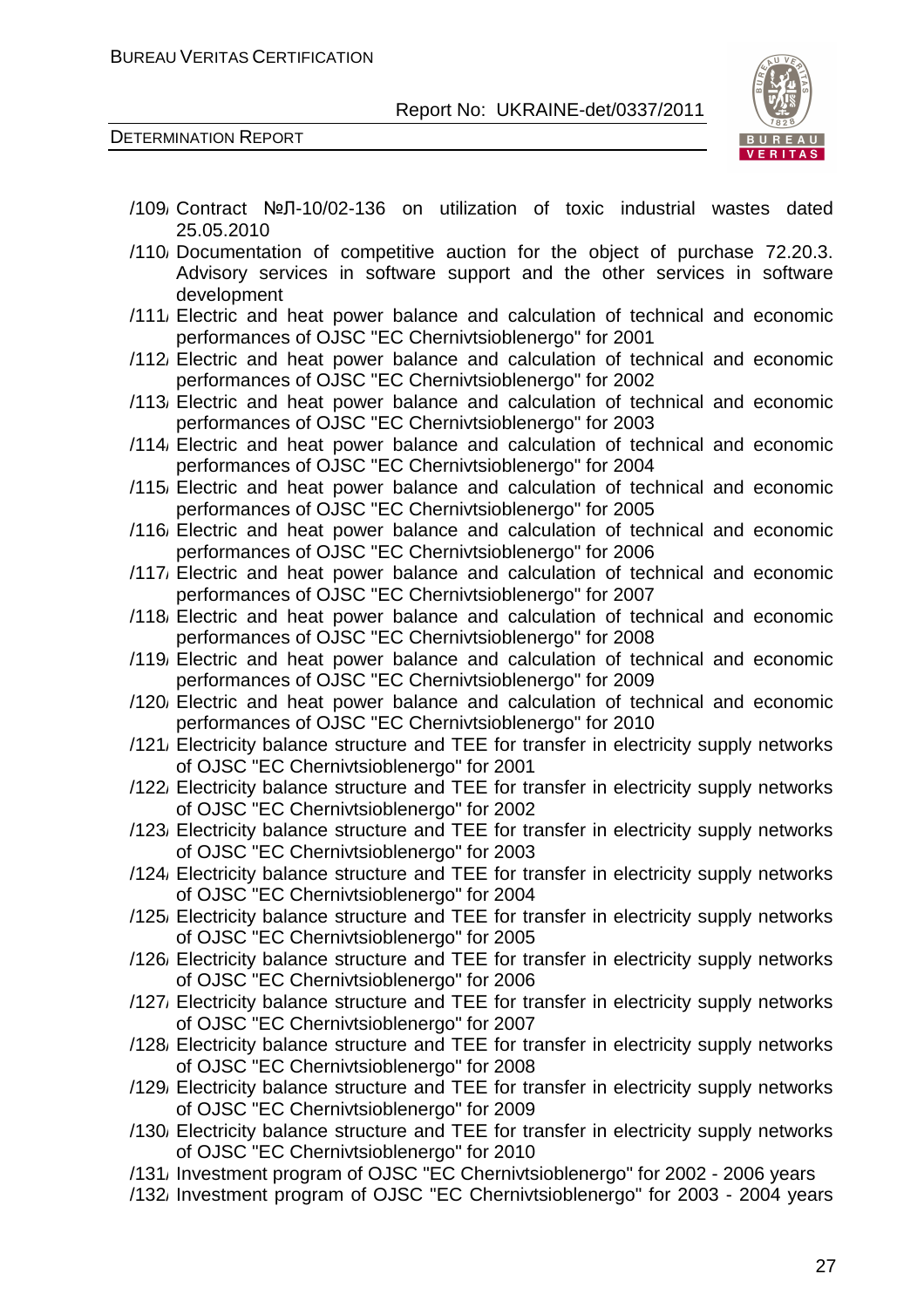DETERMINATION REPORT



(period 01.08.2003 - 01.08.2004

- /133/ Investment program of OJSC "EC Chernivtsioblenergo" for 2004 2008 years
- /134/ Investment program of OJSC "EC Chernivtsioblenergo" for 2005
- /135/ Investment program of OJSC "EC Chernivtsioblenergo" for 2006
- /136/ Investment program of OJSC "EC Chernivtsioblenergo" for 2007
- /137/ Investment program of OJSC "EC Chernivtsioblenergo" for 2008
- /138/ Investment program of OJSC "EC Chernivtsioblenergo" for 2009
- /139/ Investment program of OJSC "EC Chernivtsioblenergo" for 2010
- /140/ Letter №03/22-607 dated 10.09.1997 about introduction into operation the registering form of reporting 1B-TEE
- /141/ Letter №300 dated 08.08.2005
- /142/ Letter №34-32/914 dated 04.03.2011 about documentation direction
- /143/ Letter №84 dated 08.07.2009 about documentation direction
- /144/ Licence series AB №395393 for educational services provision dated 10.04.2008
- /145/ Licence АГ №500303 given to PJSC "EC Chernivtsioblenergo" for electric power supply by local electricity supply networks dated 31.03.2011
- /146/ Licence АГ №500304 given to PJSC "EC Chernivtsioblenergo" for electric power supply using adjusted tariff dated 31.03.2011
- /147/ List of top managers and specialists, who have carried out the preparation of documents on courses of activities
- /148/ Manual for drawing, providing reports and analysis of the registering form of reporting 1B-TEE "Electricity balance structure and TEE for transfer in electricity supply networks"
- /149/ Order №53 on the approval and enactment of Amendment №1 to GDN 34.09.104-2003 dated 03.02.2009
- /150/ Order №53 on the approval and enactment of Amendment №1 to GDN 34.09.203-2004 dated 03.02.2009
- /151/ Order №757 on the approval and enactment of "Principles of compilation of electric power balance structure in electricity supply networks of 0,38-150 kV, analysis of its rectangular components and regulation of technological expenditure of electricity"
- /152/ Organozational and technical activities realization for TEE reduction for energy transfering in the networks of OJSC "EC Chernivtsioblenergo" for 2001
- /153/ Organozational and technical activities realization for TEE reduction for energy transfering in the networks of OJSC "EC Chernivtsioblenergo" for 2002
- /154/ Organozational and technical activities realization for TEE reduction for energy transfering in the networks of OJSC "EC Chernivtsioblenergo" for 2003
- /155/ Organozational and technical activities realization for TEE reduction for energy transfering in the networks of OJSC "EC Chernivtsioblenergo" for 2004
- /156/ Organozational and technical activities realization for TEE reduction for energy transfering in the networks of OJSC "EC Chernivtsioblenergo" for 2005
- /157/ Organozational and technical activities realization for TEE reduction for energy transfering in the networks of OJSC "EC Chernivtsioblenergo" for 2006
- /158/ Organozational and technical activities realization for TEE reduction for energy transfering in the networks of OJSC "EC Chernivtsioblenergo" for 2006
- /159/ Organozational and technical activities realization for TEE reduction for energy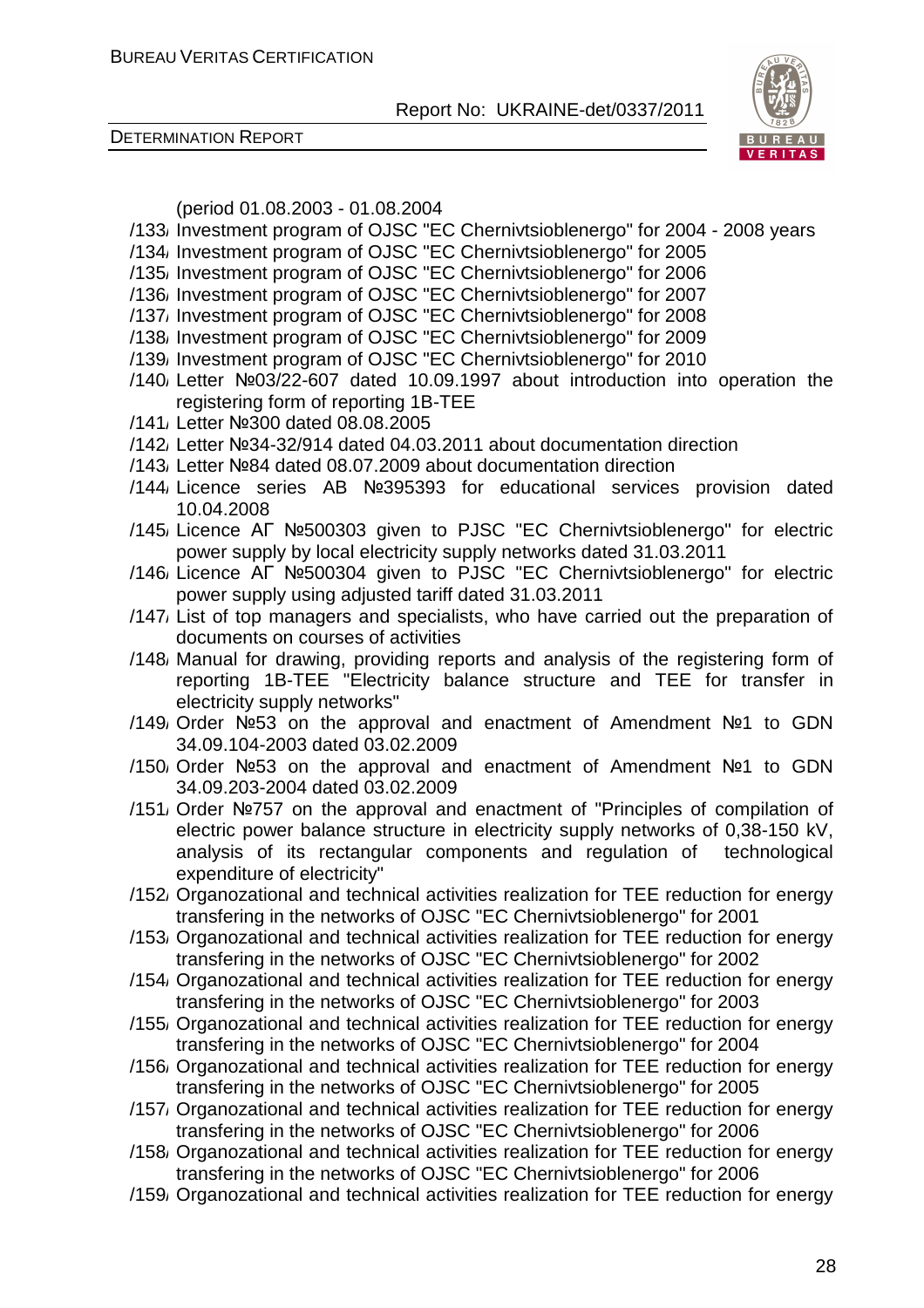



transfering in the networks of OJSC "EC Chernivtsioblenergo" for 2007 /160/ Organozational and technical activities realization for TEE reduction for energy transfering in the networks of OJSC "EC Chernivtsioblenergo" for 2007

- /161/ Organozational and technical activities realization for TEE reduction for energy transfering in the networks of OJSC "EC Chernivtsioblenergo" for 2008
- /162/ Organozational and technical activities realization for TEE reduction for energy transfering in the networks of OJSC "EC Chernivtsioblenergo" for 2008
- /163/ Organozational and technical activities realization for TEE reduction for energy transfering in the networks of OJSC "EC Chernivtsioblenergo" for 2009
- /164/ Organozational and technical activities realization for TEE reduction for energy transfering in the networks of OJSC "EC Chernivtsioblenergo" for 2009
- /165/ Organozational and technical activities realization for TEE reduction for energy transfering in the networks of OJSC "EC Chernivtsioblenergo" for 2010
- /166/ Organozational and technical activities realization for TEE reduction for energy transfering in the networks of OJSC "EC Chernivtsioblenergo" for 2010
- /167/ Parameters of LZQM meter №243535 dated 12.05.2006
- /168/ Parameters of LZQM meter №243536 dated 13.05.2006
- /169/ Passport №201 Current transformer ТПЛ-10 Reg.№1146
- /170/ Permittion №7310136600-129а for changes into the permittion №7310136600- 129а for polutant emissions into atmospheric air by stationary sources dated 21.12.2007
- /171/ Permittion №7310136600-129а for polutant emissions into atmospheric air by stationary sources dated 21.12.2007
- /172/ Permittion №7310136900-420 for polutant emissions into atmospheric air by stationary sources dated 21.12.2007
- /173/ Permittion №770003 for polutant emissions into atmospheric air by stationary sources dated 21.12.2007
- /174/ Prescription of OJSC "EC Chernivtsioblenergo" dated 01.03.2006 in accordence with the verification statement
- /175/ Prescription of OJSC "EC Chernivtsioblenergo" dated 26.01.2009 in accordence with the verification statement
- /176/ Principles of compilation of electric power balance structure in electricity supply networks of 0,38-150 kV, analysis of its rectangular components and regulation of technological expenditure of electricity
- /177/ Protocol MA CT №1663 Current transformer ТПЛ-10 Reg.№16137 dated 16.11.2010
- /178/ Protocol MA CT №1664 Current transformer ТЛК-10-5У3 Reg.№7270 dated 16.11.2010
- /179/ Protocol MA CT №18(а) Current transformer ТОЛ-10 Reg.№10670 dated 31.03.2010
- /180/ Protocol MA CT №18(б) Current transformer ТОЛ-10 Reg.№23565 dated 31.03.2010
- /181/ Protocol MA CT №19(а) Current transformer ТОЛ-10 Reg.№25172 dated 31.03.2010
- /182/ Protocol MA CT №19(б) Current transformer ТОЛ-10 Reg.№25187 dated 31.03.2010
- /183/ Protocol MA CT №20(а) Current transformer ТОЛ-10 Reg.№42034 dated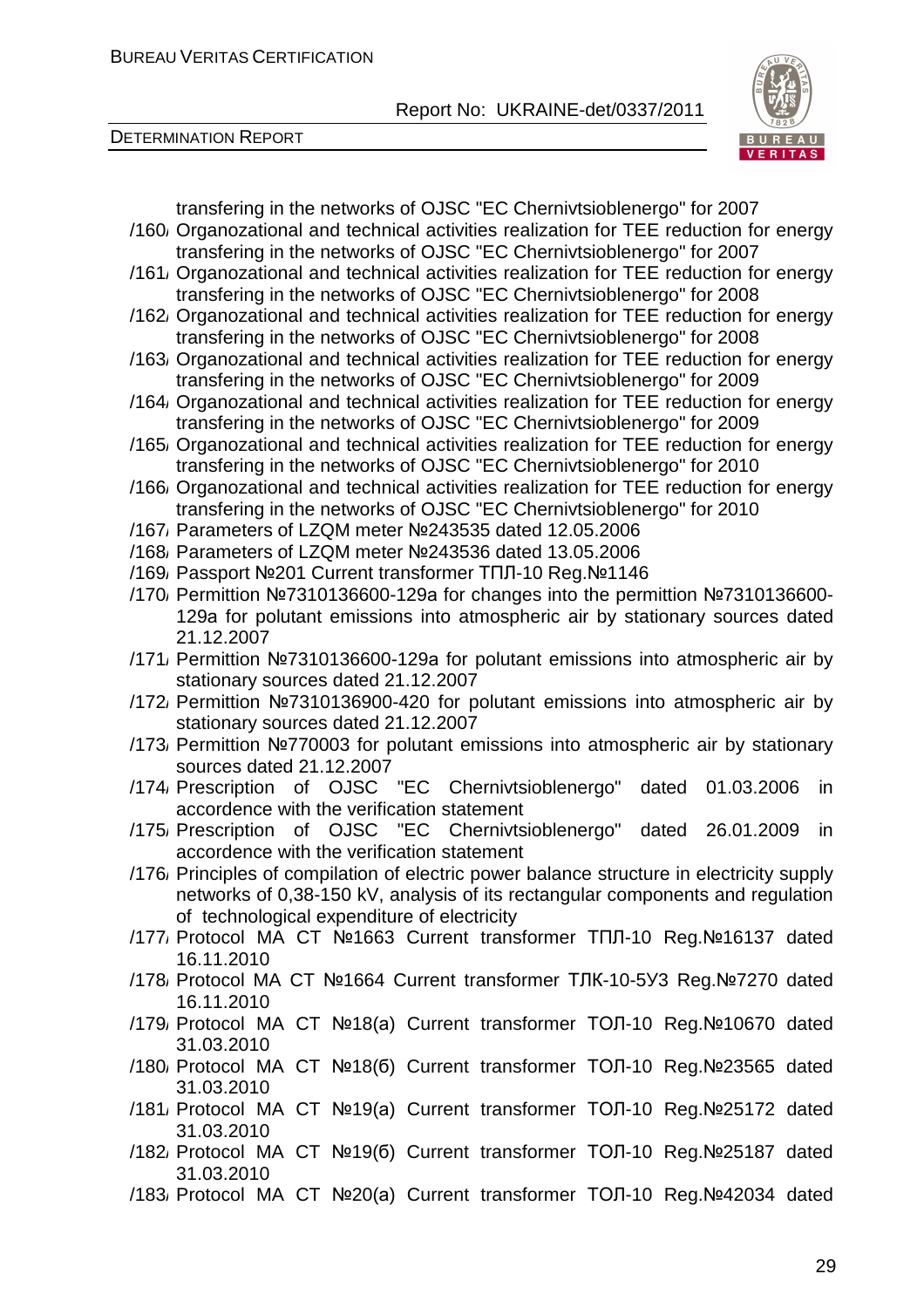DETERMINATION REPORT



| 31.03.2010                                                                                          |  |
|-----------------------------------------------------------------------------------------------------|--|
| /184/ Protocol MA CT №20(б) Current transformer ТОЛ-10 Reg.№43359 dated                             |  |
| 31.03.2010<br>/185/ Protocol MA CT Nº21(a) Current transformer TOJ-10 Reg. Nº43210 dated            |  |
| 31.03.2010                                                                                          |  |
| /186/ Protocol MA CT Nº22(a) Current transformer TΠЛ-10 Reg. Nº5111 dated                           |  |
| 31.03.2010<br>/187 <sub></sub> Protocol MA CT Nº23(a) Current transformer TΠЛ-10 Reg. Nº32972 dated |  |
| 31.03.2010                                                                                          |  |
| /188, Protocol MA CT №23(б) Current transformer ТПЛ-10 Reg.№32964                                   |  |
| /189, Protocol MA CT Nº24(a) Current transformer TΠЛ-10 Reg. Nº76144 dated                          |  |
| 31.03.2010                                                                                          |  |
| /190, Protocol MA CT Nº24(6) Current transformer TΠЛ-10 Reg. Nº76323 dated<br>31.03.2010            |  |
| /191, Protocol MA CT Nº25(a) Current transformer TΠЛ-10 Reg. Nº38169 dated                          |  |
| 31.03.2010                                                                                          |  |
| /192 Protocol MA CT Nº25(6) Current transformer TΠЛ-10 Reg.Nº7515 dated                             |  |
| 31.03.2010<br>/193, Protocol MA CT №26(a) Current transformer ТВЛМ-10 Reg. №05257 dated             |  |
| 31.03.2010                                                                                          |  |
| /194, Protocol MA CT №26(б) Current transformer ТВЛМ-10 Reg.№93368 dated                            |  |
| 31.03.2010                                                                                          |  |
| /195, Protocol MA CT Nº27(a) Current transformer TΠΦM-10 Reg.Nº63381 dated<br>31.03.2010            |  |
| /196, Protocol MA CT Nº27(6) Current transformer TΠΦM-10 Reg.Nº63281 dated                          |  |
| 31.03.2010                                                                                          |  |
| /197, Protocol MA CT №29-8/П24. Current transformer ТФНД-110М Reg.№16435<br>dated 02.10.2008        |  |
| /198, Protocol MA CT №29-8/П25. Current transformer ТФНД-110М Reg.№16331                            |  |
| dated 02.10.2008                                                                                    |  |
| /199, Protocol MA VT Nº135 Voltage transformer HTMI - 6-66 Y3 Reg. Nº524                            |  |
| /200 Protocol MA VT Nº28a Voltage transformer HTMU-10 Reg.Nº948 dated                               |  |
| 31.03.2010                                                                                          |  |
| /201, Protocol MA VT Nº29-8/Π38. Voltage transformer HKΦ-110-57У1 Reg.Nº5613                        |  |
| dated 02.10.2008                                                                                    |  |
| /202, Protocol MA VT Nº29-8/Π39. Voltage transformer HKΦ-110-57У1 Reg.Nº5543<br>dated 02.10.2008    |  |
| /203/ Protocol MA VT Nº29-8/Π40. Voltage transformer HKΦ-110-57У1 Reg.Nº5433                        |  |
| dated 02.10.2008                                                                                    |  |
| /204 Protocol MA VT Nº4/101 Voltage transformer HTMU-6 Reg. Nº1859 dated                            |  |
| 03.06.2009                                                                                          |  |
| /205, Protocol MA VT Nº4/102 Voltage transformer HAMИ-10 У2 Reg. №6946 dated                        |  |
| 03.06.2009                                                                                          |  |
| /206, Protocol MA VT Nº4/103 Voltage transformer HTMИ-6-66 УЗ Reg. NºBΠPB<br>dated 11.06.2009       |  |
| /207, Protocol MA VT Nº4/104 Voltage transformer HTMI 6-66 Y3 Reg. Nº YPTY                          |  |
| dated 11.06.2009                                                                                    |  |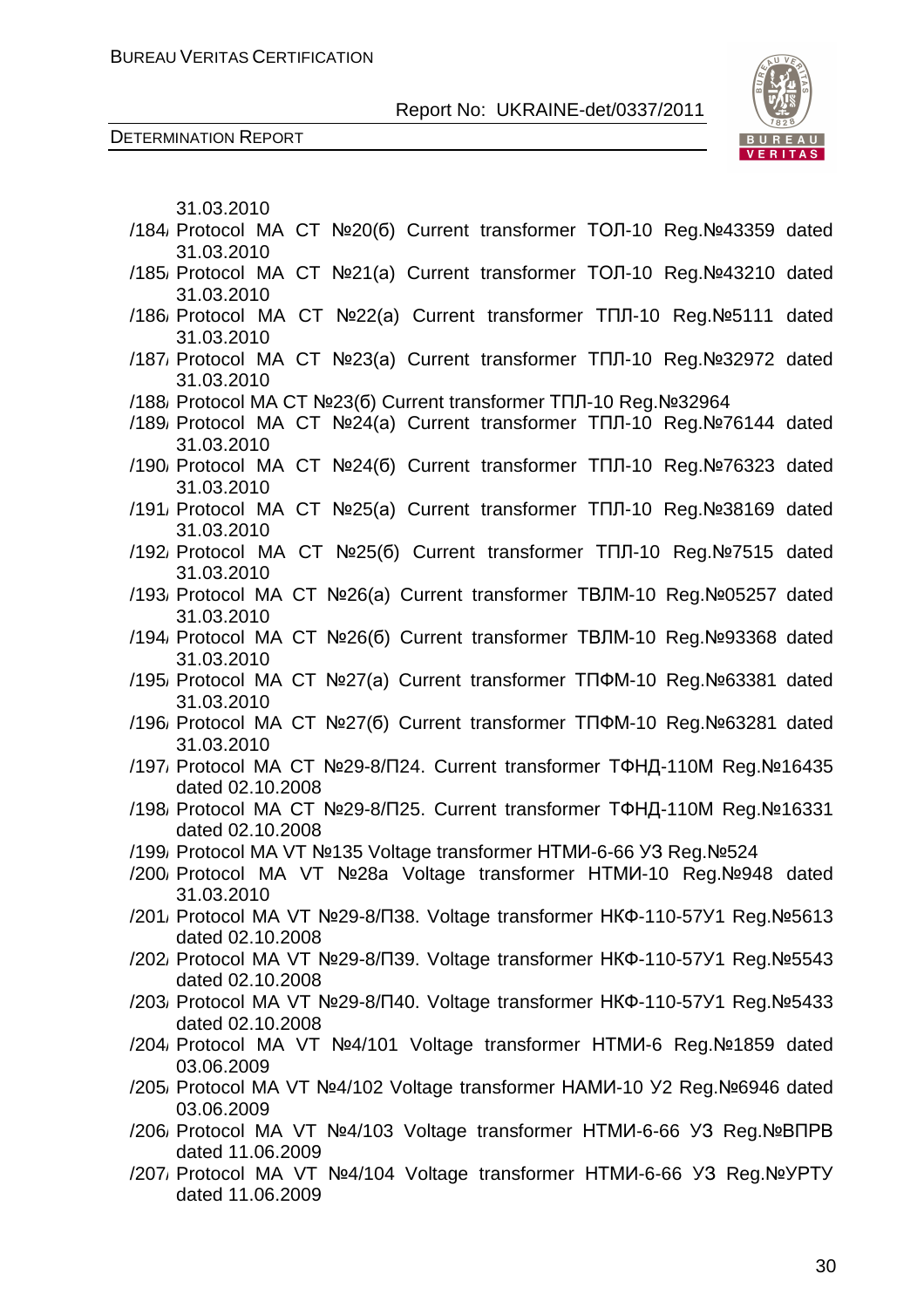

DETERMINATION REPORT

| /208/ Protocol MA VT Nº4/105 Voltage transformer HTMI -I-10 Y3 Reg. Nº2480 dated                                               |
|--------------------------------------------------------------------------------------------------------------------------------|
| 15.06.2009<br>/209, Protocol MA VT Nº4/105 Voltage transformer HTMI -I-10 Y3 Reg. Nº2480 dated                                 |
| 15.06.2009                                                                                                                     |
| /210, Protocol MA VT Nº4/106 Voltage transformer HAMI - 10 Y2 Reg. Nº6774 dated<br>16.06.2009                                  |
| /211, Protocol MA VT Nº4/106 Voltage transformer HAMI - 10 Y2 Reg. Nº6774 dated                                                |
| 16.06.2009                                                                                                                     |
| /212/ Protocol MA VT Nº4/107 Voltage transformer HAMI - 10 Y2 Reg. Nº2558 dated<br>04.06.2009                                  |
| /213, Protocol MA VT Nº4/108 Voltage transformer HTMI - 10-66 Y3 Reg. Nº2471                                                   |
| dated 04.06.2009                                                                                                               |
| /214, Protocol MA VT Nº4/109 Voltage transformer HTMI-10-66 Y3 Reg. Nº4082<br>dated 03.06.2009                                 |
| /215, Protocol MA VT Nº4/110 Voltage transformer HTMИ-10-66 УЗ Reg. №5064                                                      |
| dated 03.06.2009                                                                                                               |
| /216, Protocol Nº29-8/Π1 of state metrological attestation Current transformer TΦ3M-                                           |
| 1105-IY1 Reg. Nº44890 dated 08.10.2008                                                                                         |
| /217, Protocol Nº29-8/Π11 of state metrological attestation Current transformer                                                |
| TΦ3M-110Б-IУ1 Reg. №25928 dated 04.10.2008                                                                                     |
| /218 Protocol Nº29-8/Π12 of state metrological attestation Current transformer                                                 |
| TΦ3M-110Б-IУ1 Reg. №19844 dated 04.10.2008                                                                                     |
| /219, Protocol Nº29-8/Π13 of state metrological attestation Current transformer<br>TΦ3M-110Б-IУ1 Reg. Nº24792 dated 04.10.2008 |
| /220, Protocol Nº29-8/Π14 of state metrological attestation Current transformer                                                |
| TΦ3M-110Б-IУ1 Reg. Nº24819 dated 04.10.2008                                                                                    |
| /221, Protocol Nº29-8/Π15 of state metrological attestation Current transformer                                                |
| TΦ3M-110Б-IУ1 Reg. №22538 dated 04.10.2008                                                                                     |
| /222 Protocol Nº29-8/Π16 of state metrological attestation Current transformer                                                 |
| ТФНД-35M Reg. №17118 dated 03.10.2008                                                                                          |
| /223, Protocol Nº29-8/ 17 of state metrological attestation Current transformer TΦH-                                           |
| 35M Reg. №1847 dated 03.10.2008                                                                                                |
| /224, Protocol Nº29-8/Π2 of state metrological attestation Current transformer TΦ3M-                                           |
| 1105-IY1 Reg. Nº45211 dated 04.10.2008                                                                                         |
| /225, Protocol Nº29-8/Π20 of state metrological attestation of current transformer                                             |
| TΦH-35M Reg. Nº1462 dated 30.09.2008                                                                                           |
| /226, Protocol Nº29-8/Π21 of state metrological attestation of current transformer                                             |
| TΦH-35M Reg. Nº1383 dated 30.09.2008                                                                                           |
| /227, Protocol Nº29-8/Π22 of state metrological attestation of current transformer                                             |
| TΦ3M-110Б-IУ1 Reg. Nº21198 dated 01.10.2008                                                                                    |
| /228 Protocol Nº29-8/Π23 of state metrological attestation Current transformer<br>TΦ3M-110Б-IУ1 Reg. Nº21542 dated 01.10.2008  |
| /229, Protocol Nº29-8/Π23 of state metrological attestation Current transformer                                                |
| ТФНД-110M Reg. №16331 dated 02.10.2008                                                                                         |
| /230, Protocol Nº29-8/Π27 of state metrological attestation of current transformer                                             |
| ТФНД-110M Reg. №321 dated 02.10.2008                                                                                           |
| /231, Protocol Nº29-8/Π28 of state metrological attestation of current transformer                                             |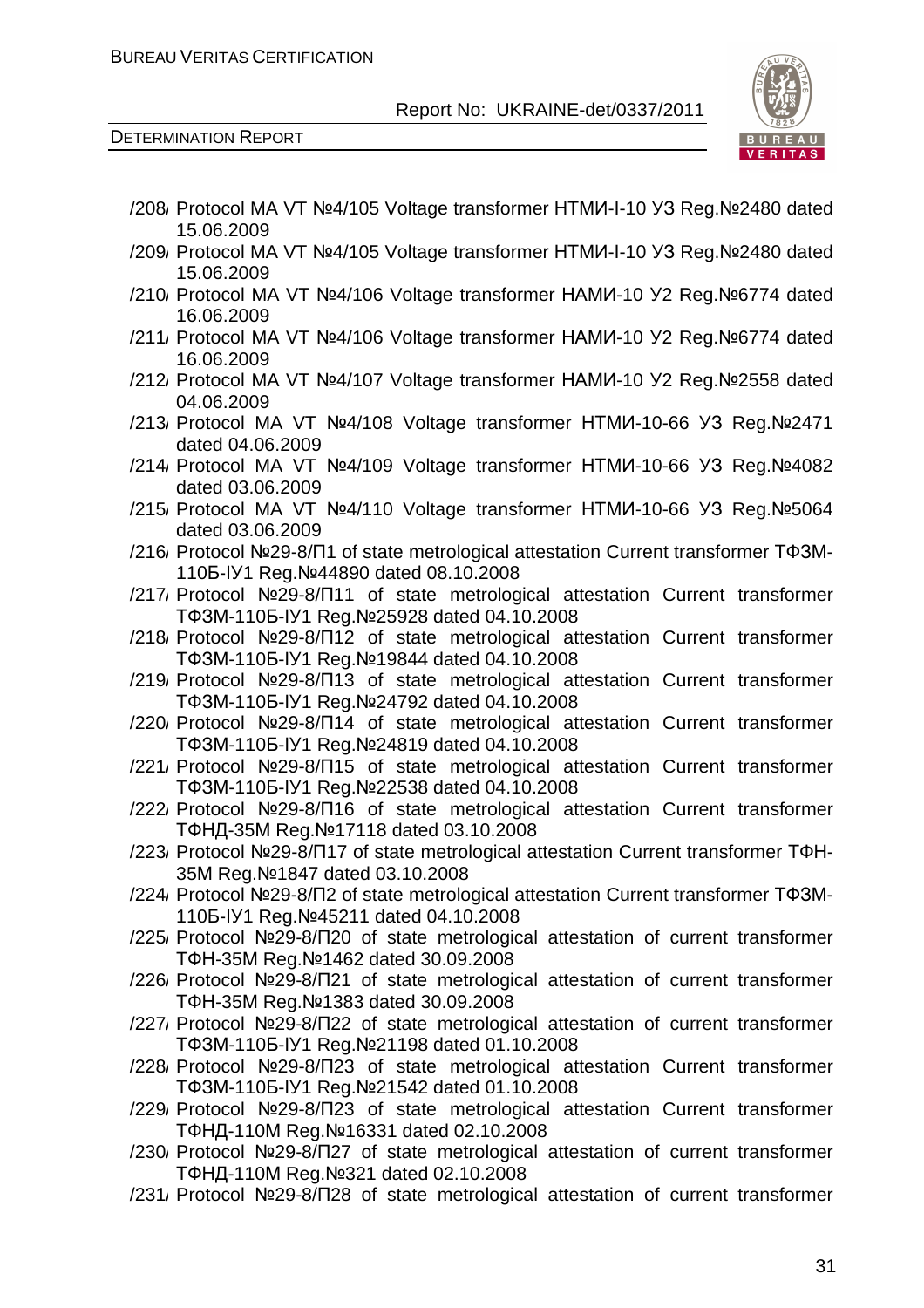DETERMINATION REPORT



ТФНД-110М Reg.№326 dated 02.10.2008

- /232/ Protocol №29-8/П29 of state metrological attestation of current transformer ТФНД-110М Reg.№02373 dated 02.10.2008
- /233/ Protocol №29-8/П3 of state metrological attestation of current transformer ТФН-35М Reg.№21889 dated 07.10.2008
- /234/ Protocol №29-8/П30 of state metrological attestation of current transformer ТФНД-110М Reg.№2552 dated 02.10.2008
- /235/ Protocol №29-8/П4 of state metrological attestation of current transformer ТФН-35М Reg.№18032 dated 07.10.2008
- /236/ Protocol №29-8/П5 of state metrological attestation of current transformer ТФН-35М Reg.№18020 dated 07.10.2008
- /237/ Protocol №29-8/П6 of state metrological attestation of current transformer ТФН-35М Reg.№8938 dated 07.10.2008
- /238/ Protocol №29-8/П7 of state metrological attestation of current transformer ТФН-35М Reg.№8814 dated 07.10.2008
- /239/ Protocol №29-8/П8 of state metrological attestation of current transformer ТФЗМ-110Б-ІУ1 Reg.№22713 dated 06.10.2008
- /240/ Protocol №29-8/П9 of state metrological attestation of current transformer ТФЗМ-110Б-ІУ1 Reg.№22710 dated 06.10.2008
- /241/ Protocol of bidding proposals' assessment №6/3 від 2.03.2011
- /242/ Protocol of competitive proposals unveiling №6/2 dated 02.03.2011
- /243/ Protocol of state metrological attestation №0611 Current transformer ТОЛ-10 УТ Reg.№8306 dated 08.07.2009
- /244/ Protocol of state metrological attestation №0614 Current transformer ТОЛ-10 УТ Reg.№8340 dated 08.07.2009
- /245/ Protocol of state metrological attestation №0858 Voltage transformer НОМ-10- 66 УЗ Reg.№ДСКД dated 25.11.2008
- /246/ Protocol of state metrological attestation №0859 Voltage transformer НОМ-10- 66 УЗ Reg.№ДРВВ dated 25.11.2008
- /247/ Protocol of state metrological attestation №100 Voltage transformer НАМИ-10 У2 Reg.№11 dated 16.06.2009
- /248/ Protocol of state metrological attestation №101 Voltage transformer ЗНОЛ-06- 10 УЗ Reg.№19036 dated 15.06.2009
- /249/ Protocol of state metrological attestation №102 Voltage transformer ЗНОЛ-06- 10 УЗ Reg.№9441 dated 15.06.2009
- /250/ Protocol of state metrological attestation №103 Voltage transformer ЗНОЛ-06- 10 УЗ Reg.№9443 dated 15.06.2009
- /251/ Protocol of state metrological attestation №104 Voltage transformer НТМИ-10 Reg.№1646 dated 15.06.2009
- /252/ Protocol of state metrological attestation №105 Voltage transformer НАМИ-10 У2 Reg.№2876 dated 10.06.2009
- /253/ Protocol of state metrological attestation №106 Voltage transformer НТМИ-І-10 УЗ Reg.№2382 dated 10.06.2009
- /254/ Protocol of state metrological attestation №107 Voltage transformer НАМИ-10 У2 Reg.№220 dated 17.06.2009
- /255/ Protocol of state metrological attestation №108 Voltage transformer НТМИ-6- 66 УЗ Reg.№60363 dated 11.06.2009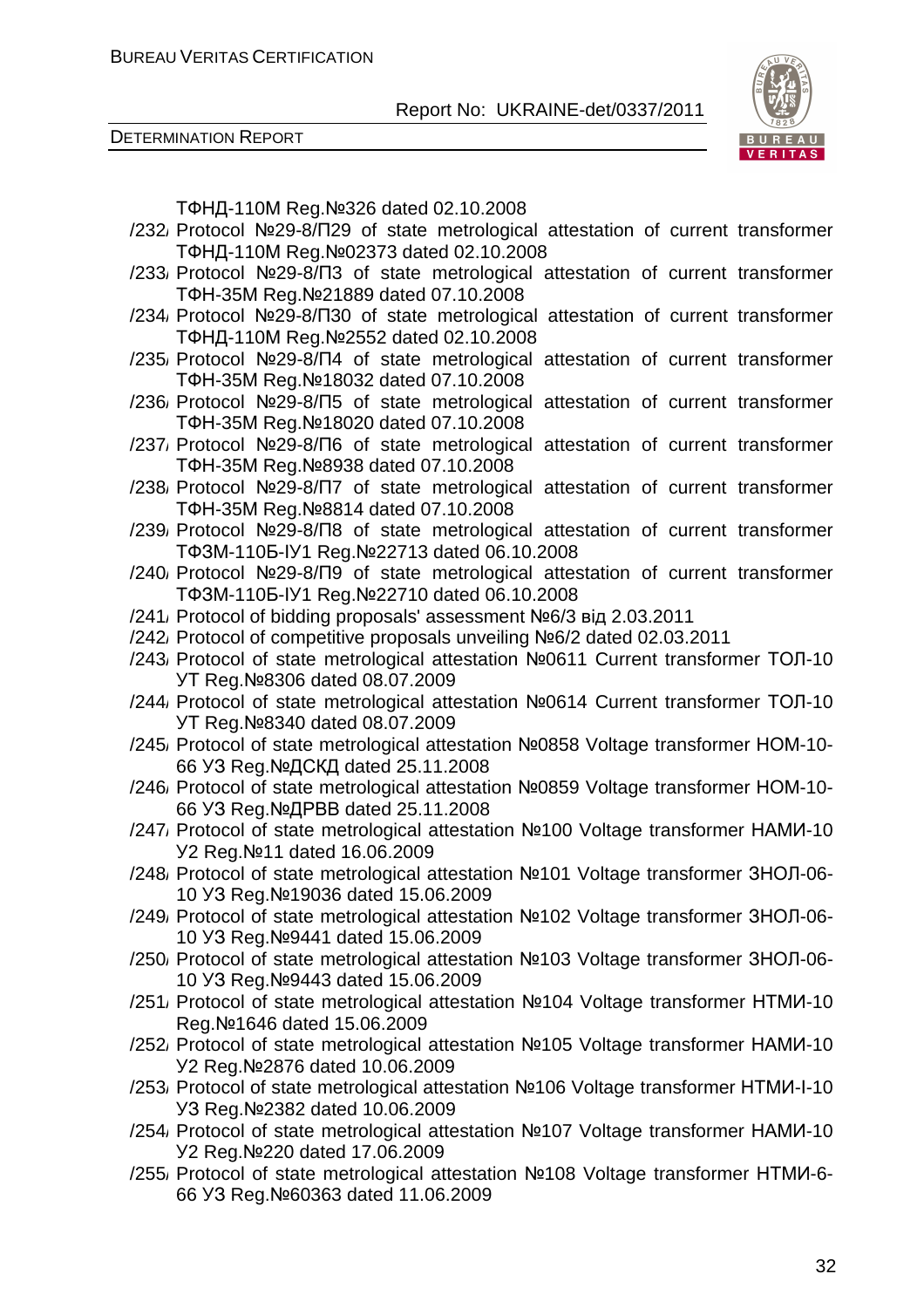

DETERMINATION REPORT

| /256, Protocol of state metrological attestation Nº109 Voltage transformer HTMM-6-                                         |
|----------------------------------------------------------------------------------------------------------------------------|
| 66 Y3 Reg. Nº9685 dated 11.06.2009<br>/257, Protocol of state metrological attestation Nº110 Voltage transformer HTMU-10-  |
| 66 Y3 Reg. Nº1191 dated 10.06.2009                                                                                         |
| /258, Protocol of state metrological attestation Nº111 Voltage transformer HTMU-10-                                        |
| 66 Y3 Reg. Nº 5735 dated 10.06.2009<br>/259, Protocol of state metrological attestation Nº112 Voltage transformer HTAMU-10 |
| УЗ Reg. №423 dated 10.06.2009                                                                                              |
| /260, Protocol of state metrological attestation Nº113 Voltage transformer HTMU-6<br>Reg. Nº1773 dated 15.06.2009          |
| /261, Protocol of state metrological attestation Nº114 Voltage transformer HTMU-6                                          |
| Reg. Nº1904 dated 12.06.2009                                                                                               |
| /262 Protocol of state metrological attestation Nº115 Voltage transformer HTMU-6                                           |
| Reg. Nº6186 dated 12.06.2009<br>/263/ Protocol of state metrological attestation Nº116 Voltage transformer HTMI-I-10       |
| УЗ Reg. №090100001 dated 09.06.2009                                                                                        |
| /264, Protocol of state metrological attestation Nº117 Voltage transformer HTMI-I-10                                       |
| УЗ Reg. №090100010 dated 05.06.2009                                                                                        |
| /265, Protocol of state metrological attestation Nº1510 Current transformer TΠЛ-10                                         |
| УЗ Reg. №90783 dated 08.10.2008<br>/266/ Protocol of state metrological attestation Nº1511 Current transformer TΠЛ-10      |
| УЗ Reg. №63183 dated 08.10.2008                                                                                            |
| /267, Protocol of state metrological attestation Nº1656 Current transformer TΠΦM-10                                        |
| Reg. Nº 51583 dated 16.11.2010                                                                                             |
| /268, Protocol of state metrological attestation №1657 Current transformer TПФМ-10                                         |
| Reg. Nº45422 dated 16.11.2010                                                                                              |
| /269, Protocol of state metrological attestation Nº1658 Current transformer TΠЛМ-10<br>Reg. Nº63143 dated 16.11.2010       |
| /270, Protocol of state metrological attestation Nº1659 Current transformer TΠЛМ-10                                        |
| Reg. Nº62548 dated 16.11.2010                                                                                              |
| /271, Protocol of state metrological attestation Nº1660 Current transformer TΠЛ-10                                         |
| Y3 Reg. Nº7598 dated 16.11.2010                                                                                            |
| /272/ Protocol of state metrological attestation Nº1661 Current transformer TΠЛ-10<br>УЗ Reg. №4156 dated 16.11.2010       |
| /273, Protocol of state metrological attestation Nº1662 Current transformer TΠЛ-10                                         |
| Reg. Nº14080 dated 16.11.2010                                                                                              |
| /274, Protocol of state metrological attestation Nº1665 Current transformer TJIK-10-                                       |
| 5Y3 Reg. Nº7563 dated 16.11.2010                                                                                           |
| /275/ Protocol of state metrological attestation Nº1712 Current transformer TJIM-10                                        |
| 2Y3 Reg. Nº3497 dated 16.11.2010<br>/276/ Protocol of state metrological attestation Nº1713 Current transformer TJIM-10    |
| 2Y3 Reg. Nº6272 dated 16.11.2010                                                                                           |
| /277, Protocol of state metrological attestation №1714 Current transformer TBJIM-10                                        |
| Reg. Nº82917 dated 16.11.2010                                                                                              |
| /278, Protocol of state metrological attestation №1715 Current transformer ТВЛМ-10                                         |
| Reg. Nº82901 dated 16.11.2010                                                                                              |
| /279, Protocol of state metrological attestation Nº1716 Current transformer TOJ-10-                                        |
|                                                                                                                            |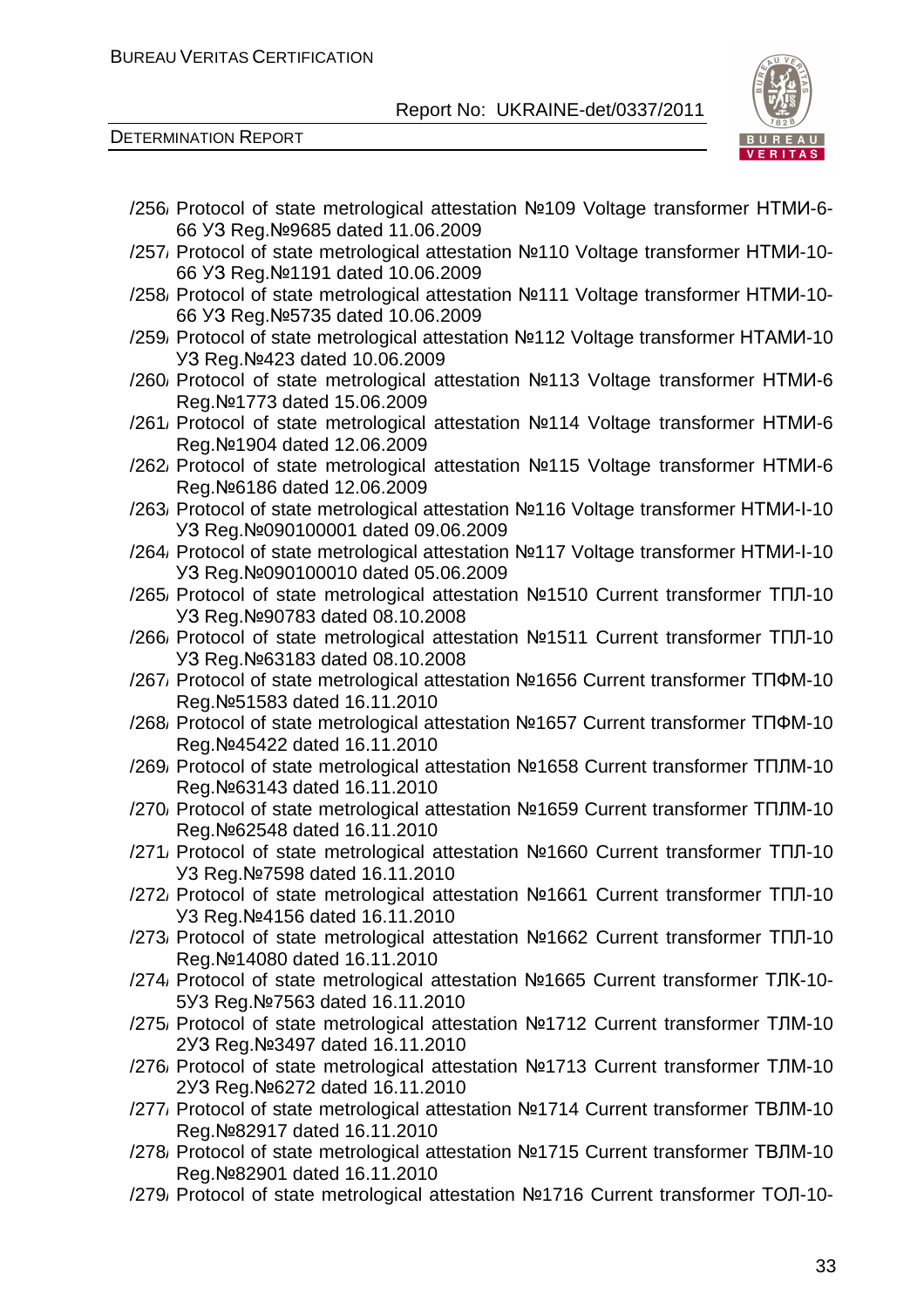DETERMINATION REPORT



2УЗ Reg.№4725 dated 16.11.2010

- /280/ Protocol of state metrological attestation №1717 Current transformer ТЛМ-10- 2УЗ Reg.№4653 dated 16.11.2010
- /281/ Protocol of state metrological attestation №1718 Current transformer ТЛМ-10- 2УЗ Reg.№9055 dated 16.11.2010
- /282/ Protocol of state metrological attestation №1719 Current transformer ТЛМ-10- 2УЗ Reg.№9137 dated 16.11.2010
- /283/ Protocol of state metrological attestation №1720 Current transformer ТПОЛ-10 УЗ Reg.№2978 dated 16.11.2010
- /284/ Protocol of state metrological attestation №1721 Current transformer ТПОЛ-10 УЗ Reg.№4969 dated 16.11.2010
- /285/ Protocol of state metrological attestation №1722 Current transformer ТПЛМ-10 Reg.№59002 dated 16.11.2010
- /286/ Protocol of state metrological attestation №1723 Current transformer ТПЛМ-10 Reg.№68981 dated 16.11.2010
- /287/ Protocol of state metrological attestation №1724 Current transformer ТПОЛ-10 Reg.№1181 dated 16.11.2010
- /288/ Protocol of state metrological attestation №1725 Current transformer ТПОЛ-10 Reg.№9058 dated 16.11.2010
- /289/ Protocol of state metrological attestation №1734 Current transformer ТПЛ-10 УЗ Reg.№5196 dated 15.11.2010
- /290/ Protocol of state metrological attestation №1735 Current transformer ТПЛ-10 УЗ Reg.№1735 dated 16.11.2010
- /291/ Protocol of state metrological attestation №1736 Current transformer ТПЛ-10 Reg.№6940 dated 16.11.2010
- /292/ Protocol of state metrological attestation №1737 Current transformer ТПЛ-10 Reg.№6616 dated 16.11.2010
- /293/ Protocol of state metrological attestation №1738 Current transformer ТПЛМ-10 Reg.№83785 dated 16.11.2010
- /294/ Protocol of state metrological attestation №1739 Current transformer ТПЛМ-10 Reg.№27111 dated 16.11.2010
- /295/ Protocol of state metrological attestation №1740 Current transformer ТПОЛ-10 Reg.№7896 dated 16.11.2010
- /296/ Protocol of state metrological attestation №1741 Current transformer ТПОЛ-10 Reg.№8457 dated 16.11.2010
- /297/ Protocol of state metrological attestation №1742 Current transformer ТПЛ-10 УЗ Reg.№3058 dated 16.11.2010
- /298/ Protocol of state metrological attestation №1743 Current transformer ТПЛ-10 УЗ Reg.№14546 dated 16.11.2010
- /299/ Protocol of state metrological attestation №1744 Current transformer ТПОЛ-10 УЗ Reg.№4862 dated 16.11.2010
- /300/ Protocol of state metrological attestation №1745 Current transformer ТПОЛ-10 УЗ Reg.№4825 dated 16.11.2010
- /301/ Protocol of state metrological attestation №1746 Current transformer ТПЛ-10 УЗ Reg.№8088 dated 16.11.2010
- /302/ Protocol of state metrological attestation №1747 Current transformer ТПЛ-10 УЗ Reg.№1712 dated 16.11.2010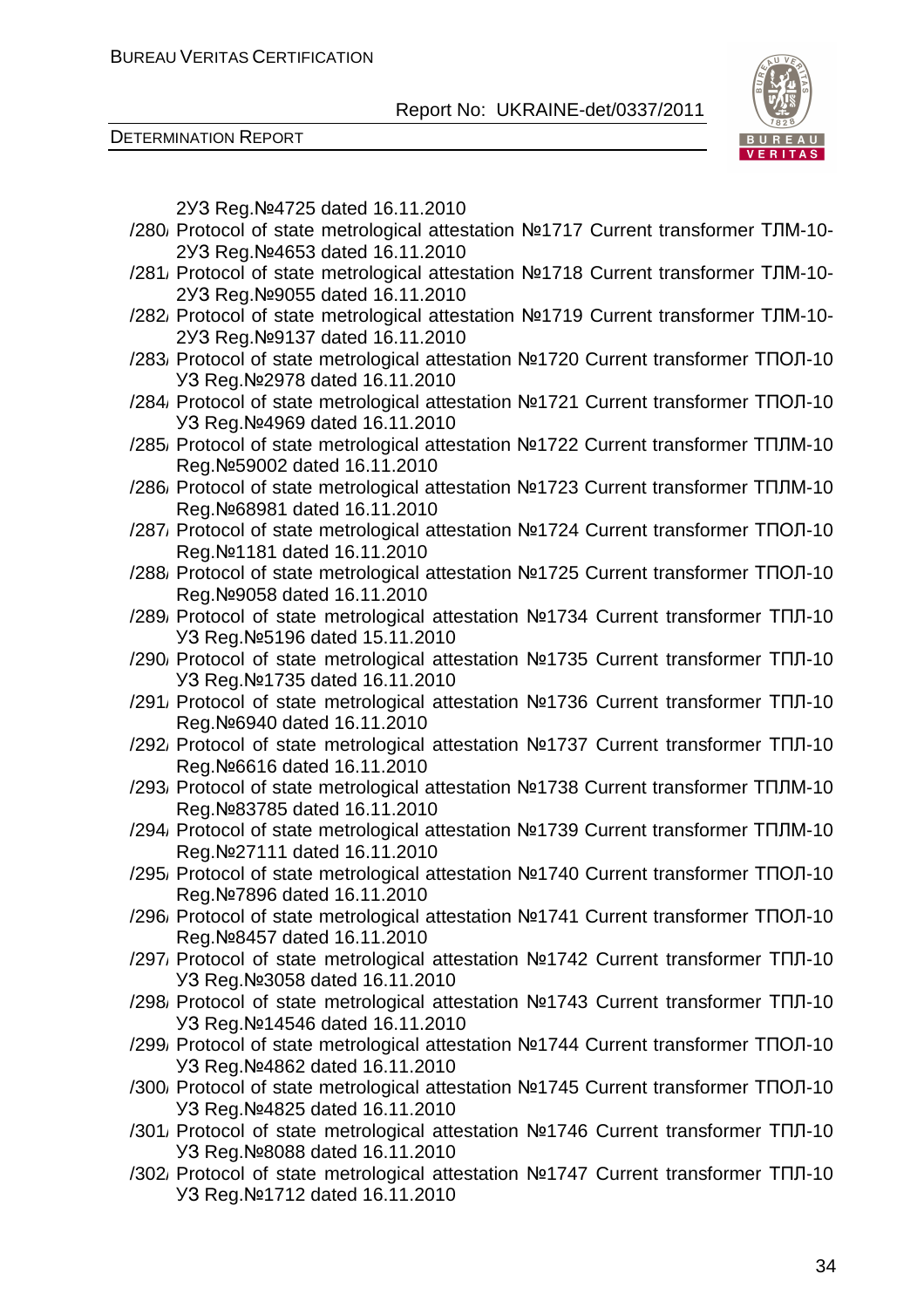

DETERMINATION REPORT

| Reg. Nº1544 dated 16.11.2010<br>/304/ Protocol of state metrological attestation Nº1749 Current transformer TΠЛ-10<br>УЗ Reg. №3170 dated 16.11.2010<br>/305/ Protocol of state metrological attestation Nº1750 Current transformer TΠЛ-10<br>Y3 Reg. Nº 3329 dated 16.11.2010<br>/306/ Protocol of state metrological attestation Nº1751 Current transformer TΠЛ-10<br>Y3 Reg. Nº 2168 dated 16.11.2010<br>/307, Protocol of state metrological attestation Nº1752 Current transformer TΠЛ-10<br>УЗ Reg. №6681 dated 16.11.2010<br>/308/ Protocol of state metrological attestation Nº1753 Current transformer TΠЛ-10<br>УЗ Reg. №6805 dated 16.11.2010<br>/309, Protocol of state metrological attestation Nº1754 Current transformer TΠЛ-10<br>Y3 Reg. Nº4199 dated 16.11.2010<br>/310, Protocol of state metrological attestation Nº1755 Current transformer TΠЛ-10<br>Y3 Reg. №1755 dated 16.11.2010<br>/311, Protocol of state metrological attestation Nº1756 Current transformer TΠЛ-10<br>УЗ Reg. №10104 dated 16.11.2010<br>/312/ Protocol of state metrological attestation Nº1757 Current transformer TΠЛМ-10<br>Reg. Nº 58042 dated 16.11.2010<br>/313, Protocol of state metrological attestation Nº1758 Current transformer TΠЛМ-10<br>Reg. Nº 07176 dated 16.11.2010<br>/314, Protocol of state metrological attestation Nº1759 Current transformer TΠЛМ-10<br>Reg. Nº 07157 dated 16.11.2010<br>/315/ Protocol of state metrological attestation Nº1760 Current transformer TΠЛМ-10<br>Reg. Nº83786 dated 16.11.2010<br>/316/ Protocol of state metrological attestation Nº1761 Current transformer TΠЛ-10<br>Reg. Nº 3576 dated 16.11.2010<br>/317, Protocol of state metrological attestation Nº1762 Current transformer TΠЛ-10<br>Reg. Nº6335 dated 16.11.2010<br>/318, Protocol of state metrological attestation Nº1763 Current transformer TΠЛ-10<br>Reg. Nº9477 dated 16.11.2010<br>/319, Protocol of state metrological attestation Nº1764 Current transformer TBЛM-10<br>Reg. Nº 93521 dated 17.11.2010<br>/320, Protocol of state metrological attestation Nº1765 Current transformer TBJIM-10<br>Reg. Nº78800 dated 17.11.2010<br>/321, Protocol of state metrological attestation №1766 Current transformer ТВЛМ-10<br>Reg. Nº20797 dated 17.11.2010<br>/322, Protocol of state metrological attestation №1767 Current transformer TBJIM-10<br>Reg. Nº21350 dated 17.11.2010<br>/323/ Protocol of state metrological attestation Nº1768 Current transformer TBJIM-10<br>Reg. Nº 57330 dated 17.11.2010<br>/324, Protocol of state metrological attestation Nº1769 Current transformer TBJIM-10<br>Reg. Nº 31280 dated 17.11.2010<br>/325/ Protocol of state metrological attestation Nº1770 Current transformer TBJIM-10<br>Reg. Nº27481 dated 17.11.2010<br>/326/ Protocol of state metrological attestation Nº1771 Current transformer TBK-10 | /303/ Protocol of state metrological attestation Nº1748 Current transformer TΠЛ-10 |
|------------------------------------------------------------------------------------------------------------------------------------------------------------------------------------------------------------------------------------------------------------------------------------------------------------------------------------------------------------------------------------------------------------------------------------------------------------------------------------------------------------------------------------------------------------------------------------------------------------------------------------------------------------------------------------------------------------------------------------------------------------------------------------------------------------------------------------------------------------------------------------------------------------------------------------------------------------------------------------------------------------------------------------------------------------------------------------------------------------------------------------------------------------------------------------------------------------------------------------------------------------------------------------------------------------------------------------------------------------------------------------------------------------------------------------------------------------------------------------------------------------------------------------------------------------------------------------------------------------------------------------------------------------------------------------------------------------------------------------------------------------------------------------------------------------------------------------------------------------------------------------------------------------------------------------------------------------------------------------------------------------------------------------------------------------------------------------------------------------------------------------------------------------------------------------------------------------------------------------------------------------------------------------------------------------------------------------------------------------------------------------------------------------------------------------------------------------------------------------------------------------------------------------------------------------------------------------------------------------------------------------------------------------------------------------------------------------------------------------------------------------------------------------------------------------------------------------------------------------------------------|------------------------------------------------------------------------------------|
|                                                                                                                                                                                                                                                                                                                                                                                                                                                                                                                                                                                                                                                                                                                                                                                                                                                                                                                                                                                                                                                                                                                                                                                                                                                                                                                                                                                                                                                                                                                                                                                                                                                                                                                                                                                                                                                                                                                                                                                                                                                                                                                                                                                                                                                                                                                                                                                                                                                                                                                                                                                                                                                                                                                                                                                                                                                                              |                                                                                    |
|                                                                                                                                                                                                                                                                                                                                                                                                                                                                                                                                                                                                                                                                                                                                                                                                                                                                                                                                                                                                                                                                                                                                                                                                                                                                                                                                                                                                                                                                                                                                                                                                                                                                                                                                                                                                                                                                                                                                                                                                                                                                                                                                                                                                                                                                                                                                                                                                                                                                                                                                                                                                                                                                                                                                                                                                                                                                              |                                                                                    |
|                                                                                                                                                                                                                                                                                                                                                                                                                                                                                                                                                                                                                                                                                                                                                                                                                                                                                                                                                                                                                                                                                                                                                                                                                                                                                                                                                                                                                                                                                                                                                                                                                                                                                                                                                                                                                                                                                                                                                                                                                                                                                                                                                                                                                                                                                                                                                                                                                                                                                                                                                                                                                                                                                                                                                                                                                                                                              |                                                                                    |
|                                                                                                                                                                                                                                                                                                                                                                                                                                                                                                                                                                                                                                                                                                                                                                                                                                                                                                                                                                                                                                                                                                                                                                                                                                                                                                                                                                                                                                                                                                                                                                                                                                                                                                                                                                                                                                                                                                                                                                                                                                                                                                                                                                                                                                                                                                                                                                                                                                                                                                                                                                                                                                                                                                                                                                                                                                                                              |                                                                                    |
|                                                                                                                                                                                                                                                                                                                                                                                                                                                                                                                                                                                                                                                                                                                                                                                                                                                                                                                                                                                                                                                                                                                                                                                                                                                                                                                                                                                                                                                                                                                                                                                                                                                                                                                                                                                                                                                                                                                                                                                                                                                                                                                                                                                                                                                                                                                                                                                                                                                                                                                                                                                                                                                                                                                                                                                                                                                                              |                                                                                    |
|                                                                                                                                                                                                                                                                                                                                                                                                                                                                                                                                                                                                                                                                                                                                                                                                                                                                                                                                                                                                                                                                                                                                                                                                                                                                                                                                                                                                                                                                                                                                                                                                                                                                                                                                                                                                                                                                                                                                                                                                                                                                                                                                                                                                                                                                                                                                                                                                                                                                                                                                                                                                                                                                                                                                                                                                                                                                              |                                                                                    |
|                                                                                                                                                                                                                                                                                                                                                                                                                                                                                                                                                                                                                                                                                                                                                                                                                                                                                                                                                                                                                                                                                                                                                                                                                                                                                                                                                                                                                                                                                                                                                                                                                                                                                                                                                                                                                                                                                                                                                                                                                                                                                                                                                                                                                                                                                                                                                                                                                                                                                                                                                                                                                                                                                                                                                                                                                                                                              |                                                                                    |
|                                                                                                                                                                                                                                                                                                                                                                                                                                                                                                                                                                                                                                                                                                                                                                                                                                                                                                                                                                                                                                                                                                                                                                                                                                                                                                                                                                                                                                                                                                                                                                                                                                                                                                                                                                                                                                                                                                                                                                                                                                                                                                                                                                                                                                                                                                                                                                                                                                                                                                                                                                                                                                                                                                                                                                                                                                                                              |                                                                                    |
|                                                                                                                                                                                                                                                                                                                                                                                                                                                                                                                                                                                                                                                                                                                                                                                                                                                                                                                                                                                                                                                                                                                                                                                                                                                                                                                                                                                                                                                                                                                                                                                                                                                                                                                                                                                                                                                                                                                                                                                                                                                                                                                                                                                                                                                                                                                                                                                                                                                                                                                                                                                                                                                                                                                                                                                                                                                                              |                                                                                    |
|                                                                                                                                                                                                                                                                                                                                                                                                                                                                                                                                                                                                                                                                                                                                                                                                                                                                                                                                                                                                                                                                                                                                                                                                                                                                                                                                                                                                                                                                                                                                                                                                                                                                                                                                                                                                                                                                                                                                                                                                                                                                                                                                                                                                                                                                                                                                                                                                                                                                                                                                                                                                                                                                                                                                                                                                                                                                              |                                                                                    |
|                                                                                                                                                                                                                                                                                                                                                                                                                                                                                                                                                                                                                                                                                                                                                                                                                                                                                                                                                                                                                                                                                                                                                                                                                                                                                                                                                                                                                                                                                                                                                                                                                                                                                                                                                                                                                                                                                                                                                                                                                                                                                                                                                                                                                                                                                                                                                                                                                                                                                                                                                                                                                                                                                                                                                                                                                                                                              |                                                                                    |
|                                                                                                                                                                                                                                                                                                                                                                                                                                                                                                                                                                                                                                                                                                                                                                                                                                                                                                                                                                                                                                                                                                                                                                                                                                                                                                                                                                                                                                                                                                                                                                                                                                                                                                                                                                                                                                                                                                                                                                                                                                                                                                                                                                                                                                                                                                                                                                                                                                                                                                                                                                                                                                                                                                                                                                                                                                                                              |                                                                                    |
|                                                                                                                                                                                                                                                                                                                                                                                                                                                                                                                                                                                                                                                                                                                                                                                                                                                                                                                                                                                                                                                                                                                                                                                                                                                                                                                                                                                                                                                                                                                                                                                                                                                                                                                                                                                                                                                                                                                                                                                                                                                                                                                                                                                                                                                                                                                                                                                                                                                                                                                                                                                                                                                                                                                                                                                                                                                                              |                                                                                    |
|                                                                                                                                                                                                                                                                                                                                                                                                                                                                                                                                                                                                                                                                                                                                                                                                                                                                                                                                                                                                                                                                                                                                                                                                                                                                                                                                                                                                                                                                                                                                                                                                                                                                                                                                                                                                                                                                                                                                                                                                                                                                                                                                                                                                                                                                                                                                                                                                                                                                                                                                                                                                                                                                                                                                                                                                                                                                              |                                                                                    |
|                                                                                                                                                                                                                                                                                                                                                                                                                                                                                                                                                                                                                                                                                                                                                                                                                                                                                                                                                                                                                                                                                                                                                                                                                                                                                                                                                                                                                                                                                                                                                                                                                                                                                                                                                                                                                                                                                                                                                                                                                                                                                                                                                                                                                                                                                                                                                                                                                                                                                                                                                                                                                                                                                                                                                                                                                                                                              |                                                                                    |
|                                                                                                                                                                                                                                                                                                                                                                                                                                                                                                                                                                                                                                                                                                                                                                                                                                                                                                                                                                                                                                                                                                                                                                                                                                                                                                                                                                                                                                                                                                                                                                                                                                                                                                                                                                                                                                                                                                                                                                                                                                                                                                                                                                                                                                                                                                                                                                                                                                                                                                                                                                                                                                                                                                                                                                                                                                                                              |                                                                                    |
|                                                                                                                                                                                                                                                                                                                                                                                                                                                                                                                                                                                                                                                                                                                                                                                                                                                                                                                                                                                                                                                                                                                                                                                                                                                                                                                                                                                                                                                                                                                                                                                                                                                                                                                                                                                                                                                                                                                                                                                                                                                                                                                                                                                                                                                                                                                                                                                                                                                                                                                                                                                                                                                                                                                                                                                                                                                                              |                                                                                    |
|                                                                                                                                                                                                                                                                                                                                                                                                                                                                                                                                                                                                                                                                                                                                                                                                                                                                                                                                                                                                                                                                                                                                                                                                                                                                                                                                                                                                                                                                                                                                                                                                                                                                                                                                                                                                                                                                                                                                                                                                                                                                                                                                                                                                                                                                                                                                                                                                                                                                                                                                                                                                                                                                                                                                                                                                                                                                              |                                                                                    |
|                                                                                                                                                                                                                                                                                                                                                                                                                                                                                                                                                                                                                                                                                                                                                                                                                                                                                                                                                                                                                                                                                                                                                                                                                                                                                                                                                                                                                                                                                                                                                                                                                                                                                                                                                                                                                                                                                                                                                                                                                                                                                                                                                                                                                                                                                                                                                                                                                                                                                                                                                                                                                                                                                                                                                                                                                                                                              |                                                                                    |
|                                                                                                                                                                                                                                                                                                                                                                                                                                                                                                                                                                                                                                                                                                                                                                                                                                                                                                                                                                                                                                                                                                                                                                                                                                                                                                                                                                                                                                                                                                                                                                                                                                                                                                                                                                                                                                                                                                                                                                                                                                                                                                                                                                                                                                                                                                                                                                                                                                                                                                                                                                                                                                                                                                                                                                                                                                                                              |                                                                                    |
|                                                                                                                                                                                                                                                                                                                                                                                                                                                                                                                                                                                                                                                                                                                                                                                                                                                                                                                                                                                                                                                                                                                                                                                                                                                                                                                                                                                                                                                                                                                                                                                                                                                                                                                                                                                                                                                                                                                                                                                                                                                                                                                                                                                                                                                                                                                                                                                                                                                                                                                                                                                                                                                                                                                                                                                                                                                                              |                                                                                    |
|                                                                                                                                                                                                                                                                                                                                                                                                                                                                                                                                                                                                                                                                                                                                                                                                                                                                                                                                                                                                                                                                                                                                                                                                                                                                                                                                                                                                                                                                                                                                                                                                                                                                                                                                                                                                                                                                                                                                                                                                                                                                                                                                                                                                                                                                                                                                                                                                                                                                                                                                                                                                                                                                                                                                                                                                                                                                              |                                                                                    |
|                                                                                                                                                                                                                                                                                                                                                                                                                                                                                                                                                                                                                                                                                                                                                                                                                                                                                                                                                                                                                                                                                                                                                                                                                                                                                                                                                                                                                                                                                                                                                                                                                                                                                                                                                                                                                                                                                                                                                                                                                                                                                                                                                                                                                                                                                                                                                                                                                                                                                                                                                                                                                                                                                                                                                                                                                                                                              |                                                                                    |
|                                                                                                                                                                                                                                                                                                                                                                                                                                                                                                                                                                                                                                                                                                                                                                                                                                                                                                                                                                                                                                                                                                                                                                                                                                                                                                                                                                                                                                                                                                                                                                                                                                                                                                                                                                                                                                                                                                                                                                                                                                                                                                                                                                                                                                                                                                                                                                                                                                                                                                                                                                                                                                                                                                                                                                                                                                                                              |                                                                                    |
|                                                                                                                                                                                                                                                                                                                                                                                                                                                                                                                                                                                                                                                                                                                                                                                                                                                                                                                                                                                                                                                                                                                                                                                                                                                                                                                                                                                                                                                                                                                                                                                                                                                                                                                                                                                                                                                                                                                                                                                                                                                                                                                                                                                                                                                                                                                                                                                                                                                                                                                                                                                                                                                                                                                                                                                                                                                                              |                                                                                    |
|                                                                                                                                                                                                                                                                                                                                                                                                                                                                                                                                                                                                                                                                                                                                                                                                                                                                                                                                                                                                                                                                                                                                                                                                                                                                                                                                                                                                                                                                                                                                                                                                                                                                                                                                                                                                                                                                                                                                                                                                                                                                                                                                                                                                                                                                                                                                                                                                                                                                                                                                                                                                                                                                                                                                                                                                                                                                              |                                                                                    |
|                                                                                                                                                                                                                                                                                                                                                                                                                                                                                                                                                                                                                                                                                                                                                                                                                                                                                                                                                                                                                                                                                                                                                                                                                                                                                                                                                                                                                                                                                                                                                                                                                                                                                                                                                                                                                                                                                                                                                                                                                                                                                                                                                                                                                                                                                                                                                                                                                                                                                                                                                                                                                                                                                                                                                                                                                                                                              |                                                                                    |
|                                                                                                                                                                                                                                                                                                                                                                                                                                                                                                                                                                                                                                                                                                                                                                                                                                                                                                                                                                                                                                                                                                                                                                                                                                                                                                                                                                                                                                                                                                                                                                                                                                                                                                                                                                                                                                                                                                                                                                                                                                                                                                                                                                                                                                                                                                                                                                                                                                                                                                                                                                                                                                                                                                                                                                                                                                                                              |                                                                                    |
|                                                                                                                                                                                                                                                                                                                                                                                                                                                                                                                                                                                                                                                                                                                                                                                                                                                                                                                                                                                                                                                                                                                                                                                                                                                                                                                                                                                                                                                                                                                                                                                                                                                                                                                                                                                                                                                                                                                                                                                                                                                                                                                                                                                                                                                                                                                                                                                                                                                                                                                                                                                                                                                                                                                                                                                                                                                                              |                                                                                    |
|                                                                                                                                                                                                                                                                                                                                                                                                                                                                                                                                                                                                                                                                                                                                                                                                                                                                                                                                                                                                                                                                                                                                                                                                                                                                                                                                                                                                                                                                                                                                                                                                                                                                                                                                                                                                                                                                                                                                                                                                                                                                                                                                                                                                                                                                                                                                                                                                                                                                                                                                                                                                                                                                                                                                                                                                                                                                              |                                                                                    |
|                                                                                                                                                                                                                                                                                                                                                                                                                                                                                                                                                                                                                                                                                                                                                                                                                                                                                                                                                                                                                                                                                                                                                                                                                                                                                                                                                                                                                                                                                                                                                                                                                                                                                                                                                                                                                                                                                                                                                                                                                                                                                                                                                                                                                                                                                                                                                                                                                                                                                                                                                                                                                                                                                                                                                                                                                                                                              |                                                                                    |
|                                                                                                                                                                                                                                                                                                                                                                                                                                                                                                                                                                                                                                                                                                                                                                                                                                                                                                                                                                                                                                                                                                                                                                                                                                                                                                                                                                                                                                                                                                                                                                                                                                                                                                                                                                                                                                                                                                                                                                                                                                                                                                                                                                                                                                                                                                                                                                                                                                                                                                                                                                                                                                                                                                                                                                                                                                                                              |                                                                                    |
|                                                                                                                                                                                                                                                                                                                                                                                                                                                                                                                                                                                                                                                                                                                                                                                                                                                                                                                                                                                                                                                                                                                                                                                                                                                                                                                                                                                                                                                                                                                                                                                                                                                                                                                                                                                                                                                                                                                                                                                                                                                                                                                                                                                                                                                                                                                                                                                                                                                                                                                                                                                                                                                                                                                                                                                                                                                                              |                                                                                    |
|                                                                                                                                                                                                                                                                                                                                                                                                                                                                                                                                                                                                                                                                                                                                                                                                                                                                                                                                                                                                                                                                                                                                                                                                                                                                                                                                                                                                                                                                                                                                                                                                                                                                                                                                                                                                                                                                                                                                                                                                                                                                                                                                                                                                                                                                                                                                                                                                                                                                                                                                                                                                                                                                                                                                                                                                                                                                              |                                                                                    |
|                                                                                                                                                                                                                                                                                                                                                                                                                                                                                                                                                                                                                                                                                                                                                                                                                                                                                                                                                                                                                                                                                                                                                                                                                                                                                                                                                                                                                                                                                                                                                                                                                                                                                                                                                                                                                                                                                                                                                                                                                                                                                                                                                                                                                                                                                                                                                                                                                                                                                                                                                                                                                                                                                                                                                                                                                                                                              |                                                                                    |
|                                                                                                                                                                                                                                                                                                                                                                                                                                                                                                                                                                                                                                                                                                                                                                                                                                                                                                                                                                                                                                                                                                                                                                                                                                                                                                                                                                                                                                                                                                                                                                                                                                                                                                                                                                                                                                                                                                                                                                                                                                                                                                                                                                                                                                                                                                                                                                                                                                                                                                                                                                                                                                                                                                                                                                                                                                                                              |                                                                                    |
|                                                                                                                                                                                                                                                                                                                                                                                                                                                                                                                                                                                                                                                                                                                                                                                                                                                                                                                                                                                                                                                                                                                                                                                                                                                                                                                                                                                                                                                                                                                                                                                                                                                                                                                                                                                                                                                                                                                                                                                                                                                                                                                                                                                                                                                                                                                                                                                                                                                                                                                                                                                                                                                                                                                                                                                                                                                                              |                                                                                    |
|                                                                                                                                                                                                                                                                                                                                                                                                                                                                                                                                                                                                                                                                                                                                                                                                                                                                                                                                                                                                                                                                                                                                                                                                                                                                                                                                                                                                                                                                                                                                                                                                                                                                                                                                                                                                                                                                                                                                                                                                                                                                                                                                                                                                                                                                                                                                                                                                                                                                                                                                                                                                                                                                                                                                                                                                                                                                              |                                                                                    |
|                                                                                                                                                                                                                                                                                                                                                                                                                                                                                                                                                                                                                                                                                                                                                                                                                                                                                                                                                                                                                                                                                                                                                                                                                                                                                                                                                                                                                                                                                                                                                                                                                                                                                                                                                                                                                                                                                                                                                                                                                                                                                                                                                                                                                                                                                                                                                                                                                                                                                                                                                                                                                                                                                                                                                                                                                                                                              |                                                                                    |
|                                                                                                                                                                                                                                                                                                                                                                                                                                                                                                                                                                                                                                                                                                                                                                                                                                                                                                                                                                                                                                                                                                                                                                                                                                                                                                                                                                                                                                                                                                                                                                                                                                                                                                                                                                                                                                                                                                                                                                                                                                                                                                                                                                                                                                                                                                                                                                                                                                                                                                                                                                                                                                                                                                                                                                                                                                                                              |                                                                                    |
|                                                                                                                                                                                                                                                                                                                                                                                                                                                                                                                                                                                                                                                                                                                                                                                                                                                                                                                                                                                                                                                                                                                                                                                                                                                                                                                                                                                                                                                                                                                                                                                                                                                                                                                                                                                                                                                                                                                                                                                                                                                                                                                                                                                                                                                                                                                                                                                                                                                                                                                                                                                                                                                                                                                                                                                                                                                                              |                                                                                    |
|                                                                                                                                                                                                                                                                                                                                                                                                                                                                                                                                                                                                                                                                                                                                                                                                                                                                                                                                                                                                                                                                                                                                                                                                                                                                                                                                                                                                                                                                                                                                                                                                                                                                                                                                                                                                                                                                                                                                                                                                                                                                                                                                                                                                                                                                                                                                                                                                                                                                                                                                                                                                                                                                                                                                                                                                                                                                              |                                                                                    |
|                                                                                                                                                                                                                                                                                                                                                                                                                                                                                                                                                                                                                                                                                                                                                                                                                                                                                                                                                                                                                                                                                                                                                                                                                                                                                                                                                                                                                                                                                                                                                                                                                                                                                                                                                                                                                                                                                                                                                                                                                                                                                                                                                                                                                                                                                                                                                                                                                                                                                                                                                                                                                                                                                                                                                                                                                                                                              |                                                                                    |
|                                                                                                                                                                                                                                                                                                                                                                                                                                                                                                                                                                                                                                                                                                                                                                                                                                                                                                                                                                                                                                                                                                                                                                                                                                                                                                                                                                                                                                                                                                                                                                                                                                                                                                                                                                                                                                                                                                                                                                                                                                                                                                                                                                                                                                                                                                                                                                                                                                                                                                                                                                                                                                                                                                                                                                                                                                                                              |                                                                                    |
|                                                                                                                                                                                                                                                                                                                                                                                                                                                                                                                                                                                                                                                                                                                                                                                                                                                                                                                                                                                                                                                                                                                                                                                                                                                                                                                                                                                                                                                                                                                                                                                                                                                                                                                                                                                                                                                                                                                                                                                                                                                                                                                                                                                                                                                                                                                                                                                                                                                                                                                                                                                                                                                                                                                                                                                                                                                                              |                                                                                    |
|                                                                                                                                                                                                                                                                                                                                                                                                                                                                                                                                                                                                                                                                                                                                                                                                                                                                                                                                                                                                                                                                                                                                                                                                                                                                                                                                                                                                                                                                                                                                                                                                                                                                                                                                                                                                                                                                                                                                                                                                                                                                                                                                                                                                                                                                                                                                                                                                                                                                                                                                                                                                                                                                                                                                                                                                                                                                              |                                                                                    |
|                                                                                                                                                                                                                                                                                                                                                                                                                                                                                                                                                                                                                                                                                                                                                                                                                                                                                                                                                                                                                                                                                                                                                                                                                                                                                                                                                                                                                                                                                                                                                                                                                                                                                                                                                                                                                                                                                                                                                                                                                                                                                                                                                                                                                                                                                                                                                                                                                                                                                                                                                                                                                                                                                                                                                                                                                                                                              |                                                                                    |
|                                                                                                                                                                                                                                                                                                                                                                                                                                                                                                                                                                                                                                                                                                                                                                                                                                                                                                                                                                                                                                                                                                                                                                                                                                                                                                                                                                                                                                                                                                                                                                                                                                                                                                                                                                                                                                                                                                                                                                                                                                                                                                                                                                                                                                                                                                                                                                                                                                                                                                                                                                                                                                                                                                                                                                                                                                                                              |                                                                                    |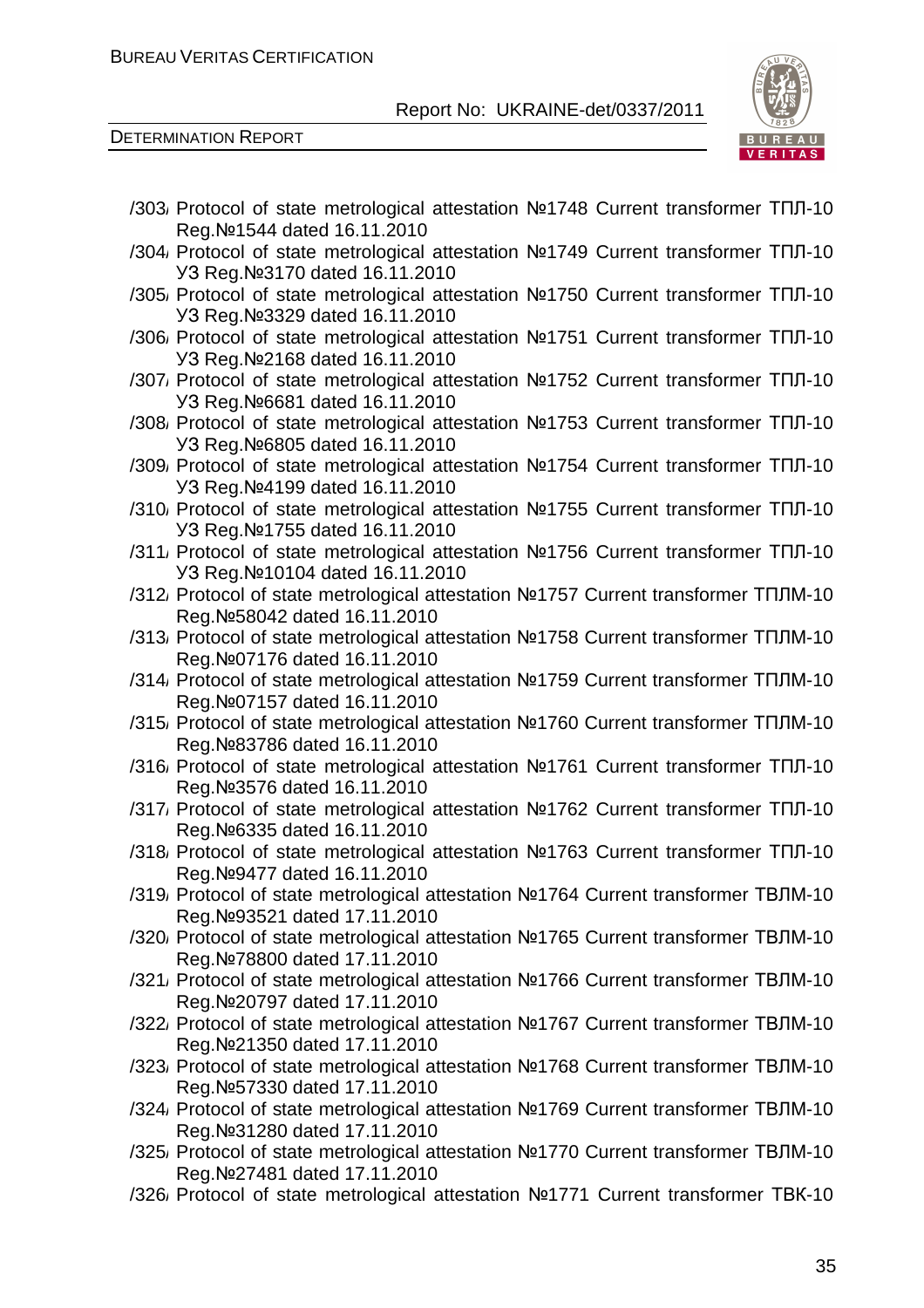DETERMINATION REPORT

УХЛЗ Reg.№01222 dated 17.11.2010

- /327/ Protocol of state metrological attestation №1772 Current transformer ТВК-10 УХЛЗ Reg.№02261 dated 17.11.2010
- /328/ Protocol of state metrological attestation №1773 Current transformer ТВЛМ-10 Reg.№05460 dated 17.11.2010
- /329/ Protocol of state metrological attestation №1774 Current transformer ТВЛМ-10 Reg.№05463 dated 17.11.2010
- /330/ Protocol of state metrological attestation №1775 Current transformer ТОЛ-10 УТ 2.1 Reg.№19154 dated 17.11.2010
- /331/ Protocol of state metrological attestation №1776 Current transformer ТОЛ-10 УТ 2.1 Reg.№18531 dated 17.11.2010
- /332/ Protocol of state metrological attestation №1777 Current transformer ТЛМ-10 2УЗ Reg.№8401 dated 17.11.2010
- /333/ Protocol of state metrological attestation №1778 Current transformer ТЛМ-10- 1У3 Reg.№1127 dated 17.11.2010
- /334/ Protocol of state metrological attestation №1779 Current transformer ТОЛ-10 УЗ Reg.№200225 dated 17.11.2010
- /335/ Protocol of state metrological attestation №1780 Current transformer ТОЛ-10 УЗ Reg.№200229 dated 17.11.2010
- /336/ Protocol of state metrological attestation №1781 Current transformer ТВЛМ-10 Reg.№41182 dated 18.11.2010
- /337/ Protocol of state metrological attestation №1782 Current transformer ТВЛМ-10 Reg.№35559 dated 18.11.2010
- /338/ Protocol of state metrological attestation №1783 Current transformer ТВЛМ-10 Reg.№68081 dated 18.11.2010
- /339/ Protocol of state metrological attestation №1784 Current transformer ТВЛМ-10 Reg.№13651 dated 18.11.2010
- /340/ Protocol of state metrological attestation №1785 Current transformer ТВЛМ-10 Reg.№23002 dated 18.11.2010
- /341/ Protocol of state metrological attestation №1786 Current transformer ТВЛМ-10 Reg.№67015 dated 18.11.2010
- /342/ Protocol of state metrological attestation №1787 Current transformer ТОЛ-СЭЩ-10-11У2 Reg.№10872 dated 18.11.2010
- /343/ Protocol of state metrological attestation №1788 Current transformer ТОЛ-СЭЩ-10-11У2 Reg.№10953 dated 18.11.2010
- /344/ Protocol of state metrological attestation №1789 Current transformer ТЛМ-10 2У3 Reg.№6107 dated 18.11.2010
- /345/ Protocol of state metrological attestation №1790 Current transformer ТЛМ-10-2 Reg.№7988 dated 18.11.2010
- /346/ Protocol of state metrological attestation №1791 Current transformer ТОЛ-10 УЗ Reg.№200173 dated 18.11.2010
- /347/ Protocol of state metrological attestation №1792 Current transformer ТОЛ-10 УЗ Reg.№200178 dated 18.11.2010
- /348/ Protocol of state metrological attestation №1793 Current transformer ТВЛМ-10 Reg.№36886 dated 18.11.2010
- /349/ Protocol of state metrological attestation №1794 Current transformer ТВЛМ-10 Reg.№19888 dated 18.11.2010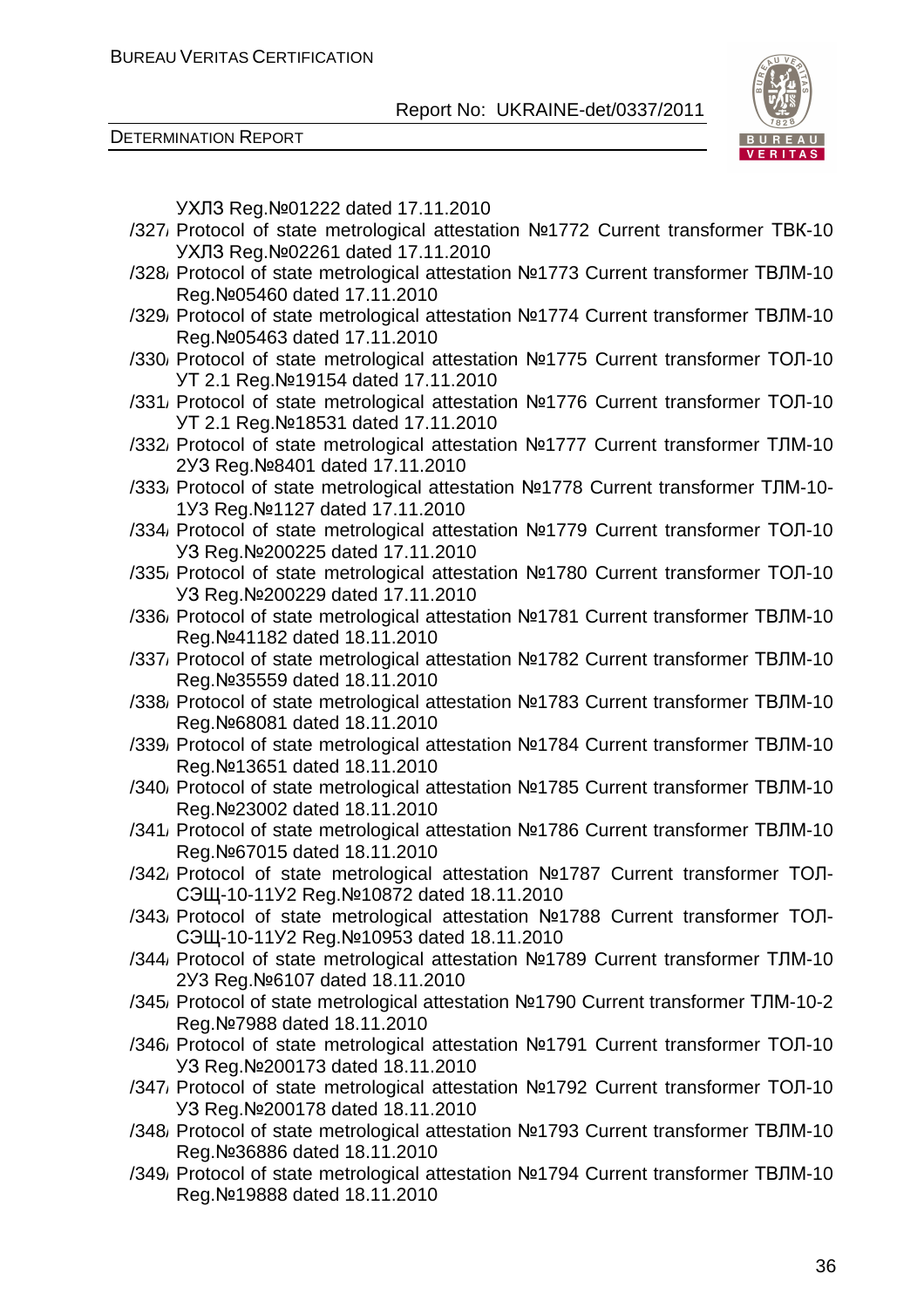

DETERMINATION REPORT

/350/ Protocol of state metrological attestation №1795 Current transformer ТЛМ-10 1УЗ Reg.№1844 dated 18.11.2010 /351/ Protocol of state metrological attestation №1796 Current transformer ТВЛМ-10 Reg.№00912 dated 18.11.2010 /352/ Protocol of state metrological attestation №1797 Current transformer ТОЛ-10 УТ 2.1 Reg.№18499 dated 19.11.2010 /353/ Protocol of state metrological attestation №1798 Current transformer ТОЛ-10 УТ 2.1 Reg.№18483 dated 19.11.2010 /354/ Protocol of state metrological attestation №1799 Current transformer ТВЛМ-10 Reg.№70375 dated 17.11.2010 /355/ Protocol of state metrological attestation №29-2164 Current transformer ТФНД-110М Reg.№16435 dated 04.12.2008 /356/ Protocol of state metrological attestation №29-2165 Current transformer ТФНД-110М Reg.№16331 dated 04.12.2008 /357/ Protocol of state metrological attestation №29-2178 Voltage transformer НКФ-110-57У1 Reg.№5613 dated 04.12.2008 /358/ Protocol of state metrological attestation №29-2179 Voltage transformer НКФ-110-57У1 Reg.№5543 dated 04.12.2008 /359/ Protocol of state metrological attestation №29-2180 Voltage transformer НКФ-110-57У1 Reg.№5433 dated 04.12.2008 /360/ Protocol of state metrological attestation №625 Voltage transformer НТМИ-6 Reg.№1859 dated 03.06.2009 /361/ Protocol of state metrological attestation №626 Voltage transformer НАМИ-10 У2 Reg.№6946 dated 03.06.2009 /362/ Protocol of state metrological attestation №627 Voltage transformer НТМИ-6- 66 УЗ Reg.№ВПРВ dated 11.06.2009 /363/ Protocol of state metrological attestation №628 Voltage transformer НТМИ-6- 66 УЗ Reg.№УРТУ dated 11.06.2009 /364/ Protocol of state metrological attestation №629 Voltage transformer НТМИ-І-10 УЗ Reg.№090100002 dated 11.06.2009 /365/ Protocol of state metrological attestation №630 Voltage transformer НТМИ-І-10 УЗ Reg.№2480 dated 15.06.2009 /366/ Protocol of state metrological attestation №630 Voltage transformer НТМИ-І-10 УЗ Reg.№2480 dated 15.06.2009 /367/ Protocol of state metrological attestation №631 Voltage transformer НАМИ-10 У2 Reg.№6774 dated 16.06.2009 /368/ Protocol of state metrological attestation №632 Voltage transformer НАМИ-10 У2 Reg.№6774 dated 16.06.2009 /369/ Protocol of state metrological attestation №632 Voltage transformer НТМИ-І-10 УЗ Reg.№090100011 dated 04.06.2009 /370/ Protocol of state metrological attestation №633 Voltage transformer НАМИ-10 У2 Reg.№2558 dated 04.06.2009 /371/ Protocol of state metrological attestation №634 Voltage transformer НТМИ-10- 66 УЗ Reg.№2471 dated 04.06.2009 /372/ Protocol of state metrological attestation №635 Voltage transformer НТМИ-10- 66 УЗ Reg.№4082 dated 03.06.2009 /373/ Protocol of state metrological attestation №636 Voltage transformer НТМИ-10-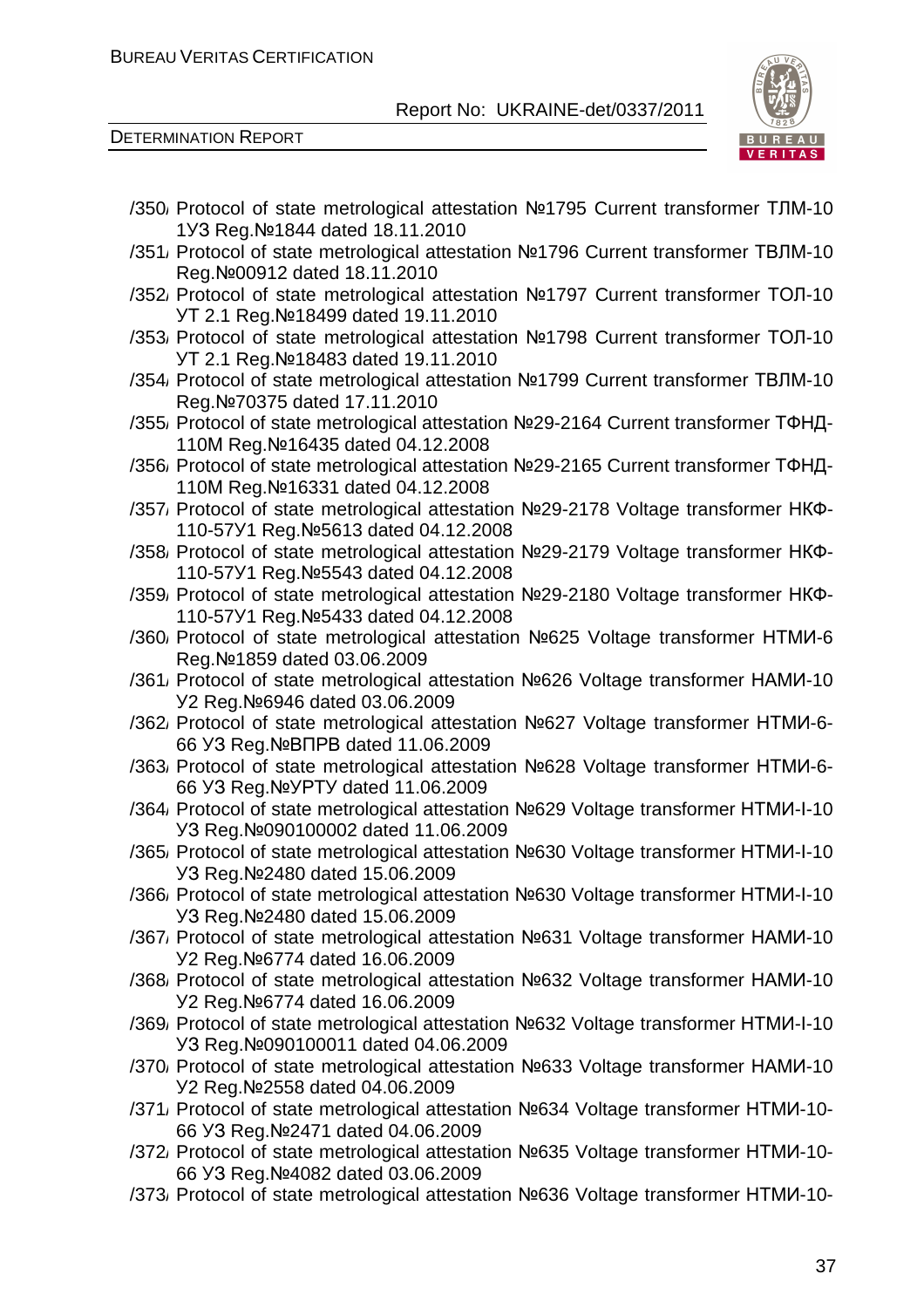DETERMINATION REPORT



66 УЗ Reg.№5064 dated 03.06.2009

- /374/ Protocol of state metrological attestation №94 Voltage transformer НАМИ-10 У2 Reg.№5073 dated 09.06.2009
- /375/ Protocol of state metrological attestation №95 Voltage transformer НТМИ-10- 66 Reg.№1211 dated 09.06.2009
- /376/ Protocol of state metrological attestation №96 Voltage transformer НАМИ-10 У2 Reg.№861 dated 05.06.2009
- /377/ Protocol of state metrological attestation №97 Voltage transformer НТМИ-І-10 УЗ Reg.№358 dated 05.06.2009
- /378/ Protocol of state metrological attestation №98 Voltage transformer ЗВТМ-10 Reg.№00438 dated 05.06.2009
- /379/ Protocol of state metrological attestation №99 Voltage transformer НТМИ-10- 66 УЗ Reg.№ВАВ dated 16.06.2009
- /380/ Register of received tender (price) proposals dated 31.01.2011
- /381/ Registering form of reporting 1B-TEE "Electricity balance structure and TEE for transfer in electricity supply networks"
- /382/ Report on results of adverticed bidding №6 dated 11.04.2011
- /383/ Report on the realization of investment program of OJSC "EC Chernivtsioblenergo" for the period 01.01.04 - 01.01.05
- /384/ Report on the realization of investment program of OJSC "EC Chernivtsioblenergo" for the period 01.01.05 - 01.01.06
- /385/ Report on the realization of investment program of OJSC "EC Chernivtsioblenergo" for the period 01.01.06 - 01.01.07
- /386/ Report on the realization of investment program of OJSC "EC Chernivtsioblenergo" for the period 01.01.07 - 01.01.08
- /387/ Report on the realization of investment program of OJSC "EC Chernivtsioblenergo" for the period 01.01.08 - 01.01.09
- /388/ Report on the realization of investment program of OJSC "EC Chernivtsioblenergo" for the period 01.01.09 - 01.01.10
- /389/ Report on the realization of investment program of OJSC "EC Chernivtsioblenergo" for the period 01.01.10 - 01.01.11
- /390/ Report on the realization of investment program of OJSC "EC Chernivtsioblenergo" for the period 01.08.02 - 01.08.03
- /391/ Report on the realization of investment program of OJSC "EC Chernivtsioblenergo" for the period 01.08.03 - 01.01.04
- /392/ Sample of invoice for internal materials transfering
- /393/ Sample of statement on electricity meter or current transformer replacement
- /394/ Sample of statement on sealing
- /395/ Statement №5 on registering of meters data of electric power that is transferred through customs boarder of Ukraine dated 01.02.2011
- /396/ Statement №6 on registering of meters data of electric power that is transferred through customs boarder of Ukraine dated 01.02.2011
- /397/ Statement of electricity meters rates validation and calculation of quantity of received, supplied electric power from Wholesale market on OJSC "EC Chernivtsioblenergo" for January 2011
- /398/ Statement of electricity meters rates validation and calculation of quantity of received, supplied electric power from Wholesale market on PS-330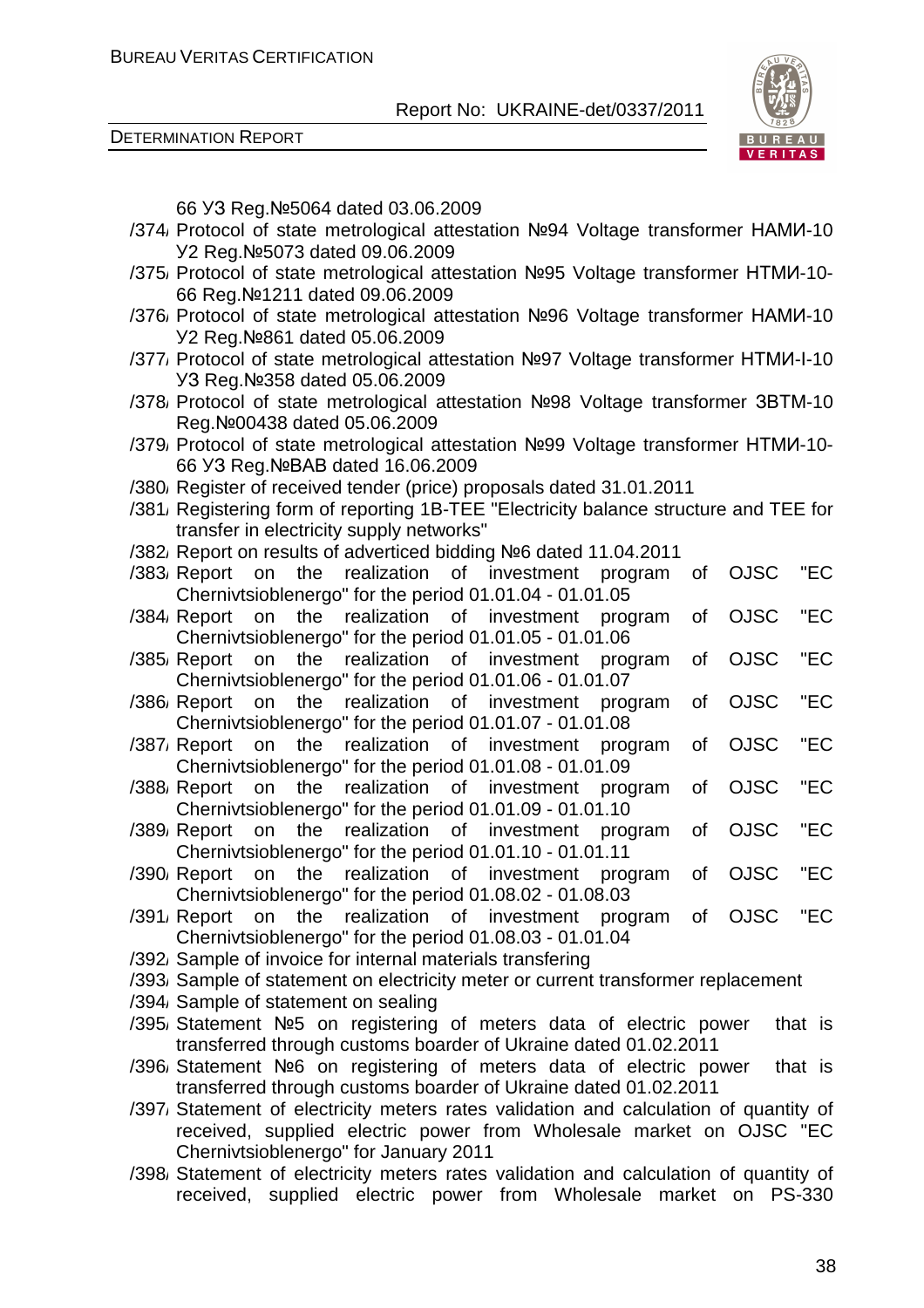DETERMINATION REPORT



"Chernivtsi" of OJSC "EC Chernivtsioblenergo" for January 2011

- /399/ Statement of electricity meters rates validation and calculation of quantity of received, supplied electric power of Kitsmanskyy distribution zone of OJSC "EC Chernivtsioblenergo" and filiation of Sniatynskyy distribution zone of OJSC "Prykarpattiaoblenergo" for January 2011
- /400/ Statement of electricity meters rates validation and calculation of quantity of received, supplied electric power of OJSC "Dnistrovska GAES" of OJSC "EC Chernivtsioblenergo" for January 2011
- /401/ Statement of electricity meters rates validation and calculation of quantity of received, supplied electric power of Putylskyy distribution zone of OJSC "EC Chernivtsioblenergo" and filiation of Verkhovynskyy distribution zone of OJSC "Prykarpattiaoblenergo" for January 2011
- /402/ Statement of electricity meters rates validation and calculation of quantity of supplied electric power between OJSC "Prykarpattiaoblenergo" and OJSC "EC Chernivtsioblenergo" for January 2010
- /403/ Statement of validation between OJSC "Khmelnytskoblenergo" and OJSC "EC Chernivtsioblenergo" for the date 01/02/2011
- /404/ Statement of validation between OJSC "Ternopiloblenergo" and OJSC "EC Chernivtsioblenergo" for the date 01/02/2011
- /405/ Statement on transfer and acceptance of technical documentation dated 29.11.2010
- /406/ Statement on validation of electric power meters data on the line of balance accessory between ZEA "Novosvit" and OJSC "EC Chernivtsioblenergo" for January 2011
- /407/ Structure of useful electricity output to the consumers according to the class of voltage for 2010
- /408/ Useful supply of electric and heat power and calculations for it of OJSC "EC Chernivtsioblenergo" for December 2001
- /409/ Useful supply of electric and heat power and calculations for it of OJSC "EC Chernivtsioblenergo" for December 2002
- /410/ Useful supply of electric and heat power and calculations for it of OJSC "EC Chernivtsioblenergo" for December 2003
- /411/ Useful supply of electric and heat power and calculations for it of OJSC "EC Chernivtsioblenergo" for December 2004
- /412/ Useful supply of electric and heat power and calculations for it of OJSC "EC Chernivtsioblenergo" for December 2005
- /413/ Useful supply of electric and heat power and calculations for it of OJSC "EC Chernivtsioblenergo" for December 2006
- /414/ Useful supply of electric and heat power and calculations for it of OJSC "EC Chernivtsioblenergo" for December 2007
- /415/ Useful supply of electric and heat power and calculations for it of OJSC "EC Chernivtsioblenergo" for December 2008
- /416/ Useful supply of electric and heat power and calculations for it of OJSC "EC Chernivtsioblenergo" for December 2009
- /417/ Useful supply of electric and heat power and calculations for it of OJSC "EC Chernivtsioblenergo" for December 2010
- /418/ Verification certificat for standart metre №11-П/247 Etalon three-phase meter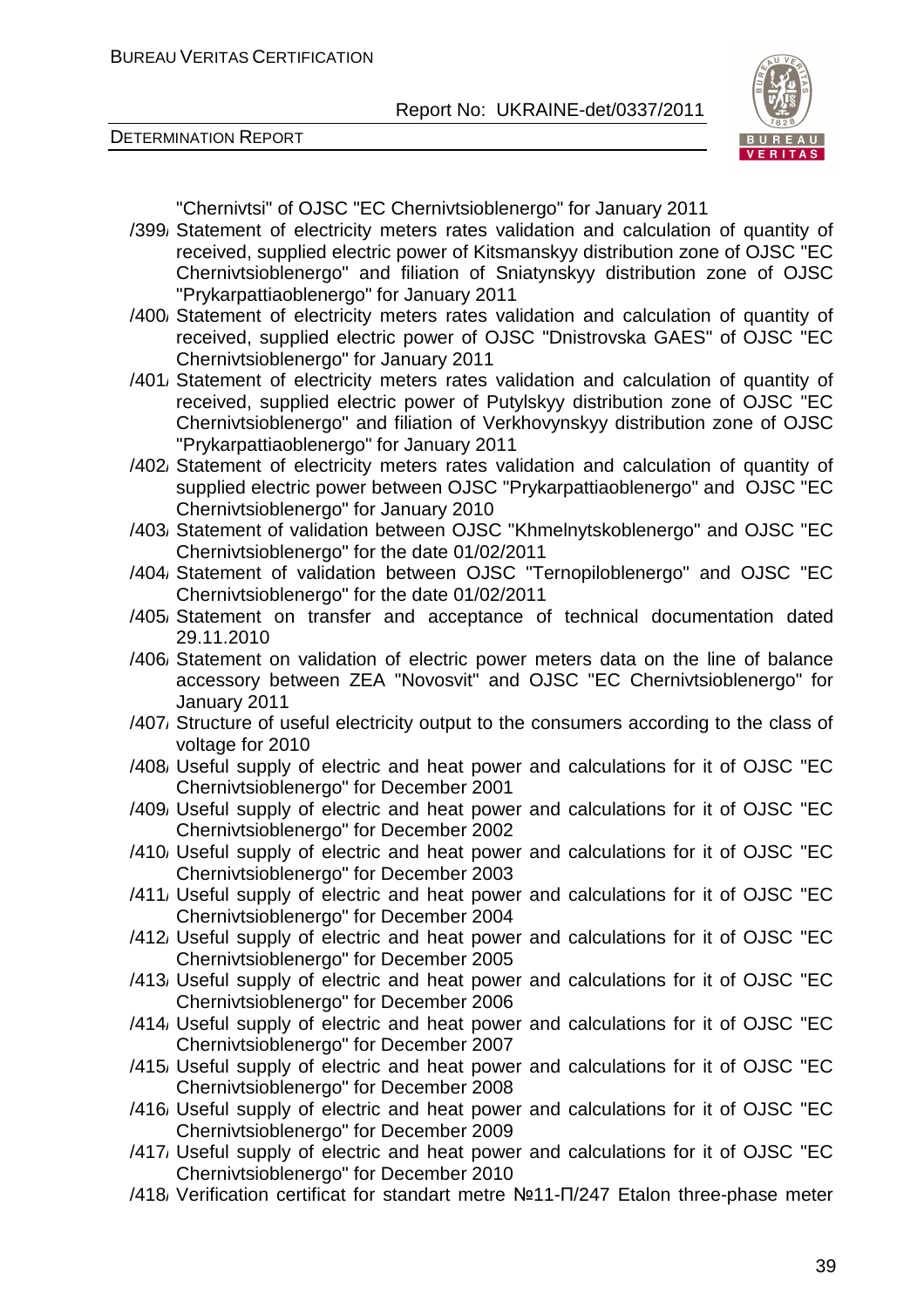

| ЦЭ 6806 П Reg. №9D1115 dated 11.06.2008                                                                                      |
|------------------------------------------------------------------------------------------------------------------------------|
| /419, Verification certificat for standart metre Nº11-Π/482 Etalon three-phase meter                                         |
| ЦЭ 6806 П Reg. №9D1115 dated 20.07.2009                                                                                      |
| /420, Verification certificat for standart metre Nº29-09/1442 Current transformer <i>V</i>                                   |
| 561 Reg. Nº145 dated 01.07.2009                                                                                              |
| /421, Verification certificat for standart metre Nº29-09/1443 Current transformer <i>V</i>                                   |
| 561 Reg. Nº155 dated 01.07.2009                                                                                              |
| /422, Verification certificat for standart metre №29-09/1444 Current transformer <i>V</i>                                    |
| 561 Reg. Nº147 dated 01.07.2009                                                                                              |
| /423 Verification certificate for measurement device Nº0858 Voltage transformer<br>НОМ-10-66 УЗ Reg. №ДСКД dated 25.11.2008  |
| /424/ Verification certificate for measurement device Nº0859 Voltage transformer                                             |
| HOM-10-66 УЗ Reg. №ДРВВ dated 25.11.2008                                                                                     |
| /425, Verification certificate for measurement device Nº1122 Current transformer                                             |
| ТПЛ-10 Reg. №72145 dated 09.11.2006                                                                                          |
| /426 Verification certificate for measurement device Nº1123 Current transformer                                              |
| ТПЛ-10 Reg. №72215 dated 09.11.2006                                                                                          |
| /427, Verification certificate for measurement device Nº1124 Current transformer                                             |
| ТПЛ-10 Reg. №71613 dated 09.11.2006                                                                                          |
| /428, Verification certificate for measurement device Nº1125 Current transformer                                             |
| ТПЛ-10 Reg. №72232 dated 09.11.2006                                                                                          |
| /429, Verification certificate for measurement device Nº1510 Current transformer                                             |
| TПЛ-10 УЗ Reg. №90783 dated 08.10.2008                                                                                       |
| /430, Verification certificate for measurement device Nº1511 Current transformer                                             |
| ТПЛ-10 УЗ Reg. №63183 dated 08.10.2008                                                                                       |
| /431, Verification certificate for measurement device Nº1656 Current transformer                                             |
| TΠΦM-10 Reg. Nº51583 dated 16.11.2010<br>/432 Verification certificate for measurement device Nº1657 Current transformer     |
| TΠΦM-10 Reg. Nº45422 dated 16.11.2010                                                                                        |
| /433, Verification certificate for measurement device Nº1658 Current transformer                                             |
| ТПЛМ-10 Reg. №63143 dated 16.11.2010                                                                                         |
| /434, Verification certificate for measurement device Nº1659 Current transformer                                             |
| ТПЛМ-10 Reg.№62548 dated 16.11.2010                                                                                          |
| /435/ Verification certificate for measurement device Nº1660 Current transformer                                             |
| TПЛ-10 УЗ Reg. №7598 dated 16.11.2010                                                                                        |
| /436/ Verification certificate for measurement device Nº1661 Current transformer                                             |
| TПЛ-10 УЗ Reg. №4156 dated 16.11.2010                                                                                        |
| /437, Verification certificate for measurement device Nº1662 Current transformer                                             |
| ТПЛ-10 Reg. №14080 dated 16.11.2010                                                                                          |
| /438, Verification certificate for measurement device Nº1665 Current transformer                                             |
| TJIK-10-5У3 Reg. №7563 dated 16.11.2010                                                                                      |
| /439, Verification certificate for measurement device Nº1712 Current transformer                                             |
| TJM-10 2Y3 Reg. Nº 3497 dated 16.11.2010<br>/440, Verification certificate for measurement device Nº1713 Current transformer |
| TJM-10 2Y3 Reg. Nº6272 dated 16.11.2010                                                                                      |
| /441, Verification certificate for measurement device Nº1714 Current transformer                                             |
| ТВЛМ-10 Reg. №82917 dated 16.11.2010                                                                                         |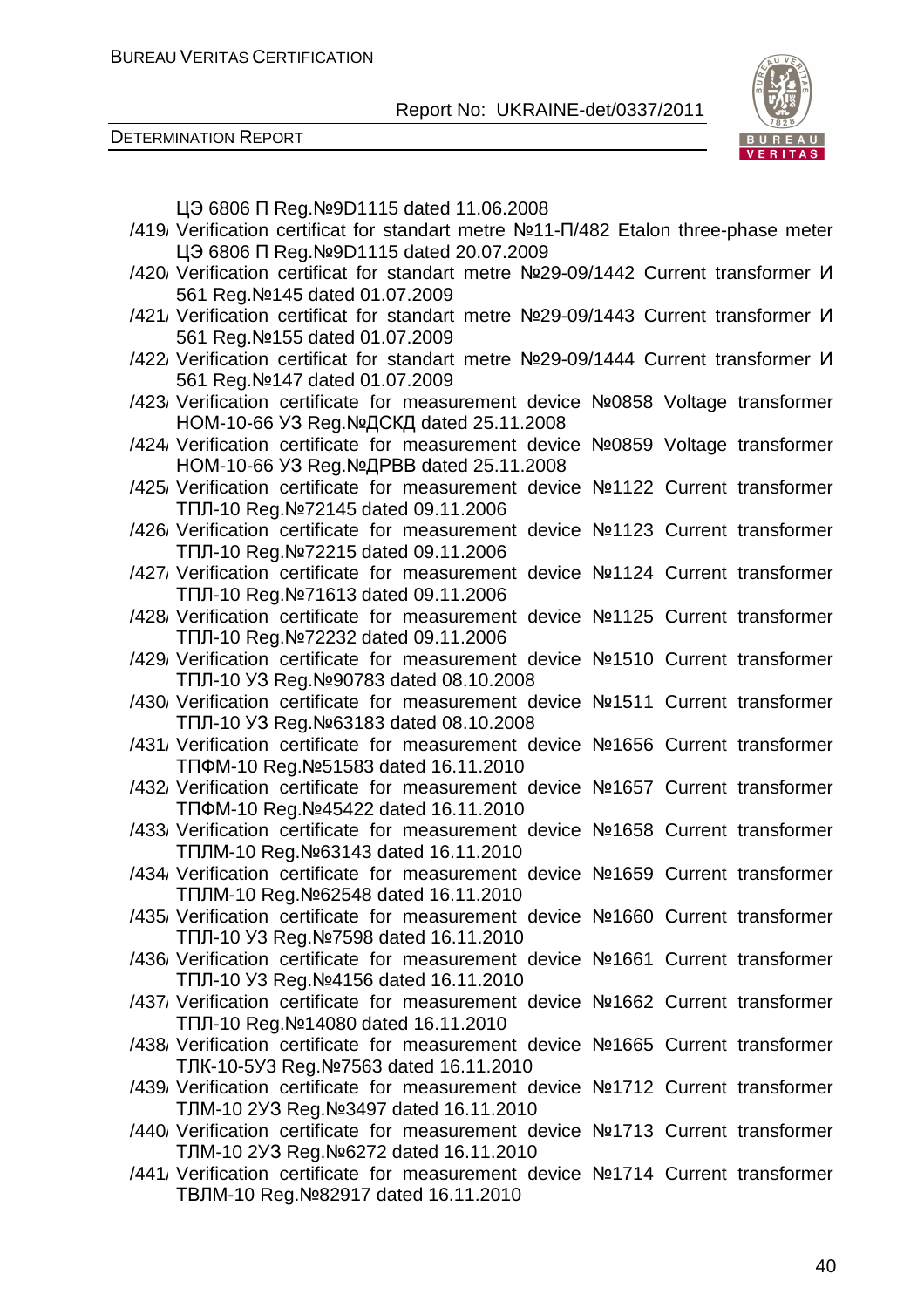

| /442, Verification certificate for measurement device Nº1715 Current transformer<br>ТВЛМ-10 Reg. №82901 dated 16.11.2010     |  |  |
|------------------------------------------------------------------------------------------------------------------------------|--|--|
| /443/ Verification certificate for measurement device Nº1716 Current transformer<br>ТОЛ-10-2УЗ Reg. №4725 dated 16.11.2010   |  |  |
| /444, Verification certificate for measurement device Nº1717 Current transformer<br>TJM-10-2Y3 Reg. Nº4653 dated 16.11.2010  |  |  |
| /445, Verification certificate for measurement device Nº1718 Current transformer<br>TJIM-10-2Y3 Reg. Nº9055 dated 16.11.2010 |  |  |
| /446, Verification certificate for measurement device Nº1719 Current transformer<br>TJM-10-2Y3 Reg. Nº9137 dated 16.11.2010  |  |  |
| /447, Verification certificate for measurement device Nº1720 Current transformer<br>TПОЛ-10 УЗ Reg. №2978 dated 16.11.2010   |  |  |
| /448/ Verification certificate for measurement device Nº1721 Current transformer<br>TNOJ-10 Y3 Reg. Nº4969 dated 16.11.2010  |  |  |
| /449, Verification certificate for measurement device Nº1722 Current transformer<br>ТПЛМ-10 Reg. №59002 dated 16.11.2010     |  |  |
| /450/ Verification certificate for measurement device Nº1723 Current transformer<br>ТПЛМ-10 Reg. №68981 dated 16.11.2010     |  |  |
| /451, Verification certificate for measurement device Nº1724 Current transformer<br>TПОЛ-10 Reg. №1181 dated 16.11.2010      |  |  |
| /452 Verification certificate for measurement device Nº1725 Current transformer<br>ТПОЛ-10 Reg. №9058 dated 16.11.2010       |  |  |
| /453/ Verification certificate for measurement device Nº1736 Current transformer<br>TПЛ-10 Reg. №6940 dated 16.11.2010       |  |  |
| /454, Verification certificate for measurement device Nº1737 Current transformer<br>ТПЛ-10 Reg. №6616 dated 16.11.2010       |  |  |
| /455, Verification certificate for measurement device Nº1738 Current transformer<br>ТПЛМ-10 Reg. №83785 dated 16.11.2010     |  |  |
| /456/ Verification certificate for measurement device Nº1739 Current transformer<br>ТПЛМ-10 Reg. №27111 dated 16.11.2010     |  |  |
| /457, Verification certificate for measurement device Nº1740 Current transformer<br>TПОЛ-10 Reg. №7896 dated 16.11.2010      |  |  |
| /458/ Verification certificate for measurement device Nº1741 Current transformer<br>TПОЛ-10 Reg. №8457 dated 16.11.2010      |  |  |
| /459, Verification certificate for measurement device Nº1742 Current transformer<br>TПЛ-10 УЗ Reg. № 3058 dated 16.11.2010   |  |  |
| /460/ Verification certificate for measurement device Nº1743 Current transformer<br>ТПЛ-10 УЗ Reg. №14546 dated 16.11.2010   |  |  |
| /461, Verification certificate for measurement device Nº1744 Current transformer<br>TNOJ-10 Y3 Reg. Nº4862 dated 16.11.2010  |  |  |
| /462 Verification certificate for measurement device Nº1745 Current transformer<br>TNOJ-10 Y3 Reg. Nº4825 dated 16.11.2010   |  |  |
| /463, Verification certificate for measurement device Nº1748 Current transformer<br>ТПЛ-10 Reg. №1544 dated 16.11.2010       |  |  |
| /464, Verification certificate for measurement device Nº1752 Current transformer<br>TПЛ-10 УЗ Reg. №6681 dated 16.11.2010    |  |  |
| /465/ Verification certificate for measurement device Nº1753 Current transformer                                             |  |  |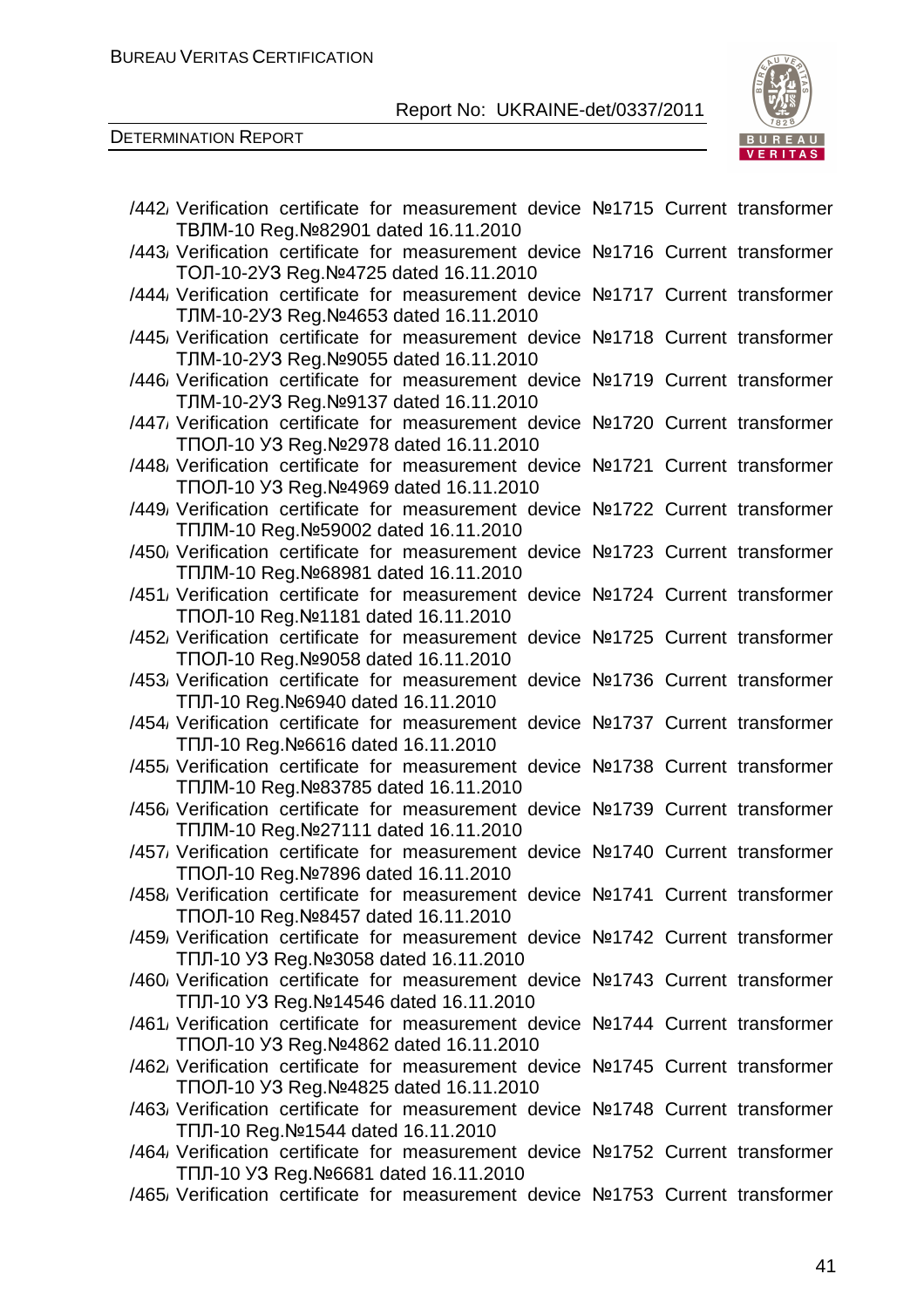

|  | TПЛ-10 УЗ Reg. №6805 dated 16.11.2010                                                                                          |  |  |
|--|--------------------------------------------------------------------------------------------------------------------------------|--|--|
|  | /466/ Verification certificate for measurement device Nº1754 Current transformer                                               |  |  |
|  | TNJ-10 УЗ Reg. №4199 dated 16.11.2010                                                                                          |  |  |
|  | /467/ Verification certificate for measurement device Nº1758 Current transformer                                               |  |  |
|  | ТПЛМ-10 Reg. №07176 dated 16.11.2010                                                                                           |  |  |
|  | /468 Verification certificate for measurement device Nº1759 Current transformer                                                |  |  |
|  | TПЛМ-10 Reg. №07157 dated 16.11.2010                                                                                           |  |  |
|  | /469, Verification certificate for measurement device Nº1760 Current transformer                                               |  |  |
|  | TПЛМ-10 Reg. №83786 dated 16.11.2010                                                                                           |  |  |
|  | /470, Verification certificate for measurement device Nº1761 Current transformer                                               |  |  |
|  | ТПЛ-10 Reg. № 3576 dated 16.11.2010                                                                                            |  |  |
|  | /471, Verification certificate for measurement device Nº1762 Current transformer                                               |  |  |
|  | TПЛ-10 Reg. №6335 dated 16.11.2010<br>/472 Verification certificate for measurement device Nº1763 Current transformer          |  |  |
|  | TПЛ-10 Reg. №9477 dated 16.11.2010                                                                                             |  |  |
|  | /473/ Verification certificate for measurement device Nº1764 Current transformer                                               |  |  |
|  | ТВЛМ-10 Reg. №93521 dated 17.11.2010                                                                                           |  |  |
|  | /474, Verification certificate for measurement device Nº1765 Current transformer                                               |  |  |
|  | ТВЛМ-10 Reg. №78800 dated 17.11.2010                                                                                           |  |  |
|  | /475/ Verification certificate for measurement device Nº1766 Current transformer                                               |  |  |
|  | ТВЛМ-10 Reg. №20797 dated 17.11.2010                                                                                           |  |  |
|  | /476/ Verification certificate for measurement device Nº1767 Current transformer                                               |  |  |
|  | ТВЛМ-10 Reg. №21350 dated 17.11.2010                                                                                           |  |  |
|  | /477, Verification certificate for measurement device Nº1768 Current transformer                                               |  |  |
|  | TBЛM-10 Reg. №57330 dated 17.11.2010                                                                                           |  |  |
|  | /478 Verification certificate for measurement device Nº1769 Current transformer                                                |  |  |
|  | ТВЛМ-10 Reg. №31280 dated 17.11.2010                                                                                           |  |  |
|  | /479, Verification certificate for measurement device Nº1770 Current transformer                                               |  |  |
|  | TBЛM-10 Reg. №27481 dated 17.11.2010                                                                                           |  |  |
|  | /480/ Verification certificate for measurement device Nº1771 Current transformer                                               |  |  |
|  | TBK-10 УХЛЗ Reg. №01222 dated 17.11.2010                                                                                       |  |  |
|  | /481, Verification certificate for measurement device Nº1772 Current transformer                                               |  |  |
|  | TBK-10 УХЛЗ Reg. №02261 dated 17.11.2010                                                                                       |  |  |
|  | /482 Verification certificate for measurement device Nº1773 Current transformer                                                |  |  |
|  | ТВЛМ-10 Reg. №05460 dated 17.11.2010                                                                                           |  |  |
|  | /483, Verification certificate for measurement device Nº1774 Current transformer                                               |  |  |
|  | ТВЛМ-10 Reg. №05463 dated 17.11.2010<br>/484, Verification certificate for measurement device Nº1775 Current transformer       |  |  |
|  |                                                                                                                                |  |  |
|  | ТОЛ-10 УТ 2.1 Reg. №19154 dated 17.11.2010<br>/485, Verification certificate for measurement device Nº1776 Current transformer |  |  |
|  | ТОЛ-10 УТ 2.1 Reg. №18531 dated 17.11.2010                                                                                     |  |  |
|  | /486, Verification certificate for measurement device Nº1777 Current transformer                                               |  |  |
|  | TJM-10 2Y3 Reg. Nº8401 dated 17.11.2010                                                                                        |  |  |
|  | /487, Verification certificate for measurement device Nº1778 Current transformer                                               |  |  |
|  | TJM-10-1Y3 Reg. Nº1127 dated 17.11.2010                                                                                        |  |  |
|  | /488, Verification certificate for measurement device Nº1779 Current transformer                                               |  |  |
|  | ТОЛ-10 УЗ Reg. №200225 dated 17.11.2010                                                                                        |  |  |
|  |                                                                                                                                |  |  |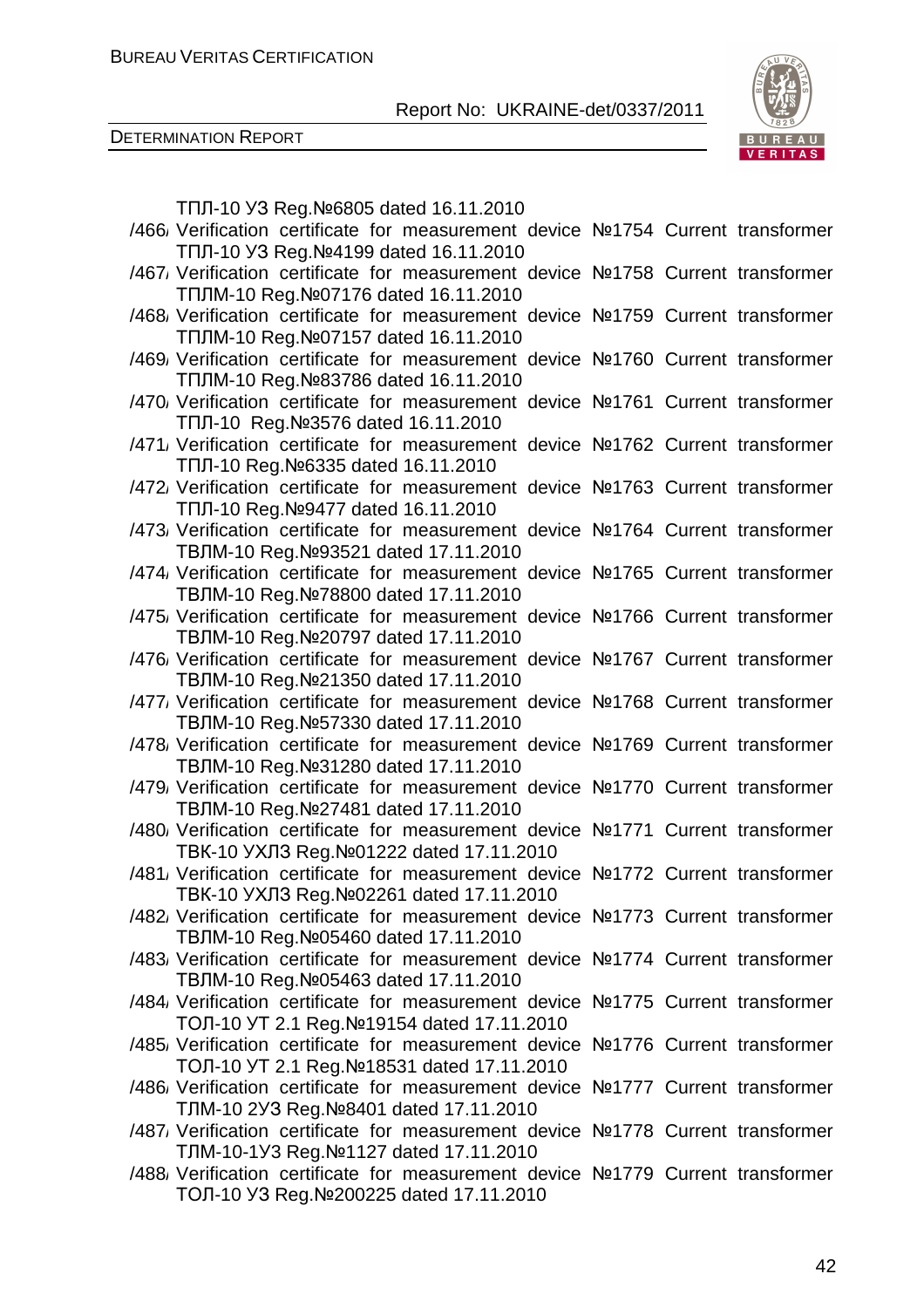DETERMINATION REPORT



| /489, Verification certificate for measurement device Nº1780 Current transformer<br>ТОЛ-10 УЗ Reg. №200229 dated 17.11.2010      |  |
|----------------------------------------------------------------------------------------------------------------------------------|--|
| /490, Verification certificate for measurement device Nº1781 Current transformer<br>TBЛM-10 Reg. №41182 dated 18.11.2010         |  |
| /491, Verification certificate for measurement device Nº1782 Current transformer<br>ТВЛМ-10 Reg. № 35559 dated 18.11.2010        |  |
| /492, Verification certificate for measurement device Nº1783 Current transformer<br>ТВЛМ-10 Reg. №68081 dated 18.11.2010         |  |
| /493, Verification certificate for measurement device Nº1784 Current transformer<br>TBЛM-10 Reg. №13651 dated 18.11.2010         |  |
| /494/ Verification certificate for measurement device Nº1785 Current transformer<br>ТВЛМ-10 Reg. №23002 dated 18.11.2010         |  |
| /495/ Verification certificate for measurement device Nº1786 Current transformer<br>ТВЛМ-10 Reg. №67015 dated 18.11.2010         |  |
| /496, Verification certificate for measurement device Nº1787 Current transformer<br>ТОЛ-СЭЩ-10-11У2 Reg. №10872 dated 18.11.2010 |  |
| /497, Verification certificate for measurement device Nº1788 Current transformer<br>ТОЛ-СЭЩ-10-11У2 Reg. №10953 dated 18.11.2010 |  |
| /498/ Verification certificate for measurement device Nº1789 Current transformer<br>TJM-10 2Y3 Reg. Nº6107 dated 18.11.2010      |  |
| /499, Verification certificate for measurement device Nº1790 Current transformer<br>TJM-10-2 Reg. Nº7988 dated 18.11.2010        |  |
| /500 Verification certificate for measurement device Nº1791 Current transformer<br>ТОЛ-10 УЗ Reg. №200173 dated 18.11.2010       |  |
| /501, Verification certificate for measurement device Nº1792 Current transformer<br>ТОЛ-10 УЗ Reg. №200178 dated 18.11.2010      |  |
| /502 Verification certificate for measurement device Nº1793 Current transformer<br>ТВЛМ-10 Reg. № 36886 dated 18.11.2010         |  |
| /503/ Verification certificate for measurement device Nº1794 Current transformer<br>ТВЛМ-10 Reg. №19888 dated 18.11.2010         |  |
| /504, Verification certificate for measurement device Nº1795 Current transformer<br>TJM-10 1Y3 Reg. Nº 1844 dated 18.11.2010     |  |
| /505/ Verification certificate for measurement device Nº1796 Current transformer<br>ТВЛМ-10 Reg. №00912 dated 18.11.2010         |  |
| /506/ Verification certificate for measurement device Nº1797 Current transformer<br>ТОЛ-10 УТ 2.1 Reg. №18499 dated 19.11.2010   |  |
| /507, Verification certificate for measurement device Nº1798 Current transformer<br>ТОЛ-10 УТ 2.1 Reg. №18483 dated 19.11.2010   |  |
| /508, Verification certificate for measurement device Nº1799 Current transformer<br>ТВЛМ-10 Reg. №70375 dated 17.11.2010         |  |
| /509 Verification certificate for measurement device Nº625 Voltage transformer<br>HTMU-6 Reg. Nº1859 dated 03.06.2009            |  |
| /510 Verification certificate for measurement device Nº626 Voltage transformer                                                   |  |
| HAMI - 10 Y2 Reg. Nº 6946 dated 03.06.2009<br>/511, Verification certificate for measurement device Nº627 Voltage transformer    |  |
| HTMU-6-66 УЗ Reg. № ВПРВ dated 11.06.2009<br>/512 Verification certificate for measurement device Nº628 Voltage transformer      |  |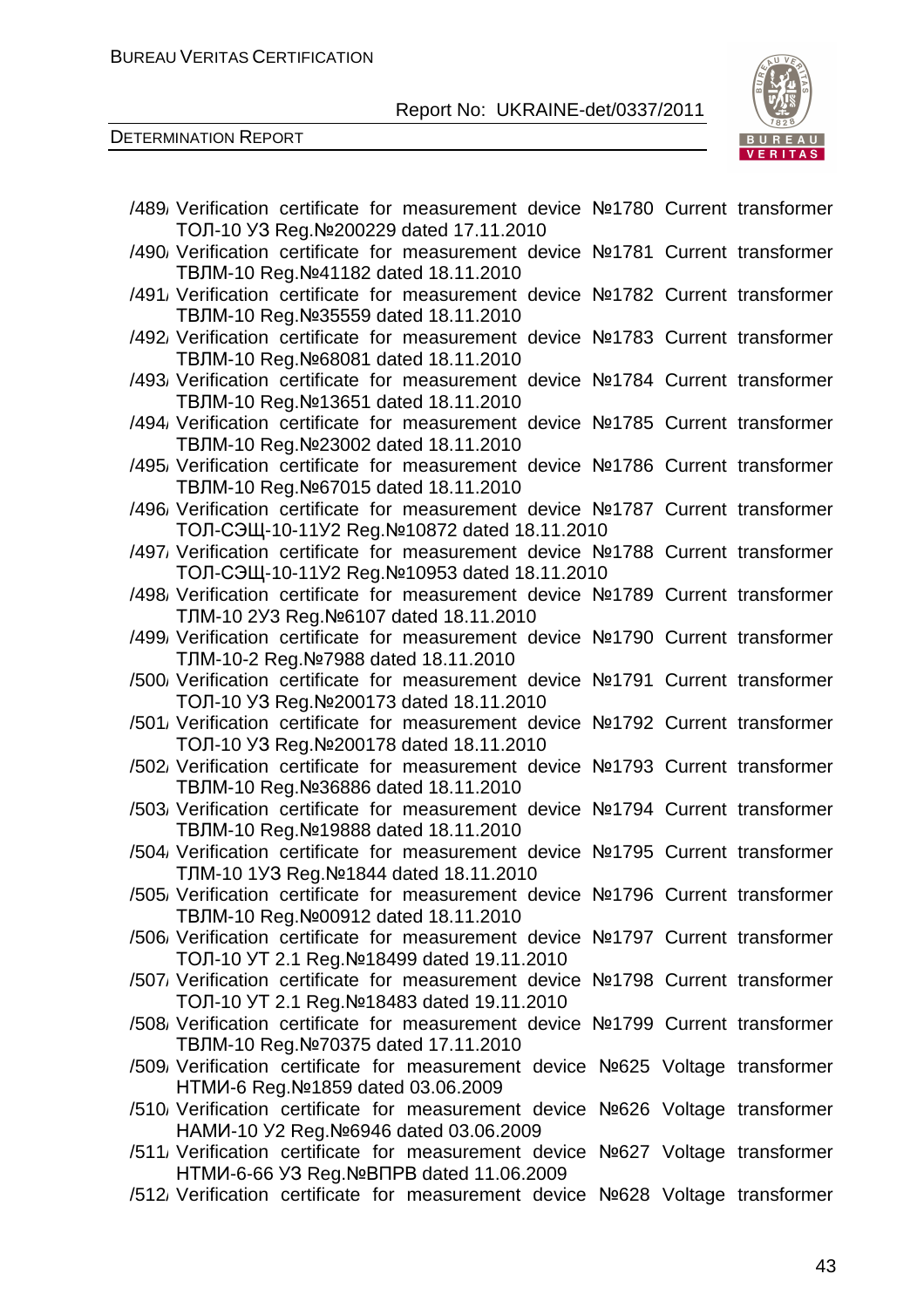

| HTMI-6-66 УЗ Reg. Nº УРТУ dated 11.06.2009                                         |         |
|------------------------------------------------------------------------------------|---------|
| /513, Verification certificate for measurement device Nº629 Voltage transformer    |         |
| HTMI - I-10 Y3 Reg. Nº090100002 dated 11.06.2009                                   |         |
| /514 Verification certificate for measurement device Nº630 Voltage transformer     |         |
| HTMU-I-10 УЗ Reg. №2480 dated 15.06.2009                                           |         |
| /515, Verification certificate for measurement device Nº630 Voltage transformer    |         |
| HTMU-I-10 Y3 Reg. Nº2480 dated 15.06.2009                                          |         |
| /516 Verification certificate for measurement device Nº631 Voltage transformer     |         |
| HAMИ-10 У2 Reg. №6774 dated 16.06.2009                                             |         |
| /517, Verification certificate for measurement device Nº632 Voltage transformer    |         |
| HAMИ-10 У2 Reg. Nº6774 dated 16.06.2009                                            |         |
| /518 Verification certificate for measurement device Nº632 Voltage transformer     |         |
| HTMU-I-10 Y3 Reg. Nº090100011 dated 04.06.2009                                     |         |
| /519, Verification certificate for measurement device Nº633 Voltage transformer    |         |
| HAMИ-10 У2 Reg. Nº2558 dated 04.06.2009                                            |         |
| /520 Verification certificate for measurement device Nº634 Voltage transformer     |         |
| HTMU-10-66 Y3 Reg. Nº2471 dated 04.06.2009                                         |         |
| /521, Verification certificate for measurement device<br>Nº635 Voltage transformer |         |
| HTMI-10-66 УЗ Reg. Nº4082 dated 03.06.2009                                         |         |
| /522, Verification certificate for measurement device<br>Nº636 Voltage transformer |         |
| HTMV-10-66 УЗ Reg. № 5064 dated 03.06.2009                                         |         |
| /523 Verification certificate for measurement device Nº666 Current transformer     |         |
| ТПЛМ-10 Reg. №68135 dated 08.11.2005                                               |         |
| /524 Verification certificate for measurement device Nº668 Current transformer     |         |
| TПЛМ-10 Reg. №71844 dated 08.11.2005                                               |         |
| /525 Verification certificate for working measurement device Nº0054 Current        |         |
| transformer TΠЛ-10 Reg. Nº9645 dated 07.02.2007                                    |         |
| /526 Verification certificate for working measurement device Nº0055 Current        |         |
| transformer TΠЛ-10 Reg. Nº1265 dated 07.02.2007                                    |         |
| /527 Verification certificate for working measurement device<br>Nº0061             | Current |
| transformer TJIM-10-193 Reg. №1127 dated 09.02.2007                                |         |
| /528 Verification certificate for working measurement device Nº0062 Current        |         |
| transformer TJIM-10-293 Reg. Nº8901 dated 09.02.2007                               |         |
| /529 Verification certificate for working measurement device<br>Nº0084 Current     |         |
| transformer ТОЛ-10 УЗ Reg. №200229 dated 16.02.2007                                |         |
| /530 Verification certificate for working measurement device<br>Nº0085 Current     |         |
| transformer ТОЛ-10 УЗ Reg. №200173 dated 16.02.2007                                |         |
| /531, Verification certificate for working measurement device<br>Nº0086 Current    |         |
| transformer ТОЛ-10 УЗ Reg. №200178 dated 16.02.2007                                |         |
| /532 Verification certificate for working measurement device<br>Nº0087 Current     |         |
| transformer ТОЛ-10 УЗ Reg. №200225 dated 16.02.2007                                |         |
| /533 Verification certificate for working measurement device Nº1319 Current        |         |
| transformer TΠЛ-10 Reg. №63037 dated 05.07.2006                                    |         |
| /534 Verification certificate for working measurement device Nº1320 Current        |         |
| transformer TNJIM-10 Reg. Nº635 dated 05.07.2006                                   |         |
| /535 Verification certificate for working measurement device Not 1321 Current      |         |
| transformer TΠЛ-10 Reg. Nº6326 dated 05.07.2006                                    |         |
|                                                                                    |         |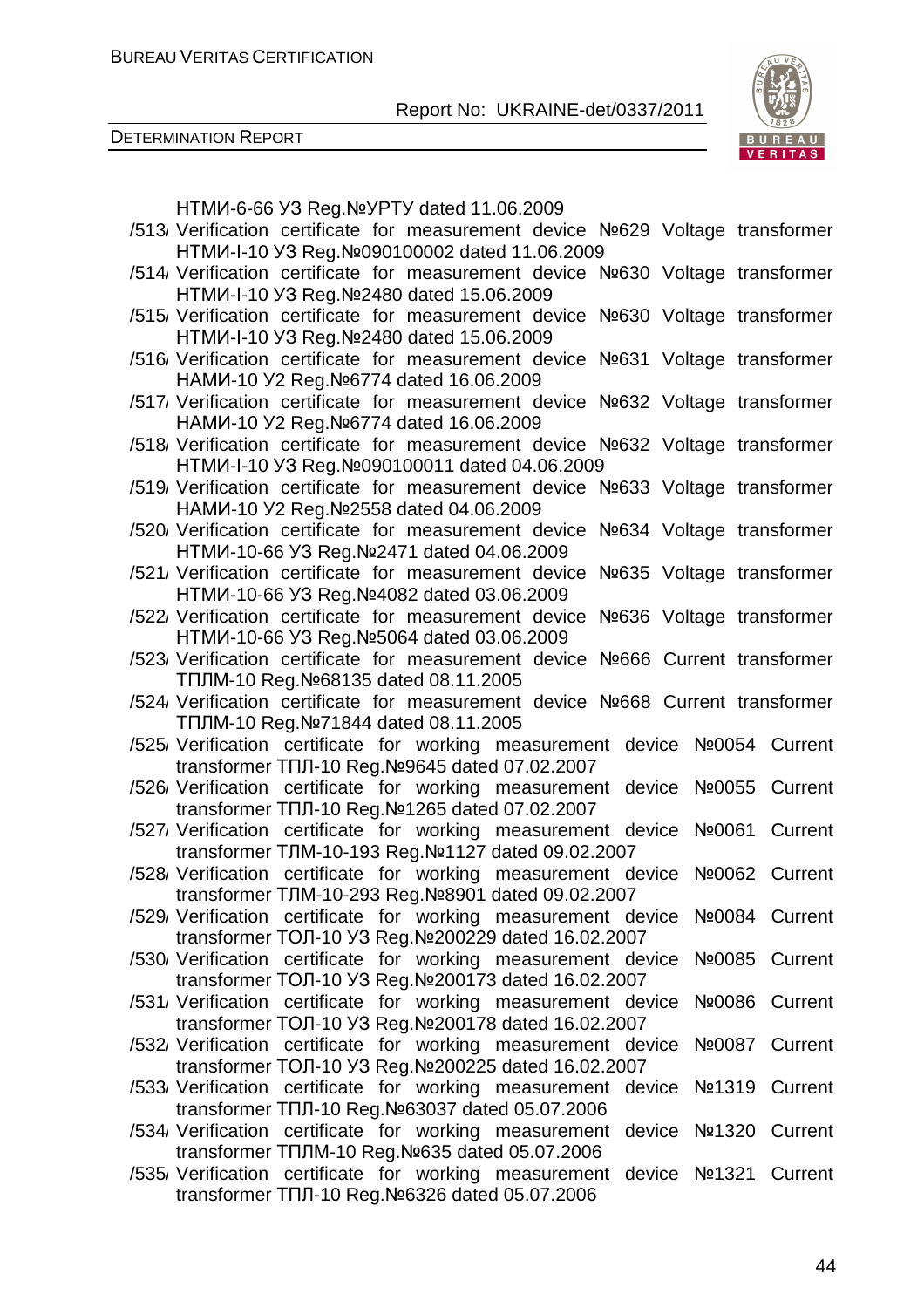

| /536 Verification certificate for working measurement device Nº1322 Current<br>transformer TΠЛ-10 Reg. №63594 dated 05.07.2006    |                       |
|-----------------------------------------------------------------------------------------------------------------------------------|-----------------------|
| /537, Verification certificate for working measurement<br>transformer TΠЛ-10 Reg. №63588 dated 05.07.2006                         | device Nº1323 Current |
| /538/ Verification certificate for working measurement<br>transformer TΠЛ-10 Reg. №63584 dated 05.07.2006                         | device Nº1325 Current |
| /539, Verification certificate for working measurement<br>transformer TNN-10 Reg. Nº63699 dated 12.07.2006                        | device Nº1384 Current |
| /540 Verification certificate for working measurement<br>transformer TΠЛ-10 Reg. Nº63587 dated 12.07.2006                         | device Nº1385 Current |
| /541, Verification certificate for working measurement device<br>transformer TΠЛМ-10 Reg. №63589 dated 12.07.2006                 | Nº1386 Current        |
| /542 Verification certificate for working measurement<br>transformer TΠЛ-10 Reg. №63541 dated 12.07.2006                          | device Nº1387 Current |
| /543 Verification certificate for working measurement device<br>transformer TΠЛ-10 Reg. №12185, 47150 dated 10.10.2006            | Nº1403 Current        |
| /544 Verification certificate for working measurement device<br>transformer TΠЛ-10 Reg. №28934, 28207 dated 10.10.2006            | Nº1404 Current        |
| /545/ Verification certificate for working measurement device<br>transformer TΠЛМ-10 Reg. №40025 dated 21.07.2006                 | Nº1485 Current        |
| /546 Verification certificate for working measurement device<br>transformer TNJIM-10 Reg.Nº66104 dated 21.08.2006                 | Nº1701 Current        |
| /547/ Verification certificate for working measurement device<br>transformer ТЛМ-10 Reg. №2001 dated 09.01.2008                   | Nº2859 Current        |
| /548 Verification certificate for working measurement<br>transformer TJIM-10 Reg. Nº2023 dated 09.01.2008                         | device Nº2860 Current |
| /549, Verification certificate for working measurement<br>transformer TJIM-10 Reg. №7988 dated 20.02.2007                         | device Nº313 Current  |
| /550 Verification certificate for working measurement<br>transformer TJIM-10 Reg. Nº6107 dated 20.02.2007                         | device Nº314 Current  |
| /551/ Verification certificate for working measurement<br>transformer TΠЛ-10 Reg. Nº26 dated 20.07.2005                           | device Nº487 Current  |
| /552 Verification certificate for working measurement device Nº504 Current<br>transformer TΠЛ-10 УЗ Reg. №31297 dated 18.05.2006  |                       |
| /553 Verification certificate for working measurement device Nº505 Current<br>transformer TΠЛ-10 УЗ Reg. № 30572 dated 18.05.2006 |                       |
| /554 Verification certificate for working measurement device Nº506 Current<br>transformer TΠЛ-10 Reg. №25309 dated 16.06.2007     |                       |
| /555/ Verification certificate for working measurement device Nº525<br>transformer TNN-10 Y3 Reg. Nº5932 dated 20.06.2007         | Current               |
| /556 Verification certificate for working measurement device<br>transformer TΠЛ-10 УЗ Reg. Nº0444 dated 20.06.2007                | Nº526<br>Current      |
| /557 Verification certificate for working measurement device Nº552 Current                                                        |                       |
| transformer TΠЛ-10 УЗ Reg. №3795 dated 29.05.2006<br>/558 Verification certificate for working measurement device Nº553 Current   |                       |
| transformer TΠЛ-10 УЗ Reg. №3884 dated 29.05.2006<br>/559 Verification certificate for working measurement device                 | Current<br>Nº567      |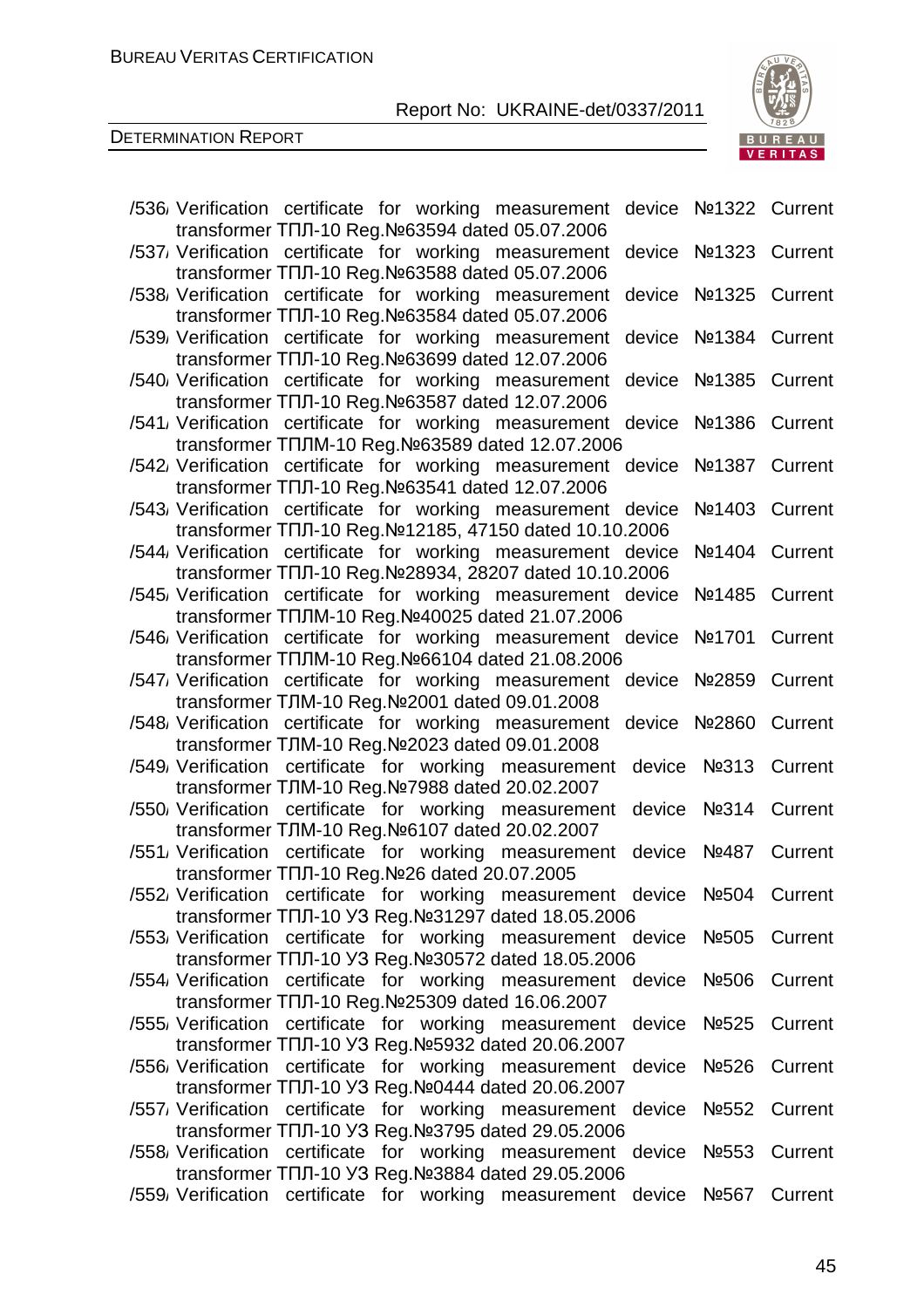

DETERMINATION REPORT

transformer ТПЛ-10 Reg.№26413 dated 29.08.2005

| /560 Verification certificate for working measurement device Nº567 Current<br>transformer TΠЛ-10 Reg. №26413 dated 29.08.2005      |         |
|------------------------------------------------------------------------------------------------------------------------------------|---------|
| /561/ Verification certificate for working measurement device<br>Nº568 Current                                                     |         |
| transformer TΠЛ-10 УЗ Reg. №1221 dated 29.08.2005<br>/562 Verification certificate for working measurement device<br>Nº672 Current |         |
| transformer TΠЛМ-10 УЗ Reg. №91880 dated 13.07.2006                                                                                |         |
| /563/ Verification certificate for working measurement device<br>Nº673                                                             | Current |
| transformer TΠЛМ-10 УЗ Reg. №91015 dated 13.07.2006                                                                                |         |
| /564 Verification certificate for working measurement device<br>No 691                                                             | Current |
| transformer TOЛ-10 Reg. №34193 dated 06.09.2007                                                                                    |         |
| /565/ Verification certificate for working measurement device<br>No693                                                             | Current |
| transformer TΠЛ-10 УЗ Reg. №43467 dated 06.09.2007                                                                                 |         |
| /566/ Verification certificate for working measurement device<br>No694                                                             | Current |
| transformer TΠЛ-10 УЗ Reg. №33370 dated 06.09.2007                                                                                 |         |
| /567 Verification certificate for working measurement device<br>Nº720                                                              | Current |
| transformer TNJIM-10 Reg.Nº06677 dated 20.07.2006<br>/568 Verification certificate for working measurement<br>device<br>Nº721      | Current |
| transformer TΠЛМ-10 Reg. Nº06644 dated 20.07.2006                                                                                  |         |
| /569 Verification certificate for working measurement device<br>Nº722 Current                                                      |         |
| transformer TΠЛМ-10 Reg. №76356 dated 20.07.2006                                                                                   |         |
| /570/ Verification certificate for working measurement device<br>Nº806                                                             | Current |
| transformer TΠЛ-10 Reg. №22278 dated 24.06.2005                                                                                    |         |
| /571, Verification certificate for working measurement device Nº816 Current                                                        |         |
| transformer TΠЛ-10 Reg. №24769 dated 24.06.2005                                                                                    |         |
| /572 Verification certificate for working measurement device Nº9-07/0594 Current                                                   |         |
| transformer TΠЛ-10 Reg. Nº0742 dated 29.03.2007                                                                                    |         |
| /573/ Verification certificate for working measurement device NºETJI 219 Current                                                   |         |
| transformer TΠЛМ Reg. Nº12637 dated 20.11.2007                                                                                     |         |
| /574/ Verification certificate for working measurement device NºETJI 268 Current                                                   |         |
| transformer TNJIM-10 Reg.Nº61287 dated 20.11.2007                                                                                  |         |
| /575, Verification certificate for working measurement device NºETJI 270 Current                                                   |         |
| transformer TΠЛМ-10 Reg. №33720 dated 20.11.2007                                                                                   |         |
| /576/ Verification certificate for working measurement device NºETJ 3/5 Current                                                    |         |
| transformer TNJIM-10 Reg.Nº68633 dated 20.11.2007                                                                                  |         |
| /577, Verification certificate for working measurement device. Current transformer<br>ТОЛ-10 Reg. №34196 dated 06.09.2007          |         |
|                                                                                                                                    |         |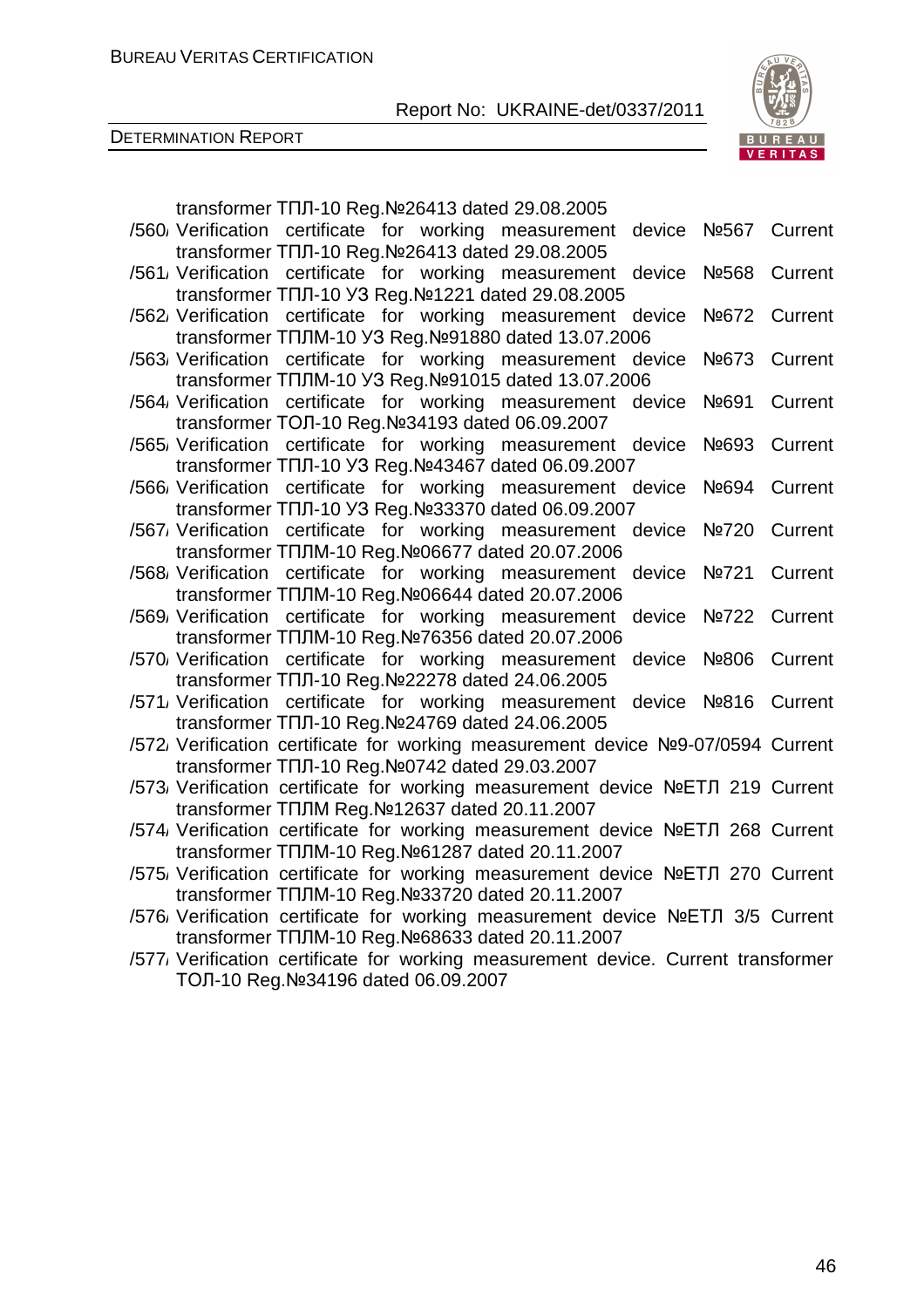



#### **Persons interviewed:**

List persons interviewed during the determination or persons that contributed with other information that are not included in the documents listed above.

- /1/ Pavlo Osovyi Director of Economy and Finance
- /2/ Igor Komov Technical Director
- /3/ Stepan Melnyk Commercial Director
- /4/ Maria Golka Head of Production and Technical Department
- $/5/$  Marina Hrymailo Head of the balance and normalization TVE Department
- /6/ Gregory Ulianov Head of metering and metrological support
- /7/ Prots R. representative of Ltd "EES"

o0o -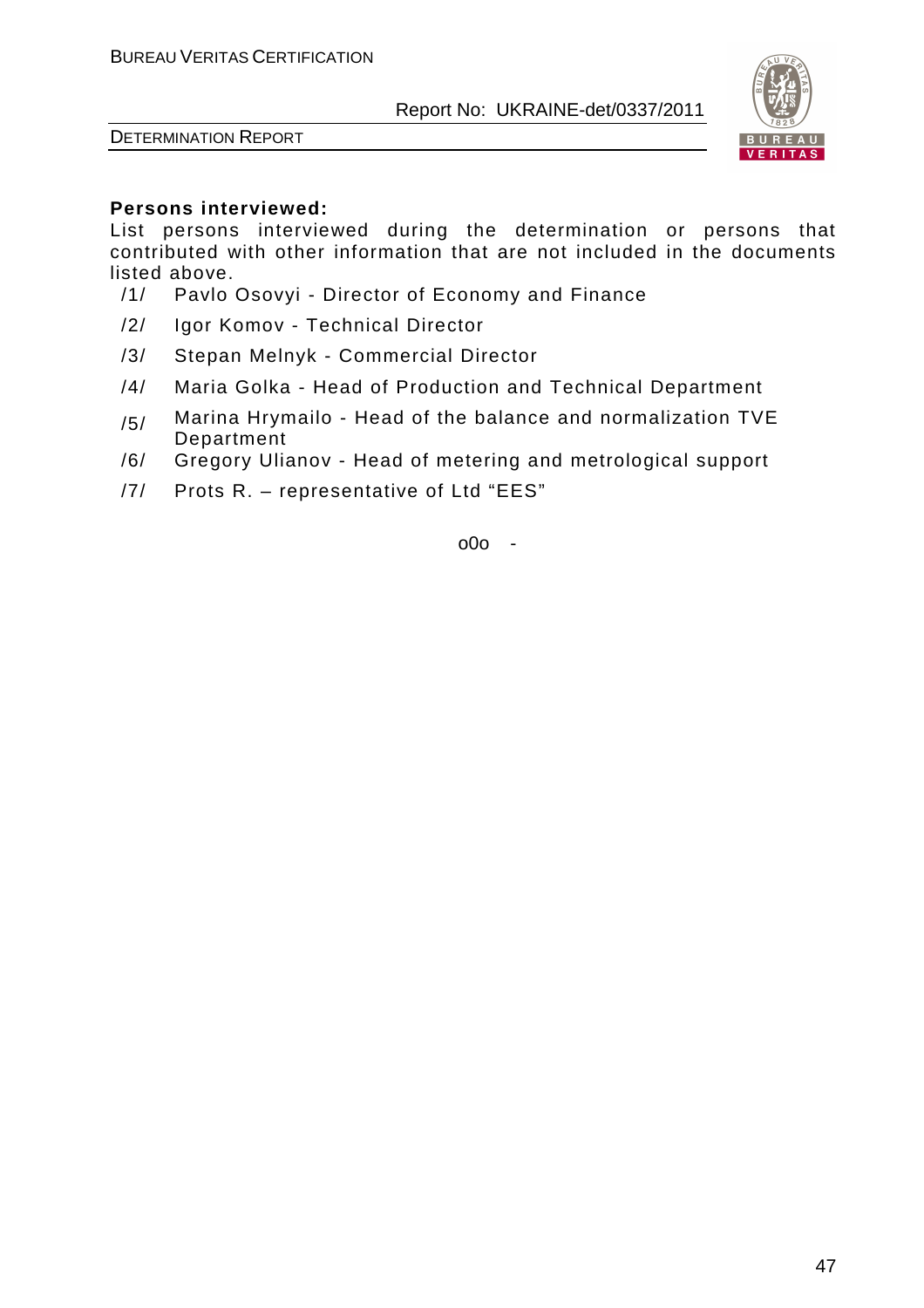

# DETERMINATION REPORT

#### **APPENDIX A: DETERMINATION PROTOCOL**

**Table 1 Check list for determination, according JOINT IMPLEMENTATION DETERMINATION AND VERIFICATION MANUAL (Version 01)** 

| <b>DVM</b>                  | <b>Check Item</b>                                                                                                                                                                                                                                                                                           | <b>Initial finding</b>                                                                                                                                        | <b>Draft</b>      | <b>Final</b>      |
|-----------------------------|-------------------------------------------------------------------------------------------------------------------------------------------------------------------------------------------------------------------------------------------------------------------------------------------------------------|---------------------------------------------------------------------------------------------------------------------------------------------------------------|-------------------|-------------------|
| Paragraph                   |                                                                                                                                                                                                                                                                                                             |                                                                                                                                                               | <b>Conclusion</b> | <b>Conclusion</b> |
|                             | <b>General description of the project</b>                                                                                                                                                                                                                                                                   |                                                                                                                                                               |                   |                   |
| <b>Title of the project</b> |                                                                                                                                                                                                                                                                                                             |                                                                                                                                                               |                   |                   |
|                             | Is the title of the project presented?                                                                                                                                                                                                                                                                      | EC Chernivtsioblenergo PJSC power distribution system<br>modernization                                                                                        | OK                | <b>OK</b>         |
| $\sim$                      | Is the sectoral scope to which the project<br>pertains presented?                                                                                                                                                                                                                                           | Sectoral Scope: (2) Energy Distribution                                                                                                                       | OK                | OK                |
|                             | Is the current version number of the document<br>presented?                                                                                                                                                                                                                                                 | PDD version number: 2.0                                                                                                                                       | OK                | OK                |
| $\sim$                      | Is the date when the document was completed<br>presented?                                                                                                                                                                                                                                                   | Data of Completion: 29/08/2011                                                                                                                                | OK                | OK                |
|                             | <b>Description of the project</b>                                                                                                                                                                                                                                                                           |                                                                                                                                                               |                   |                   |
|                             | Is the purpose of the project included with a<br>concise, summarizing explanation (max. 1-2<br>pages) of the:<br>a) Situation existing prior to the starting date of<br>the project;<br>b) Baseline scenario; and<br>Project scenario<br>(expected<br>outcome.<br>C)<br>including a technical description)? | Corrective Action Request (CAR) 01:<br>Please use in the PDD font size provided «JOINT<br>DESIGN DOCUMENT<br>IMPLEMENTATION<br>PROJECT<br>FORM» - version 01. | CAR01             | OK                |
| $\sim$                      | Is the history of the project (incl. its JI<br>component) briefly summarized?                                                                                                                                                                                                                               | Corrective Action Request (CAR) 02:<br>Please provide brief description of the project history.                                                               | CAR02             | OK                |
| <b>Project participants</b> |                                                                                                                                                                                                                                                                                                             |                                                                                                                                                               |                   |                   |
|                             | Are project participants and Party(ies) involved<br>in the project listed?                                                                                                                                                                                                                                  | Project participants and parties listed in the table in section<br>A.3 of PDD.<br>Parties Project: Ukraine (host country), Switzerland.                       |                   |                   |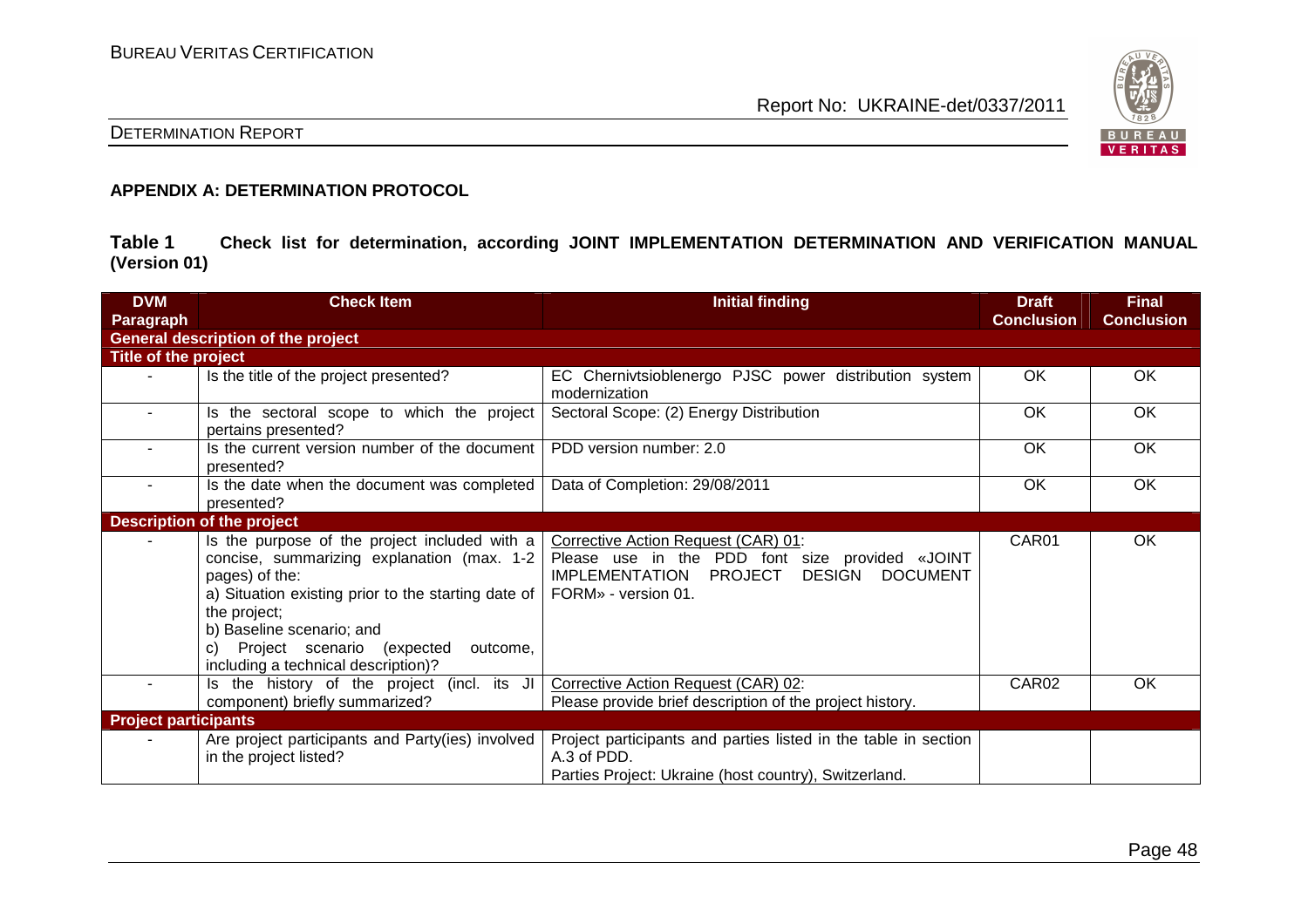



#### **VERITAS Check Item Initial finding Check Item Initial finding Check Item Initial finding Check Item Initial finding Check DVM Final Paragraph Conclusion Conclusion** CAR03 | OK Corrective Action Request (CAR) 03: Please provide brief information about the company «Carbon Management Company GmbH». in section A.3, and relevant information about this company in Annex 1. - Is the data of the project participants presented Corrective Action Request (CAR) 04: CAR04 OK in tabular format? Table A.3 in the PDD must be submitted in a format that provided in the version 04 of the "Guidelines for users of the JI PDD form". - Is contact information provided in Annex 1 of Contact information on project participants listed in Annex 1 OK OK the PDD? to PDD. - | Is it indicated, if it is the case, if the Party No, the host Party is not indicated as the party involved.  $\overline{)}$  OK | OK involved is a host Party? **Technical description of the project Location of the project** Host Party(ies) - Host Party(ies) Ukraine OK OK - Region/State/Province etc. The project is located in the Chernivtsi and its region of OK OK Ukraine City/Town/Community etc. Chernivtsi city Chernivtsi city Cherniversity Chernic Chernic Chernic Chernic Chernic Chernic Chernic Chernic Chernic Chernic Chernic Chernic Chernic Chernic Chernic Chernic Chernic Chernic Chernic Chernivtsi city Detail of the physical location, including The project is implemented by objects EC information allowing the unique identification of Chernivtsioblenergo PJSC located in Chernivtsi and its the project. (This section should not exceed region. one page) Also see. Section A.4.1.4 PDD. CAR05 OK Corrective Action Request (CAR) 05: Section A.4.1.4 more than 1 page. **Technologies to be employed, or measures, operations or actions to be implemented by the project**  The project include implementing program of technology Are the technology(ies) to be employed, or measures, operations or actions to be power consumption reduction in EC Chernivtsioblenergo implemented by the project, including all PJSC power networks which includes a number of technical relevant technical data and the implementation and organizational measures listed in section A.4.2 PDD. schedule described?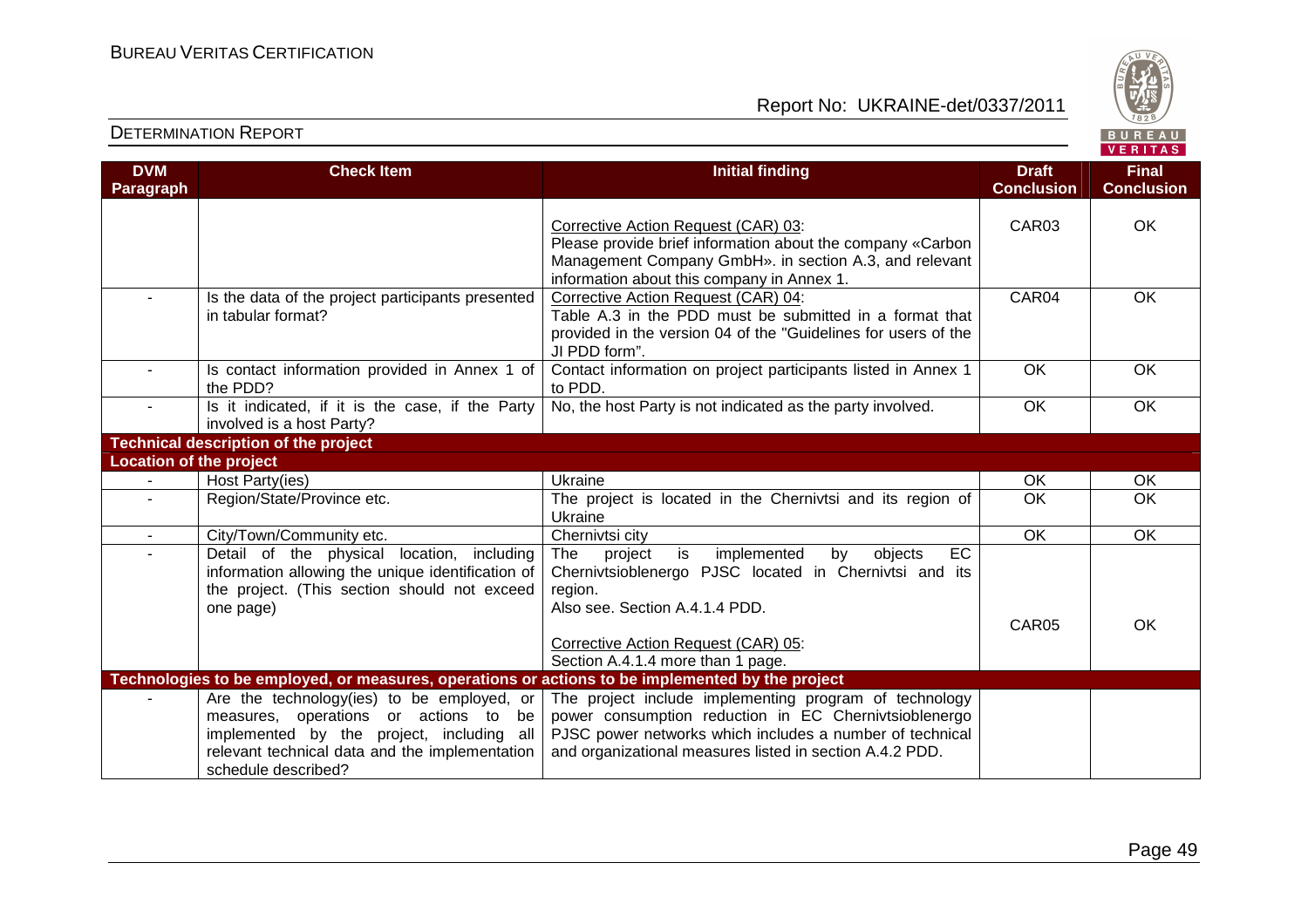

#### DETERMINATION REPORTBUREAU **VERITAS Check Item Initial finding Check Item Initial finding Check Item Initial finding Check Item Initial finding Check DVM Final Paragraph Conclusion Conclusion** Corrective Action Request (CAR) 06: Implementation schedule is not described. 
<br>
and the care of CAR06 (CAR06 CK **Brief explanation of how the anthropogenic emissions of greenhouse gases by sources are to be reduced by the proposed JI project, including why the emission reductions would not occur in the absence of the proposed project, taking into account national and/or sectoral policies and circumstances** - | Is it stated how anthropogenic GHG emission Reduction of technological losses of electricity in the power OK OK reductions are to be achieved? (This section network of the company has reduced CO2 emissions that should not exceed one page) resulted due to the generation of lost electricity.CL01 **OK** - **Is it provided the estimation of emission** Clarification Request (CL) 01:reductions over the crediting period? Please include in this section refer to the corresponding «Excel» file with the calculations. Clarification Request (CL) 02:CL02 **OK**  Please number the tables with information of the estimates (calculations) of emission reductions. - Is it provided the estimated annual reduction for Yes, the estimated annual reduction for the chosen credit OK OK period in tCO2e is provided. the chosen credit period in tCO2e? - | Are the data from questions above presented in Yes. OK OK tabular format? **Estimated amount of emission reductions over the crediting period** - | Is the length of the crediting period Indicated? | Yes, length of crediting period is 22 years (264 months). | OK | OK - Are estimates of total as well as annual and Yes, estimates of total as well as annual and average annual OK OK average annual emission reductions in tonnes emission reductions in tonnes of CO2 equivalent provided in section A.4.3.1 of PDD. of CO2 equivalent provided? **Project approvals by Parties**  19 Have the DFPs of all Parties listed as "Parties CL03 OK Clarification Request (CL) 03: involved" in the PDD provided written project Section A.5 PDD must specify the name DFPs (partiesapprovals? involved) that will approve the project. 19 **Does the PDD identify at least the host Party** Yes, Ukraine is the Host Party. The Context Context of Context Context OK OK as a "Party involved"? 19 | Has the DFP of the host Party issued a written Corrective Action Request (CAR) 07: CAR07 | OK project approval? No Letters of Aapproval of the project issued by the parties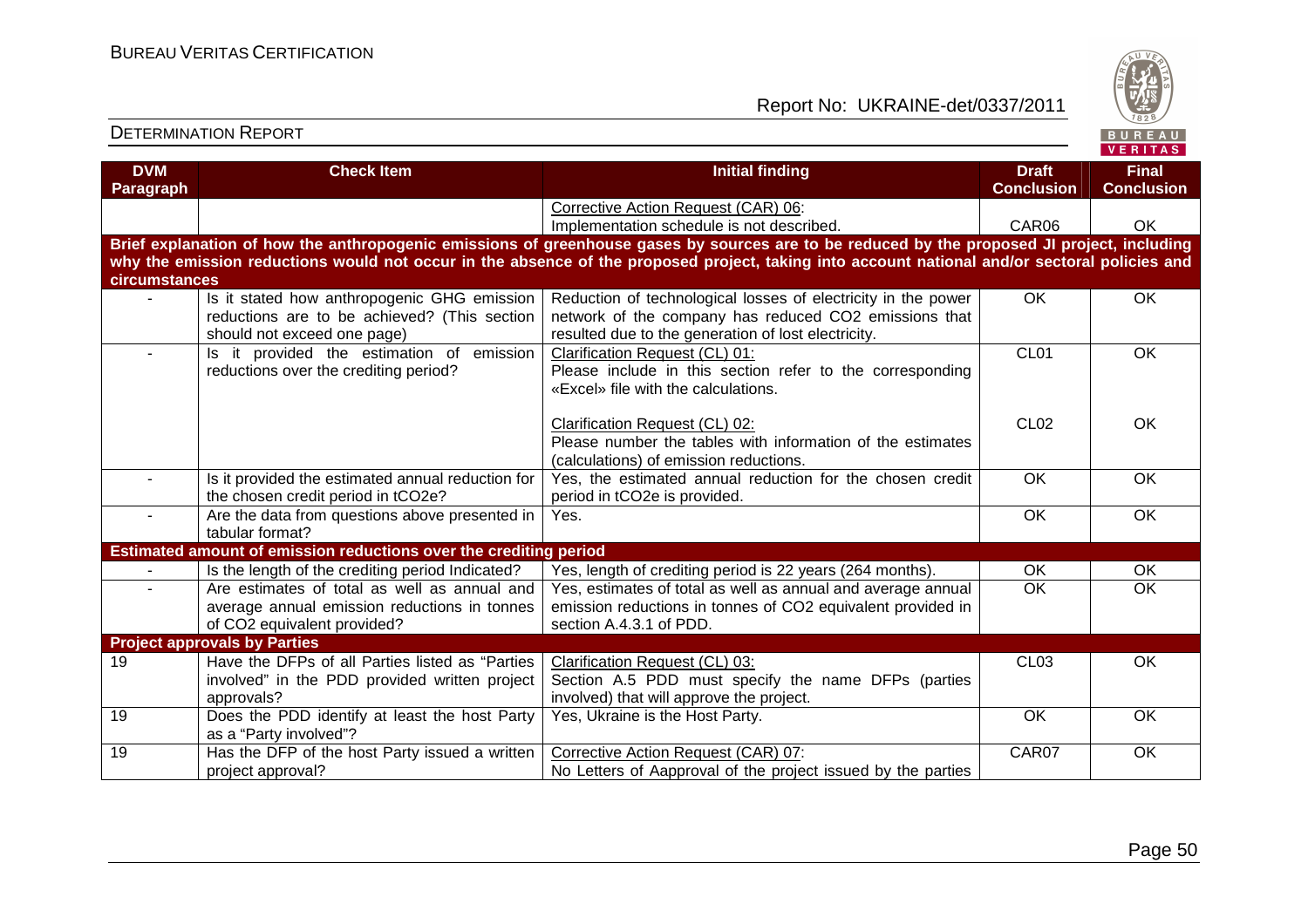

| <b>DVM</b>              | <b>Check Item</b>                                                                                                                                                                                                                                                                                                                                                                                                                     | <b>Initial finding</b>                                                                                                                                                                                                                                                                                                                                                                                                                                                                                                                                                                                                            | <b>Draft</b>              | <b>Final</b>      |
|-------------------------|---------------------------------------------------------------------------------------------------------------------------------------------------------------------------------------------------------------------------------------------------------------------------------------------------------------------------------------------------------------------------------------------------------------------------------------|-----------------------------------------------------------------------------------------------------------------------------------------------------------------------------------------------------------------------------------------------------------------------------------------------------------------------------------------------------------------------------------------------------------------------------------------------------------------------------------------------------------------------------------------------------------------------------------------------------------------------------------|---------------------------|-------------------|
| Paragraph               |                                                                                                                                                                                                                                                                                                                                                                                                                                       |                                                                                                                                                                                                                                                                                                                                                                                                                                                                                                                                                                                                                                   | <b>Conclusion</b>         | <b>Conclusion</b> |
|                         |                                                                                                                                                                                                                                                                                                                                                                                                                                       | involved.                                                                                                                                                                                                                                                                                                                                                                                                                                                                                                                                                                                                                         |                           |                   |
| 20                      | Are all the written project approvals by Parties<br>involved unconditional?                                                                                                                                                                                                                                                                                                                                                           | See CAR07 above.                                                                                                                                                                                                                                                                                                                                                                                                                                                                                                                                                                                                                  | OK                        | OK                |
|                         | Authorization of project participants by Parties involved                                                                                                                                                                                                                                                                                                                                                                             |                                                                                                                                                                                                                                                                                                                                                                                                                                                                                                                                                                                                                                   |                           |                   |
| $\overline{21}$         | Is each of the legal entities listed as project<br>participants in the PDD authorized by a Party<br>involved, which is also listed in the PDD,<br>through:<br>- A written project approval by a Party<br>involved, explicitly indicating the name of the<br>legal entity? or<br>Any other form of project participant<br>$\overline{\phantom{0}}$<br>authorization in writing, explicitly indicating the<br>name of the legal entity? | See CAR07 above.                                                                                                                                                                                                                                                                                                                                                                                                                                                                                                                                                                                                                  | OK                        | OK                |
| <b>Baseline setting</b> |                                                                                                                                                                                                                                                                                                                                                                                                                                       |                                                                                                                                                                                                                                                                                                                                                                                                                                                                                                                                                                                                                                   |                           |                   |
| 22                      | Does the PDD explicitly indicate which of the<br>following approaches is used for identifying the<br>baseline?<br>- JI specific approach<br>- Approved CDM methodology approach                                                                                                                                                                                                                                                       | PDD describes the approach used to identify the baseline<br>scenario, additionality and monitoring plan of the project. To<br>determine the above mentioned methodological tools were<br>used "Combined tool to identify the baseline scenario and<br>demonstrate additionality" (Version 02.2).<br>Clarification Request (CL) 04:<br>Please specify which approach was used to identify the<br>baseline scenario and additionality:<br>• JI specific approach<br>• Approved CDM methodology approach.<br>Corrective Action Request (CAR) 08:<br>Please provide date of baseline setting according required<br>format DD/MM/YYYY. | CL <sub>04</sub><br>CAR08 | <b>OK</b><br>OK   |
|                         | JI specific approach only                                                                                                                                                                                                                                                                                                                                                                                                             |                                                                                                                                                                                                                                                                                                                                                                                                                                                                                                                                                                                                                                   |                           |                   |
| 23                      |                                                                                                                                                                                                                                                                                                                                                                                                                                       | Does the PDD provide a detailed theoretical   Yes, the PDD provide a detailed theoretical description in a                                                                                                                                                                                                                                                                                                                                                                                                                                                                                                                        | <b>OK</b>                 | <b>OK</b>         |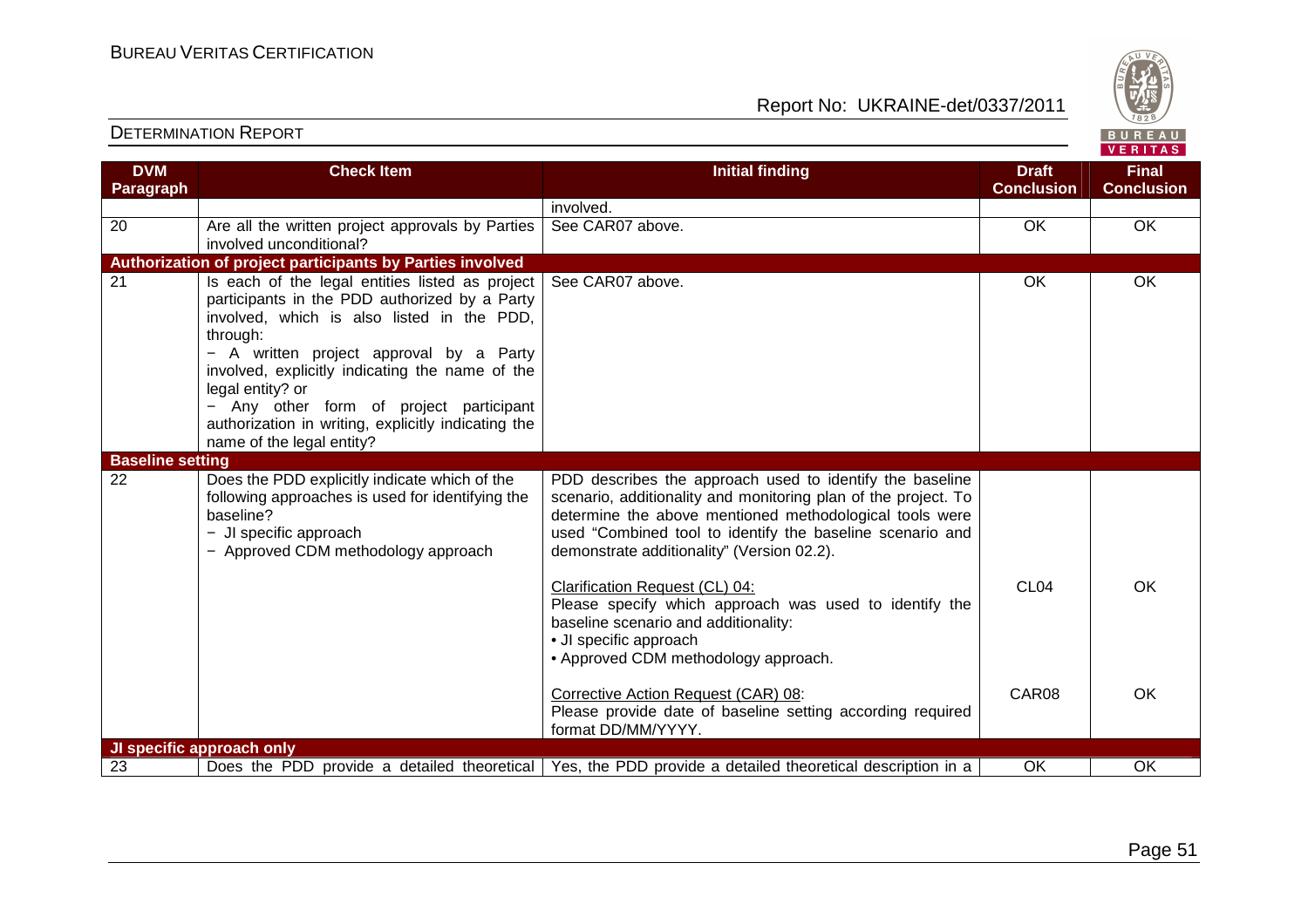

| <b>DVM</b><br>Paragraph | <b>Check Item</b>                                                                                                                                                                                                                                                                                                                                                                                                                                                                                                                                                                                                                                                                                                                                                                                                                                                                                                                                    | <b>Initial finding</b>                                                                                                                                                                                                                                             | <b>Draft</b><br><b>Conclusion</b> | <b>Final</b><br><b>Conclusion</b> |
|-------------------------|------------------------------------------------------------------------------------------------------------------------------------------------------------------------------------------------------------------------------------------------------------------------------------------------------------------------------------------------------------------------------------------------------------------------------------------------------------------------------------------------------------------------------------------------------------------------------------------------------------------------------------------------------------------------------------------------------------------------------------------------------------------------------------------------------------------------------------------------------------------------------------------------------------------------------------------------------|--------------------------------------------------------------------------------------------------------------------------------------------------------------------------------------------------------------------------------------------------------------------|-----------------------------------|-----------------------------------|
|                         | description in a complete and transparent<br>manner?                                                                                                                                                                                                                                                                                                                                                                                                                                                                                                                                                                                                                                                                                                                                                                                                                                                                                                 | complete and transparent manner.                                                                                                                                                                                                                                   |                                   |                                   |
| 23                      | Does the PDD provide justification that the<br>baseline is established:<br>(a) By listing and describing plausible future<br>scenarios on the basis of conservative<br>assumptions and selecting the most plausible<br>one?<br>(b) Taking into account relevant national and/or<br>sectoral policies and circumstance?<br>- Are key factors that affect a baseline taken<br>into account?<br>(c) In a transparent manner with regard to the<br>choice<br>approaches,<br>assumptions,<br>of<br>methodologies, parameters, date sources and<br>key factors?<br>(d) Taking into account of uncertainties and<br>using conservative assumptions?<br>(e) In such a way that ERUs cannot be earned<br>for decreases in activity levels outside the<br>project or due to force majeure?<br>(f) By drawing on the list of standard variables<br>contained in appendix B to "Guidance on<br>criteria for baseline setting and monitoring", as<br>appropriate? | In the PDD in a reasonable way showed that the baseline<br>was determined by compiling a listing and description of real<br>scenarios of future scenarios based on conservative<br>assumptions and subsequent selection the most attractive of<br>these scenarios. | $\overline{OK}$                   | <b>OK</b>                         |
| 24                      | If selected elements or combinations<br>of<br><b>CDM</b><br>methodologies<br>approved<br>or<br>methodological tools for baseline setting are<br>used,<br>are the selected<br>elements<br>or<br>combinations together with the elements<br>supplementary developed by the project<br>participants in line with 23 above?                                                                                                                                                                                                                                                                                                                                                                                                                                                                                                                                                                                                                              | To determine the baseline scenario and demonstrate<br>additionality used "Combined tool to identify the baseline<br>scenario and demonstrate additionality" (Version 03.0.0).                                                                                      | OK                                | OK                                |
| 25                      | If a multi-project emission factor is used, does                                                                                                                                                                                                                                                                                                                                                                                                                                                                                                                                                                                                                                                                                                                                                                                                                                                                                                     | CO <sub>2</sub><br>For baseline emissions calculations were used                                                                                                                                                                                                   | OK                                | <b>OK</b>                         |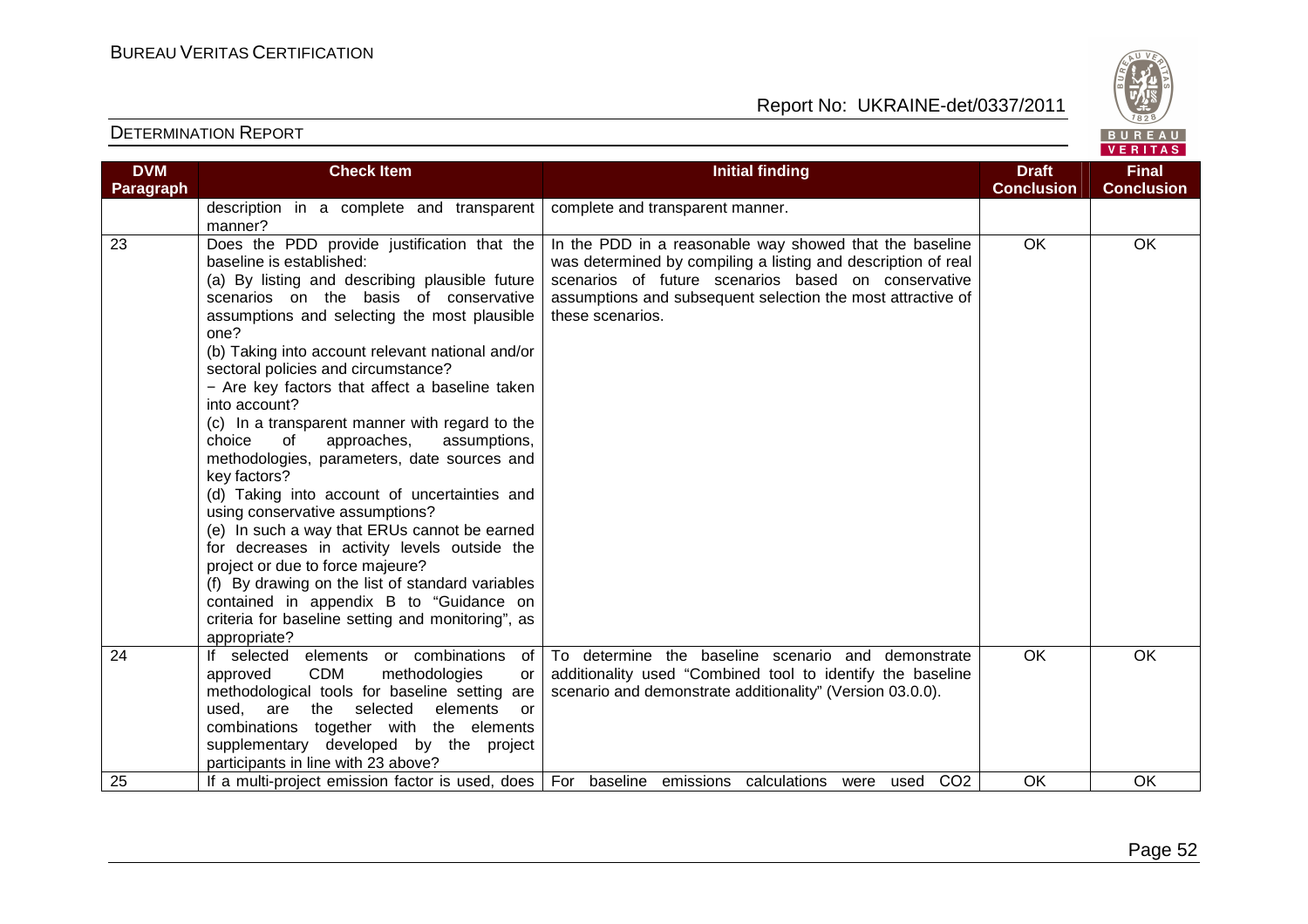

#### **VERITAS Check Item Initial finding Check Item Initial finding Check Item Initial finding Check Item Initial finding Check DVM Final Paragraph Conclusion Conclusion** the PDD provide appropriate justification?  $\parallel$  emission factor for the projects of reducing electricity consumption for it transmission by Ukrainian electricity networks. All factors are justified. **Approved CDM methodology approach only**  26 (a) Does the PDD provide the title, reference N/A OK OK OK number and version of the approved CDM methodology used? 26 (a)  $\vert$  Is the approved CDM methodology the most N/A OK OK OK recent valid version when the PDD is submitted for publication? If not, is the methodology still within the grace period (was the methodology revised to a newer version in the past two months)? 26 (b) Does the PDD provide a description of why the N/A OK OK OK approved CDM methodology is applicable to the project? 26 (c) Are all explanations, descriptions and analyses N/A OK OK pertaining to the baseline in the PDD made in accordance with the referenced approved CDM methodology?  $26$  (d)  $\qquad$  Is the baseline identified appropriately as a N/A OK OK OK result? **Additionality JI specific approach only** Section B.1 of the PDD the analysis of project additionality, OK OK 28 Does the PDD indicate which of the following approaches for demonstrating additionality is which aims to demonstrate that the project scenario is not used? part of the specified baseline, and that the project will (a) Provision of traceable and transparent achieve GHG emissions reductions against to baseline. The information showing the baseline was identified analysis was performed based on the latest version of on the basis of conservative assumptions, that "Combined tool to identify the baseline scenario and the project scenario is not part of the identified demonstrate additionality" (Version 03.0.0), which was baseline scenario and that the project will lead approved by the CDM Executive Board and fully applied to JI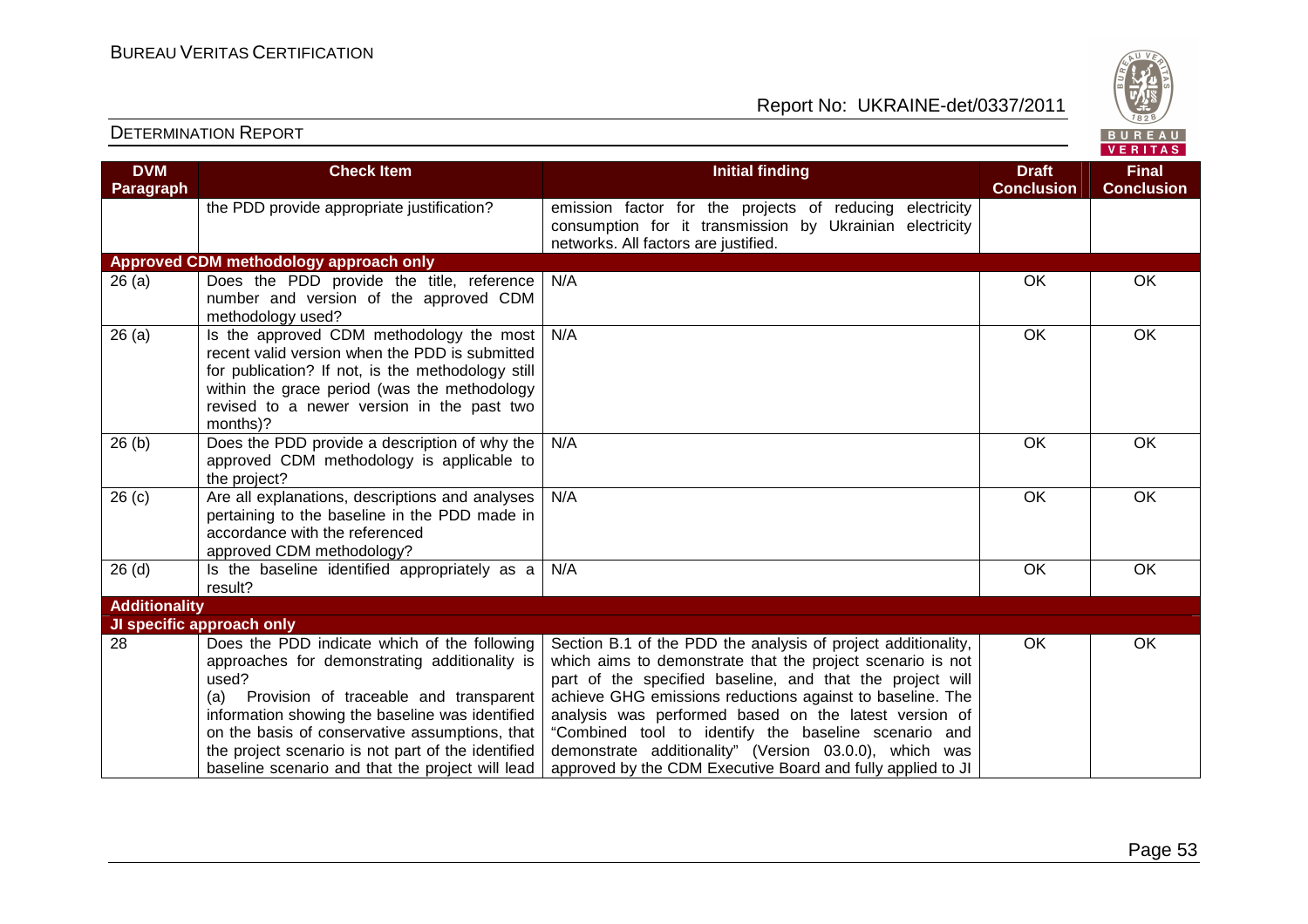

| <b>DVM</b><br>Paragraph | <b>Check Item</b>                                                                                                                                                                                                                                                                                                                                                                                                                                                                                                                        | <b>Initial finding</b>                                                                                                                                                            | <b>Draft</b><br><b>Conclusion</b> | <b>Final</b><br><b>Conclusion</b> |
|-------------------------|------------------------------------------------------------------------------------------------------------------------------------------------------------------------------------------------------------------------------------------------------------------------------------------------------------------------------------------------------------------------------------------------------------------------------------------------------------------------------------------------------------------------------------------|-----------------------------------------------------------------------------------------------------------------------------------------------------------------------------------|-----------------------------------|-----------------------------------|
|                         | to emission reductions or enhancements of<br>removals:<br>(b) Provision of traceable and transparent<br>information that an AIE has already positively<br>determined that a comparable project (to be)<br>implemented under comparable circumstances<br>has additionality;<br>(c) Application of the most recent version of<br>the "Tool for the demonstration and<br>assessment of additionality. (allowing for a two-<br>month grace period) or any other method for<br>proving additionality approved by the CDM<br>Executive Board". | projects.                                                                                                                                                                         |                                   |                                   |
| 29(a)                   | Does the PDD provide a justification of the<br>applicability of the approach with a clear and<br>transparent description?                                                                                                                                                                                                                                                                                                                                                                                                                | Barriers analysis and common practice which applied<br>considered are good practice of additionality demonstration<br>of the project activity.                                    | $\overline{OK}$                   | OK                                |
| 29(b)                   | Are additionality proofs provided?                                                                                                                                                                                                                                                                                                                                                                                                                                                                                                       | Corrective Action Request (CAR) 09:<br>In the PDD does not specify how the registration of this<br>project as JI project will help overcome identified<br>technological barriers. | CAR09                             | <b>OK</b>                         |
| 29 <sub>(c)</sub>       | Is the additionality demonstrated appropriately<br>as a result?                                                                                                                                                                                                                                                                                                                                                                                                                                                                          | See CAR09 above.                                                                                                                                                                  | OK                                | OK                                |
| 30                      | If the approach 28 (c) is chosen, are all<br>explanations, descriptions and analyses made<br>in accordance with the selected tool or<br>method?                                                                                                                                                                                                                                                                                                                                                                                          | All explanations, descriptions and analyses are made in<br>accordance with the selected tool.                                                                                     | $\overline{OK}$                   | <b>OK</b>                         |
|                         | Approved CDM methodology approach only                                                                                                                                                                                                                                                                                                                                                                                                                                                                                                   |                                                                                                                                                                                   |                                   |                                   |
| 31(a)                   | Does the PDD provide the title, reference<br>number and version of the approved CDM<br>methodology used?                                                                                                                                                                                                                                                                                                                                                                                                                                 | N/A                                                                                                                                                                               | OK                                | OK                                |
| 31(b)                   | Does the PDD provide a description of why and  <br>the<br>referenced<br>approved<br><b>CDM</b><br>how                                                                                                                                                                                                                                                                                                                                                                                                                                    | N/A                                                                                                                                                                               | OK                                | OK                                |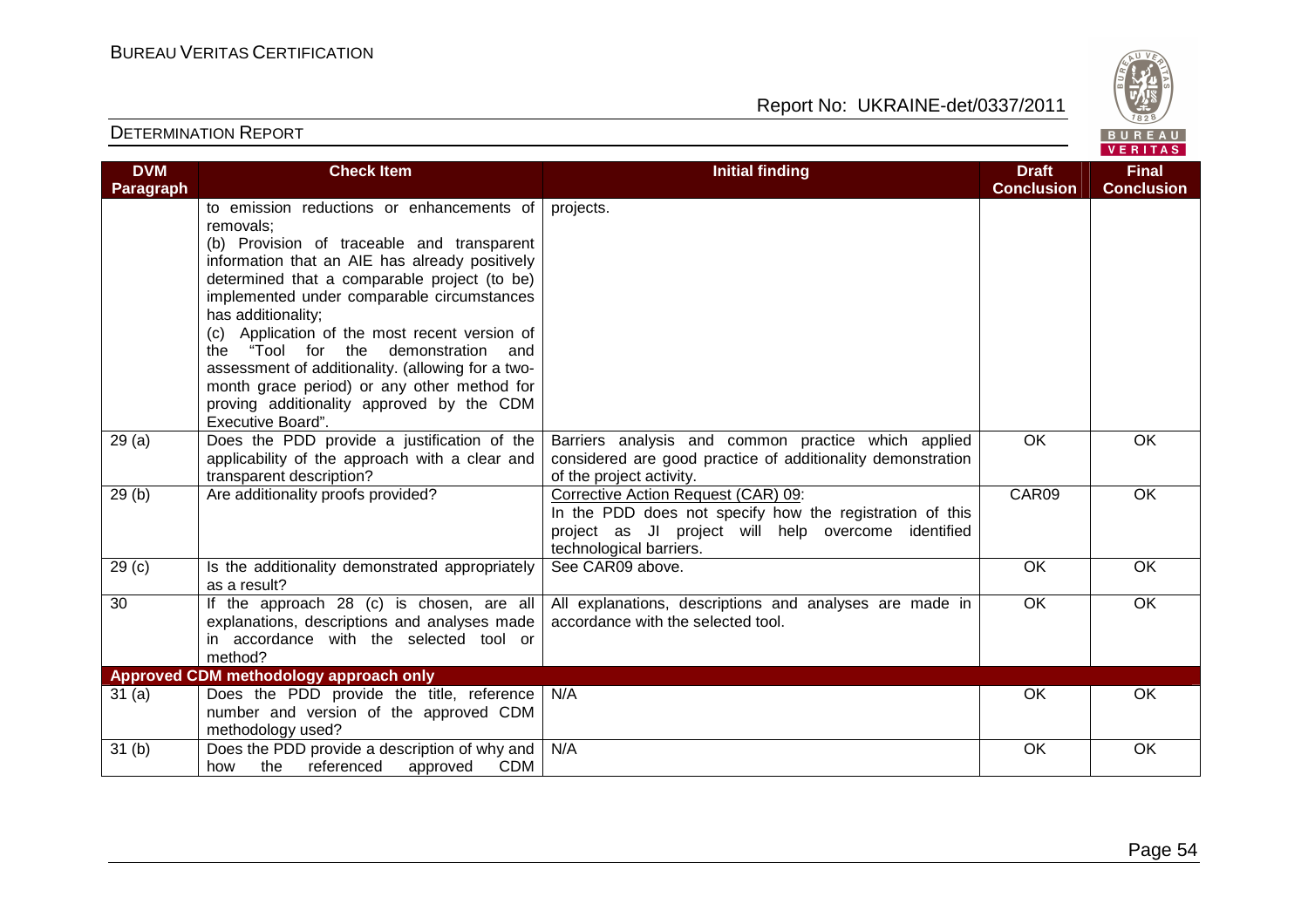DETERMINATION REPORT

Report No: UKRAINE-det/0337/2011



**VERITAS** 

#### **DVM Paragraph Check Item Initial finding Check Item Initial finding Check Item Initial finding Check Item Initial finding Check ConclusionFinal Conclusion** methodology is applicable to the project? 31 (c) Are all explanations, descriptions and analyses with regard to additionality made in accordance with the selected methodology? 31 (d) | Are additionality proofs provided? | N/A OK | OK N/A OK OK OK  $\overline{OK}$  $31$  (e) Is the additionality demonstrated appropriately as a result? **Project boundary (applicable except for JI LULUCF projects)** N/A OK OK OK **JI specific approach only**  32 (a) Does the project boundary defined in the PDDencompass all anthropogenic emissions by sources of GHGs that are: (i) Under the control of the project participants? (ii) Reasonably attributable to the project? (iii) Significant?  $32(b)$  Is the project boundary defined on the basis of Yes, the project boundary defined in line with all presented requirements. OK OK a case-by-case assessment with regard to the criteria referred to in 32 (a) above?  $32 (c)$  Are the delineation of the project boundary and Yes, the project boundary defined on the basis of a case-bycase assessment with regard to the criteria referred to in 32 (a) above. Yes, project boundary represented the scheme form on Fig. OK OK the gases and sources included appropriately described and justified in the PDD by using a figure or flow chart as appropriate? 32 (d) | Are all gases and sources included explicitly 3a and 3b and in tabular form in Table 4. OK OK stated, and the exclusions of any sources related to the baseline or the project are appropriately justified? Clarification Request (CL) 05: Please change the title of fourth column Table 4 (Section B.3 the PDD). Title "Included?" recommend changing "Included/Excluded" Clarification Request (CL) 06: Precise figures numbering in the PDD. Corrective Action Request (CAR) 10: CL05 CL06 CAR10 **OK** OK OK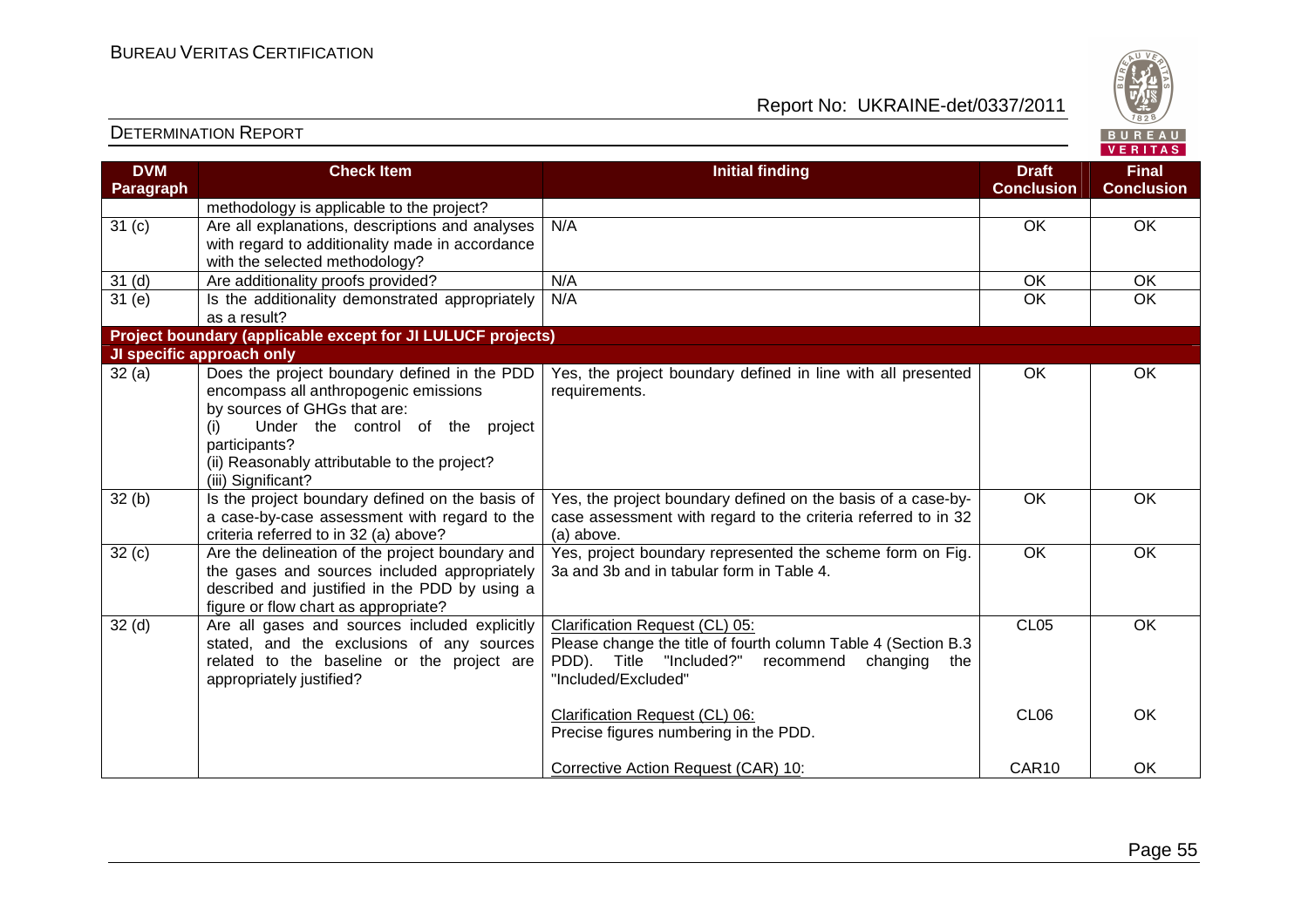DETERMINATION REPORT

Report No: UKRAINE-det/0337/2011



#### **VERITAS Check Item Initial finding Check Item Initial finding Check Item Initial finding Check Item Initial finding Check DVM Final Paragraph Conclusion Conclusion** During site visit to the company PJSC "Chernivtsioblenergo" determination team found that some equipment implemented within project activities (eg circuit breakers) included insulating gas (SF6). Please include the insulating gas to the list of project emissions. **Approved CDM methodology approach only** 33 **Is the project boundary defined in accordance** N/A OK OK OK with the approved CDM methodology? **Crediting period** 21/02/2002 PJSC«Chernivtsioblenergo» management OK OK  $34$  (a)  $\hbox{\textsf{Does}}$  the PDD state the starting date of the project as the date on which the decision about TPL reduction programme development and implementation or construction or real action of realization, (Protocol № 8), and this is also the date of the given project recognition as JI project. the project will begin or began? 34 (a) Is the starting date after the beginning of 2000? Tes. The starting of the starting of the OK OK OK OK 34 (b) Does the PDD state the expected operational 25 years (300 months) OK OK lifetime of the project in years and months? 34 (c) Does the PDD state the length of the crediting 22 years (264 months) OK OK period in years and months?  $34 (c)$  Is the starting date of the crediting period on or Yes, starting date of the crediting period is after the date the OK OK after the date of the first emission reductions or first emission reductions are generated. enhancements of net removals generated by the project? 34 (d) Does the PDD state that the crediting period for Clarification Request (CL) 07:CL07 OK issuance of ERUs starts only after the Please specify that the crediting period of ERUs generating beginning of 2008 and does not extend beyond started after the beginning of 2008 and continuing over the the operational lifetime of the project? life cycle. 34 (d) | If the crediting period extends beyond 2012, Clarification Request (CL) 08:CL08 OK does the PDD state that the extension is Please specify that crediting period extension beyond 2012 subject to the host Party approval? requires approval by the Host country. Are the estimates of emission reductions or enhancements of net removals presented separately for those until 2012 and those after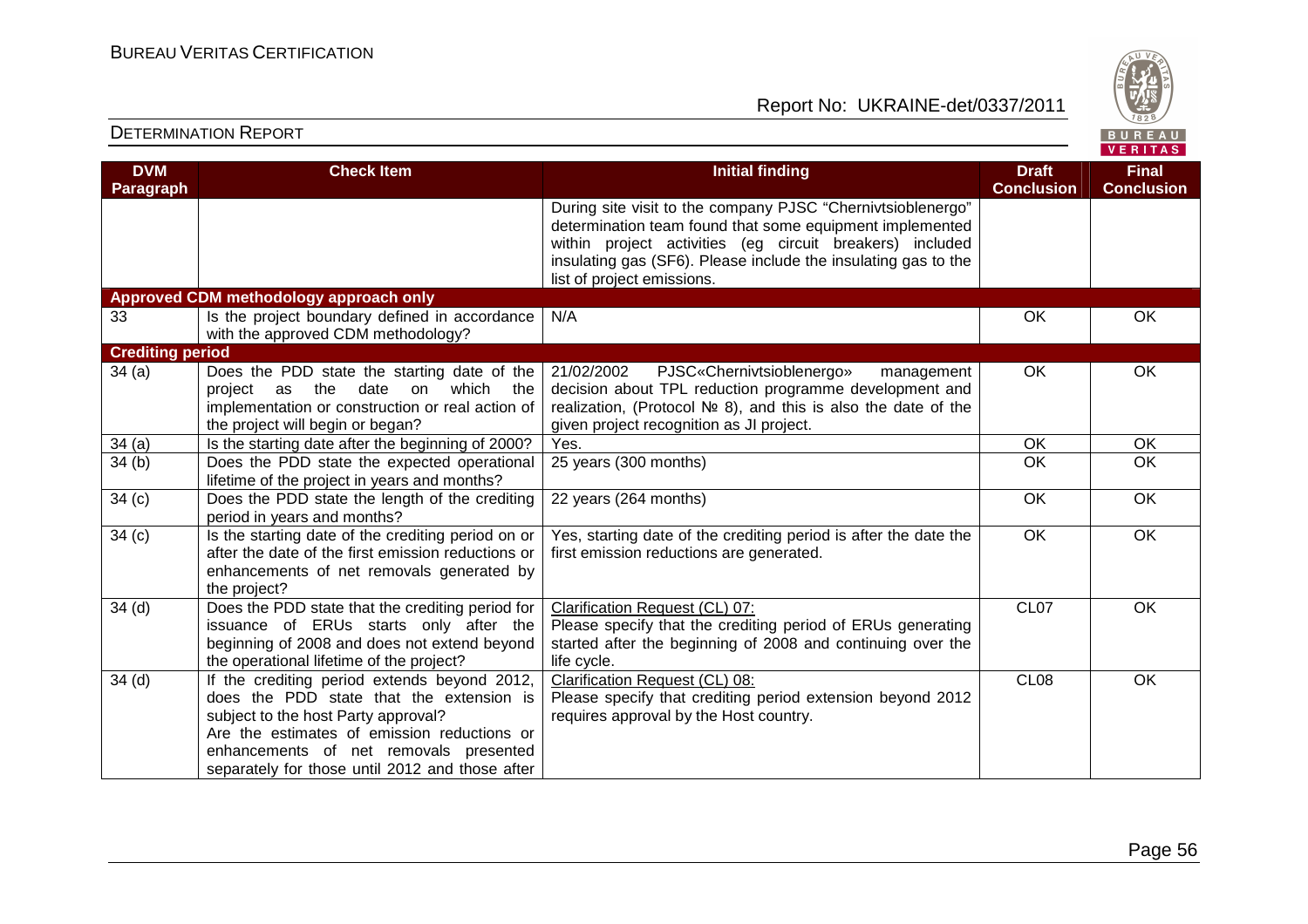

| <b>DVM</b>             | <b>Check Item</b>                                                                    | <b>Initial finding</b>                                                                                        | <b>Draft</b>      | <b>Final</b>      |
|------------------------|--------------------------------------------------------------------------------------|---------------------------------------------------------------------------------------------------------------|-------------------|-------------------|
| Paragraph              |                                                                                      |                                                                                                               | <b>Conclusion</b> | <b>Conclusion</b> |
|                        | 2012?                                                                                |                                                                                                               |                   |                   |
| <b>Monitoring plan</b> |                                                                                      |                                                                                                               |                   |                   |
| 35                     | Does the PDD explicitly indicate which of the                                        | Clarification Request (CL) 09:                                                                                | CL <sub>09</sub>  | OK                |
|                        | following approaches is used?                                                        | JI specific approach for monitoring plan identification is used                                               |                   |                   |
|                        | - JI specific approach                                                               | in the PDD, but it is not explicitly indicated. Please clearly<br>clarify in PDD what approach was used.      |                   |                   |
|                        | - Approved CDM methodology approach<br>JI specific approach only                     |                                                                                                               |                   |                   |
|                        |                                                                                      |                                                                                                               |                   |                   |
| 36(a)                  | Does the monitoring plan describe:<br>- All relevant factors and key characteristics | The approach of monitoring developed for this project<br>corresponds to assumptions and practices used in the |                   |                   |
|                        | that will be monitored?                                                              | baseline approach. This approach to monitoring requires                                                       |                   |                   |
|                        | - The period in which they will be monitored?                                        | monitoring and measurement of variables and parameters                                                        |                   |                   |
|                        | - All decisive factors for the control and                                           | necessary for quantitative determination of baseline and                                                      |                   |                   |
|                        | reporting of project performance?                                                    | project emission levels in transparent manner.                                                                |                   |                   |
|                        |                                                                                      |                                                                                                               |                   |                   |
|                        |                                                                                      | Clarification Request (CL) 10:                                                                                | <b>CL10</b>       | OK                |
|                        |                                                                                      | Please provide justification for choosing of the each used                                                    |                   |                   |
|                        |                                                                                      | parameters.                                                                                                   |                   |                   |
| 36(b)                  | Does the monitoring plan specify the indicators,                                     | See CL10 above.                                                                                               | OK                | OK                |
|                        | constants and variables used that are reliable,                                      |                                                                                                               |                   |                   |
|                        | valid and provide transparent picture of the                                         |                                                                                                               |                   |                   |
|                        | emission reductions or enhancements of net                                           |                                                                                                               |                   |                   |
| 36 <sub>(b)</sub>      | removals to be monitored?<br>If default values are used:                             | Corrective Action Request (CAR) 11:                                                                           | CAR11             | OK                |
|                        | - Are accuracy and reasonableness carefully                                          | Used TPC rate include technical<br>and<br>commercial                                                          |                   |                   |
|                        | balanced in their selection?                                                         | consumption and losses. Commercial losses have no impact                                                      |                   |                   |
|                        | Do the default values originate from                                                 | on GHG emissions and must be excluded from calculations.                                                      |                   |                   |
|                        | recognized sources?                                                                  |                                                                                                               |                   |                   |
|                        | - Are the default values supported by statistical                                    |                                                                                                               |                   |                   |
|                        | analyses providing reasonable confidence                                             |                                                                                                               |                   |                   |
|                        | levels?                                                                              |                                                                                                               |                   |                   |
|                        | - Are the default values presented in a                                              |                                                                                                               |                   |                   |
|                        | transparent manner?                                                                  |                                                                                                               |                   |                   |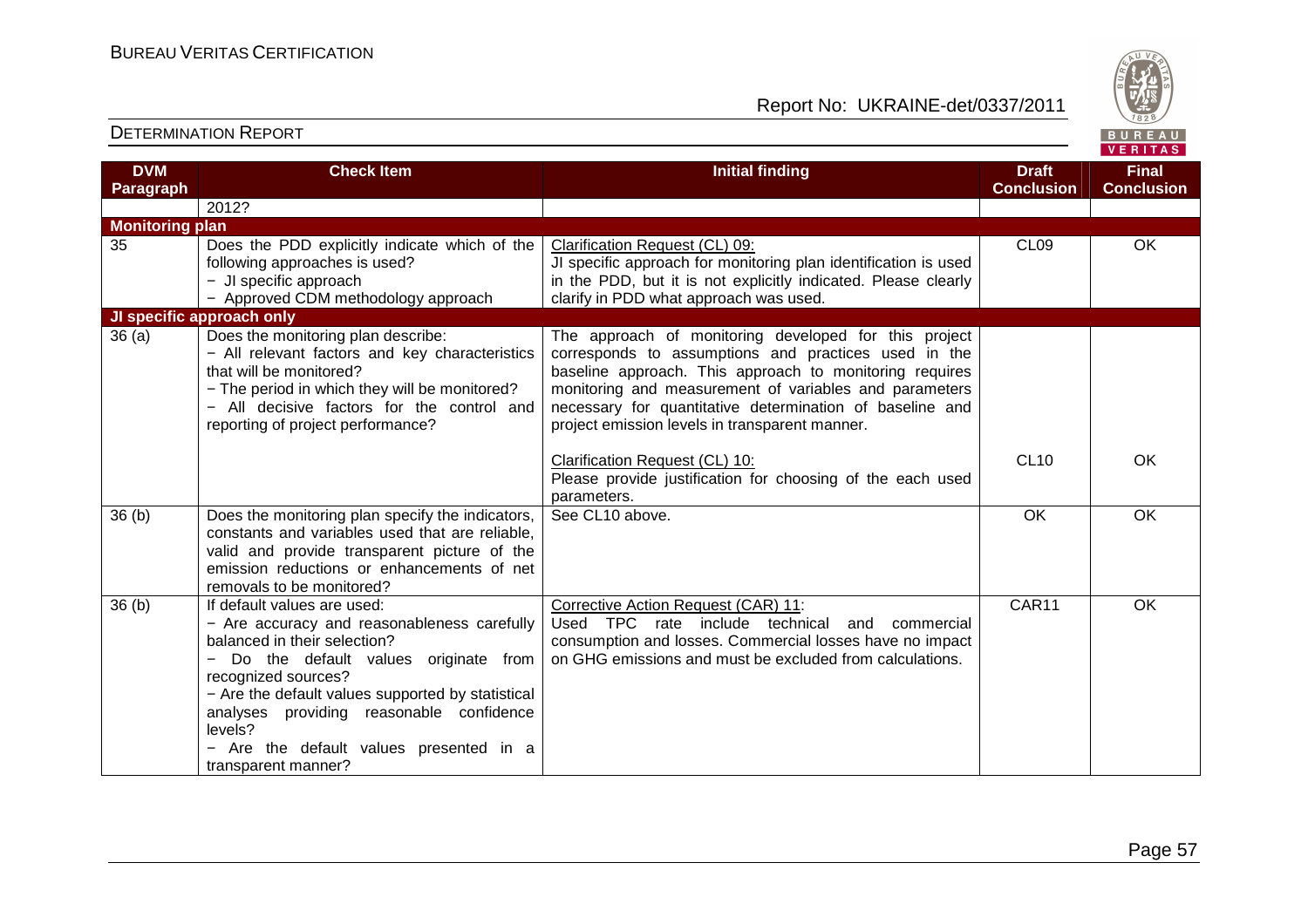

| <b>DVM</b>        | <b>Check Item</b>                                                                                                                                                                                                                                              | <b>Initial finding</b>                                                                                                                                                                                                                          | <b>Draft</b>      | <b>Final</b>      |
|-------------------|----------------------------------------------------------------------------------------------------------------------------------------------------------------------------------------------------------------------------------------------------------------|-------------------------------------------------------------------------------------------------------------------------------------------------------------------------------------------------------------------------------------------------|-------------------|-------------------|
| Paragraph         |                                                                                                                                                                                                                                                                |                                                                                                                                                                                                                                                 | <b>Conclusion</b> | <b>Conclusion</b> |
| 36 (b) (i)        | For those values that are to be provided by the<br>project participants, does the monitoring plan<br>clearly indicate how the values are to be<br>selected and justified?                                                                                      | Yes. All procedures of selection and justification of<br>necessary values are described.                                                                                                                                                        | OK                | OK                |
| 36 (b) (ii)       | For other values,<br>- Does the monitoring plan clearly indicate the<br>precise references from which these values are<br>taken?<br>- Is the conservativeness of the values<br>provided justified?                                                             | Corrective Action Request (CAR) 12:<br>Please specify who is responsible for providing actual value<br>of CO2 emission factor for the projects of reducing electricity<br>consumption for it transmission by Ukrainian electricity<br>networks. | CAR12             | OK                |
| 36 (b) (iii)      | For all data sources, does the monitoring plan<br>specify the procedures to be followed if<br>expected data are unavailable?                                                                                                                                   | Corrective Action Request (CAR) 13:<br>Please indicate in PDD that the data monitored and required<br>for the project determination will be kept for two years after<br>the last transfer of ERUs the project.                                  | CAR13             | OK                |
| 36 (b) (iv)       | Are International System Unit (SI units) used?                                                                                                                                                                                                                 | Yes.                                                                                                                                                                                                                                            | OK                | OK                |
| 36(b)(v)          | Does the monitoring plan note any parameters,<br>coefficients, variables, etc. that are used to<br>calculate baseline emissions or net removals<br>but are obtained through monitoring?                                                                        | Yes, Emission factors for the projects of reducing electricity<br>consumption for it transmission by Ukrainian electricity<br>networks used to calculate baseline emissions but are<br>obtained through monitoring.                             | <b>OK</b>         | OK                |
| 36(b)(v)          | Is the use of parameters, coefficients,<br>variables, etc. consistent between the baseline<br>and monitoring plan?                                                                                                                                             | Yes, use of parameters, coefficients, variables, etc. is<br>consistent between the baseline and monitoring plan.                                                                                                                                | OK                | OK                |
| 36 <sub>(c)</sub> | Does the monitoring plan draw on the list of<br>standard variables contained in appendix B of<br>"Guidance on criteria for baseline setting and<br>monitoring"?                                                                                                | Yes monitoring plan developed in line with "Guidance on<br>criteria for baseline setting and monitoring".                                                                                                                                       | $\overline{OK}$   | OK                |
| 36 <sub>(d)</sub> | Does the monitoring plan explicitly and clearly<br>distinguish:<br>(i) Data and parameters that are not monitored<br>throughout the crediting period, but are<br>determined only once (and thus remain fixed<br>throughout the crediting period), and that are | Yes, all relevant parameters are described (see section D.1<br>of PDD).                                                                                                                                                                         | <b>OK</b>         | OK                |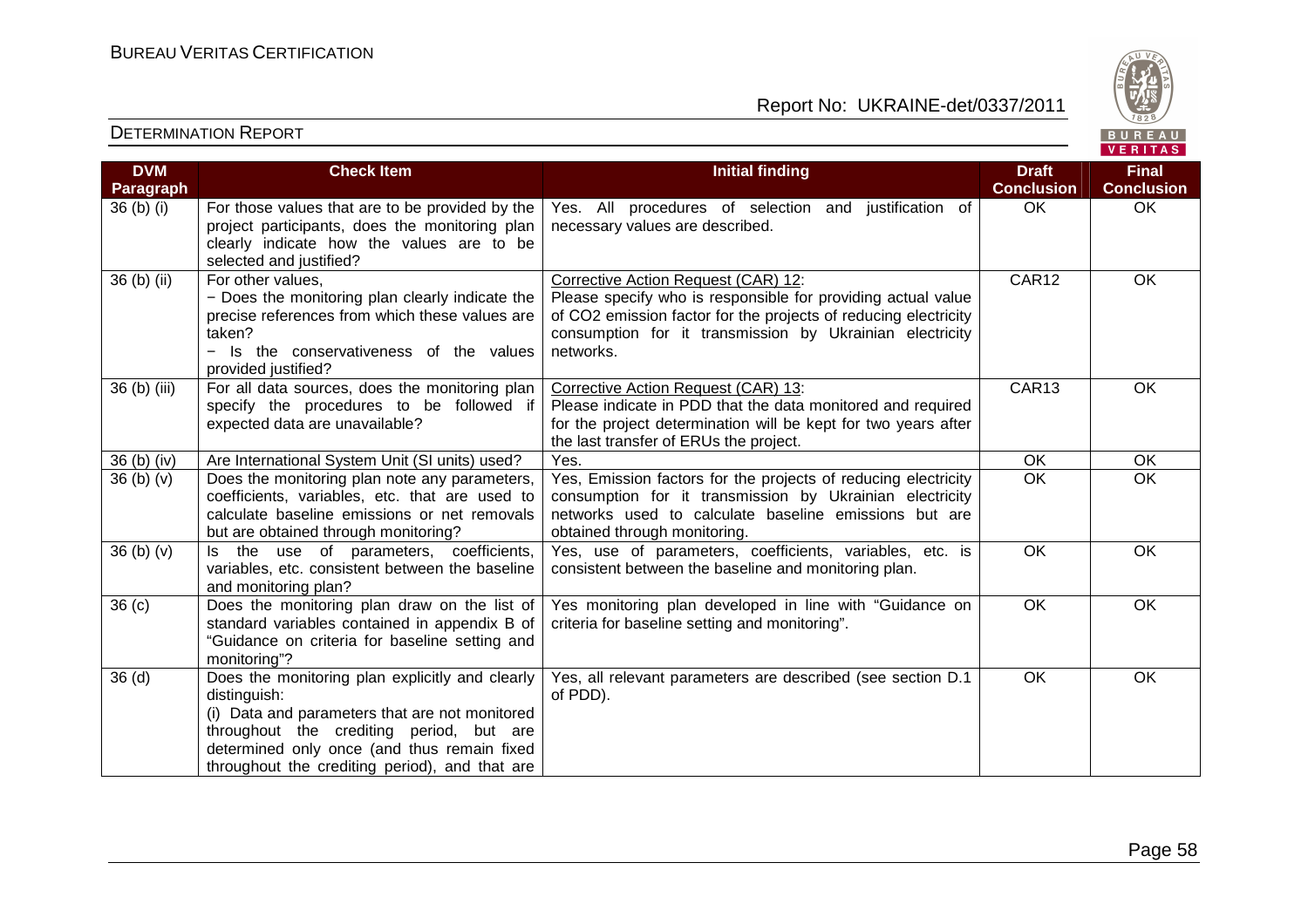

| <b>DVM</b><br><b>Paragraph</b> | <b>Check Item</b>                                                                                                                                                                                                                                                                                                                                                                               | <b>Initial finding</b>                                                                                                                                                                                | <b>Draft</b><br><b>Conclusion</b> | <b>Final</b><br><b>Conclusion</b> |
|--------------------------------|-------------------------------------------------------------------------------------------------------------------------------------------------------------------------------------------------------------------------------------------------------------------------------------------------------------------------------------------------------------------------------------------------|-------------------------------------------------------------------------------------------------------------------------------------------------------------------------------------------------------|-----------------------------------|-----------------------------------|
|                                | available already at the stage of determination?<br>(ii) Data and parameters that are not monitored<br>throughout the crediting period, but are<br>determined only once (and thus remain fixed<br>throughout the crediting period), but that are<br>not already available at the stage of<br>determination?<br>(iii) Data and parameters that are monitored<br>throughout the crediting period? |                                                                                                                                                                                                       |                                   |                                   |
| 36(e)                          | Does the monitoring plan describe the methods<br>employed for data monitoring (including its<br>frequency) and recording?                                                                                                                                                                                                                                                                       | The table in section D.1.1 PDD defined time (regularity) of<br>monitoring and information sources with respect to all<br>parameters and data to be monitored.                                         | $\overline{OK}$                   | OK                                |
| 36(f)                          | Does the monitoring plan elaborate all<br>algorithms and formulae used<br>for the<br>estimation/calculation<br>baseline<br>0f<br>emissions/removals<br>and<br>project<br>emissions/removals or direct monitoring of<br>emission reductions from the project, leakage,<br>as appropriate?                                                                                                        | In the PDD described and explained all the algorithms and<br>formulas used to calculating emissions for the baseline and<br>project scenarios.                                                        | $\overline{OK}$                   | $\overline{OK}$                   |
| 36 (f) (i)                     | underlying<br>the<br>rationale<br>for<br>the<br>ls.<br>algorithms/formulae explained?                                                                                                                                                                                                                                                                                                           | Yes, all necessary algorithms and formulae are clearly<br>described.                                                                                                                                  | $\overline{OK}$                   | OK                                |
| 36 (f) (ii)                    | Are consistent variables, equation formats,<br>subscripts etc. used?                                                                                                                                                                                                                                                                                                                            | Yes, all variables, equation format, subscripts etc. used<br>consistent.                                                                                                                              | OK                                | OK                                |
| 36 (f) (iii)                   | Are all equations numbered?                                                                                                                                                                                                                                                                                                                                                                     | Yes.                                                                                                                                                                                                  | $\overline{OK}$                   | <b>OK</b>                         |
| 36 (f) (iv)                    | Are all variables, with units indicated defined?                                                                                                                                                                                                                                                                                                                                                | Yes.                                                                                                                                                                                                  | $\overline{OK}$                   | $\overline{OK}$                   |
| 36 $(f)(v)$                    | the<br>conservativeness<br>of<br>ls.<br>the<br>algorithms/procedures justified?                                                                                                                                                                                                                                                                                                                 | See CAR11 above.                                                                                                                                                                                      | OK                                | OK                                |
| 36 $(f)(v)$                    | To the extent possible, are methods to<br>quantitatively account for uncertainty in key<br>parameters included?                                                                                                                                                                                                                                                                                 | The level of uncertainty of data specified in the table of<br>quality control and quality assurance procedures (see<br>Section D.2 PDD).<br>Taking into account that all used data and parameters are | $\overline{OK}$                   | OK                                |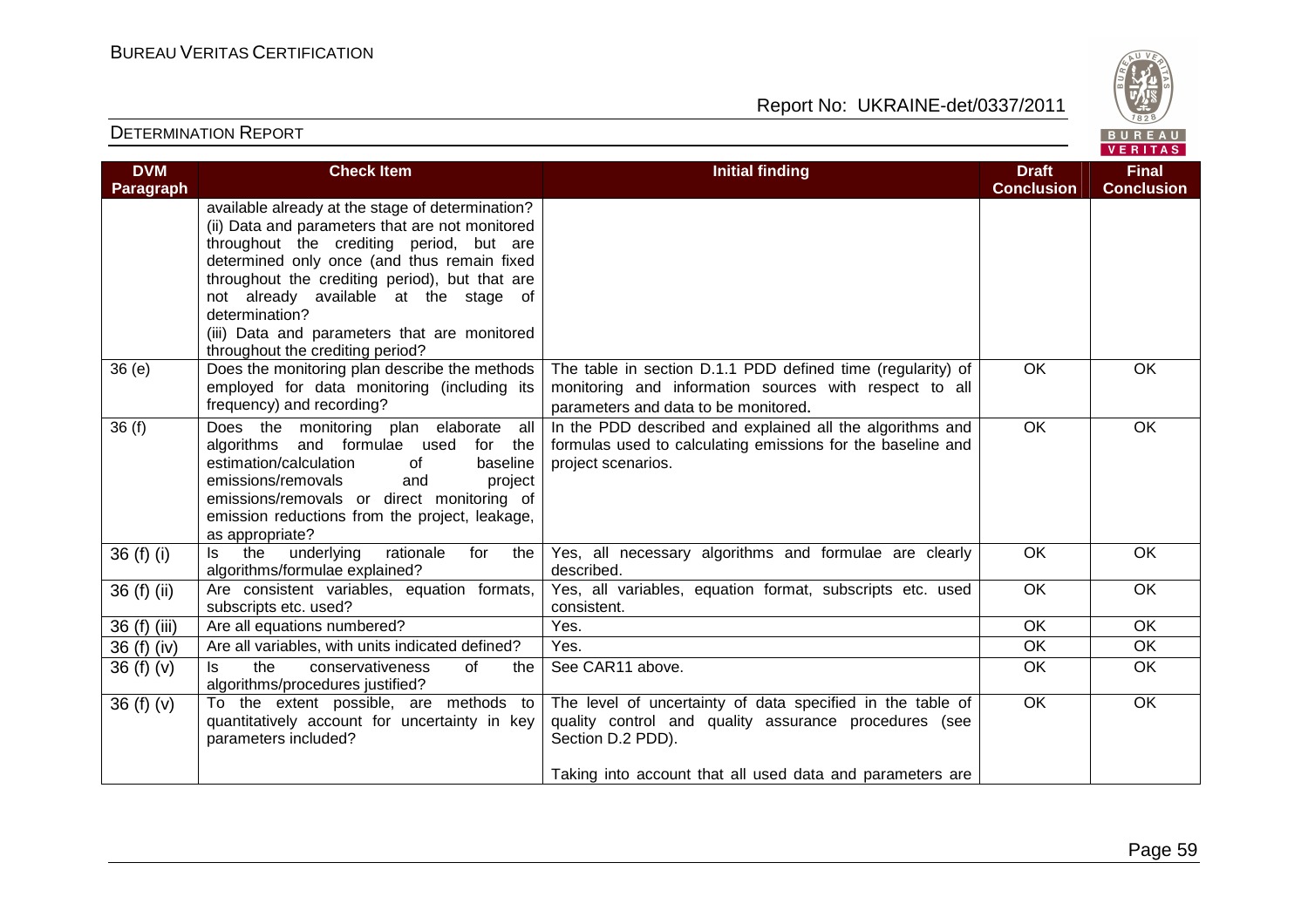standard can be found?



## Report No: UKRAINE-det/0337/2011

|                                |                                                                                                                                                                                                                                                                         |                                                                                                                                                                                                                                        |                                   | <b>VENIIAS</b>                    |
|--------------------------------|-------------------------------------------------------------------------------------------------------------------------------------------------------------------------------------------------------------------------------------------------------------------------|----------------------------------------------------------------------------------------------------------------------------------------------------------------------------------------------------------------------------------------|-----------------------------------|-----------------------------------|
| <b>DVM</b><br><b>Paragraph</b> | <b>Check Item</b>                                                                                                                                                                                                                                                       | <b>Initial finding</b>                                                                                                                                                                                                                 | <b>Draft</b><br><b>Conclusion</b> | <b>Final</b><br><b>Conclusion</b> |
|                                |                                                                                                                                                                                                                                                                         | defined according to current and accepted standards and<br>methods based on official data and results of measurements<br>by calibrated measuring equipment with the relevant<br>accuracy their level of uncertainty is defined as low. |                                   |                                   |
| 36 (f) (vi)                    | Is consistency between the elaboration of the<br>baseline scenario and the procedure for<br>calculating the emissions or net removals of the<br>baseline ensured?                                                                                                       | Yes.                                                                                                                                                                                                                                   | OK                                | OK                                |
| 36 (f) (vii)                   | Are any parts of the algorithms or formulae that<br>are not self-evident explained?                                                                                                                                                                                     | No, all algorithms and formulas are clearly explained                                                                                                                                                                                  | OK                                | OK                                |
| 36 (f) (vii)                   | Is it justified that the procedure is consistent<br>with standard technical procedures in the<br>relevant sector?                                                                                                                                                       | Yes.                                                                                                                                                                                                                                   | OK                                | OK                                |
| 36 (f) (vii)                   | Are references provided as necessary?                                                                                                                                                                                                                                   | All necessary references are provided.                                                                                                                                                                                                 | OK                                | OK                                |
| 36 (f) (vii)                   | Are implicit and explicit key assumptions<br>explained in a transparent manner?                                                                                                                                                                                         | Yes, all implicit and explicit assumptions are explained in a<br>transparent manner.                                                                                                                                                   | OK                                | OK                                |
| 36 (f) (vii)                   | Is it clearly stated which assumptions and<br>significant<br>procedures<br>have<br>uncertainty<br>associated<br>with them, and<br>how such<br>uncertainty is to be addressed?                                                                                           | Used assumptions and procedures do not have significant<br>uncertainty.                                                                                                                                                                | $\overline{OK}$                   | OK                                |
| 36 (f) (vii)                   | Is the uncertainty of key parameters described<br>and, where possible, is an uncertainty range at<br>95% confidence level for key parameters for<br>the calculation of emission reductions or<br>enhancements of net removals provided?                                 | Uncertainty range was defined as low.                                                                                                                                                                                                  | OK                                | OK                                |
| 36(9)                          | Does the monitoring plan identify a national or<br>international monitoring standard if such<br>standard has to be and/or is applied to certain<br>aspects of the project?<br>Does the monitoring plan provide a reference<br>as to where a detailed description of the | The monitoring plan identifies a national and international<br>monitoring standards applied to proposed project. All<br>relevant references are provided.                                                                              | OK                                | OK                                |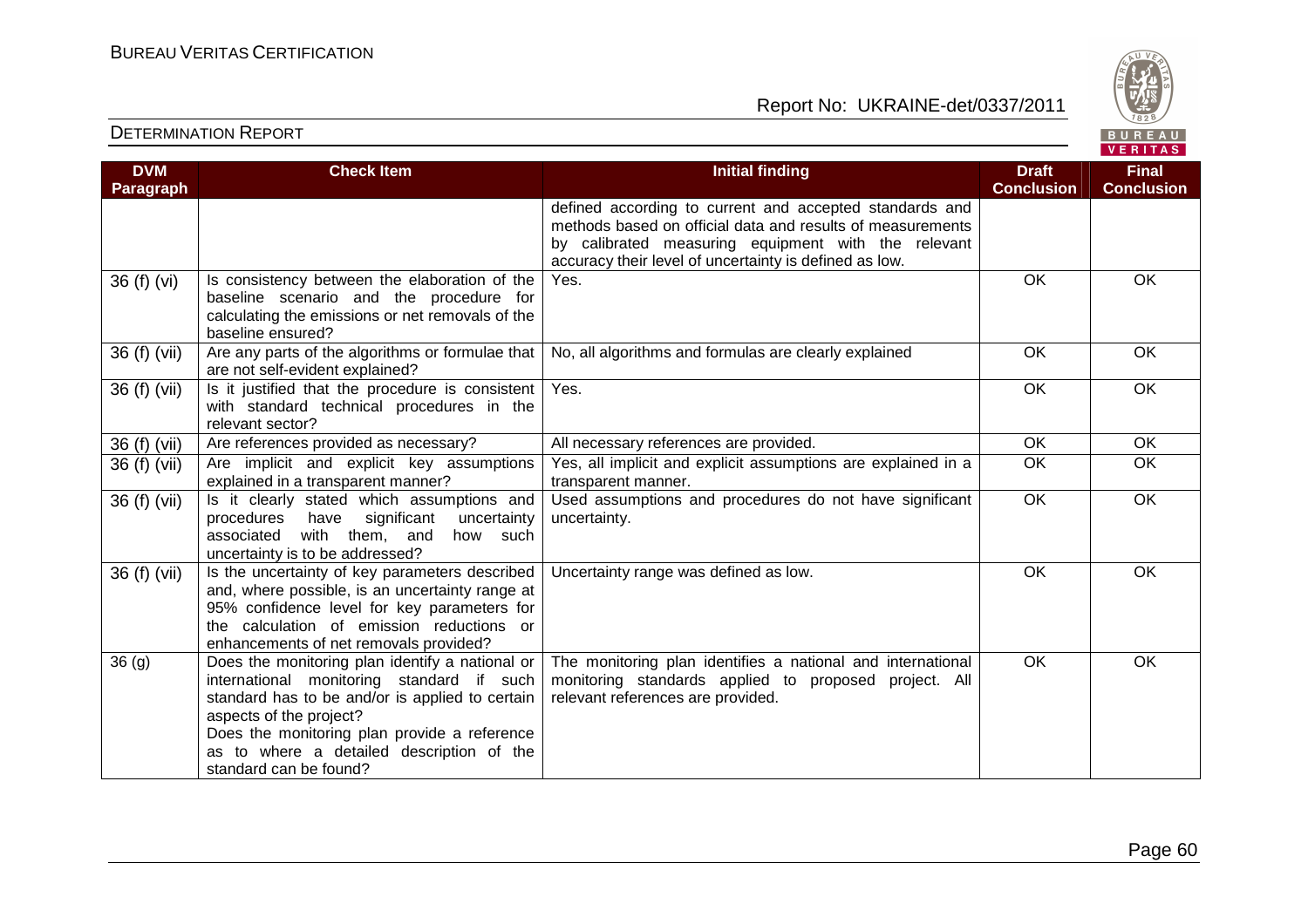

| <b>DVM</b><br>Paragraph | <b>Check Item</b>                                                                                                                                                                                                                                                                                            | <b>Initial finding</b>                                                                                                                                                                                                                                                                     | <b>Draft</b><br><b>Conclusion</b> | <b>Final</b><br><b>Conclusion</b> |
|-------------------------|--------------------------------------------------------------------------------------------------------------------------------------------------------------------------------------------------------------------------------------------------------------------------------------------------------------|--------------------------------------------------------------------------------------------------------------------------------------------------------------------------------------------------------------------------------------------------------------------------------------------|-----------------------------------|-----------------------------------|
| 36(h)                   | Does the monitoring plan document statistical<br>techniques, if used for monitoring, and that they<br>are used in a conservative manner?                                                                                                                                                                     | See CAR11 above.                                                                                                                                                                                                                                                                           | OK                                | OK                                |
| 36(i)                   | Does the monitoring plan present the quality<br>assurance and control procedures for the<br>monitoring process, including, as appropriate,<br>information on calibration and on how records<br>on data and/or method validity and accuracy<br>are kept and made available upon request?                      | The quality assurance and control procedures are described<br>in section D.2 of PDD.                                                                                                                                                                                                       | OK                                | <b>OK</b>                         |
| 36(j)                   | Does the monitoring plan clearly identify the<br>responsibilities and the authority regarding the<br>monitoring activities?                                                                                                                                                                                  | Yes, the responsibilities and the authority regarding the<br>monitoring activities are clearly identified in section D.3 of<br>PDD. See CAR12 above.                                                                                                                                       | OK                                | <b>OK</b>                         |
| 36(k)                   | Does the monitoring plan, on the whole, reflect<br>good monitoring practices appropriate to the<br>project type?<br>If it is a JI LULUCF project, is the good practice<br>guidance developed by IPCC applied?                                                                                                | Corrective Action Request (CAR) 14:<br>Section D.1.5 of the PDD requires from project participants<br>to submit information about collection and archiving data on<br>the environment impact as well as references to relevant<br>norms of the host country. Please provide relevant data. | CAR14                             | OK                                |
| $36$ (l)                | Does the monitoring plan provide, in tabular<br>form, a complete compilation of the data that<br>need to be collected for its application,<br>including data that are measured or sampled<br>and data that are collected from other sources<br>but not including data that are calculated with<br>equations? | Yes, all used parameters are presented in sections D.1.1.1<br>and D.1.1.3 of PDD.                                                                                                                                                                                                          | $\overline{OK}$                   | $\overline{OK}$                   |
| 36(m)                   | Does the monitoring plan indicate that the data<br>monitored and required for verification are to be<br>kept for two years after the last transfer of<br>ERUs for the project?                                                                                                                               | See CAR13 above.                                                                                                                                                                                                                                                                           | $\overline{OK}$                   | <b>OK</b>                         |
| 37                      | If selected elements or combinations<br>of<br><b>CDM</b><br>methodologies<br>approved<br><b>or</b><br>methodological tools are used for establishing<br>the monitoring plan, are the selected elements                                                                                                       | No selected elements or combinations of approved CDM<br>methodologies or methodological tools are used in<br>monitoring plan.                                                                                                                                                              | <b>OK</b>                         | <b>OK</b>                         |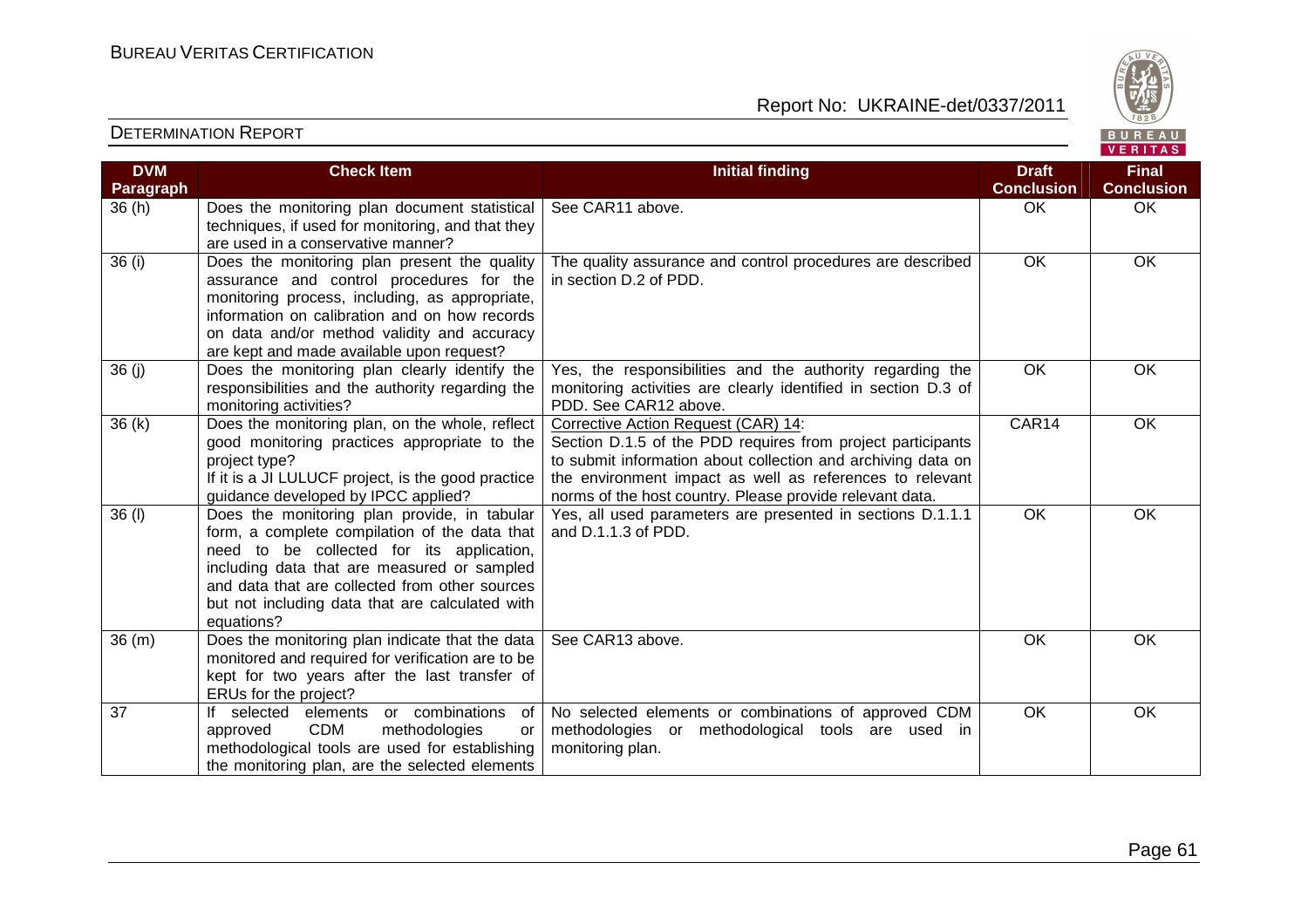DETERMINATION REPORT

Report No: UKRAINE-det/0337/2011



#### VERITAS **Check Item Initial finding Check Item Initial finding Check Item Initial finding Check Item Initial finding Check DVM Final Paragraph Conclusion Conclusion** or combination, together with elements supplementary developed by the project participants in line with 36 above? **Approved CDM methodology approach only**  38 (a) Does the PDD provide the title, reference N/A OK OK OK number and version of the approved CDM methodology used? 38 (a)  $\vert$  Is the approved CDM methodology the most N/A OK OK OK recent valid version when the PDD is submitted for publication? If not, is the methodology still within the grace period (was the methodology revised to a newer version in the past two months)? 38 (b) Does the PDD provide a description of why the N/A OK OK OK approved CDM methodology is applicable to the project? 38 (c) Are all explanations, descriptions and analyses N/A OK OK pertaining to monitoring in the PDD made in accordance with the referenced approved CDM methodology?  $38$  (d)  $\vert$  Is the monitoring plan established appropriately N/A OK OK OK as a result? **Applicable to both JI specific approach and approved CDM methodology approach** 39 If the monitoring plan indicates overlapping There are no overlapping monitoring periods during the OK OK monitoring periods during the crediting period: crediting period. (a) Is the underlying project composed of clearly identifiable components for which emission reductions or enhancements of removals can be calculated independently? (b) Can monitoring be performed independently for each of these components (i.e. the data/parameters monitored for one component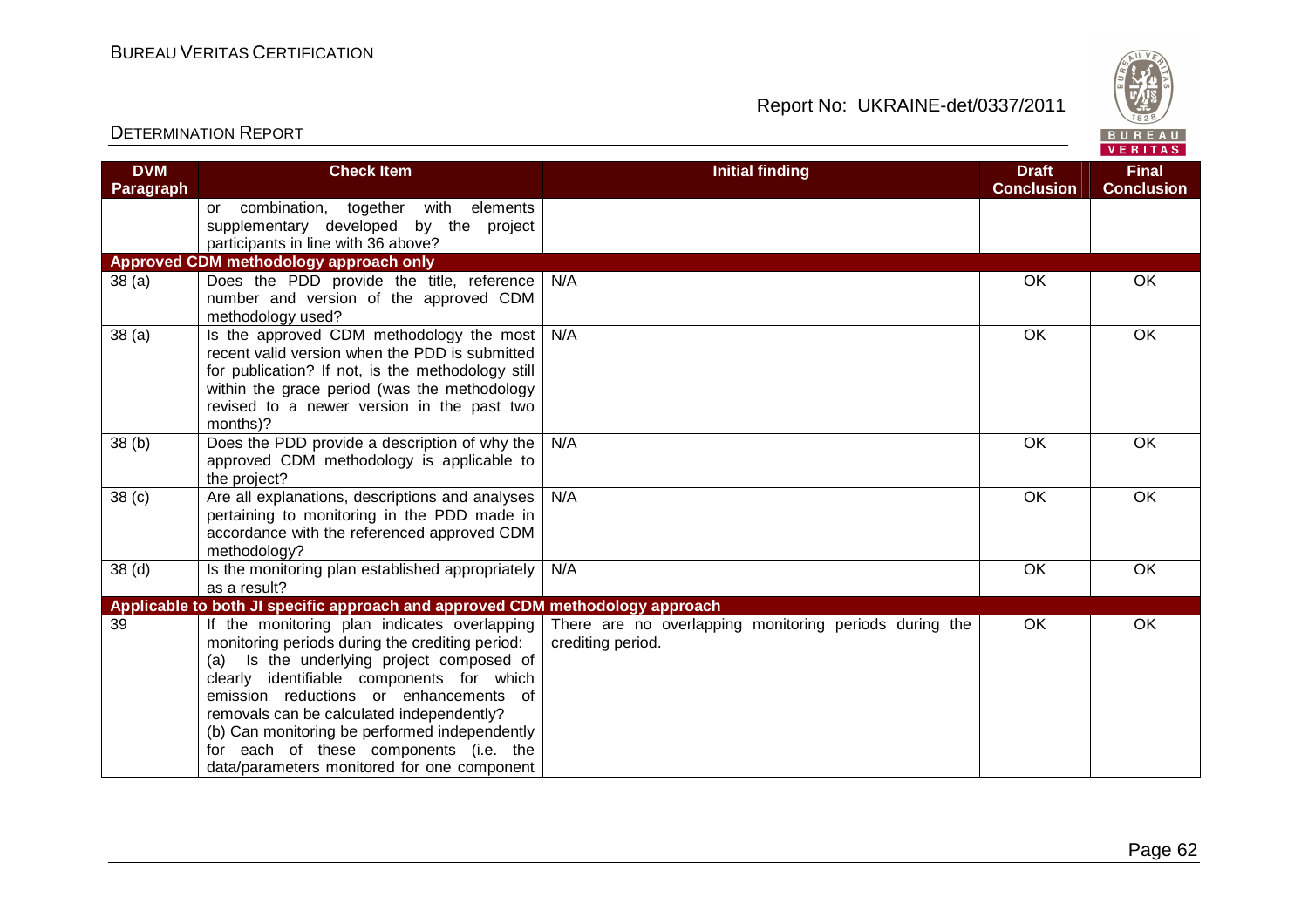

#### DETERMINATION REPORT**VERITAS Check Item Initial finding Check Item Initial finding Check Item Initial finding Check Item Initial finding Check DVM Final Paragraph Conclusion Conclusion** are not dependent on/effect data/parameters to be monitored for another component)? (c) Does the monitoring plan ensure that monitoring is performed for all components and that in these cases all the requirements of the JI guidelines and further guidance by the JISC regarding monitoring are met? (d) Does the monitoring plan explicitly provide for overlapping monitoring periods of clearly defined project components, justify its need and state how the conditions mentioned in (a)-(c) are met? **Leakage JI specific approach only**  40 (a) Does the PDD appropriately describe an No leakage is expected in proposed project activity. The SOK CONN CONN OK assessment of the potential leakage of the project and appropriately explain which sources of leakage are to be calculated and which can be neglected? No leakage is expected in proposed project activity. 6 OK OK OK 40 (b) Does the PDD provide a procedure for an ex ante estimate of leakage? **Approved CDM methodology approach only**  41 Are the leakage and the procedure for its N/A OK OK OK estimation defined in accordance with the approved CDM methodology? **Estimation of emission reductions or enhancements of net removals** 42 Does the PDD indicate which of the following Assessment of emissions or net removals in the baseline OK OK approaches it chooses? scenario and in the project scenario was used. (a) Assessment of emissions or net removals in the baseline scenario and in the project scenario (b) Direct assessment of emission reductions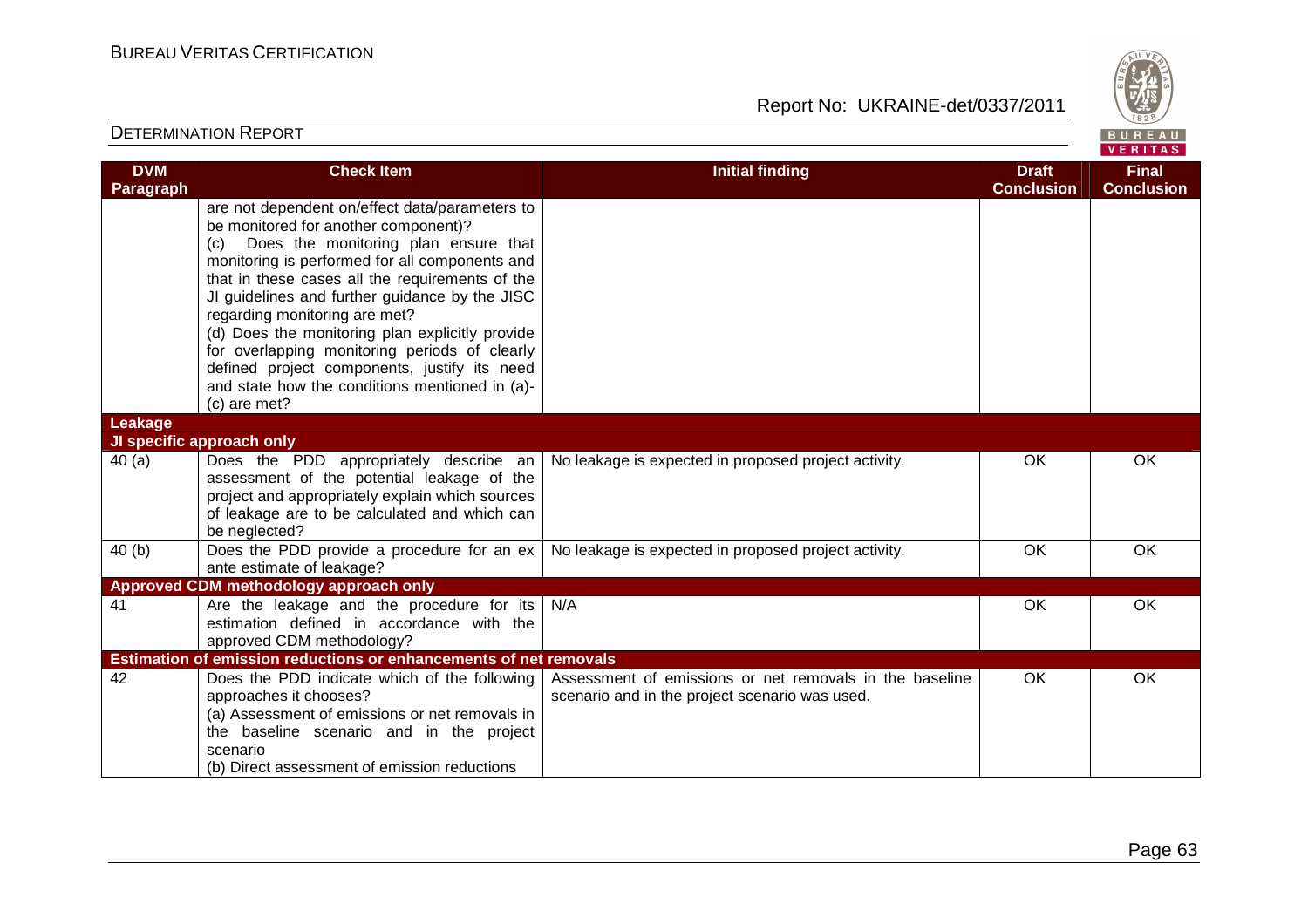

| <b>DVM</b> | <b>Check Item</b>                                 | <b>Initial finding</b>                                       | <b>Draft</b>      | <b>Final</b>      |
|------------|---------------------------------------------------|--------------------------------------------------------------|-------------------|-------------------|
| Paragraph  |                                                   |                                                              | <b>Conclusion</b> | <b>Conclusion</b> |
| 43         | If the approach (a) in 42 is chosen, does the     | Emissions for the project, baseline scenario and emission    | OK                | OK                |
|            | PDD provide ex ante estimates of:                 | reductions were ex ante estimated. Results of estimations    |                   |                   |
|            | (a) Emissions or net removals for the project     | are provided in section E of PDD and excel spreadsheets.     |                   |                   |
|            | scenario (within the project boundary)?           |                                                              |                   |                   |
|            | (b) Leakage, as applicable?                       |                                                              |                   |                   |
|            | (c) Emissions or net removals for the baseline    |                                                              |                   |                   |
|            | scenario (within the project boundary)?           |                                                              |                   |                   |
|            | (d) Emission reductions or enhancements of        |                                                              |                   |                   |
|            | net removals adjusted by leakage?                 |                                                              |                   |                   |
| 44         | If the approach (b) in 42 is chosen, does the     | N/A                                                          | OK                | OK                |
|            | PDD provide ex ante estimates of:                 |                                                              |                   |                   |
|            | (a) Emission reductions or enhancements of        |                                                              |                   |                   |
|            | net removals (within the project boundary)?       |                                                              |                   |                   |
|            | (b) Leakage, as applicable?                       |                                                              |                   |                   |
|            | (c) Emission reductions or enhancements of        |                                                              |                   |                   |
|            | net removals adjusted by leakage?                 |                                                              |                   |                   |
| 45         | For both approaches in 42                         | See CAR11 above.                                             |                   |                   |
|            | (a) Are the estimates in 43 or 44 given:          |                                                              |                   |                   |
|            | (i) On a periodic basis?                          | Corrective Action Request (CAR) 15:                          | CAR15             | OK                |
|            | (ii) At least from the beginning until the end of | CO2 emission factor for the projects of reducing electricity |                   |                   |
|            | the crediting period?                             | consumption for its transmission by Ukrainian electricity    |                   |                   |
|            | (iii) On a source-by-source/sink-by-sink          | networks provided in Order #43 dated 28/03/2010 were used    |                   |                   |
|            | basis?                                            | in ex-ante calculations. But this factor applicable only for |                   |                   |
|            | (iv) For each GHG?                                | 2010. Please correct.                                        |                   |                   |
|            | (v) In tones of CO2 equivalent, using global      |                                                              |                   |                   |
|            | warming potentials defined by decision            |                                                              |                   |                   |
|            | 2/CP.3 or as subsequently revised in              |                                                              |                   |                   |
|            | accordance with Article 5 of the Kyoto            |                                                              |                   |                   |
|            | Protocol?                                         |                                                              |                   |                   |
|            | (b) Are the formula used for calculating the      |                                                              |                   |                   |
|            | estimates in 43 or 44 consistent throughout the   |                                                              |                   |                   |
|            | PDD?                                              |                                                              |                   |                   |
|            | (c) For calculating estimates in 43 or 44, are    |                                                              |                   |                   |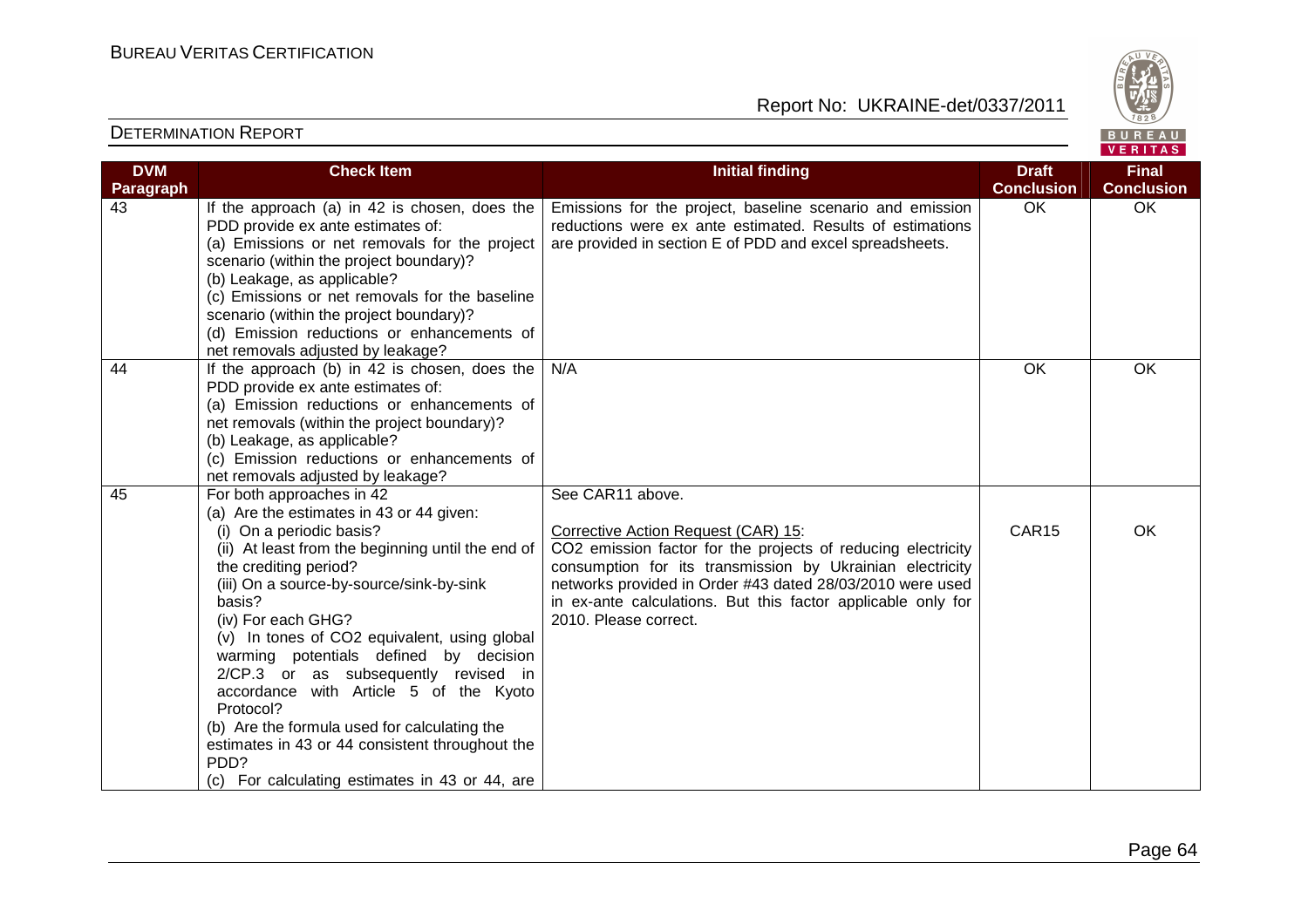Report No: UKRAINE-det/0337/2011



#### DETERMINATION REPORT

**DVM Paragraph** 

|                                                                                                                                                                                                                                                                                                                                                                                                              |                        |                                   | 1828/                             |  |
|--------------------------------------------------------------------------------------------------------------------------------------------------------------------------------------------------------------------------------------------------------------------------------------------------------------------------------------------------------------------------------------------------------------|------------------------|-----------------------------------|-----------------------------------|--|
| <b>TION REPORT</b><br>BUREAU                                                                                                                                                                                                                                                                                                                                                                                 |                        |                                   |                                   |  |
| <b>Check Item</b>                                                                                                                                                                                                                                                                                                                                                                                            | <b>Initial finding</b> | <b>Draft</b><br><b>Conclusion</b> | <b>Final</b><br><b>Conclusion</b> |  |
| key factors influencing the baseline emissions<br>or removals and the activity level of the project<br>and the emissions or net removals as well as<br>risks associated with the project taken into<br>account, as appropriate?<br>(d) Are data sources used for calculating the<br>estimates in 43 or 44 clearly identified, reliable<br>and transparent?<br>Are emission factors (including default<br>(e) |                        |                                   |                                   |  |

 emission factors) if used for calculating the estimates in 43 or 44 selected by carefully balancing accuracy and reasonableness, and appropriately justified of the choice? (f) Is the estimation in 43 or 44 based on conservative assumptions and the most plausible scenarios in a transparent manner?

| appropriately justified of the choice?                            |
|-------------------------------------------------------------------|
| (f) Is the estimation in 43 or 44 based on                        |
| conservative assumptions and the most                             |
| plausible scenarios in a transparent manner?                      |
| $(q)$ Are the estimates in 43 or 44 consistent                    |
| throughout the PDD?                                               |
| (h) Is the annual average of estimated                            |
| emission reductions or enhancements of net                        |
| removals calculated by dividing the total                         |
| estimated emission reductions<br>or                               |
| enhancements of net removals over the                             |
| المتحاف فالمستقر والمفتحف والمنادر والمتحامين والمتحاول والمتحاور |

|        | crediting period by the total months of the             |                                                        |    |     |
|--------|---------------------------------------------------------|--------------------------------------------------------|----|-----|
|        | crediting period and multiplying by twelve?             |                                                        |    |     |
| 46     | If the calculation of the baseline emissions or         | Yes, the PDD include an illustrative ex ante emissions | OK | OK. |
|        | net removals is to be performed ex post, does           | calculation.                                           |    |     |
|        | the PDD include an illustrative ex ante                 |                                                        |    |     |
|        | emissions or net removals calculation?                  |                                                        |    |     |
|        | Approved CDM methodology approach only                  |                                                        |    |     |
| 47 (a) | Is the estimation of emission reductions or $\vert$ N/A |                                                        | OK | OK. |
|        | enhancements of net removals made in                    |                                                        |    |     |
|        | <b>CDM</b><br>with the<br>accordance<br>approved        |                                                        |    |     |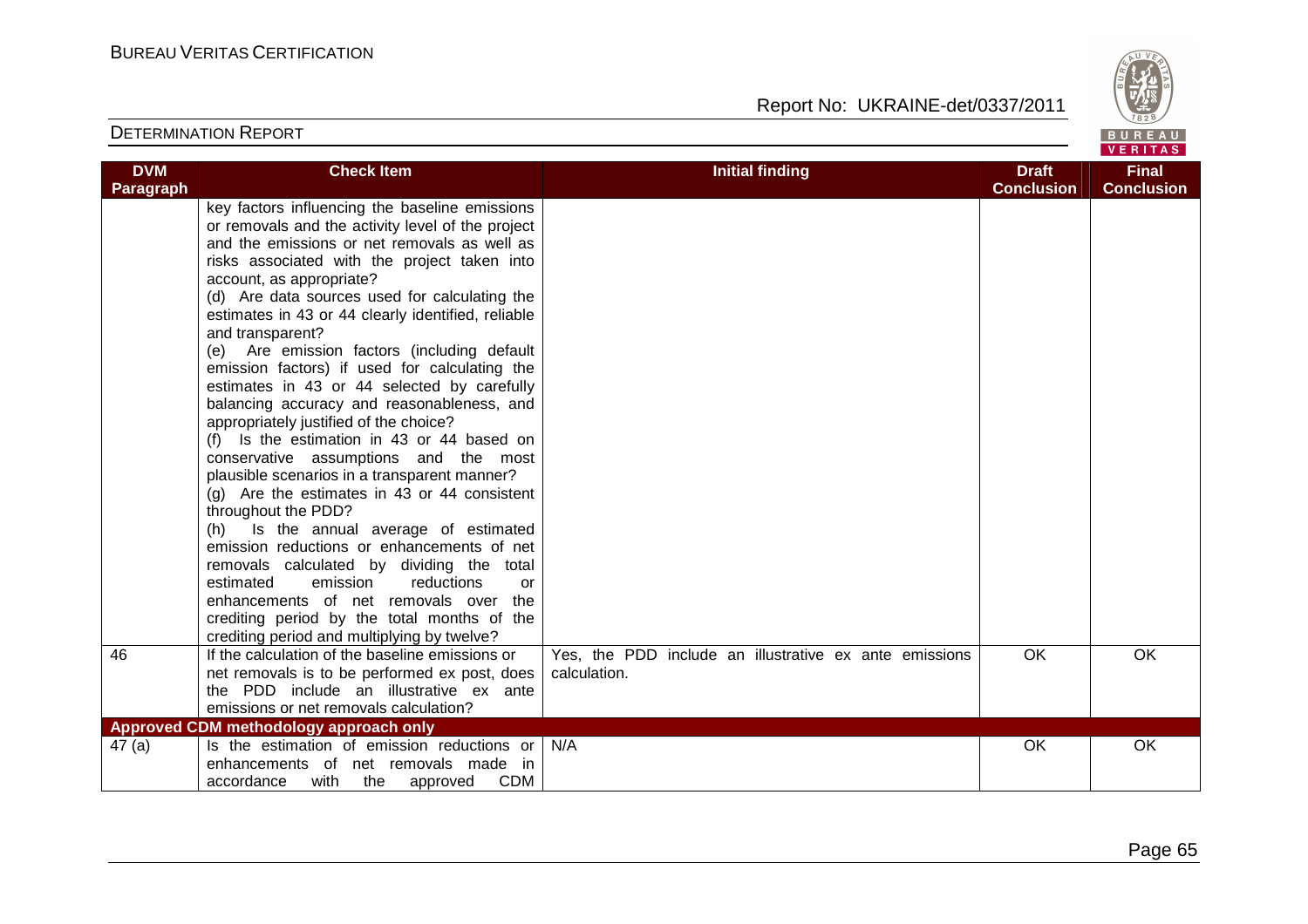

| <b>DVM</b><br>Paragraph      | <b>Check Item</b>                                                                                                                                                                                                                                                                                                                                                                                                                                                                                                                                                                                                                                                                                                                                                                                                                                                                                                                            | <b>Initial finding</b>                                                                                                                                          | <b>Draft</b><br><b>Conclusion</b> | <b>Final</b><br><b>Conclusion</b> |
|------------------------------|----------------------------------------------------------------------------------------------------------------------------------------------------------------------------------------------------------------------------------------------------------------------------------------------------------------------------------------------------------------------------------------------------------------------------------------------------------------------------------------------------------------------------------------------------------------------------------------------------------------------------------------------------------------------------------------------------------------------------------------------------------------------------------------------------------------------------------------------------------------------------------------------------------------------------------------------|-----------------------------------------------------------------------------------------------------------------------------------------------------------------|-----------------------------------|-----------------------------------|
|                              | methodology?                                                                                                                                                                                                                                                                                                                                                                                                                                                                                                                                                                                                                                                                                                                                                                                                                                                                                                                                 |                                                                                                                                                                 |                                   |                                   |
| 47 <sub>(b)</sub>            | Is the estimation of emission reductions or<br>enhancements of net removals presented in<br>the PDD:<br>- On a periodic basis?<br>- At least from the beginning until the end of<br>the crediting period?<br>- On a source-by-source/sink-by-sink basis?<br>- For each GHG?<br>- In tones of CO <sub>2</sub> equivalent, using global<br>warming potentials defined by decision 2/CP.3<br>or as subsequently revised in accordance with<br>Article 5 of the Kyoto Protocol?<br>- Are the formula used for calculating the<br>estimates consistent throughout the PDD?<br>- Are the estimates consistent throughout the<br>PDD?<br>- Is the annual average of estimated emission<br>reductions or enhancements of net removals<br>calculated by dividing the total estimated<br>emission reductions or enhancements of net<br>removals over the crediting period by the total<br>months of the crediting period and multiplying<br>by twelve? | N/A                                                                                                                                                             | OK                                | OK                                |
| <b>Environmental impacts</b> |                                                                                                                                                                                                                                                                                                                                                                                                                                                                                                                                                                                                                                                                                                                                                                                                                                                                                                                                              |                                                                                                                                                                 |                                   |                                   |
| 48 (a)                       | Does the PDD list and attach documentation on<br>the analysis of the environmental impacts of<br>the project, including transboundary impacts, in<br>accordance with procedures as determined by<br>the host Party?                                                                                                                                                                                                                                                                                                                                                                                                                                                                                                                                                                                                                                                                                                                          | Corrective Action Request (CAR) 16:<br>There is no information on transboundary impacts in the<br>PDD.                                                          | CAR16                             | <b>OK</b>                         |
| 48 (b)                       | If the analysis in 48 (a) indicates that the<br>environmental<br>impacts<br>considered<br>are<br>significant by the project participants or the                                                                                                                                                                                                                                                                                                                                                                                                                                                                                                                                                                                                                                                                                                                                                                                              | No significant environmental impacts related to project<br>implementation<br>are<br>expected.<br>Therefore<br>separate<br>environmental impact is not required. | $\overline{OK}$                   | $\overline{OK}$                   |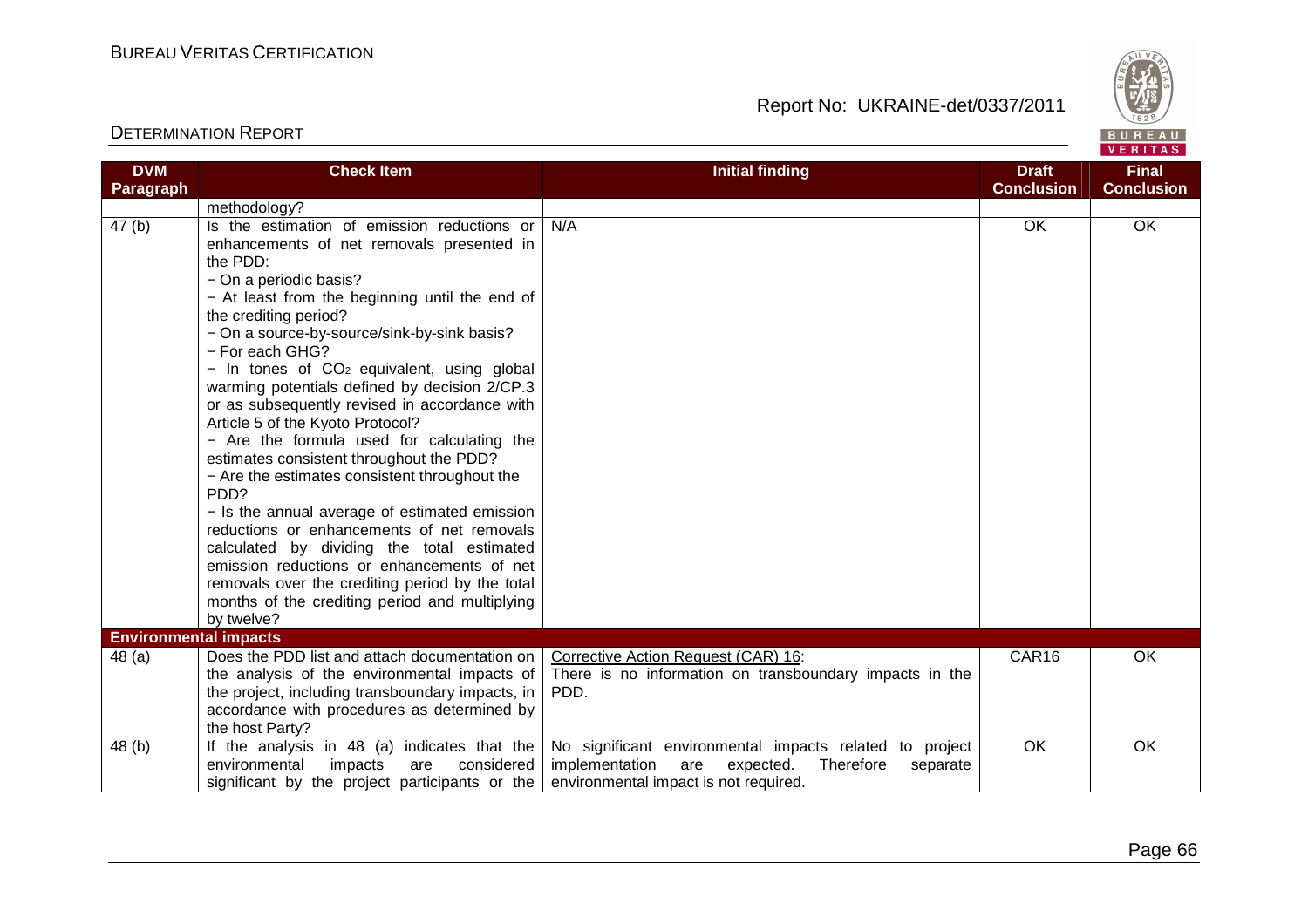DETERMINATION REPORT

Report No: UKRAINE-det/0337/2011



#### VERITAS **Check Item Initial finding Check Item Initial finding Check Item Initial finding Check Item Initial finding Check Item DVM Final Paragraph Conclusion Conclusion** host Party, does the PDD provide conclusion and all references to supporting documentation of an environmental impact assessment undertaken in accordance with the procedures as required by the host Party? **Stakeholder consultation**  49 If stakeholder consultation was undertaken in Procedures of Ukraine did not require consultations with OK OK accordance with the procedure as required by stakeholders for proposed project. However, information on the host Party, does the PDD provide: implementation measures of reducing technological power (a) A list of stakeholders from whom consumtion provided in the media and in electronic media comments on the projects have been received, (see section G of PDD). No negative stakeholders' comments were received on company adress. if any? (b) The nature of the comments? (c) A description on whether and how the comments have been addressed? **Determination regarding small-scale projects (additional elements for assessment) Determination regarding land use, land-use change and forestry projects (additional/alternative elements for assessment) Determination regarding programmes of activities (additional/alternative elements for assessment)**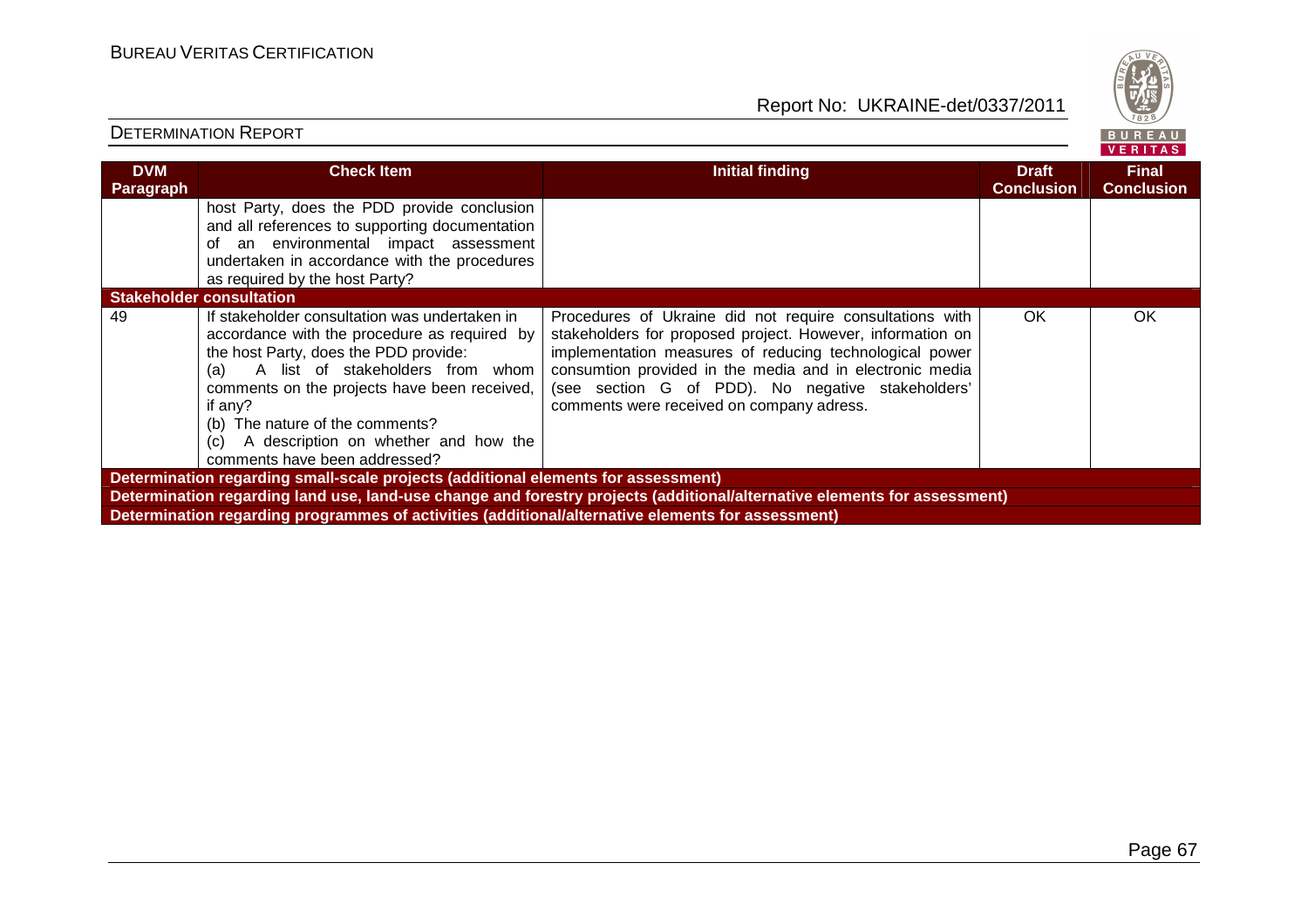

# DETERMINATION REPORT

# **Table 2 Resolution of Corrective Action and Clarification Requests**

| Draft report clarifications and corrective<br>action requests by determination team                                                                                                                       | Ref.<br>to<br>checklist<br>question<br>in table 1 | participant<br><b>Summary</b><br>project<br><b>of</b><br>response                                                                           | <b>Determination team conclusion</b>                                               |
|-----------------------------------------------------------------------------------------------------------------------------------------------------------------------------------------------------------|---------------------------------------------------|---------------------------------------------------------------------------------------------------------------------------------------------|------------------------------------------------------------------------------------|
| Corrective Action Request (CAR) 01:<br>Please use in the PDD font size provided «JOINT<br><b>PROJECT</b><br><b>IMPLEMENTATION</b><br><b>DESIGN</b><br>DOCUMENT FORM» - version 01.                        |                                                   | Font size was corrected in line with<br>«JOINT IMPLEMENTATION PROJECT<br><b>DESIGN DOCUMENT FORM» - version</b><br>01. See PDD version 2.0. | PDD version 2.0 was checked and<br>recognized as satisfactory. Issue<br>is closed. |
| Corrective Action Request (CAR) 02:<br>Please provide brief description of the project<br>history.                                                                                                        |                                                   | Brief description of the project history was<br>provided in section A.2 of PDD version<br>2.0.                                              | closed<br><b>Issue</b><br>is<br>due<br>the<br>to<br>amendments made in the PDD.    |
| Corrective Action Request (CAR) 03:<br>Please provide brief information about the<br>company Carbon Management Company GmbH<br>in section A.3, and relevant information about this<br>company in Annex 1. |                                                   | Brief<br>information about the<br>company<br>Carbon Management Company GmbH in<br>section A.3, and in Annex 1.                              | The issue is closed due to the<br>corrections made.                                |
| Corrective Action Request (CAR) 04:<br>Table A.3 in the PDD must be submitted in a<br>format that provided in the version 04 of the<br>"Guidelines for users of the JI PDD form".                         |                                                   | Table A.3 corrected.                                                                                                                        | Issue closed.                                                                      |
| Corrective Action Request (CAR) 05:<br>Section A.4.1.4 more than 1 page.                                                                                                                                  |                                                   | Section A.4.1.4 was corrected.                                                                                                              | CAR05 is closed                                                                    |
| Corrective Action Request (CAR) 06:<br>Implementation schedule is not described.                                                                                                                          |                                                   | Implementation sheudle was described in<br>PDD version 2.0.                                                                                 | CAR06 is closed based on the<br>amendments made in the PDD.                        |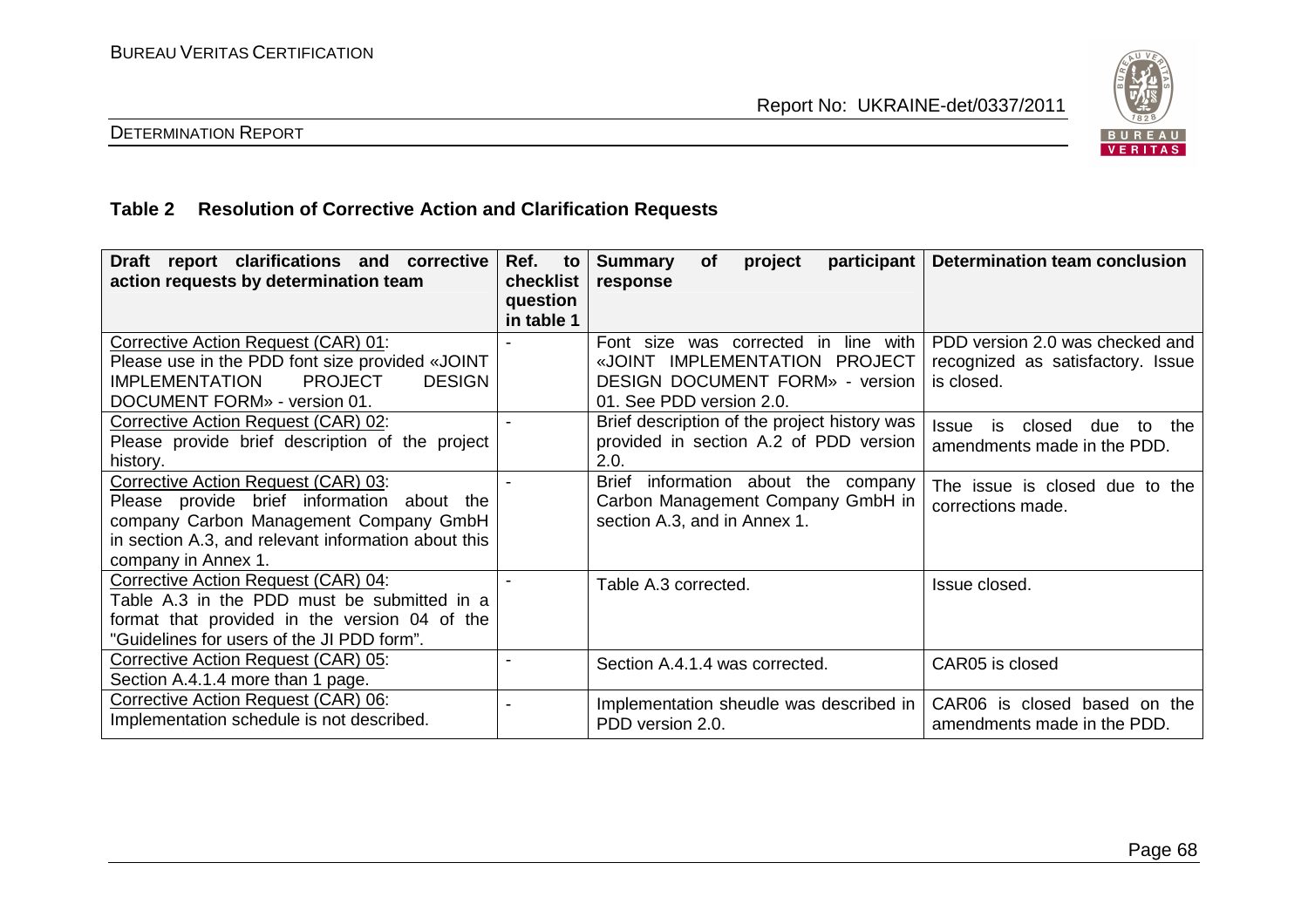DETERMINATION REPORT



| Corrective Action Request (CAR) 07:<br>No Letters of Aapproval of the project issued by<br>the parties involved.                                                                                                                                                                                                                                 | Item 19       | State<br>Project<br>approved<br>by<br>was<br>Environmental Investment Agency of<br>#3445/23/7<br>(Letter<br>dated<br>Ukraine<br>24.11.2011) and Federal Office for the<br>Environment (Switzerland) (Letter #J294-<br>0485 dated 23.03.2012).                                                                                                                                                                                                                                                                                                                                          | Issue is closed.                                                        |
|--------------------------------------------------------------------------------------------------------------------------------------------------------------------------------------------------------------------------------------------------------------------------------------------------------------------------------------------------|---------------|----------------------------------------------------------------------------------------------------------------------------------------------------------------------------------------------------------------------------------------------------------------------------------------------------------------------------------------------------------------------------------------------------------------------------------------------------------------------------------------------------------------------------------------------------------------------------------------|-------------------------------------------------------------------------|
| Corrective Action Request (CAR) 08:<br>Please provide date of baseline setting according<br>required format DD/MM/YYYY.                                                                                                                                                                                                                          | Item 22       | Date of baseline setting was corrected.                                                                                                                                                                                                                                                                                                                                                                                                                                                                                                                                                | The response to CAR08 was<br>found satisfactory. CAR08<br>is<br>closed. |
| Corrective Action Request (CAR) 09:<br>In the PDD does not specify how the registration<br>of this project as JI project will help overcome<br>identified technological barriers.                                                                                                                                                                | Item<br>29(b) | Technological barrier was excluded from<br>PDD.                                                                                                                                                                                                                                                                                                                                                                                                                                                                                                                                        | The issue is closed due to the<br>corrections made.                     |
| Corrective Action Request (CAR) 10:<br>During site visit to the company<br><b>PJSC</b><br>"Chernivtsioblenergo" determination team found<br>that some equipment implemented within project<br>activities (eg circuit breakers) included insulating<br>gas (SF6). Please include the insulating gas to<br>the list of project emissions scenario. | Item<br>32(d) | Insulating gas (SF6), used in circuit<br>breakers and other equipment PJSC<br>"Chernivtsioblenergo" is toxic and is listed<br>as gas circulation and utilization of which<br>is under the control of state environment<br>organizations. Equipment<br>containing<br>Insulating gas is hermetically sealed and<br>prevents leakage of gas into the<br>atmosphere. In the case of it failure or<br>decommissioning SF6 will be collected<br>and reused by filling in new similar<br>equipment. In connection with all the<br>above SF6 emissions were excluded from<br>the calculations. | CAR10 is closed based on the<br>provided information.                   |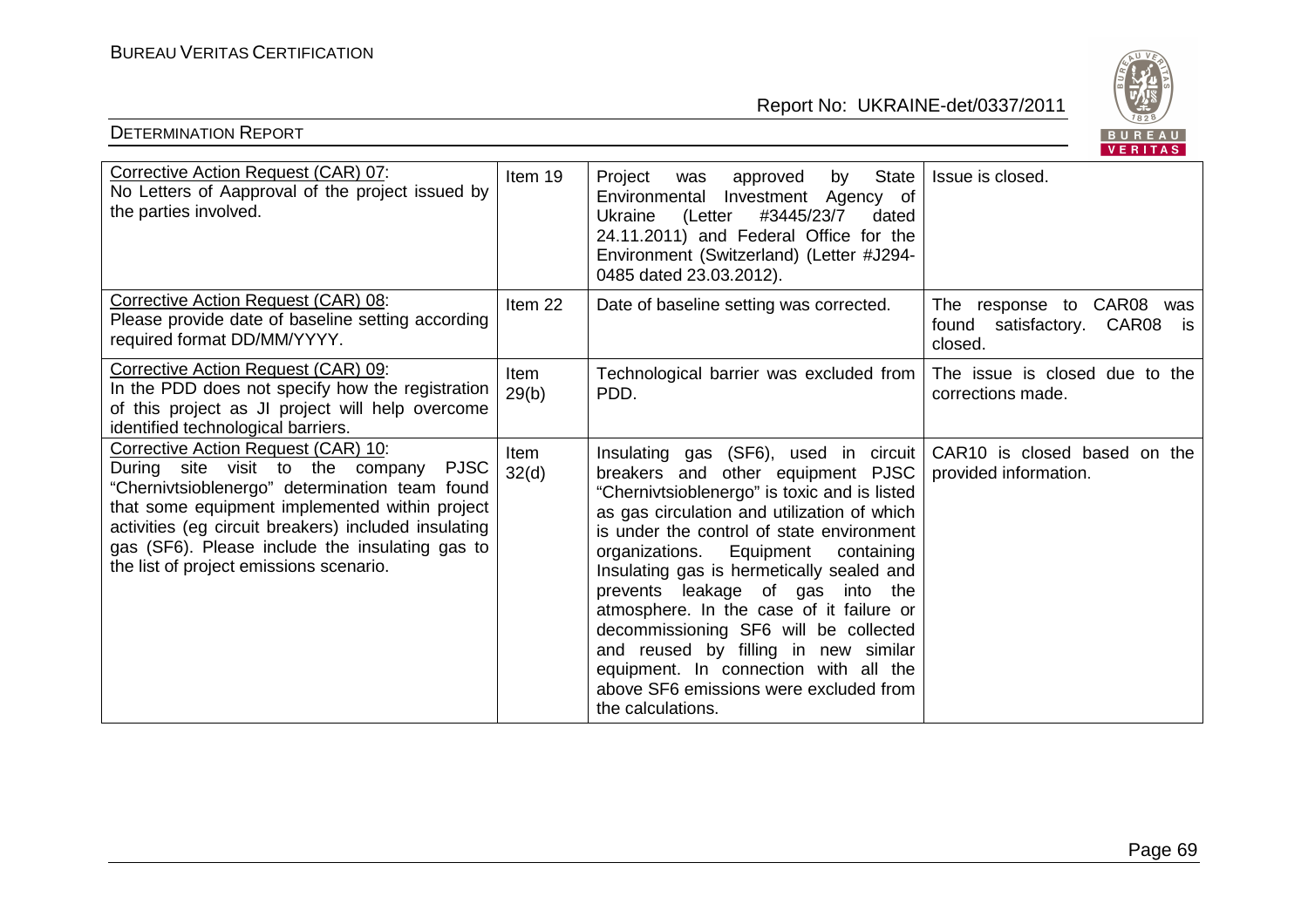DETERMINATION REPORT



|                                                                                                                                                                                                                                                                                                                           |                          |                                                                                                                                                                                                                                                                                          | VENIIAS.                                                                                           |
|---------------------------------------------------------------------------------------------------------------------------------------------------------------------------------------------------------------------------------------------------------------------------------------------------------------------------|--------------------------|------------------------------------------------------------------------------------------------------------------------------------------------------------------------------------------------------------------------------------------------------------------------------------------|----------------------------------------------------------------------------------------------------|
| Corrective Action Request (CAR) 11:<br>Used TPC rate include technical and commercial<br>consumption and losses. Commercial losses<br>have no impact on GHG emissions and must be<br>excluded from calculations.                                                                                                          | Item<br>36(b)            | Monitoring plan was corrected. All non-<br>technical and metrological losses were<br>excluded from calculations. See PDD<br>version 2.0 and Excel file CI-15TBE-<br>2002-2010-26-08-2011-Km-ok.xls.                                                                                      | PDD version 2.0 and Excel file<br>were checked and recognized as<br>satisfactory. Issue is closed. |
| Corrective Action Request (CAR) 12:<br>Please specify who is responsible for proniding<br>actual value of CO2 emission factor for the<br>projects of reducing electricity consumption for it<br>transmission by Ukrainian electricity networks.                                                                           | <b>Item</b><br>36(b)(ii) | Actuality of factor of specific indirect<br>carbon dioxide emissions associated with<br>the consumtion of electricity during its<br>transmission by power grids of Ukraine<br>will be reviewed annually representatives<br>Technical<br>Consultant<br>Carbon<br>Management Company GmbH. | The issue is closed due to the<br>corrections made.                                                |
| Corrective Action Request (CAR) 13:<br>Please indicate in PDD that the data monitored<br>and required for the project determination will be<br>kept for two years after the last transfer of ERUs<br>the project.                                                                                                         | Item<br>36(b)(iii)       | PDD was corrected. See PDD version 2.0                                                                                                                                                                                                                                                   | response to CAR13<br>The<br>was<br>satisfactory. CAR13<br>found<br>is.<br>closed.                  |
| Corrective Action Request (CAR) 14:<br>Section D.1.5 of the PDD requires from project<br>participants to submit information about collection<br>and archiving data on the environment impact as<br>well as references to relevant norms of the host<br>country. Please provide relevant data.                             | Item<br>36(k)            | The project implementation does not<br>require gathering of information on the<br>influence on the environment in excess of<br>information collected at the company prior<br>to the project inception.                                                                                   | The issue is closed due to the<br>corrections made.                                                |
| Corrective Action Request (CAR) 15:<br>CO2 emission factor for the projects of reducing<br>electricity consumption for its transmission by<br>Ukrainian electricity networks provided in Order<br>#43 dated 28/03/2010 were used in ex-ante<br>calculations. But this factor applicable only for<br>2010. Please correct. | Item 45                  | Data was updated.                                                                                                                                                                                                                                                                        | The<br>found<br>response<br>was<br>satisfactory. CAR15 is closed.                                  |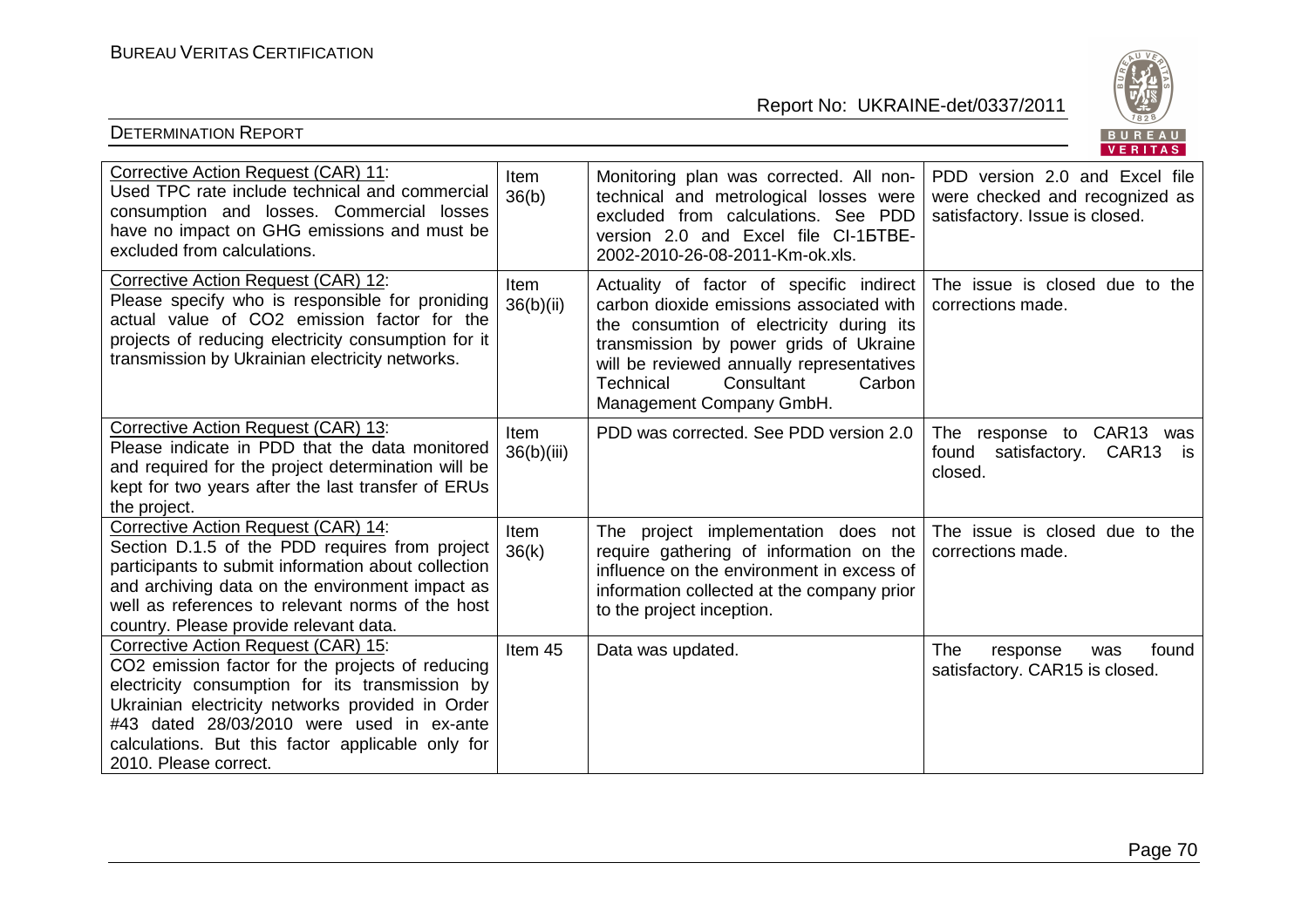

|                                                                                                                                                                                                    |                      |                                                                                                                                                                                                               | VERIIAS.                                                                                   |
|----------------------------------------------------------------------------------------------------------------------------------------------------------------------------------------------------|----------------------|---------------------------------------------------------------------------------------------------------------------------------------------------------------------------------------------------------------|--------------------------------------------------------------------------------------------|
| Corrective Action Request (CAR) 16:<br>There is no information on transboundary impacts<br>in the PDD.                                                                                             | Item<br>48(a)        | Transboundary impact is not expected.                                                                                                                                                                         | Issue closed.                                                                              |
| <b>Clarification Request (CL) 01:</b><br>Please include in this section refer to the<br>corresponding «Excel» file with the calculations.                                                          |                      | Relevant references were included to<br>PDD version 2.0.                                                                                                                                                      | The issue is closed based on the<br>corrections made in the PDD.                           |
| Clarification Request (CL) 02:<br>Please number the tables with information of the<br>estimates (calculations) of emission reductions.                                                             |                      | Tabbles were numbered.                                                                                                                                                                                        | Necessary corrections have been<br>made. The issue is closed.                              |
| Clarification Request (CL) 03:<br>Section A.5 PDD must specify the name DFPs<br>(parties involved) that will approve the project.                                                                  | Item 19              | State Environmental Investment Agency<br>of Ukraine is DFP of Ukraine and Federal<br>of<br>Department<br>the<br>Environment,<br>Transport, Energy and Communications<br>of Switzerland is DFP of Switzerland. | CL03 is closed based on the<br>amendments made in the PDD.                                 |
| Clarification Request (CL) 04:<br>Please specify which approach was used to<br>identify the baseline scenario and additionality:<br>• JI specific approach<br>• Approved CDM methodology approach. | Item 22              | JI specific approach was used.                                                                                                                                                                                | Issue closed.                                                                              |
| Clarification Request (CL) 05:<br>Please change the title of fourth column Table 4<br>(Section B.3 PDD). Title "Included?" recommend<br>changing the "Included/Excluded"                           | Item<br>32(d)        | Was corrected.                                                                                                                                                                                                | Issue closed.                                                                              |
| Clarification Request (CL) 06:<br>Precise figures numbering in the PDD.                                                                                                                            | Item<br>32(d)        | Figures numbers were<br>checked<br>and<br>corrected.                                                                                                                                                          | closed<br>due<br>the<br>is<br><b>Issue</b><br>to<br>amendments made in the PDD.            |
| Clarification Request (CL) 07:<br>Please specify that the crediting period of ERUs<br>generating started after the beginning of 2008<br>and continuing over the life cycle.                        | <b>Item</b><br>34(d) | Relevant information was included<br>to<br>section C.3 of PDD version 2.0.                                                                                                                                    | Due to the corrections made and<br>necessary information provided,<br>the issue is closed. |